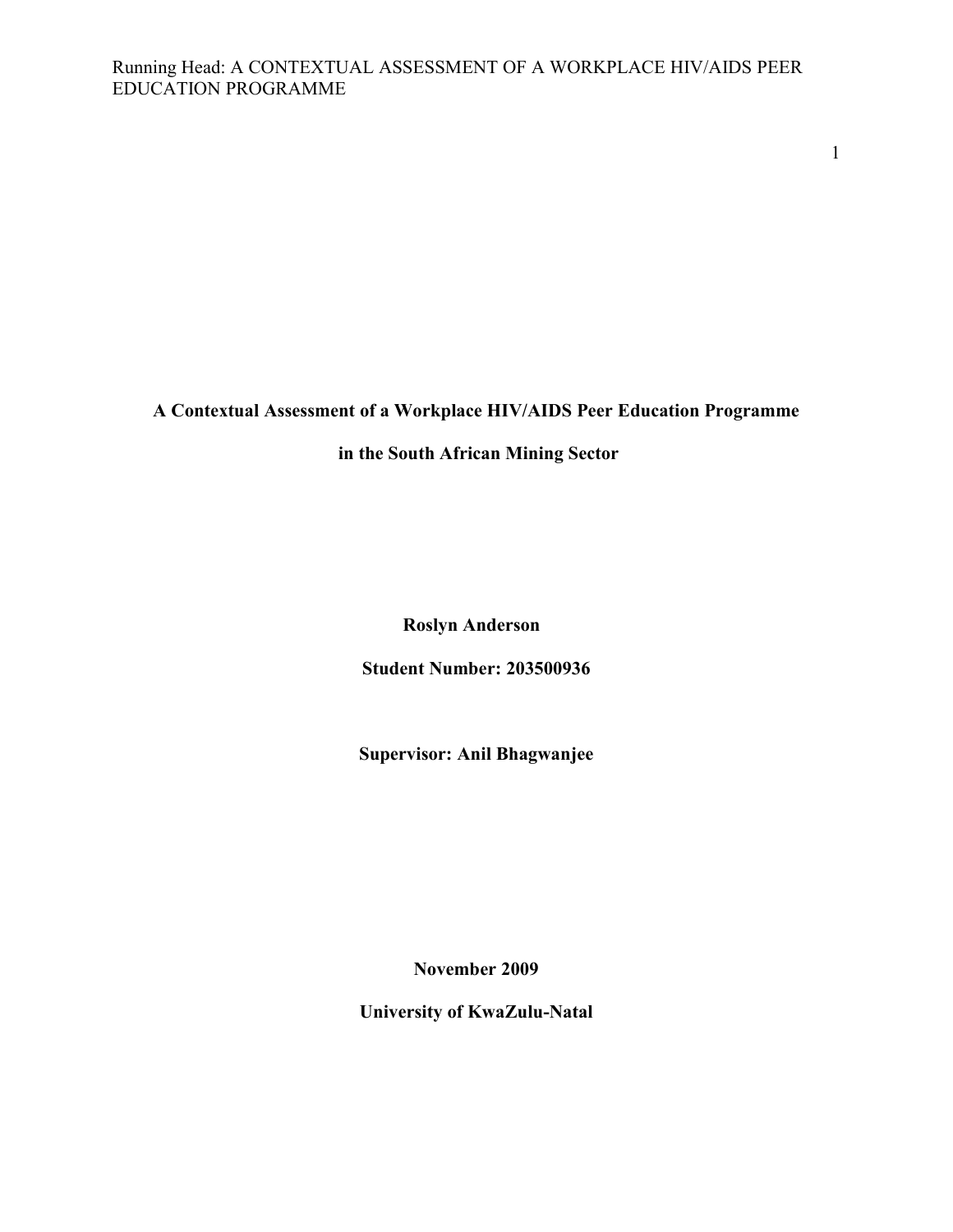2

# **DECLARATION**

Submitted in partial fulfillment of the requirements for the degree of Masters in Industrial Psychology, in the Graduate Programme in the School of Psychology in the Faculty of Humanities, Development and Social Science, University of KwaZulu-Natal, South Africa.

I declare that this dissertation is my own unaided work. All citations, references and borrowed ideas have been duly acknowledged. I confirm that an external editor was not used. It is being submitted for the degree of Masters in Industrial Psychology in the Faculty of Humanities, Development and Social Science, University of KwaZulu-Natal, South Africa. None of the present work has been submitted previously for any degree or examination in any other University.

Roslyn Anderson

\_\_\_\_\_\_\_\_\_\_\_\_\_\_\_\_\_\_\_\_\_\_\_\_\_\_\_\_\_\_\_\_\_\_\_\_\_\_

 $\overline{\mathcal{L}}$  , and the set of the set of the set of the set of the set of the set of the set of the set of the set of the set of the set of the set of the set of the set of the set of the set of the set of the set of the s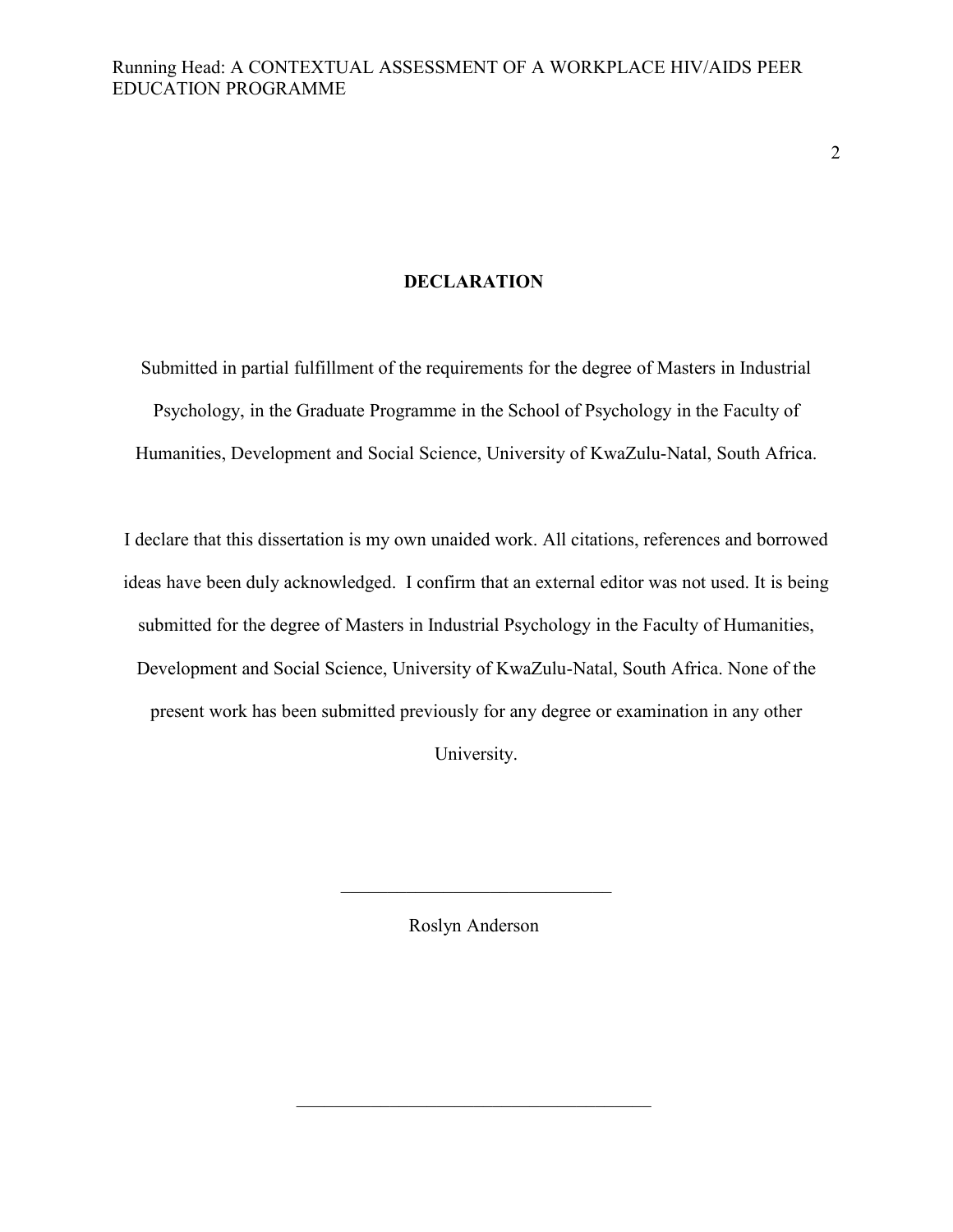Date

# **ACKNOWLEDGEMENTS**

To my Heavenly Father, Jesus Christ

To my Husband Simon, Parents Mark and Kerry, Family and Friends

To Anil Bhagwanjee

Thank You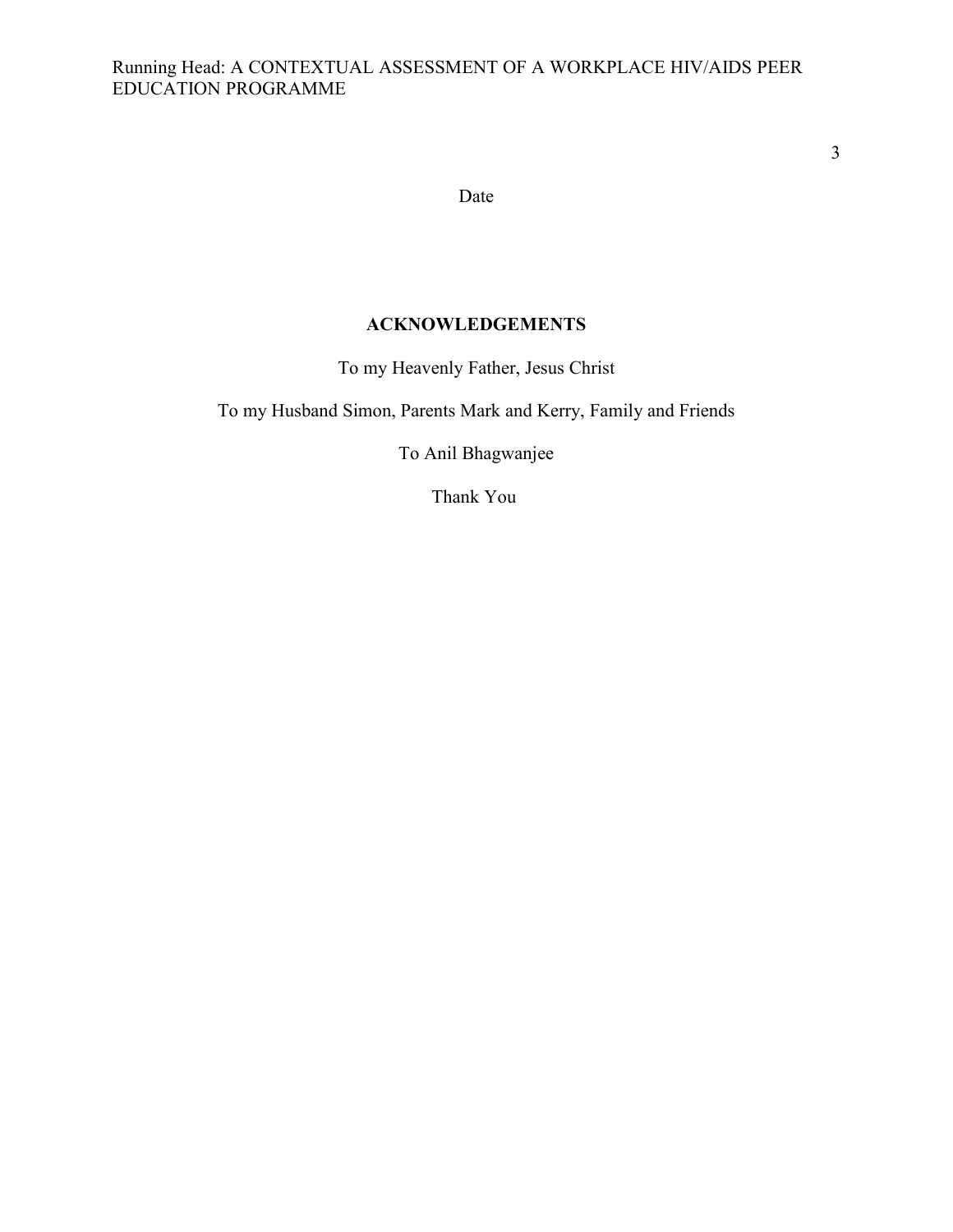4

# **PERSONAL MOTIVATION FOR STUDY**

When driving through the streets of Durban I saw a child begging for money on the side of the road. I asked God what I could do to help this child and millions of other children like him, the simple answer that came: 'Help keep his parents healthy and employed.'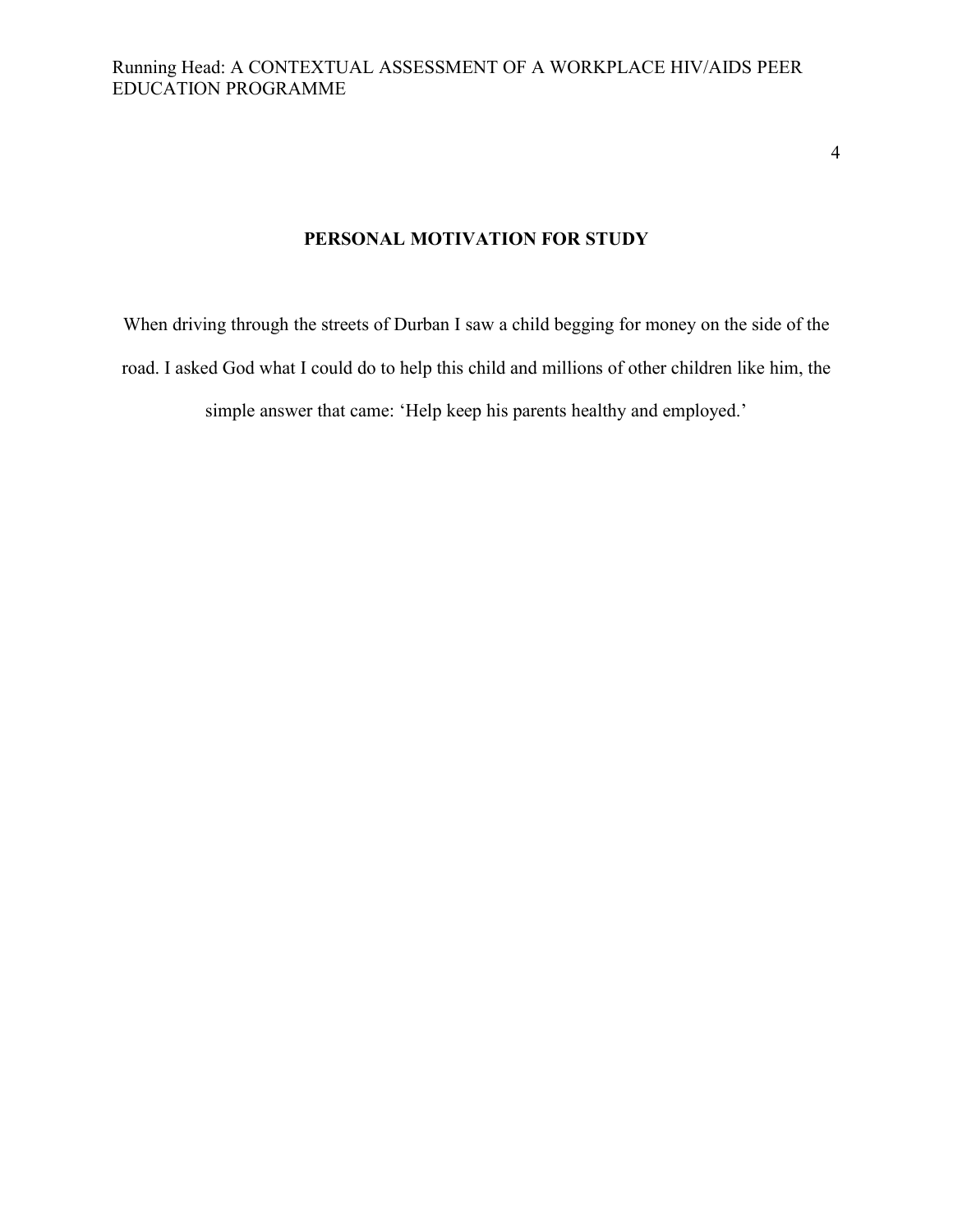#### **ABSTRACT**

Set in the mining sector, the aim of this study was to explore the experiences, insights and reflections of a particular group of peer educator's with regard to their organisation's peer education programme. Using the PRECEDE-PROCEED Model (Green & Kreuter, 1991) as an organising framework, this study explored the pre-disposing, enabling and reinforcing factors that had an impact on this HIV/AIDS peer education programme.

The specific objectives to be assessed in this study were the peer educator's perceived impact on attitude and behaviour change amongst employees; the perceived organisational barriers and supports that peer educators encountered in programme delivery as well as further training needs of the peer educators. Using an interpretivist paradigm, the study was concerned with describing and interpreting people's feelings and experiences with qualitative depth. Interviewees comprised of a non-probability saturation sample of five current adult peer educators and one adult ex-peer educator, employed in the Eastern Region of the Organisation (KwaZulu-Natal). In addition the regional manager and the human resource manager were interviewed.

Semi-structured tape recorded interviews were used to collect data from the peer educators, and the data was transcribed verbatim from the digital recording. Themes were induced and coded by looking for reoccurring peer educator views, following which the researcher was able to induce potential predisposing, enabling and reinforcing factors that the peer educators faced in programme delivery. Based on the findings of the study, appropriate recommendations are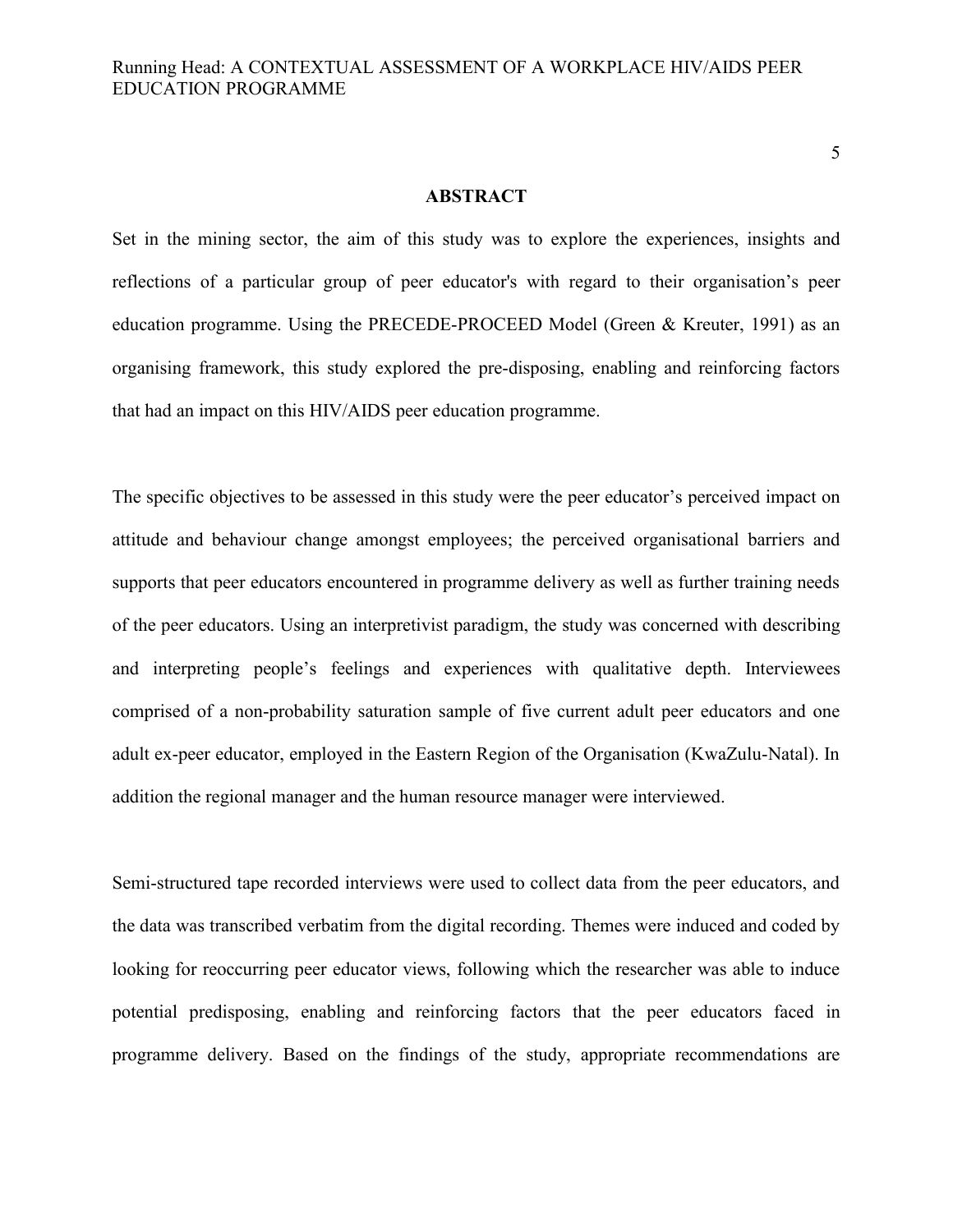6

offered with a view to improving programme delivery and quality. Finally, the main constraints which limited the study findings are considered.

# **ACRONYMS USED IN THE TREATISE**

- **AIDS** Acquired Immune Deficiency Syndrome
- **ART** Anti-Retroviral Therapy
- **HIV** Human Immunodeficiency Virus
- **STI** Sexually Transmitted Infection
- **VCT** Voluntary Counseling and Testing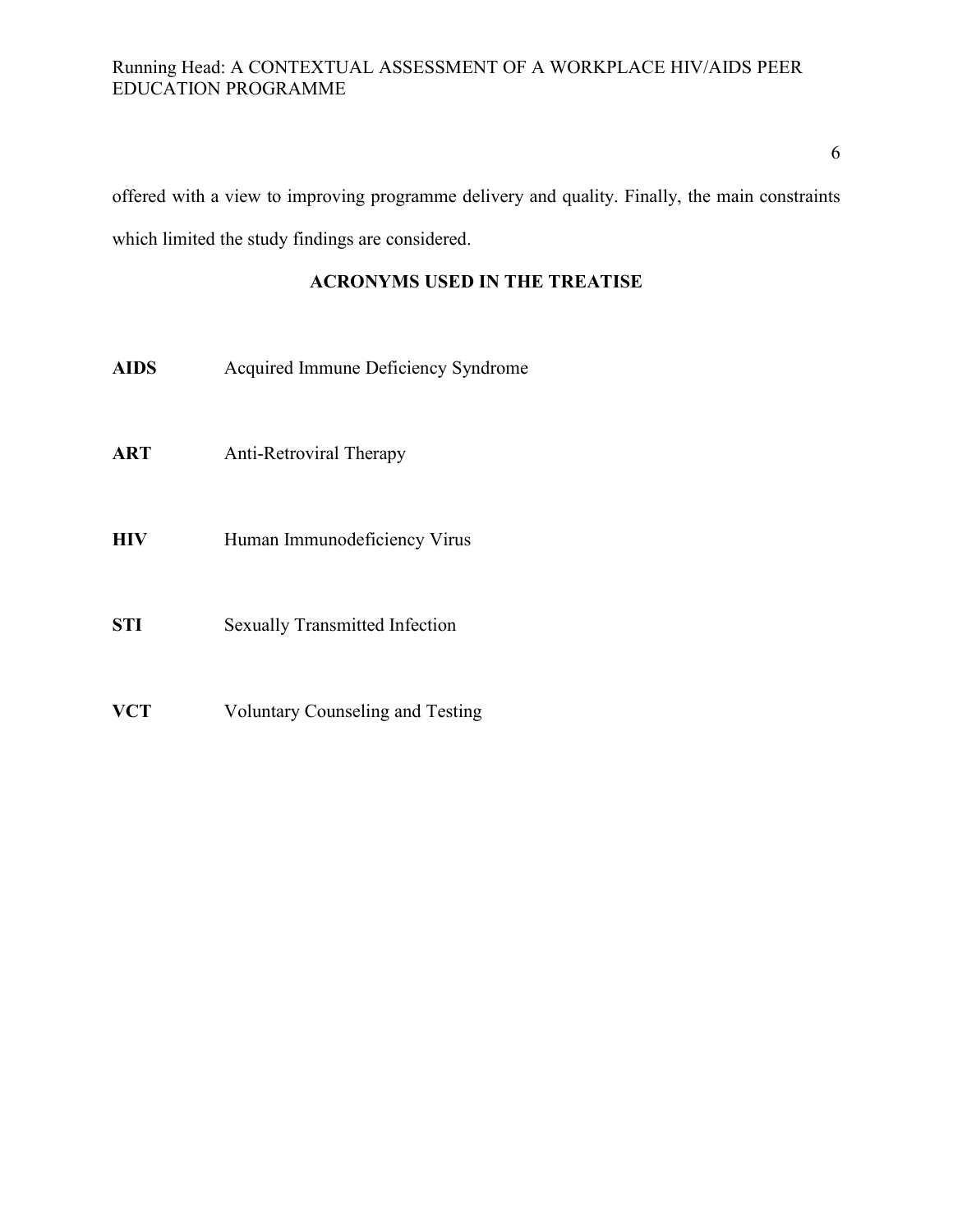7

# **TABLE OF CONTENTS**

|                                                                      | Page No. |
|----------------------------------------------------------------------|----------|
| Chapter One: Introduction                                            | 12       |
|                                                                      |          |
| Chapter Two: Literature Review                                       | 14       |
| 2.1- HIV/AIDS: Epidemiology and Impact                               | 14       |
| 2.2- Men as the Target for Intervention                              | 15       |
| 2.3- Business's Response and Commitment to dealing with HIV/AIDS     | 16       |
| 2.4- The Settings Approach in Health Promotion                       | 17       |
| 2.5- The Organisation and its HIV/AIDS Programme                     | 18       |
| 2.6- Rationale for Peer Education                                    | 21       |
| 2.7- Peer Education-Training Process and Course Content              | 22       |
| 2.8- Peer Education and Transformative Learning                      | 23       |
| 2.9- Evaluating Peer Education Programmes                            | 25       |
| 2.10- Theoretical Framework                                          | 27       |
| 2.11- Research Problems and Objectives: Key Questions to be Answered | 30       |
| 2.12-Significance of the Study                                       | 31       |
|                                                                      |          |

Chapter Three: Research Methodology 32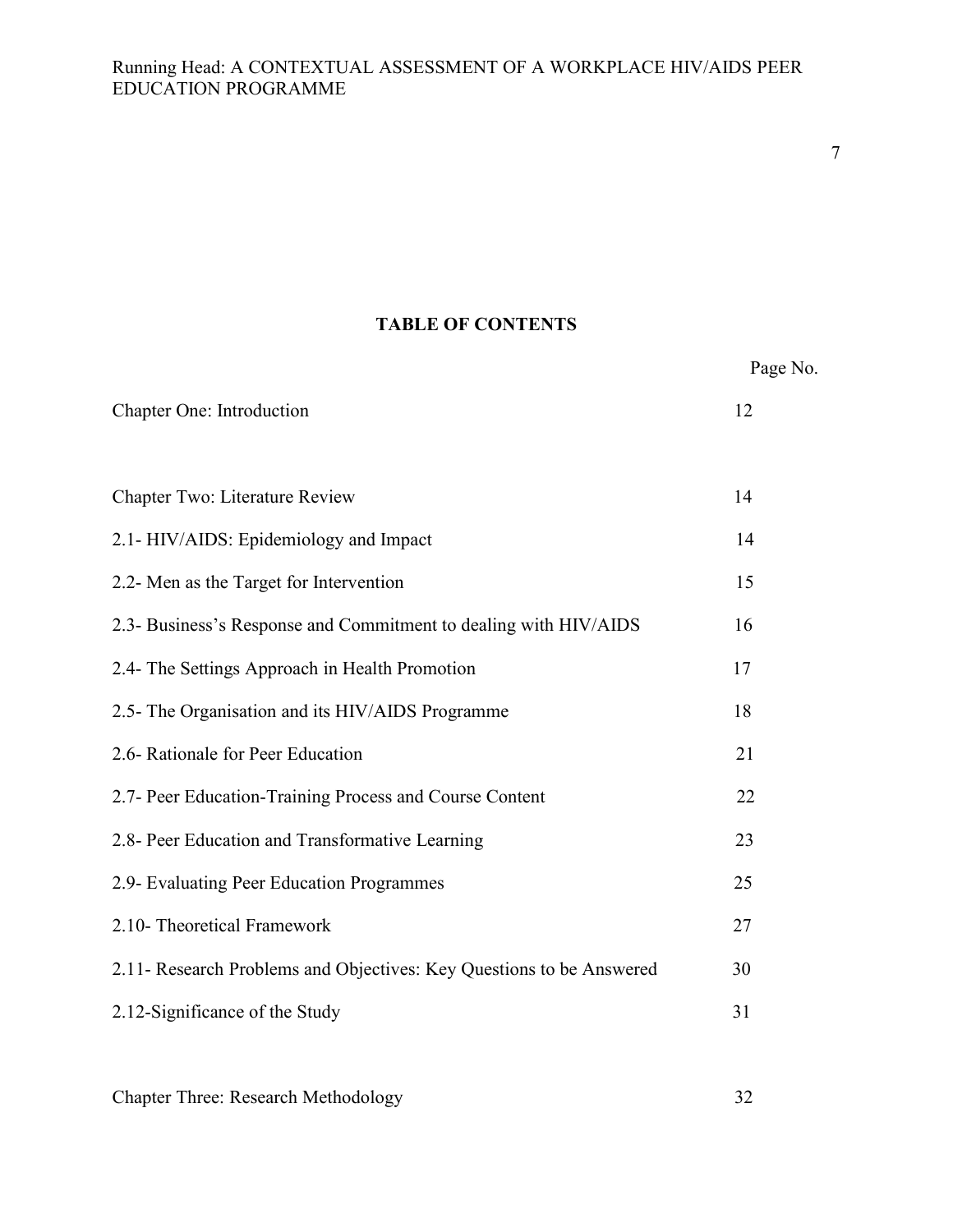| 3.1- Research Paradigm                                              | 32 |
|---------------------------------------------------------------------|----|
| 3.2- Research Participants                                          | 32 |
| 3.3- Research Measures and Procedure                                | 33 |
| 3.4- Data Analysis                                                  | 34 |
| 3.5- Ethical Considerations                                         | 35 |
|                                                                     |    |
| <b>Chapter Four: Findings</b>                                       | 36 |
| 4.1- Predisposing Factors                                           | 36 |
| 4.1.1- Predisposing Factors that Hindered Peer Education Programme  |    |
| Delivery                                                            | 36 |
| HIV/AIDS Constructed as a Product of Apartheid                      | 36 |
| Employees Negative Mindsets towards HIV/AIDS                        | 37 |
| 4.1.2- Predisposing Factors that Supported Peer Education Programme |    |
| Delivery                                                            | 38 |
| 4.2- Enabling Factors                                               | 39 |
| 4.2.1-Enabling factors that Supported Peer Education Programme      |    |
| Delivery                                                            | 39 |
| 4.2.1.1-Organisational Systems Pertaining to the HIV/AIDS           |    |
| Programme                                                           | 39 |
| HIV/AIDS Knowledge Derived from the Peer                            |    |
| <b>Education Programme</b>                                          | 39 |
| Peer Educators' Support for HIV Positive Peers                      |    |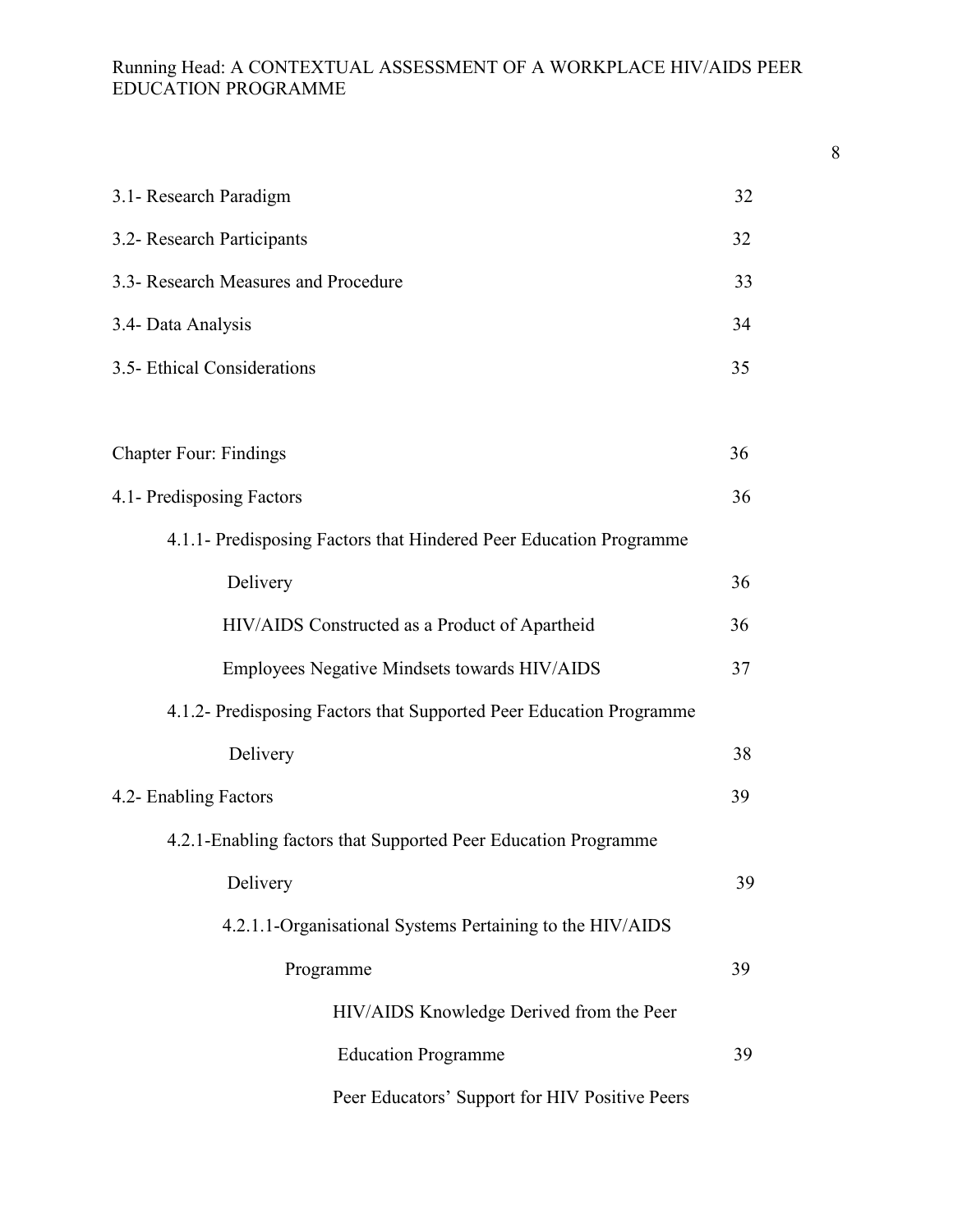| on Treatment                                              | 40 |
|-----------------------------------------------------------|----|
| Building an Environment Conducive to                      |    |
| Disclosure of one's HIV Status                            | 41 |
| Ensuring Condom Availability and Helping to               |    |
| Bring About Transformative Learning                       | 42 |
| <b>Increased VCT Uptake</b>                               | 44 |
| Increased Visits to One's Rural Home and                  |    |
| <b>Suspected Decrease in Casual Partners</b>              | 44 |
| Reported Increase in Male Peers Talking to                |    |
| their Children about HIV/AIDS                             | 46 |
|                                                           |    |
| 4.2.1.2- Peer Educator's Perceived Supports in their Role | 47 |
| Peer Educators Mutual Support for One                     |    |
| Another                                                   | 47 |
| Support from the HR Department                            | 47 |
| 4.2.2- Enabling Factors that Hindered Peer Education      |    |
| Programme Delivery                                        | 48 |
| 4.2.2.1- Lack of VCT and Treatment Services for           |    |
| Drivers and Sub-Contractors                               | 48 |
| 4.2.2.2- Operational Barriers (Time)                      | 49 |
| 4.2.2.3- The Racialised Context of HIV/AIDS               | 50 |
| 4.2.2.4- Employees fears of Job Loss and Discrimination   |    |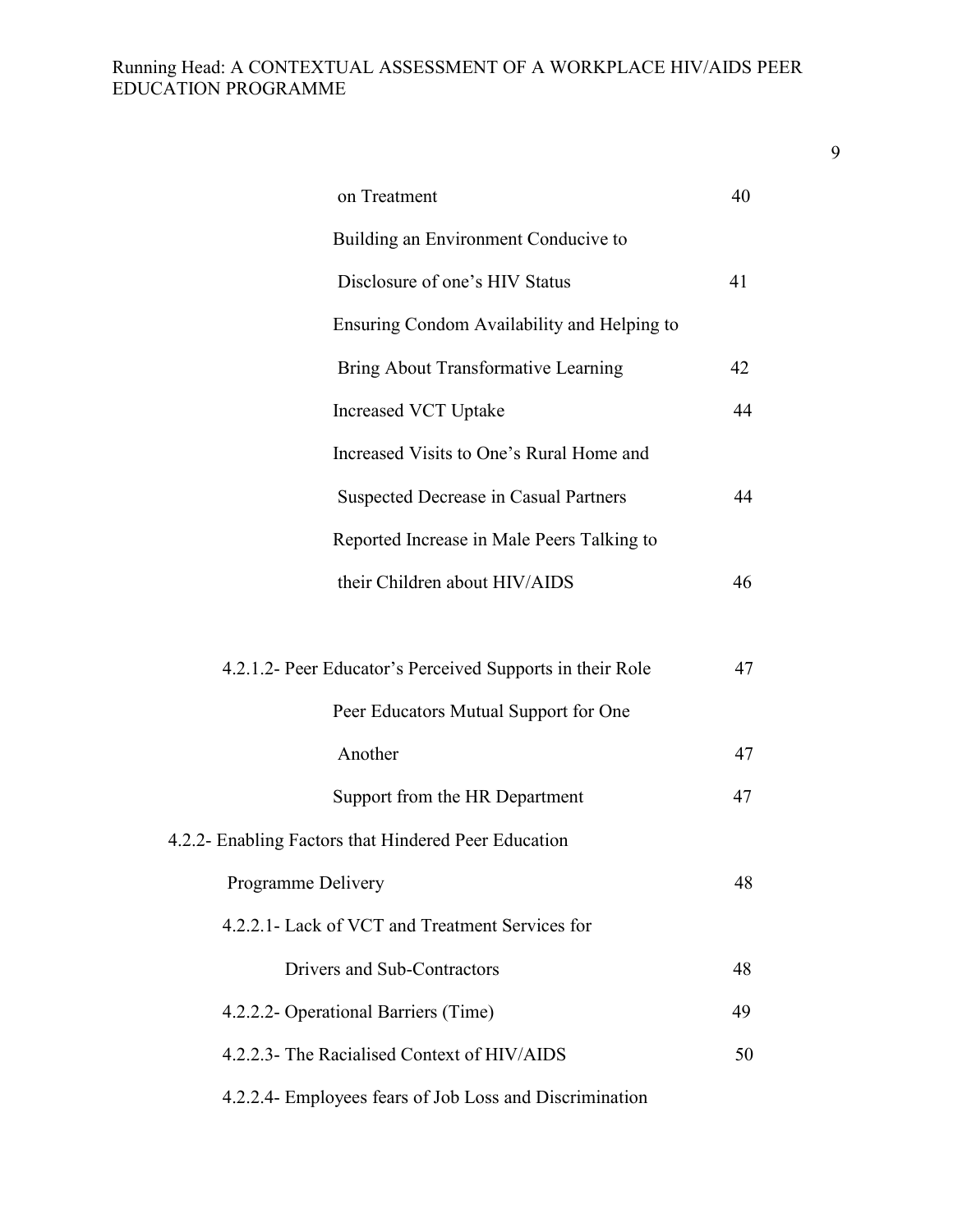| arising from Confidentiality Violations                | 50 |
|--------------------------------------------------------|----|
| 4.2.2.5- Fidelity, Trust, and Patriarchy               | 51 |
| 4.2.2.6-The Impact of Alcohol on Safe Sexual Practices | 52 |
| 4.3- Reinforcing Factors                               | 53 |
| 4.3.1- The Need for Consistent Messages                | 53 |
| 4.3.2- VCT is Encouraged, Modelled and Supported       |    |
| by Peer Educators                                      | 54 |
| 4.3.3- Visible Management Support                      | 55 |
|                                                        |    |
| Chapter Five-Integration of Findings                   | 57 |
| 5.1 Predisposing Factors                               | 57 |
| 5.2 Enabling Factors                                   | 59 |
| 5.3 Reinforcing Factors                                | 66 |
|                                                        |    |
| <b>Chapter Six-Conclusions</b>                         | 69 |
| 6.1- Conclusions                                       | 69 |
| 6.1.1 Predisposing Factors                             | 69 |
| 6.1.2 Enabling Factors                                 | 69 |
| 6.1.2.1 Supportive Enabling Factors                    | 69 |
| 6.1.2.2 Hindering Enabling Factors                     | 70 |
| 6.1.3 Reinforcing Factors                              | 72 |
| 6.2- Recommendations                                   | 72 |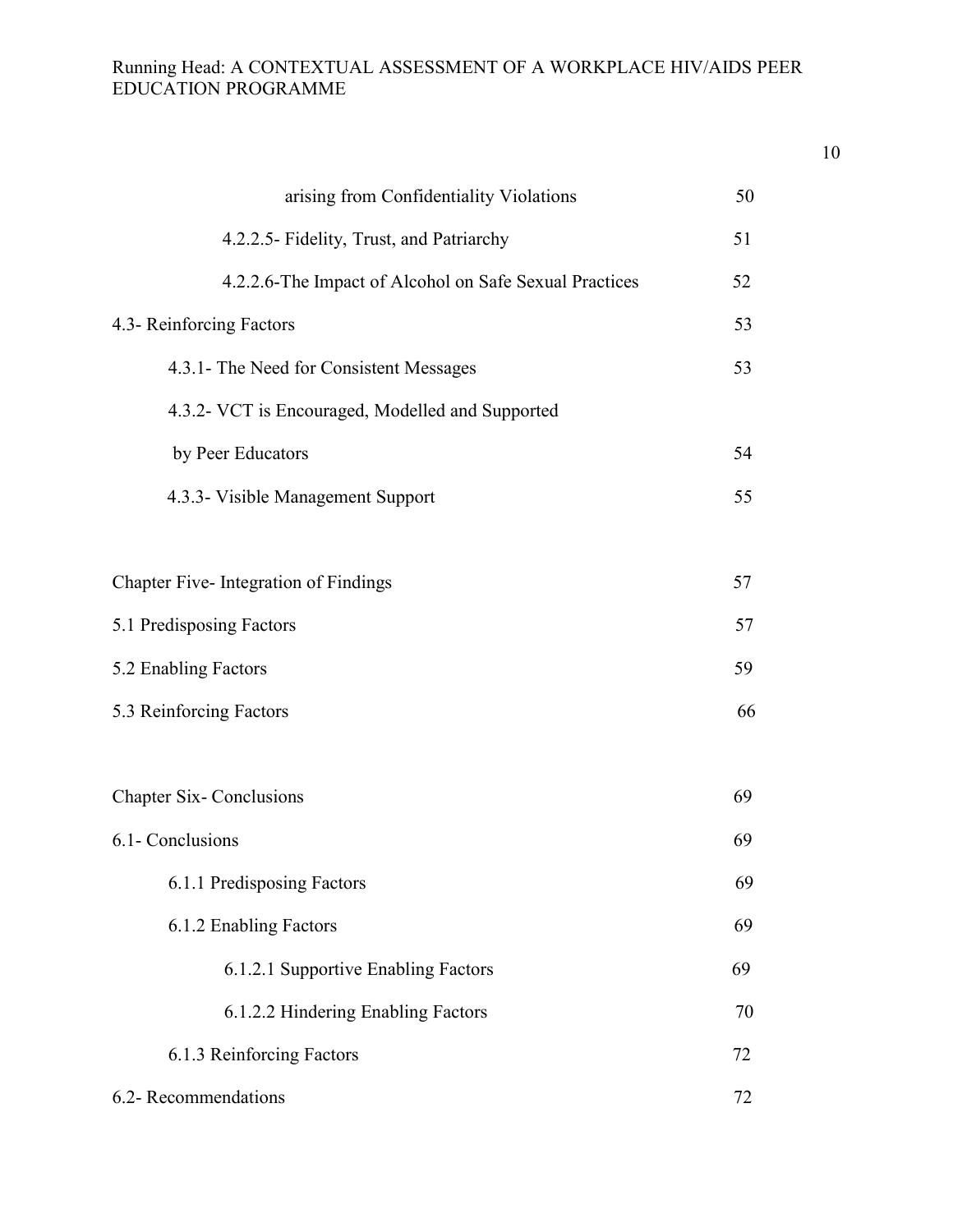| 6.2.1 Programme Delivery and Evaluation                 | 72       |
|---------------------------------------------------------|----------|
| 6.2.2 Further Training for Peer Educators               | 73       |
| 6.2.3 Transformation of the Organisational Climate      | 74       |
| 6.3 Limitations of the study                            | 74       |
| 6.3.1 Personal Limitations                              | 75       |
| <b>Chapter Seven-References</b>                         | 76       |
| <b>LIST OF APPENDICES</b>                               |          |
|                                                         |          |
|                                                         | Page No. |
| <b>Appendix One: Semi-Structured Interview Schedule</b> | 85       |
|                                                         |          |
| <b>Appendix Two: Ethical Clearance Form</b>             | 89       |
|                                                         |          |
| Appendix Three: Letter of Consent for the Study         | 90       |
|                                                         |          |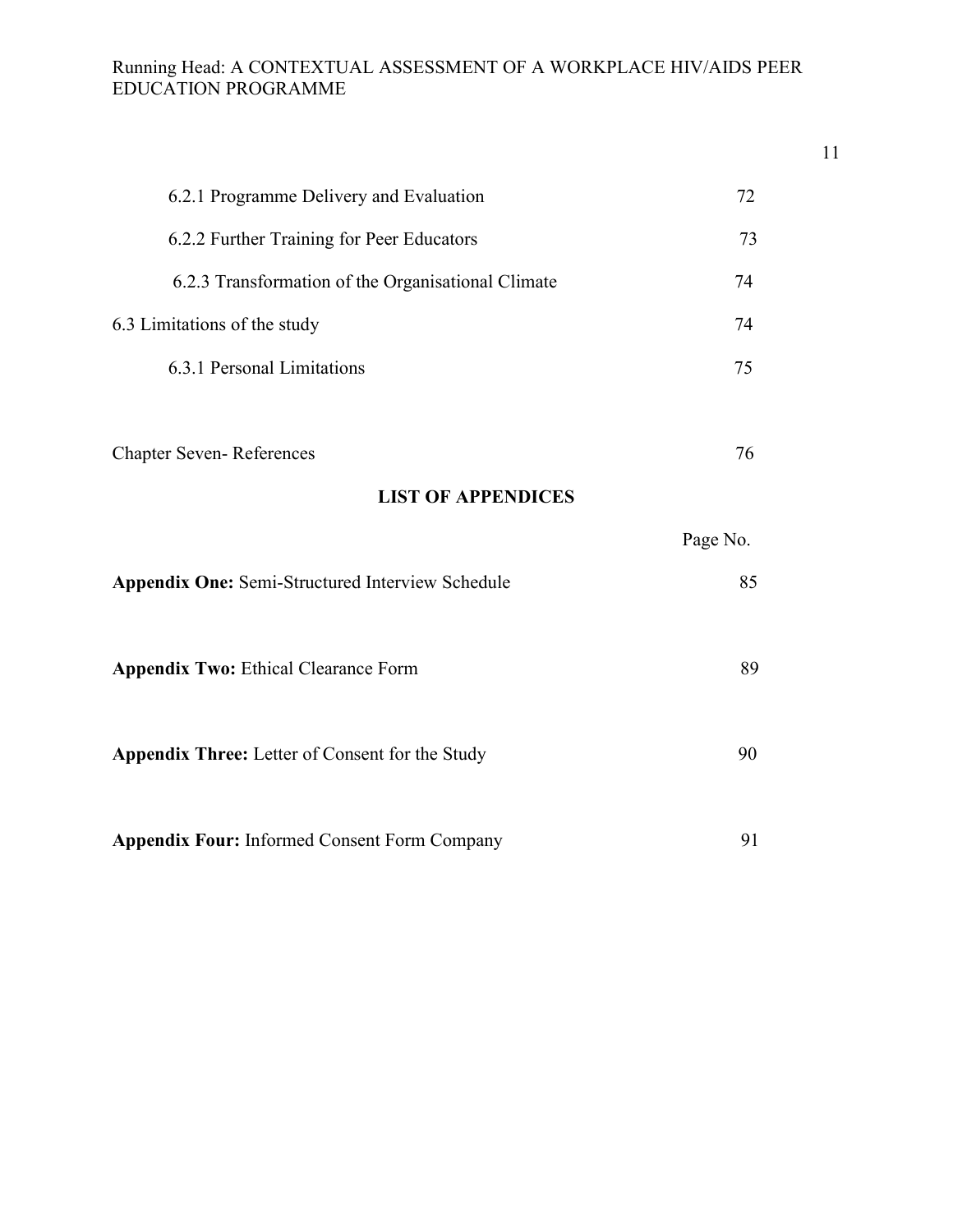12

#### **CHAPTER ONE: INTRODUCTION**

Sub-Saharan Africa is home to 60% of the world's 33 million people living with HIV/AIDS, of which 5,6 million are South African adults (ASSA, 2008; UNAIDS, 2008). This high infection rate of the economically active population means that HIV/AIDS is a significant threat to the South African business sector. The HIV/AIDS epidemic has already had a large impact on labour productivity and worker absenteeism and employee benefit costs. In addition, many businesses experience high labour turnover and hence high recruitment and training costs, lost experience and skills, lowered workplace morale and cohesion, poor use of managerial time and decreased reliability of supply chain and distribution channels as a result of HIV/AIDS (Rosen, Feeley, Connelly & Simon, 2007; Rosen et al. 2004; Veenstra & Whiteside, 2005; Whiteside, 2001). It is thus crucial that business responds decisively to the HIV/AIDS epidemic.

In responding to the threat of HIV/AIDS, one particular South African organisation, a corporate entity in the mining sector, implemented a comprehensive HIV/AIDS programme in their business over the past eight years. This study investigated a specific component of this organisation's HIV/AIDS programme, viz., the peer education programme. Peer educators were introduced as part of the HIV/AIDS prevention programme with a view to bringing about positive change in the area of sexual risk behaviours. The rationale underlying peer education is that group representatives are empowered, through specific training, to effect positive change among individuals from their peer group (Dickinson, 2006). Peer education is said to be one of the most effective educational intervention methods available (Hope, 2003), primarily because of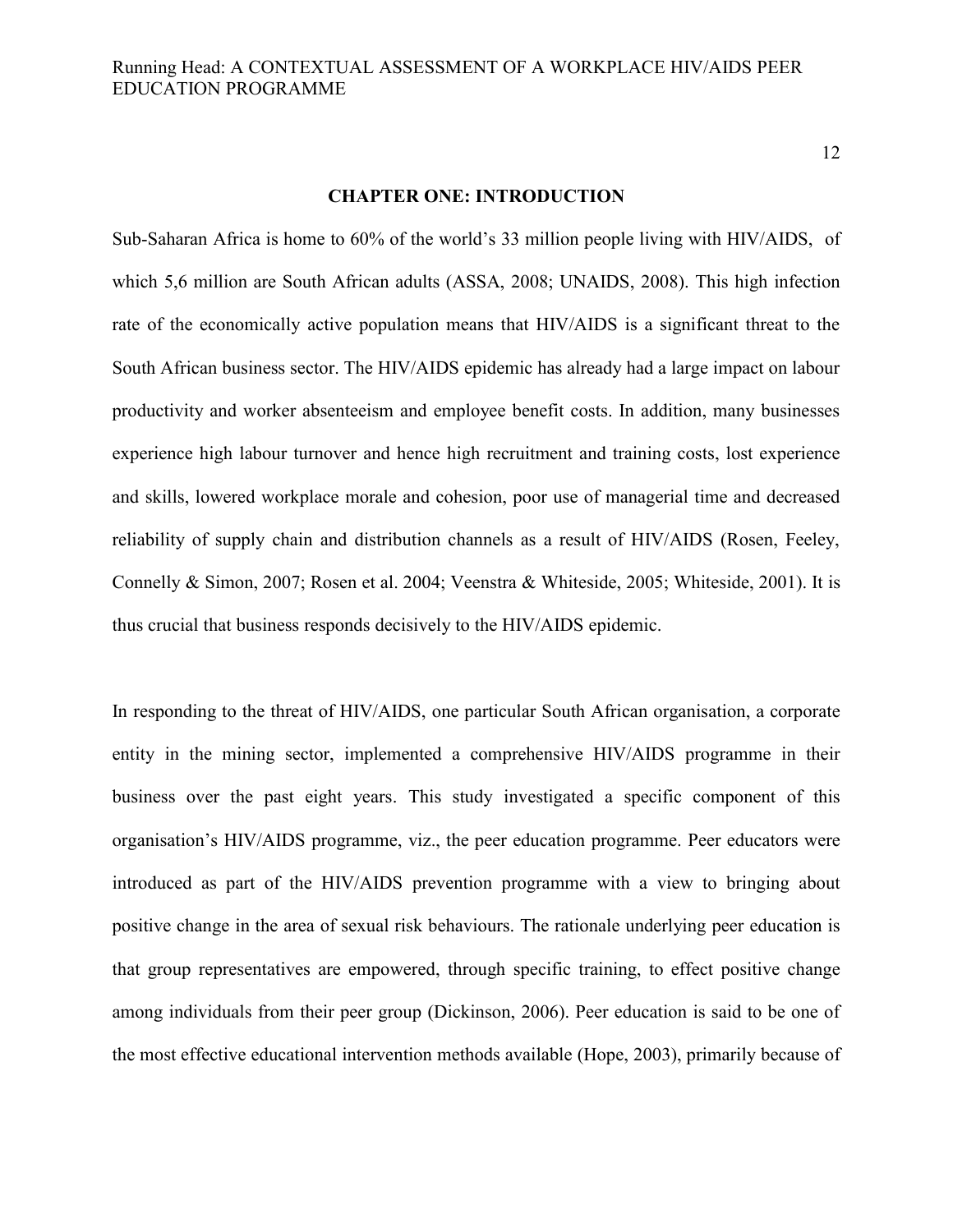the similarity between message giver and message receiver, which is critical to message impact (Wolf & Bond, 2002).

The aim of this exploratory qualitative study was to explore the peer educator's experiences, insights and reflections with regard to the company's peer education programme. Semistructured interviews were used to explore peer educator's perceptions of the organisational and contextual barriers and supports for the programme, the perceived impact of peer education on employee's attitudes and behaviours and further training needs of the peer educators.

Given the limited scope and resources available for this research treatise, the study was designed as the first phase in a more complex longitudinal investigation into programme efficacy, which should include process, outcome and impact measures. In addition to direct measures involving all programme stakeholders, such a study could, following Wolf and Bond (2002), incorporate indirect indicators such as the number of condoms being taken by employees, employees talking more openly about HIV/AIDS and disclosing their status as well as more employees participating in VCT.

In confining this study to peer educator's experiences, insights and reflections on the programme and its impact on employees', an interpretivist paradigm was adopted, which was concerned with describing and interpreting people's feelings and experiences by using in-depth qualitative methods. In addition, the PRECEDE- PROCEED Model (Green & Kreuter, 1991) was used as a planning framework in order to situate this study as the first phase of the large-scale investigation to follow. This model is a framework for planning and evaluating health promotion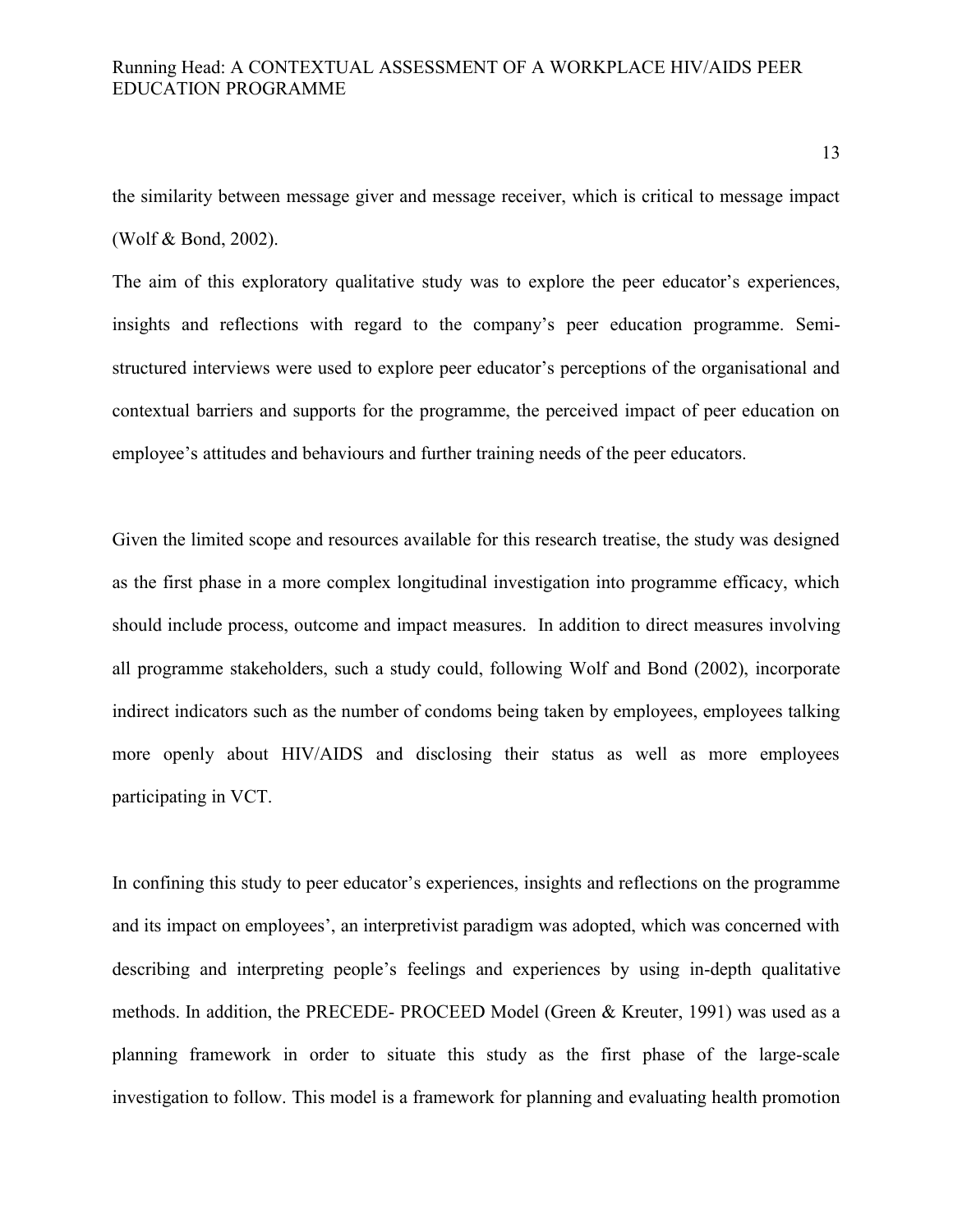programmes and views health behaviour as influenced by individual, organisational and environmental forces. It is an ideal planning framework for large scale research investigations, and will be elaborated on in the next chapter.

### **CHAPTER TWO: LITERATURE REVIEW**

#### **2.1 HIV/AIDS: Epidemiology and Impact**

It is estimated that 33 million people are living with HIV/AIDS globally, with an estimated 2.7 million people being newly infected with the HI virus annually (UNAIDS, 2008). Over 60% of people living with HIV live in sub-Saharan Africa, including 5,6 million South African adults (UNAIDS, 2008). 20% of South African adults aged between 20-64 years (i.e. the economically active) are infected, including 1.6 million of the KwaZulu-Natal population (ASSA, 2008).

AIDS is said to be raising labour costs and diminishing the competitiveness of Southern Africa in the global market by "limiting the ability of African countries to attract industries that depend on low-cost labour and makes investments in African business less desirable. It therefore threatens the foundations of economic development in Africa" (Rosen et al. 2004, p. 324). Whiteside (2001) recognises that private businesses do not operate in isolation from the macroeconomic trends of HIV/AIDS.

The direct costs of HIV/AIDS to business include recruitment, benefits and training. An indirect cost associated with HIV/AIDS is loss of productivity due to absenteeism of employees who care for the ill at home, attend funerals or due to their own illnesses. Further indirect costs include low performing ill employees, diminishing employee morale, loss of skills and experience and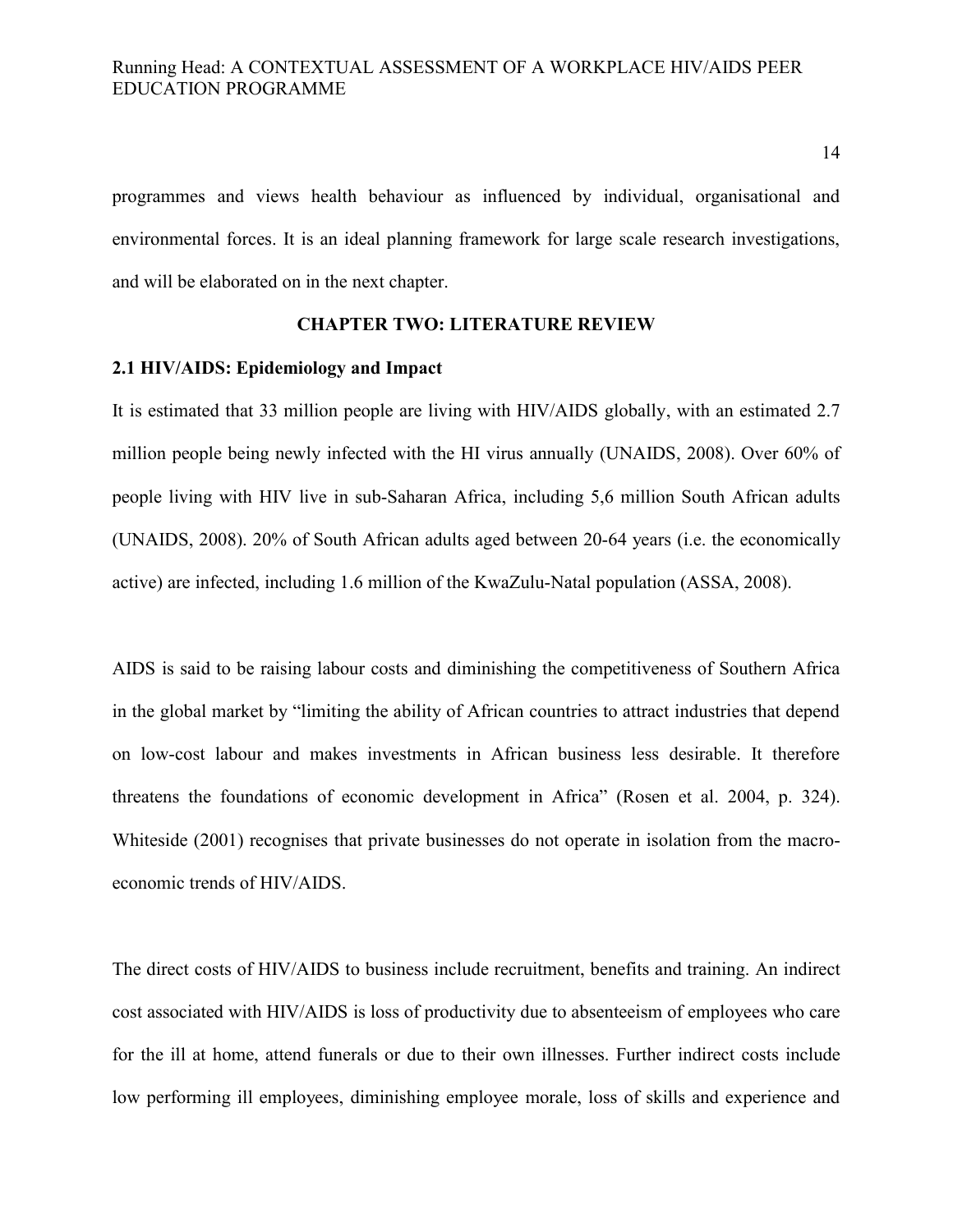15

the increased use of managerial time (Rosen et al. 2007; Rosen et al. 2004 ; Veenstra & Whiteside, 2005; Whiteside, 2001). Notwithstanding the complexities involved in measuring the actual costs of HIV to the business (Nattrass, Neilson, Bery, Mistry & Sievers, 2004), Rosen et al. (2004) reported that HIV/AIDS adds 0.4 - 5.9% to the company's annual wage and salary bill, and estimated that the cost of a new HIV infection ranged from 0.5 to 3.6 times the annual salary of the infected employee. Provincially, it is reported that KwaZulu-Natal businesses appear to be the worst affected by the epidemic (ASSA, 2008; Ellis & Terwin, 2004).

# **2.2 Men as the Target for Intervention**

Due to biological, social and cultural factors, men play a crucial role in HIV transmission, with male behaviour classically placing women at increased risk of sexually transmitted infections (STI's), including HIV (Booysen & Summerton, 2002; Elwy, Hart, Hawkes & Petticrew, 2002). This justifies a call to identify strategies and interventions that target heterosexual men and their female partners (Elwy et al. 2002). From a biological standpoint, interventions with heterosexual men are vital in controlling the spread of HIV, given that HIV is more easily transmitted from men to women than the other way around (Elwy et al. 2002). In some cultures women are not permitted to decline sexual intercourse with their partners or to insist on condom usage (Campbell & MacPhail, 2002; Colvin, 2000; Greene & Biddlecom, 1997; Gregson, Zhuwau, Anderson & Chandiwana 1998; Molassiotis, Saralis-Avis, Nyirenda & Atkins, 2004). Confounding this problem are social and cultural norms that allows men to have multiple partners outside of the home, thus increasing the risk of contracting and spreading HIV (Moses, Muia & Bradley, 1994). In a Zimbabwean study, for example, Gregson, Zhuwau, Anderson &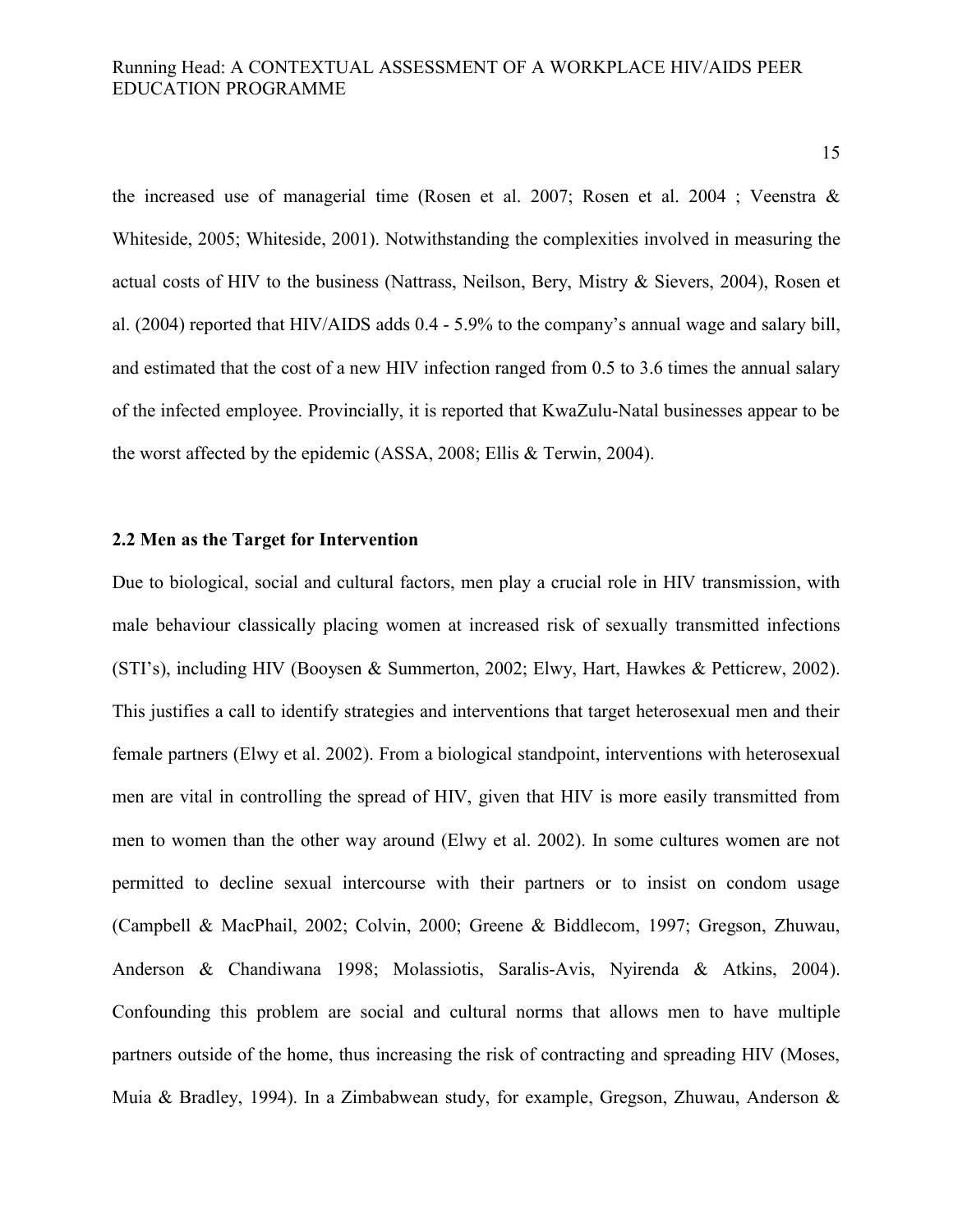Chandiwana (1998) found that 57% of female respondents reported that their husbands had had other sexual partners.

Given that migration is an independent risk factor for HIV among men, due to a high risk of multiple partners and concurrent sexual relations, prevention interventions in the mining sector are urgently indicated in order to stop further infections (Colvin, 2000; Gregson et al. 1998; Lurie et al. 2003; Quinn, 1996). Migrant workers are amongst the groups of people that have been recognised as being at the highest risk of contracting HIV (Lamptey, 2002) and migrant men remain at high risk of infection even as they get older, as a result of a lack of social support (Quinn 1996; Williams et al. 2000). Since workforces in the mining sector comprise primarily of men, these workplaces offer a strategic setting for HIV intervention programmes aimed at the adult male target population.

## **2.3 Business's Response and Commitment to dealing with HIV/AIDS**

Mervyn Davies, the group chief executive of Standard Chartered Bank had the following to say regarding business's response to HIV/AIDS: "The impact of AIDS on business and economic prosperity cannot be ignored. Our customers in many parts of the world and our own staff are threatened by the epidemic. For companies operating in regions where HIV/AIDS is having its greatest impact, the day to day operations of business could be compromised by diminishing productivity. We have to help solve the problem" (Davies, M in Nattrass et al. 2004, p. 3).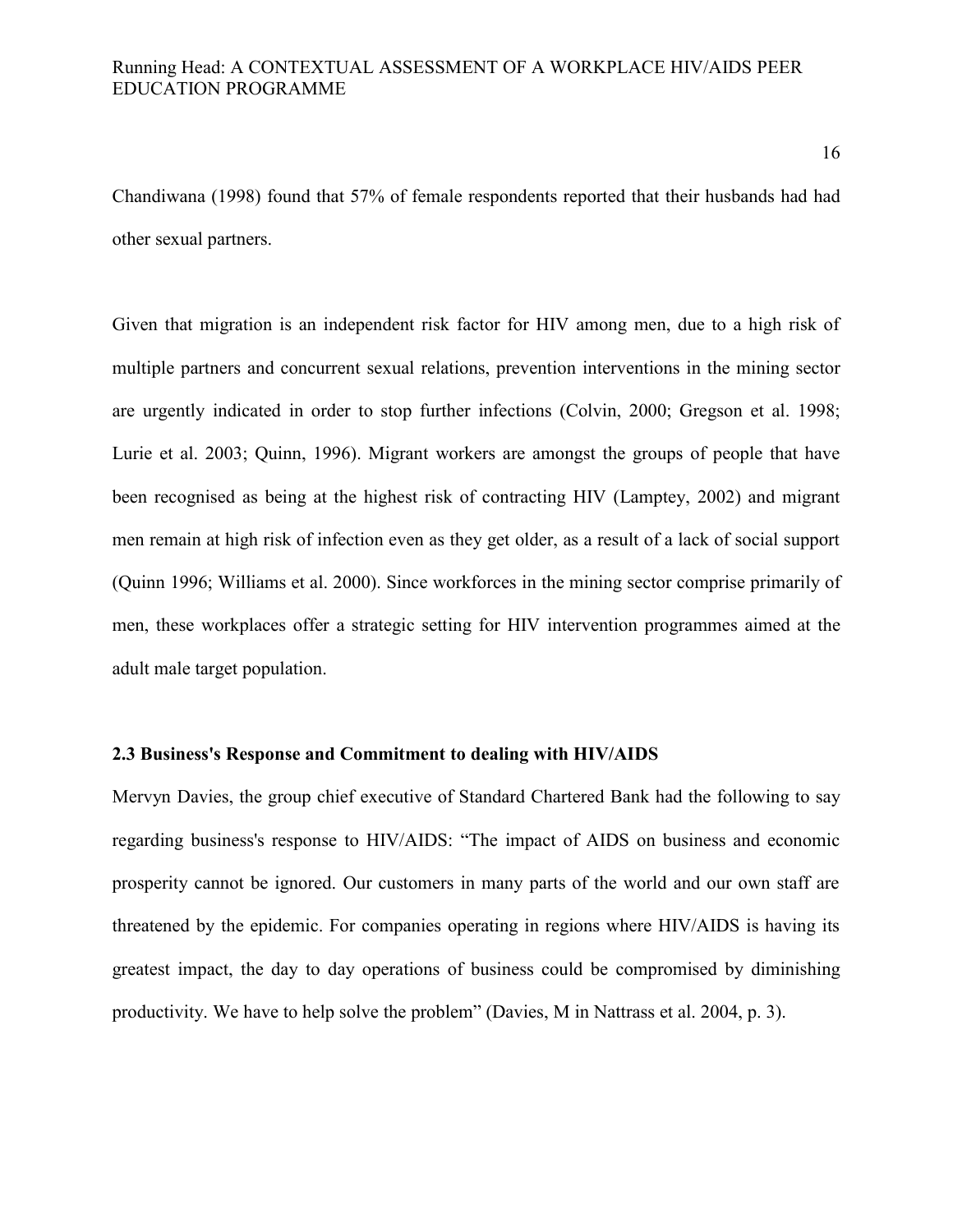17

Rosen et al. (2004) supports Davies when she argues that AIDS will raise labour costs, reduce consumer numbers and create poverty amongst those who are left behind. Reduced productivity and increased HIV related costs are a threat to business (Whiteside, 2001). Business therefore needs to take on the vital role of mitigating the risk of HIV/ AIDS on business profitability (Nattrass et al. 2004; Rosen et al. 2003). Companies need to be aware of both direct and indirect costs if they are to have an incentive to invest in HIV/AIDS prevention and treatment initiatives. The average period between infection and HIV/AIDS related symptoms of 5-10 years, offers the opportunity to offset infection costs (Rosen et al. 2004). Thus, the net benefits of an HIV prevention programme can be determined by the 'avoided costs' of an infection less the cost of a prevention programme (Rosen et al. 2007).

Benefits of workplace interventions accrue not just to the individual, but also for the business that recognises HIV/AIDS as an urgent strategic issue that needs to be addressed. This is not only from a corporate citizenship standpoint, where maintaining work and income is vital for an HIV positive person, but also from a comprehensive understanding of costs involved. The protection of businesses most valuable resource, i.e. its employees, can be achieved by creating awareness, implementing prevention interventions and by providing treatment and support for employees (Maloon, Crous & Crafford, 2004; Ruys, A in Nattrass, et al. 2004). Given that HIV/ AIDS leaves behind many orphaned children that are deprived of nutrition, education and skills transfer, problems accrue for the next generation of employees (Booysen, 2004). Companies that offer care and treatment to their HIV positive employees allow them to be more productive and active in the workplace for longer, thus off-setting future costs. In this way, business can play a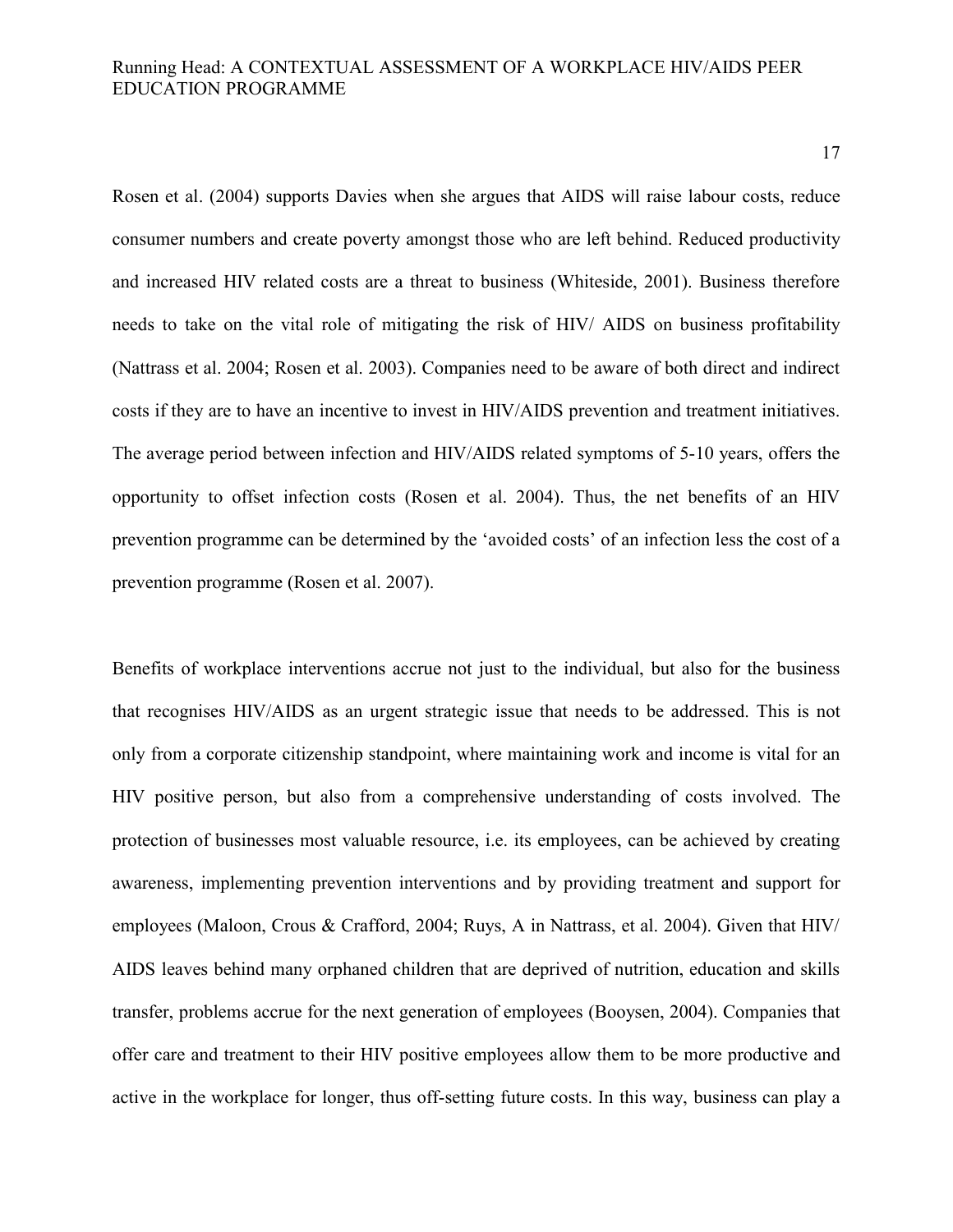strategically important role in containing the impact of HIV both financially and in terms of employee health and well-being and turning the tide on this epidemic.

### **2.4 The Settings Approach in Health Promotion**

Given that the majority of the adult population spend approximately one-third of their daily lives at work, the workplace provides an excellent environment for promoting health. The workplace gives access to a target group of adults, primarily men. Employees are a captive audience whose participation can be encouraged and interventions can be easily followed up through the use of established modes of communication with continuous contact being very effective (Naidoo & Wills, 2000; Turner & Shepherd, 1999).

It is in the best interests of all stakeholders to encourage the development of healthy workers. The World Health Organisation (WHO) states that a healthy workforce is the most valuable asset for any country (WHO, 1999). By imparting knowledge and skills to employees that aims at better health management; workers and their families are due to benefit, as well as the workplace itself. Benefits of a healthy workforce include improved employee health status, increased job satisfaction, morale and worker productivity, reduced absenteeism and turnover, lower health care and insurance costs, a positive company image and market competitiveness (WHO, 1999).

Business has recognised both the adverse effects of this epidemic on the bottom line and the necessity to intervene. In particular, the workplace was identified as a niche setting for interventions targeted at men. In South Africa many large organisations have workplace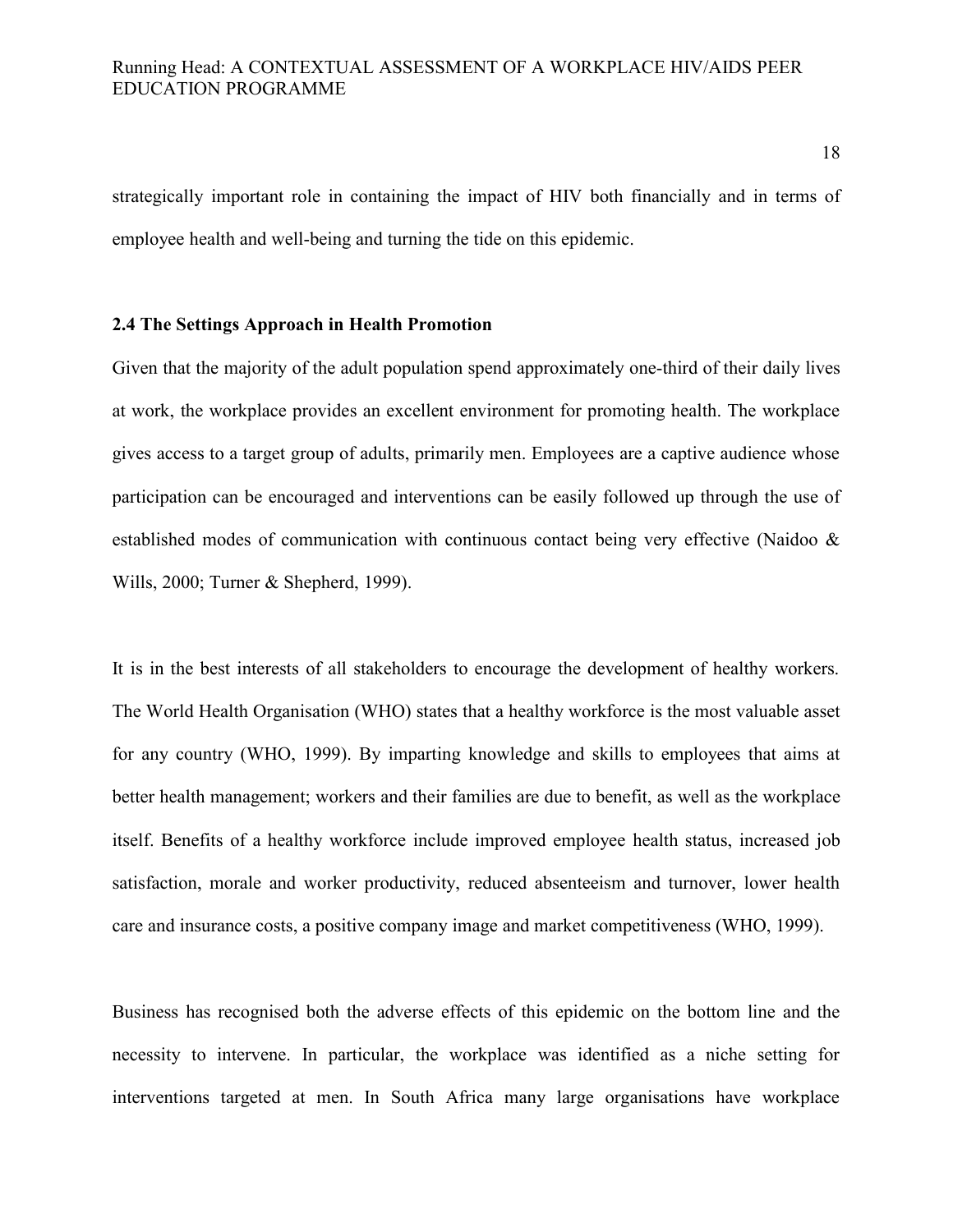HIV/AIDS programmes in place, which include education and communication around HIV/AIDS, stigma and discrimination minimisation, condom distribution, voluntary counselling, testing and treatment, wellness programmes and family and community assistance (Dickinson, 2006). The mining sector in particular, with its predominantly male population, offered an ideal setting for these interventions and hence for this study.

#### **2.5 The Organisation and its HIV/AIDS Programme**

This South African corporate mining entity had a workforce of approximately 1600 employees and had work sites spread across all provinces in South Africa. The Organisation prioritised safety and HIV/AIDS as non-negotiable organisational priorities. It had implemented a comprehensive HIV/AIDS programme over the past eight years, including a Peer Education intervention as part of its prevention component. This study comprises a qualitative evaluation of the peer education programme conducted in the Eastern Region of the company's operations, viz., Durban.

The HIV/AIDS peer education programme was part of a strategic plan that had been systematically organised and implemented. The components of this strategic plan were as follows:

 $\triangleright$  Consultation and communication phase: this phase was aimed at acquiring the participation and buy-in of all stakeholders in the development and implementation of The Organisation's HIV/AIDS programme. A National HIV/AIDS task force with an appointed co-ordinator was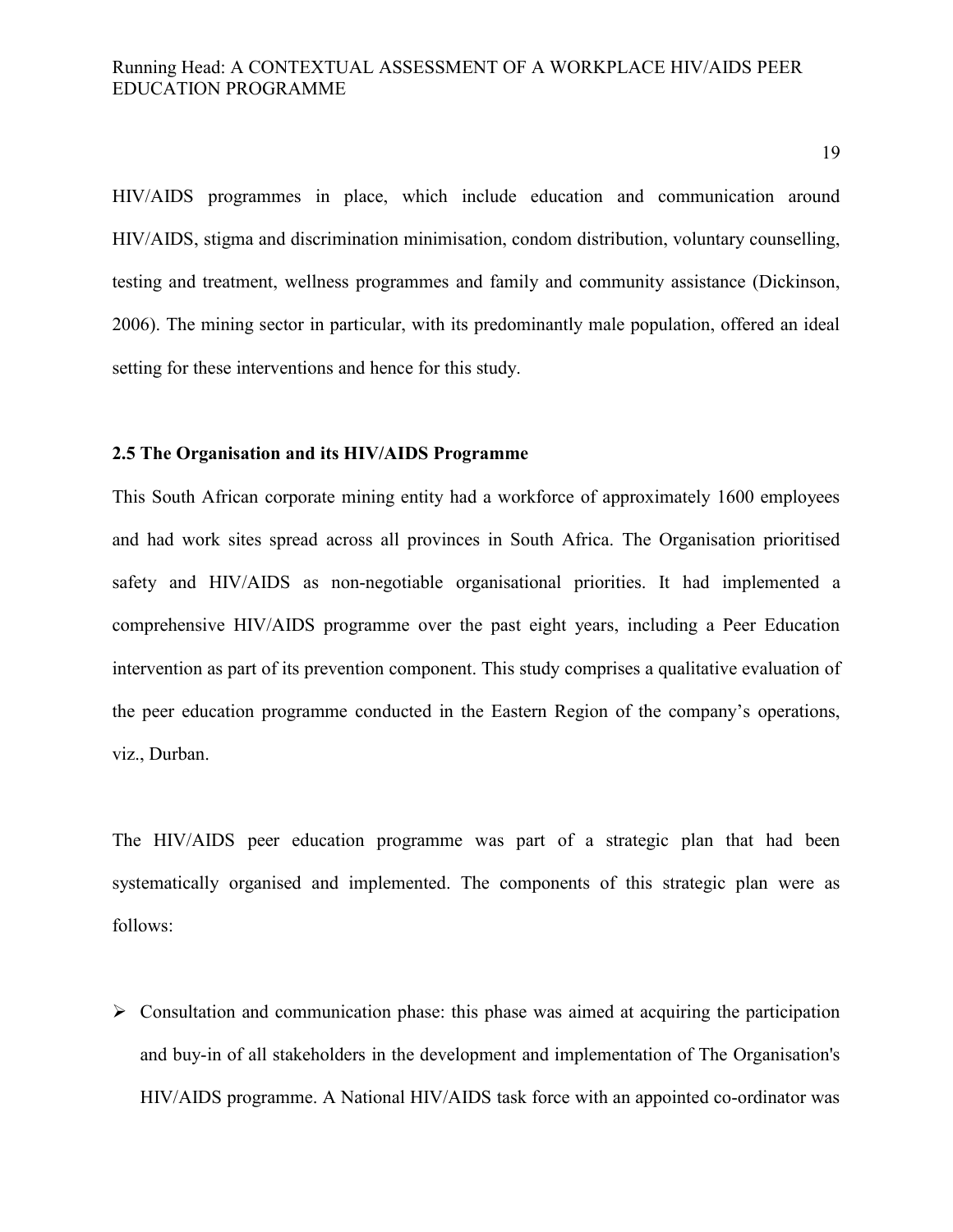set up, with representation from the three trade unions active at the workplace as well as from management.

- Management training: this was aimed at securing management co-operation and support for the relevant stakeholders in their respective roles vis-a-vis the roll-out of the organisation's HIV/AIDS programme, and to train managers in crucial aspects related to the management of HIV/AIDS in the business.
- KAP survey (Knowledge, Attitudes and Practises Survey): This survey was conducted in 2005 and assessed employee's knowledge, attitudes and practises with regards to sexual risk behaviour and HIV/AIDS. The results of this survey were used to benchmark behavioural indices preceding the implementation of prevention and care interventions, with annual follow-up KAP surveys being used to monitor the success of the prevention interventions.
- Anonymous and voluntary HIV prevalence survey: A saturation sample of employees was tested to determine the prevalence rate of HIV in this organisation, stratified by site, gender and job grade. This served to benchmark actual disease prevalence against provincial indicators.
- $\triangleright$  Cost and impact analysis: Using the data from the prevalence survey, an economic cost and impact analysis of HIV infection was conducted. These cost projections informed a five year budget for the organisations HIV/AIDS programme.
- $\triangleright$  Peer Education: The Organisation implemented a comprehensive peer education programme as part of its prevention intervention. This programme formed the focus of this study.
- Voluntary Counselling and Testing (VCT) and treatment: These services were outsourced to an external service-provider and were provided at no cost to the employee. VCT campaigns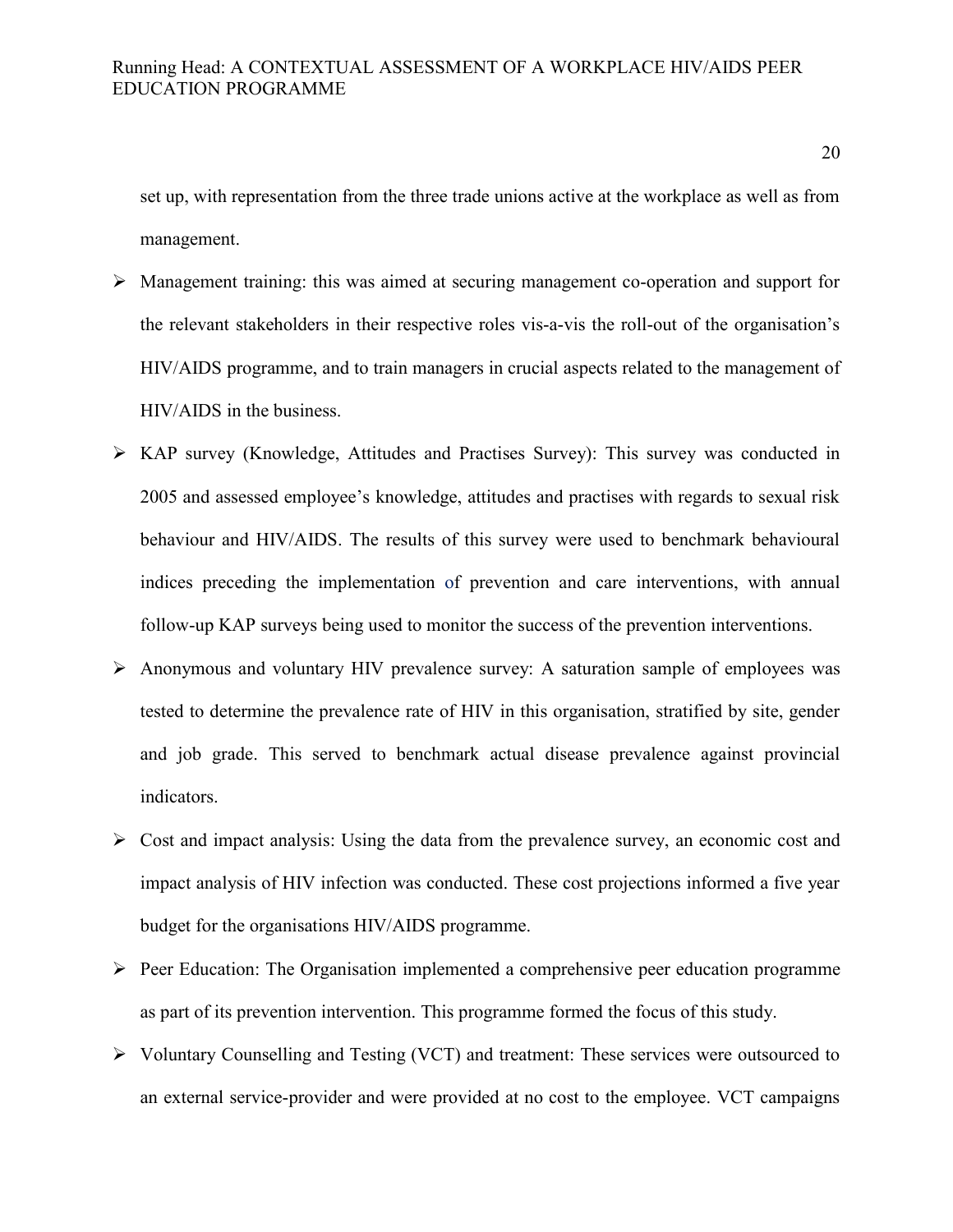had been run annually and treatment for HIV positive employees was provided confidentially off-site.

 $\triangleright$  Ongoing media and communication campaigns: various campaigns (e.g. industrial theatre, World AIDS Day celebrations, high profile speakers, often people living with HIV/AIDS, had been consistently used to support these prevention and treatment interventions.

It is important to note that the timing and content of each phase of The Organisation's HIV/AIDS programme had been carefully designed to intervene at multiple levels. e.g. while peer education was a preventative intervention designed to change individual behaviour, psychological containment was offered through VCT and treatment. All this took place in the context of changes in the organisational tapestry where HIV was projected as a shared and serious organisational concern with organisational support systems being created and marketed throughout the organisation.

#### **2.6 Rationale for Peer Education**

This study focused on the peer education component of The Organisation's HIV/AIDS programme. Peer education was concerned with empowering group representatives through training or education to effect change among members in their group (Dickinson, 2006). Peer education has been used in campaigns against drug and alcohol abuse, teenage pregnancy and marital violence and has grown immensely in the area of HIV and STI prevention. Peer education is used worldwide and is thought to be one of the most effective educational intervention methods, primarily because of the similarity between message source and recipient,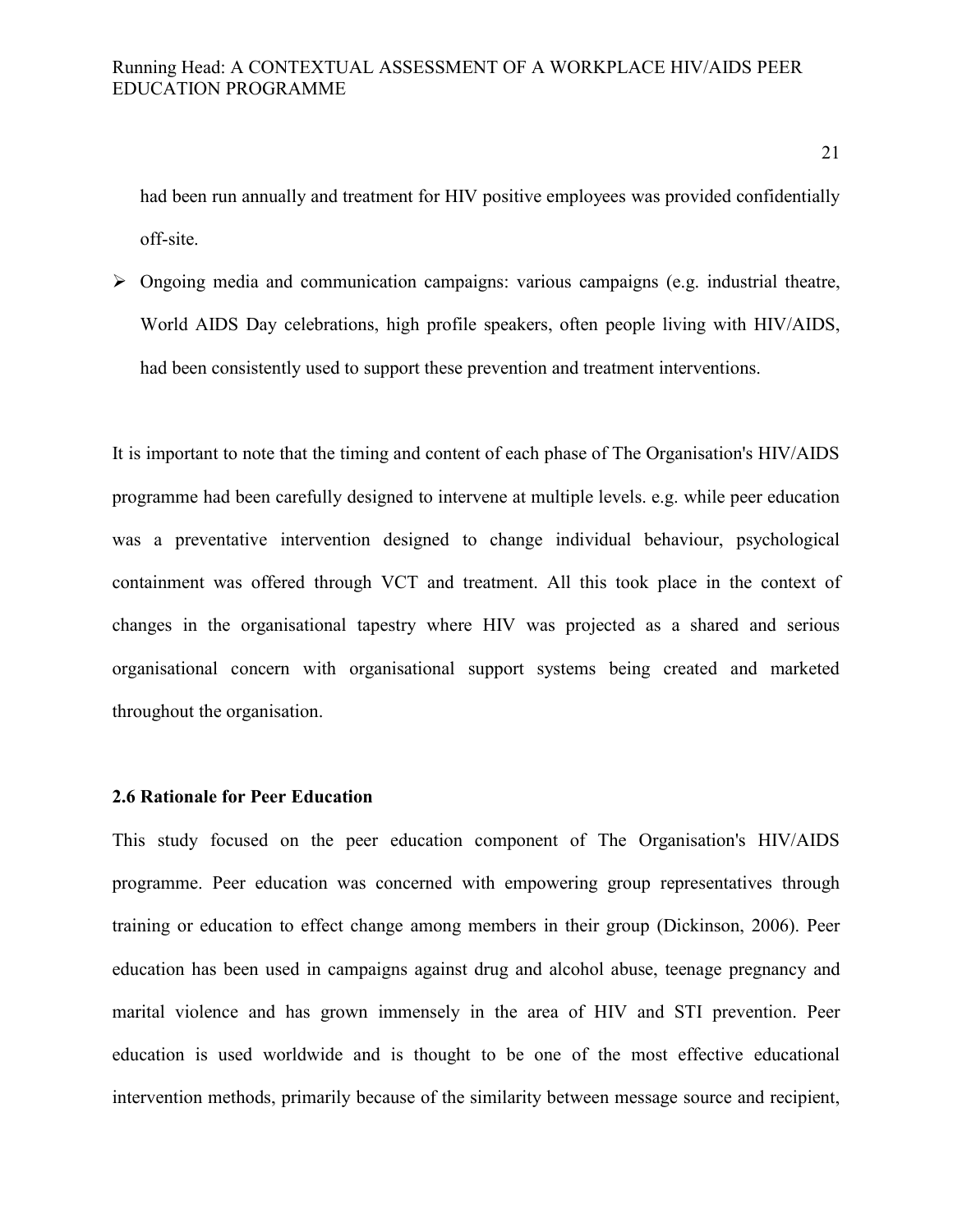which has been shown to be central to message impact (Hope, 2003; Wolf & Bond, 2002). This is especially the case where individuals are uncertain about their own opinions, and look to those in the same societal group or social standing for advice and guidance, implying that peer educators need to be seen as credible by their peers in order for them to be influential (Turner & Shepherd, 1999). Peer educators need to possess a range of competencies such as leadership and communication skills, domain knowledge, reliability and the ability to maintain confidentiality. They need to become change agents by acting as facilitators, guides and motivators (Hope, 2003).

In peer education, the control of knowledge is transferred from experts to selected lay members of a group, who are then tasked with educating their peers to bring about behavioural change. Peer educators make the information and educational process not only more accessible to their group members but also less intimidating for them. A further product of peer education is that it facilitates group negotiation of messages and appropriate behaviours, with an emergence of new collective norms (Harrison, Smit & Myer, 2000). The development of new collective norms, attitudes, beliefs and behaviours with regard to sexual health in a country stricken with HIV/AIDS are vital. Successful peer education programmes are reportedly those that are based on sound theoretical approaches (Harrison et.al. 2000).

#### **2.7 Peer Education - Training Process and Course Content**

In this organisation, peer educators were either nominated by their peers or volunteered and were selected on the basis of pre-defined criteria and qualities as described previously. Once selected,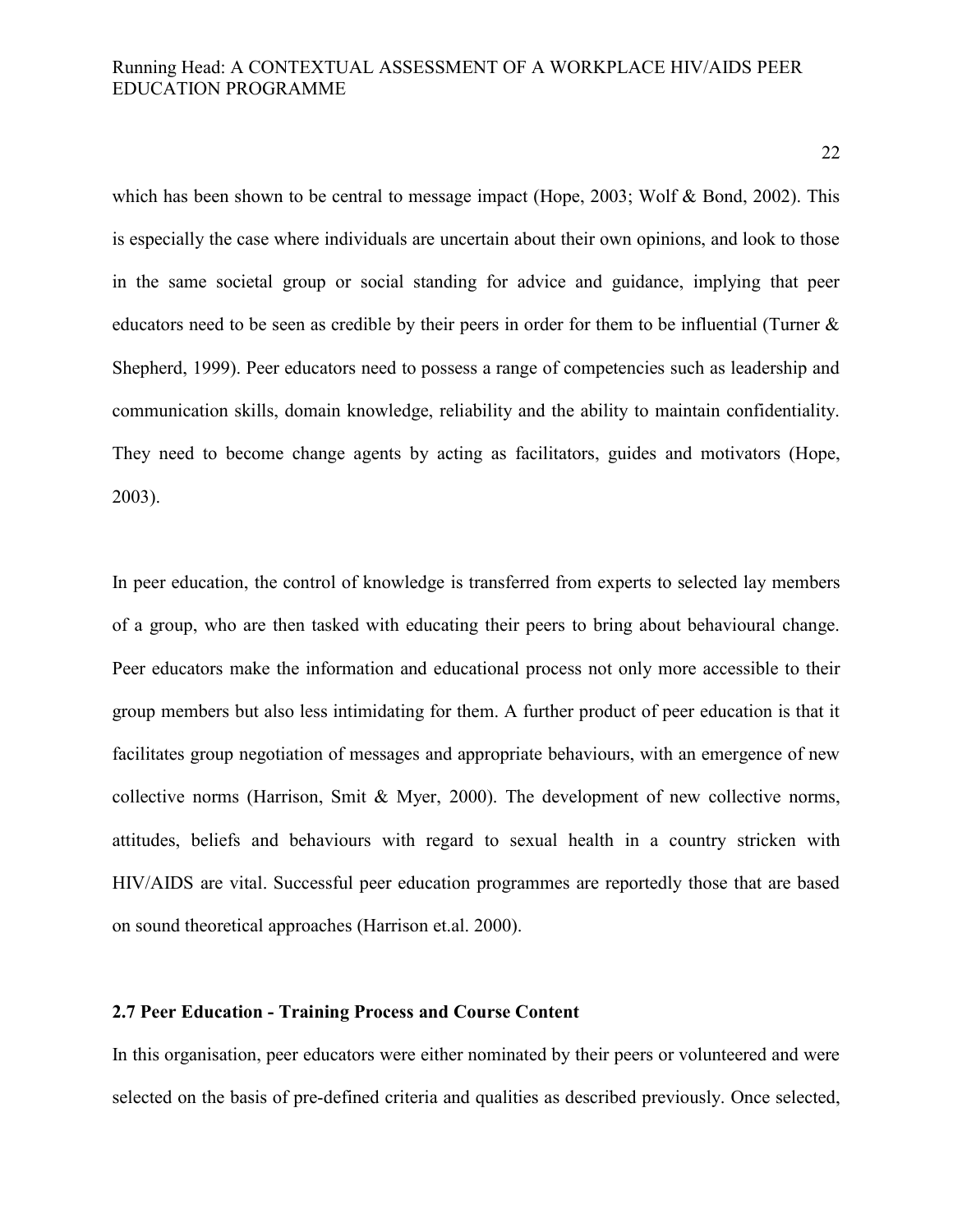peer educators attended a three day course where they were trained in all relevant aspects of

HIV/AIDS, including:

- $\triangleright$  The epidemiology of the HIV/AIDS epidemic globally and in South Africa
- $\triangleright$  Economic and legal issues with regards to HIV/AIDS in the workplace
- $\triangleright$  Defining HIV and AIDS
- $\triangleright$  Stages of the disease (Window period, HIV well phase, HIV III phase, AIDS)
- How the virus is spread, as well as how the virus is *not* spread
- $\triangleright$  Sexually transmitted infections
- $\triangleright$  Protection and prevention
- $\triangleright$  High risk behaviour
- $\triangleright$  Condom usage and negotiation
- $\triangleright$  HIV antibody testing and treatment
- $\triangleright$  Factors affecting behaviour change
- $\triangleright$  Confidentiality issues
- $\triangleright$  Care and counselling
- > The importance of HIV/AIDS education
- $\triangleright$  The roles and qualities of a peer educator
- $\triangleright$  Presentation skills

Once the peer educators had been trained they were responsible for transferring their knowledge and skills with regard to HIV/AIDS and sexual risk behaviour to their peers in the organisation through the medium of half day workshops. Peer educators were responsible for planning their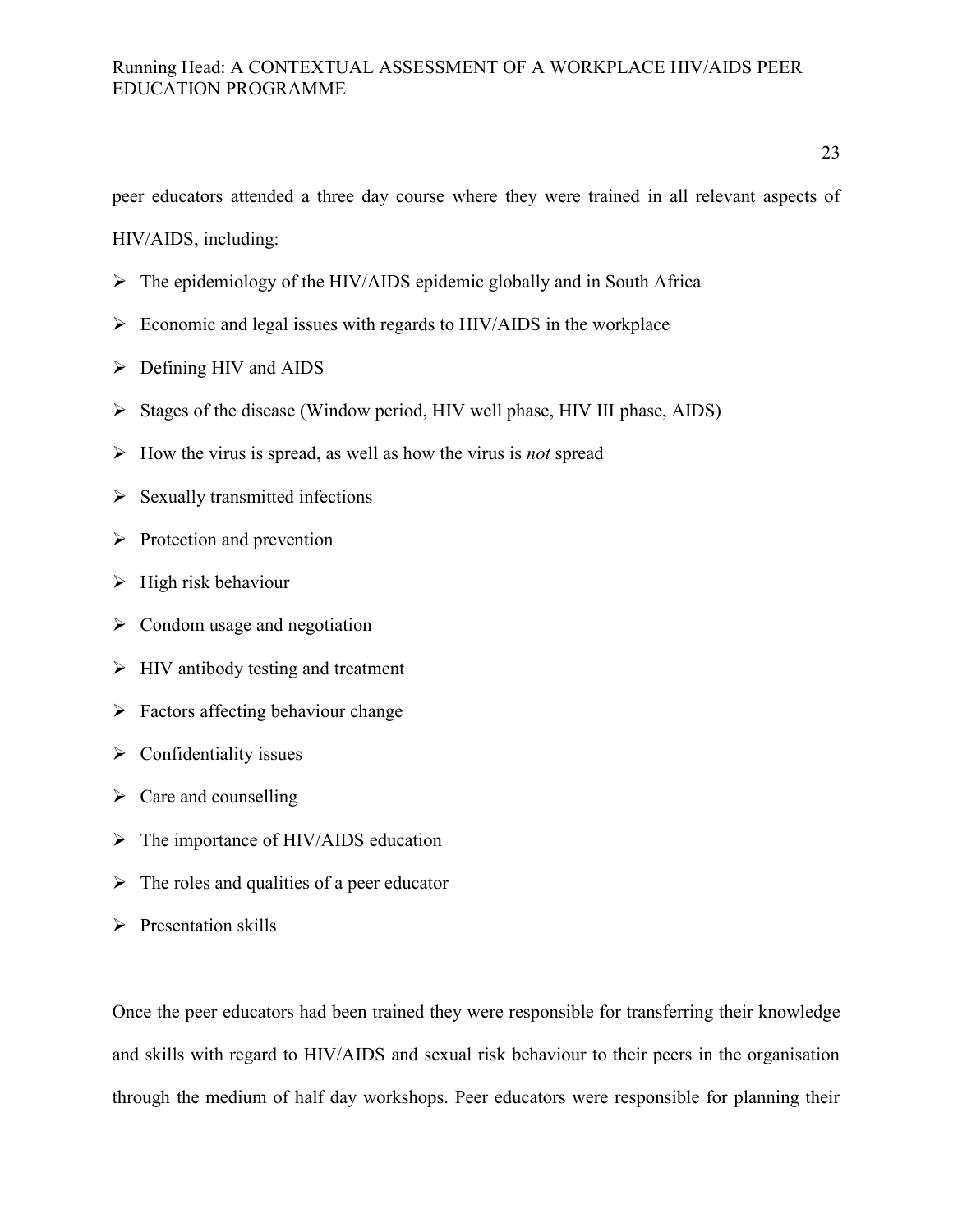workshop/s and arranging the venue and necessary teaching aids, such as whiteboards or condoms for demonstration. The peer educators were empowered for this purpose with pedagogical skills in their training workshops, with other organisational stakeholders (management and shop stewards) being briefed to support them in their tasks.

## **2.8 Peer Education and Transformative Learning**

The Organisation had used peer educators as a means to bring about transformative learning in employees with regards to HIV/AIDS. Transformative learning is a type of learning that aims to change ones frame of reference. "Frames of reference are the structures of assumptions through which we understand our experiences. They selectively shape and delimit expectations, perceptions, cognition, and feelings and set our 'line of action'" (Mezirow, 1997, p. 5). The peer education intervention may thus be understood as a means by which to transform people's mindsets with regards to HIV, testing, stigma, condom use and multiple sexual partnerships. A study in Zambia has shown that peer educators have been successful in transforming mindsets and have brought about changes in cultural norms and practices (Hughes-d'Aeth, 2002).

Transformative learning is concerned with four distinct learning processes (Mezirow, 1997). viz.:

- The first is where an *existing point of view is elaborated on*, to re-iterate it (for example: HIV leads to AIDS).
- The second is to *establish new points of view* (for example: hearing about Anti-Retroviral Therapy (ART) for the first time).
- The third process in transformative learning is to *transform ones point of view* (for example: the benefits of condoms make using them worthwhile).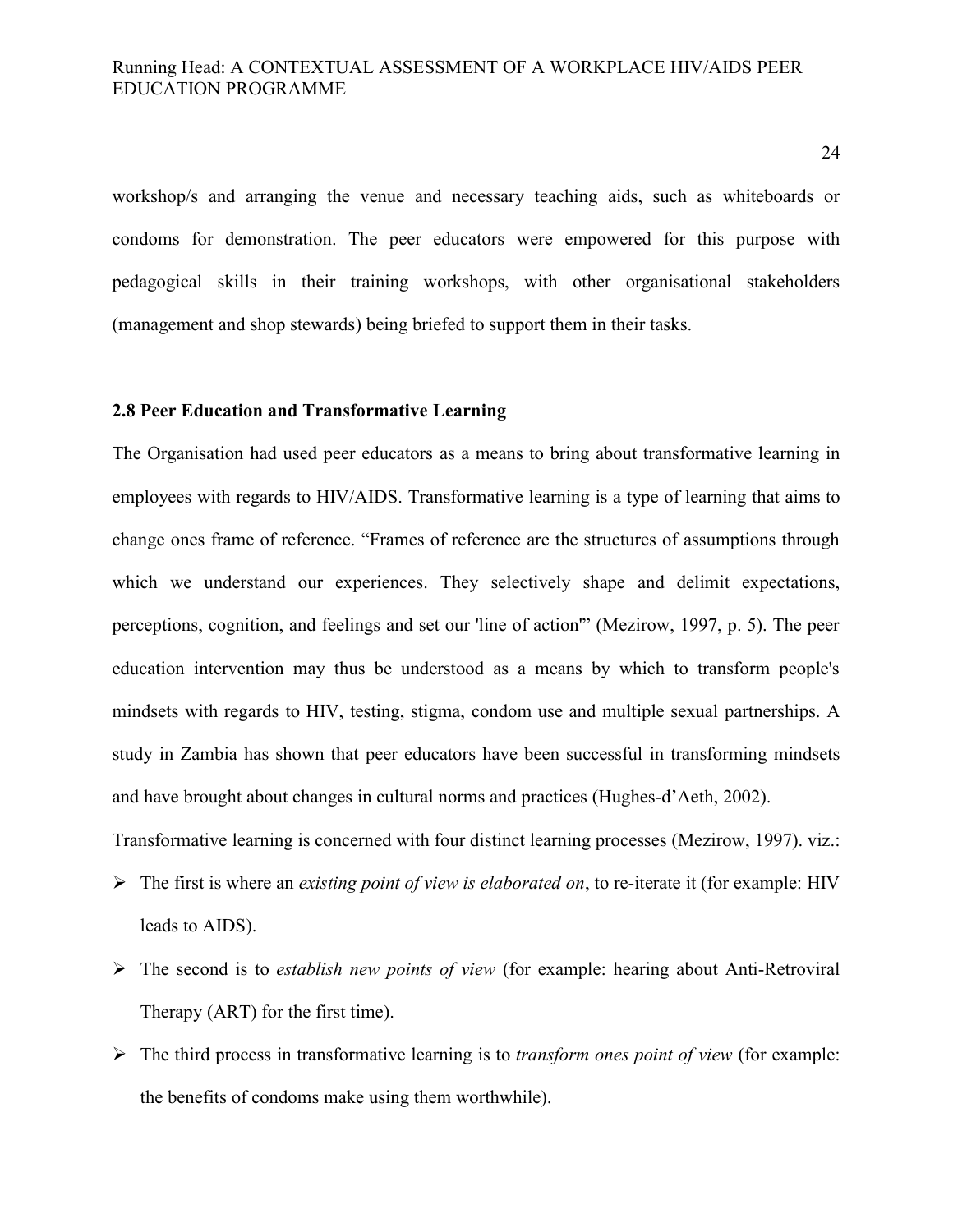$\triangleright$  The forth and final way that one may transform one's frame of reference is by becoming aware and *critically reflective* of one's generalised biases (for example: one's idea that white people cannot get HIV).

The peer education programme should have ideally incorporated all four of these processes in its aim of bringing about transformative learning.

In this intervention, two parallel learning processes take place. There was the learning of the peer educators themselves which was beneficial as they learnt about HIV/AIDS and developed new skills and competencies (Molassiotis et al. 2004; Turner & Shepherd, 1999). The other learning process that took place was that of the employees who attended the peer education seminars, where they learnt about HIV/AIDS from the peer educators.

Not only were peer educators educating the workforce about HIV/AIDS and enabling a renegotiation of peer norms through their message and behaviour (Campbell & MacPhail, 2002; Wolf & Bond, 2002), but they had also gained new competencies and skills as a consequence of the learning-and-teaching process. It would be in the interest of every organisation to have employees who are autonomous and socially responsible thinkers, who are able to identify common problems, mobilise resources and develop strategies to achieve organisational goals (Mezirow, 1997; Rimer & Glanz, 2005). If the method of transformational learning (which the HIV/AIDS peer education intervention was meant to encourage) could be transferred to other areas in a peers job description and even beyond, an organisation that embraces change would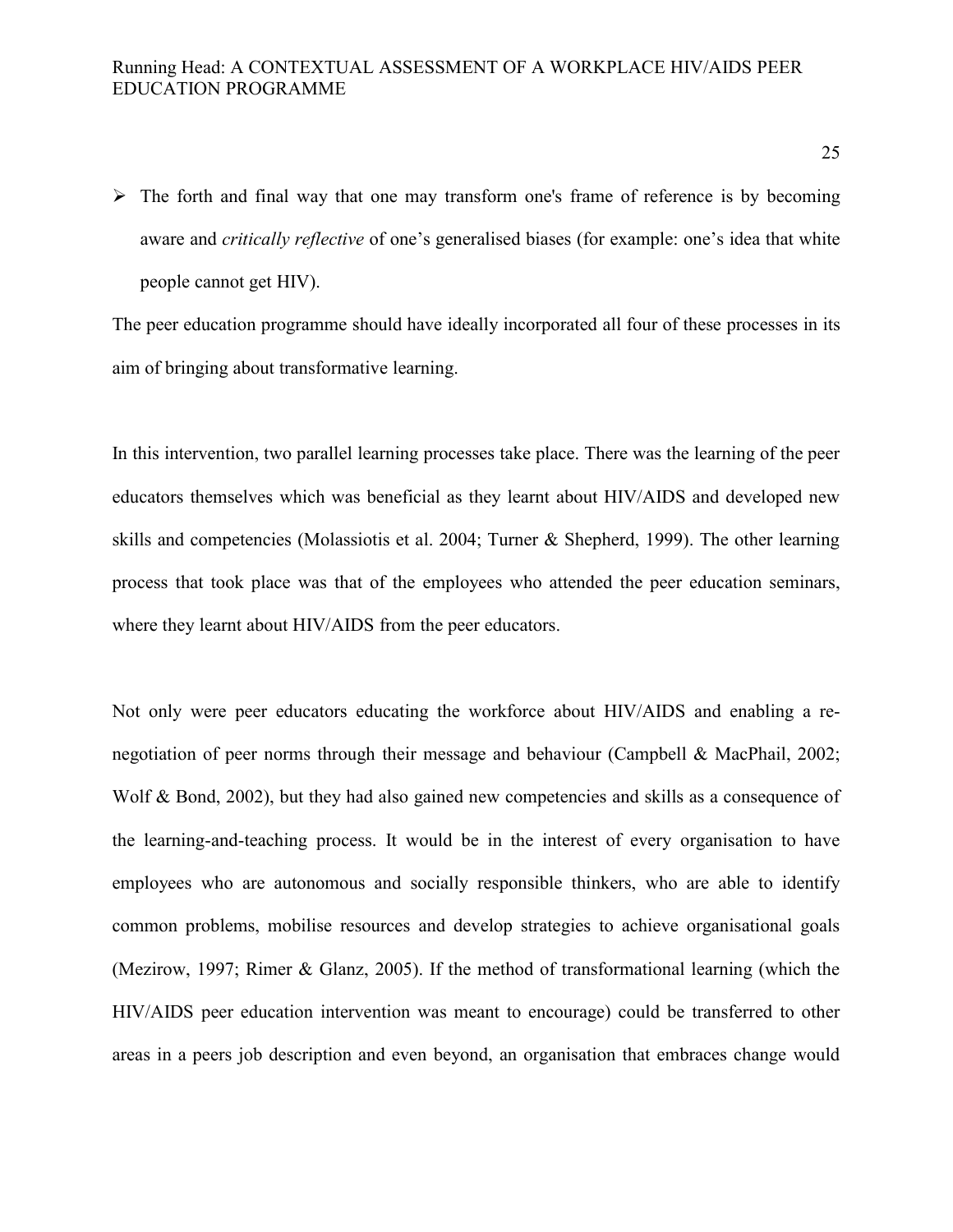emerge. The organisation that embraces change and values transformative learning of its employees is sure to have the cutting edge of competitive advantage in the  $21<sup>st</sup>$  century.

#### **2.9 Evaluating Peer Education Programmes**

While peer education as a prevention intervention for HIV/AIDS is reportedly very popular, the underlying processes that lead to success or failure of peer education have not been well documented (Campbell & MacPhail, 2002; Wolf & Bond, 2002; Wolf, Tawfik & Bond, 2000). Evidence suggests that peer education programmes are more likely to be effective in improving knowledge rather than impacting positively on behavior change (Shen, Hong, Cai, Jin & Shi, 2008). However, Molassiotis et al. (2004) found that a workplace peer education programme reviewed in Zambia had had a positive impact on attitude and behavior change, to the extent that peers had re-evaluated the risks inherent in their own sexual behavior. Likewise, some peer education programmes conducted in Mozambique, Tanzania and Ghana have been shown to be effective in reducing the levels of HIV infection and increasing condom use (Luakamm- Josten et al. 2000; Vaz, Gloyd & Trindade, 1996; Wolf, et al. 2000).

Sloan and Myers (2005) report that the literature evaluating peer education programmes is inconsistent, and that, in their own study, the HIV/AIDS peer education programme in a South African retail group was found to be ineffective. They argue that more costly and comprehensive programmes (such as the one at this particular organisation), which include Anti-Retroviral therapy (ART), may be more effective. Coates et al. (2000) and Lamptey (2000) confirm this argument and suggest that effective programmes included: VCT, prevention of mother to child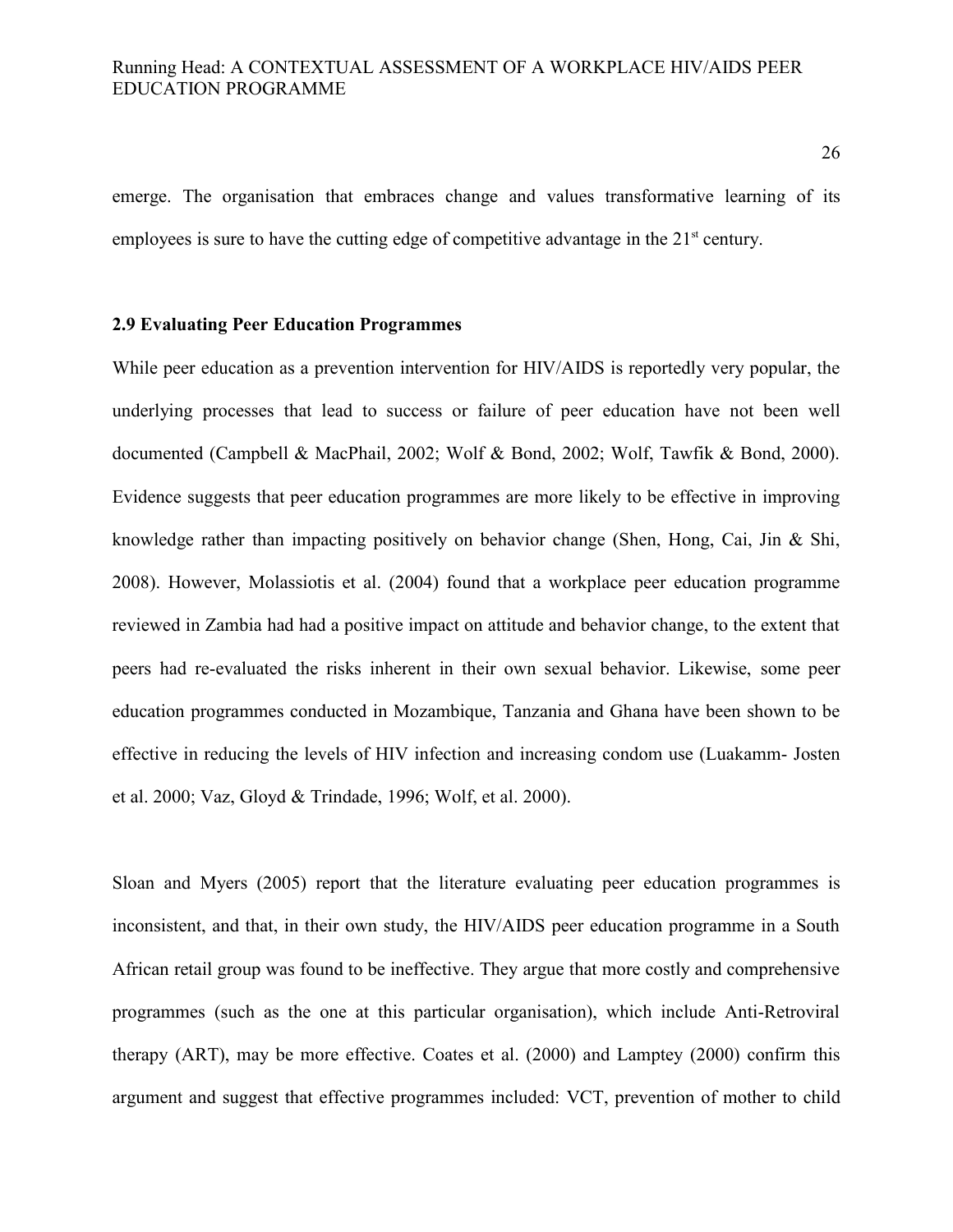transmission, clinical care and ART treatment. Dickinson (2006) called for further investigation aimed at understanding what peer educators bring to the company and their role in re-defining the moral fabric of the company. Lack of time, funding and technical expertise have been said to result in rigorous evaluation of peer education programmes being rare (Wolf & Bond, 2002). Rosen et al. (2004) stress the importance of information on the effectiveness of these interventions in order to determine cost-benefits. Monitoring programme successes and weaknesses over time can provide vital information to policy makers and programme planners by indicating where future efforts should be focussed (Wolf et al. 2000).

It was very difficult to determine the effects and effectiveness of the peer education programme in producing behaviour change amongst the peers trained. This left peer educators to use their own perceptions of employees' behavioural intentions to gauge whether employees were acting on their messages. Some indirect indicators that may be have been used by the peer educators include: more condoms being taken home by employees, employees talked more openly about HIV/AIDS and their status, more employees went for VCT at the organisation, etc. Wolf and Bond (2002) argue that since peer education is meant to influence norms, the tracking of peer perceptions, behaviours and encounters over time could shed light on programme diffusion and impact. However, how peer educators influenced these norms is also somewhat unclear (Wolf, et al. 2000). This study was therefore concerned with assessing peer educator's perceptions of employee's behaviour change and the organisational and contextual factors that they perceived to be impacting on their programme, as well as determining their further training needs.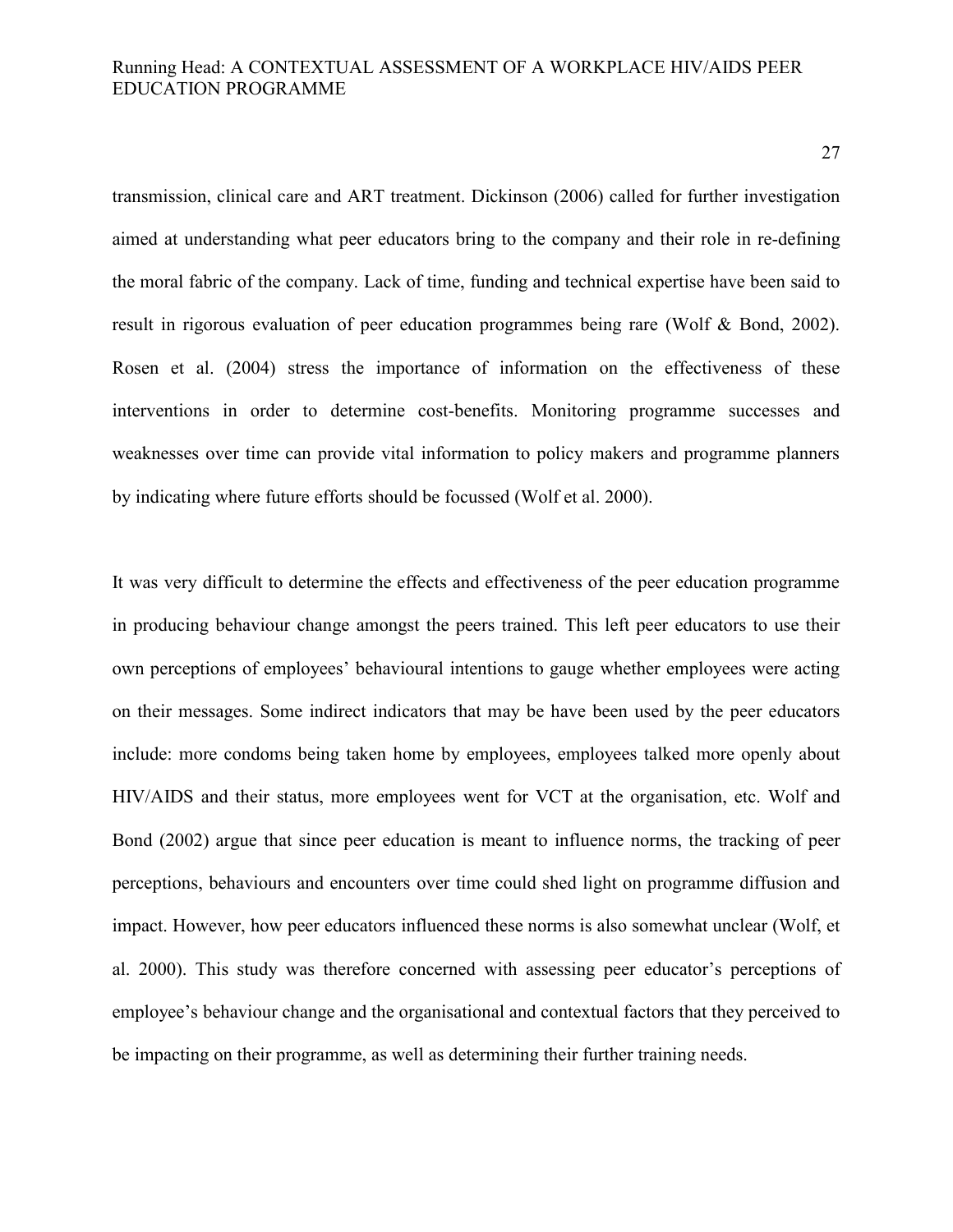#### **2.10 Theoretical Framework**

The study used the PRECEDE-PROCEED Model (Green & Kreuter, 1991) as an organising framework. PRECEDE-PROCEED is a framework for planning and evaluating health promotion programmes and views health behaviour as influenced by individual, organisational and environmental forces. There are two distinct parts to this model: PRECEDE, which is concerned with programme planning, and PROCEED, which is concerned with implementation and evaluation.

PRECEDE and PROCEDE work together in offering a series of nine steps for the planning, implementation and evaluation process (Green & Kreuter, 1991). The first five steps are diagnostic and address the educational and environmental issues, viz.:

### Step 1: Social diagnosis

This initial step looks at social problems of concern that a particular population faced. It is a collaborative process of examining the populations' social needs together with stakeholders.

### Step 2: Epidemiological diagnosis

In this stage, the social problems identified in step one are examined specifically in terms of the health problems that have contributed to the social problems that are experienced. The most deserving specific health problem is chosen as the one to be addressed further.

Step 3: Behavioural and environmental diagnosis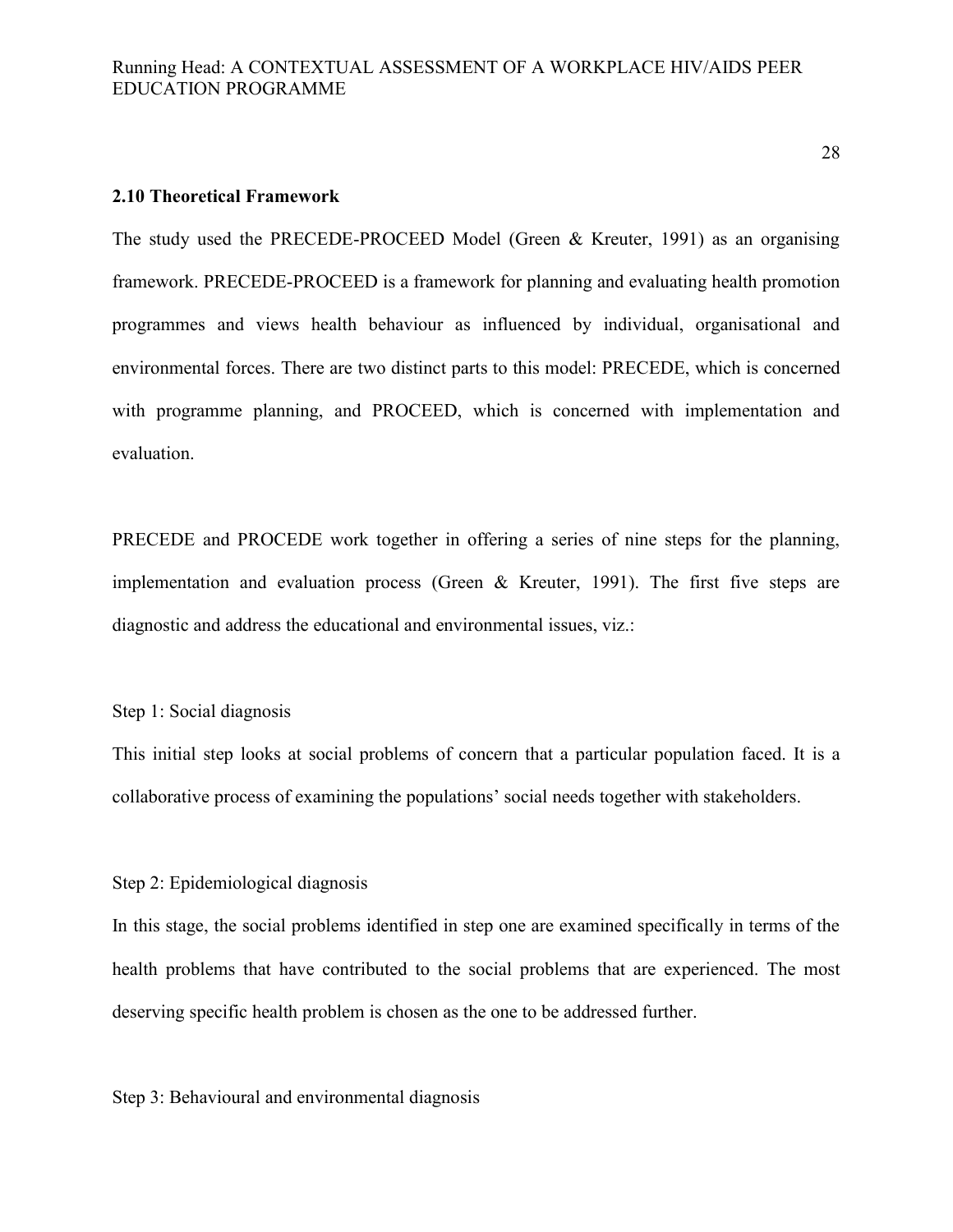Here specific health related behaviours and environmental factors that may be linked to the health problem are highlighted. These are factors that the intervention would be customised to address. Environmental factors are external to the individual and can be altered to support the behaviour and the health of the individual. Environmental factors play an important role and it is crucial that cognisance is taken of specific environmental factors that individuals may be facing.

#### Step 4: Educational and organisational diagnosis

There are numerous factors that can influence a particular health behaviour. Within the PRECEDE part of the model, these factors are grouped according to whether they are Predisposing, Enabling or Reinforcing factors. **Predisposing factors** are those which encourage or hinder specific behaviours and motivation to change. These include knowledge, attitudes, cultural beliefs, values, perceptions and readiness to change. **Enabling factors** are the skills, resources and supports that make a desired change in behaviour or the environment possible. Enabling factors can also be factors that hinder desired behavioural and environmental changes. These supports and barriers are often created by societal forces and organisational systems. **Reinforcing factors** are those which come into being after a specific behaviour has taken place. These factors encourage repetition of the desired behaviour. These may include social support, praise and reassurance (Green & Kreuter, 1991; Rimer & Glanz, 2005).

Step 5: Administrative and policy diagnosis

Once steps 1-4 have been considered, one needs to consider the administrative capabilities and the available resources for the intervention. In addition the methods and human resources to be used also need to be determined.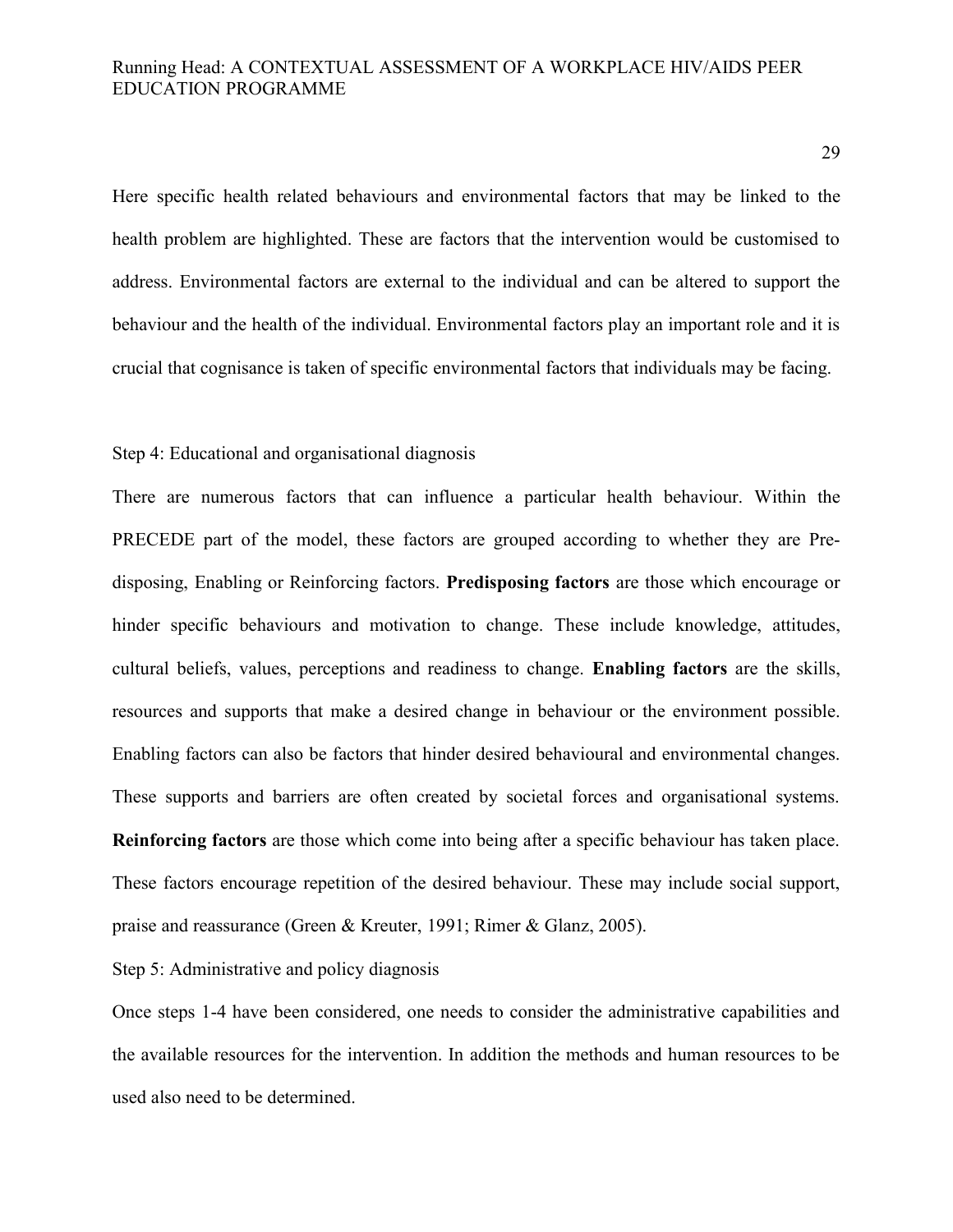30

The remaining four steps (steps 6-9) consist of the implementation and evaluation of the intervention. Evaluation is an important and a continuous part of the PRECEDE-PROCEDE model. The steps comprise Implementation (Step 6), Process Evaluation (Step 7), Impact Evaluation (Step 8) and Outcome Evaluation (Step 9).

In practise the PRECEDE-PROCEED model operates as a continuous cycle. The PRECEDE steps of the model provide the criteria used later in evaluating the programme, which is detailed in the PROCEED steps. These PROCEED evaluation findings then feed once again into the PRECEDE (planning) steps of the next phase of the programme. Thus the model operates in an iterative manner.

This study was located specifically in Step Four of the PRECEDE-PROCEED model (the Educational and Organisational Diagnosis), which is concerned with the Predisposing, Enabling and Reinforcing factors that influence a particular health behaviour. This phase takes into consideration the factors that Predispose, Enable and Reinforce the peer educators in their roles as change agents. In unpacking the Predisposing, Enabling and Reinforcing factors impacting on peer educators in their roles, reference is made to additional theories such as The Health Belief Model (Nutbeam & Harris, 1999) and Social Learning Theory (Bandura, 1969).

While Step Four of the PRECEDE-PROCEED model (the Educational and Organisational Diagnosis) is usually concerned with informing the planning rather than the evaluation of interventions, this exploratory study deliberately inverts this process. Given that this study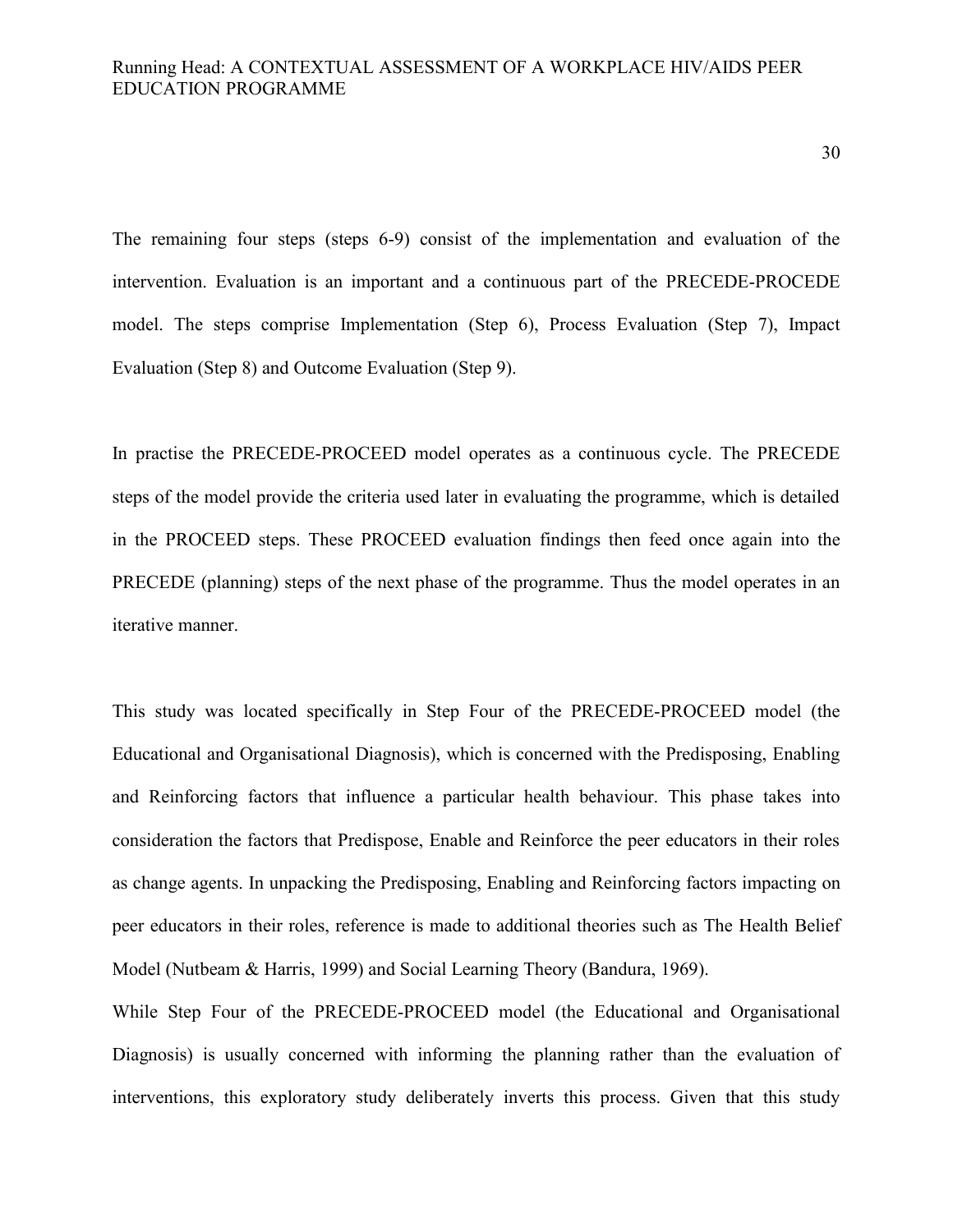represents the first attempt and indeed the first exploratory step in evaluating the company's peer education programme, it was deemed appropriate to identify the Pre-disposing, Enabling or Reinforcing factors that will subsequently be used in re-designing the peer education programme, as per the parameters of the PRECEDE-PROCEED model. Indeed, it makes sense to evaluate the peer education programme using the same criteria that will be used in planning the next phase of the programme.

## **2.11 Research Problems and Objectives: Key Questions to be Answered**

The aim of this study was to explore the peer educator's experiences, insights and reflections on the peer education programme within the organisation in order to gain a better understanding of the Predisposing, Enabling and Reinforcing factors that inform the programme, specifically with regard to:

- 1. Their perceived impact on attitude and behaviour change amongst employees.
- 2. The perceived organisational barriers and supports that the peer educators encountered in programme delivery.
- 3. Further training needs and roles of the peer educators.

These issues were assessed qualitatively through the use of individual interviews. The findings of this qualitative study, restricted to peer educators at one site in the organisation, will be used in designing a comprehensive longitudinal study, utilising qualitative and quantitative data collection methods from multiple sources, to assess the efficacy of the peer education programme and to generate recommendations for its improvement.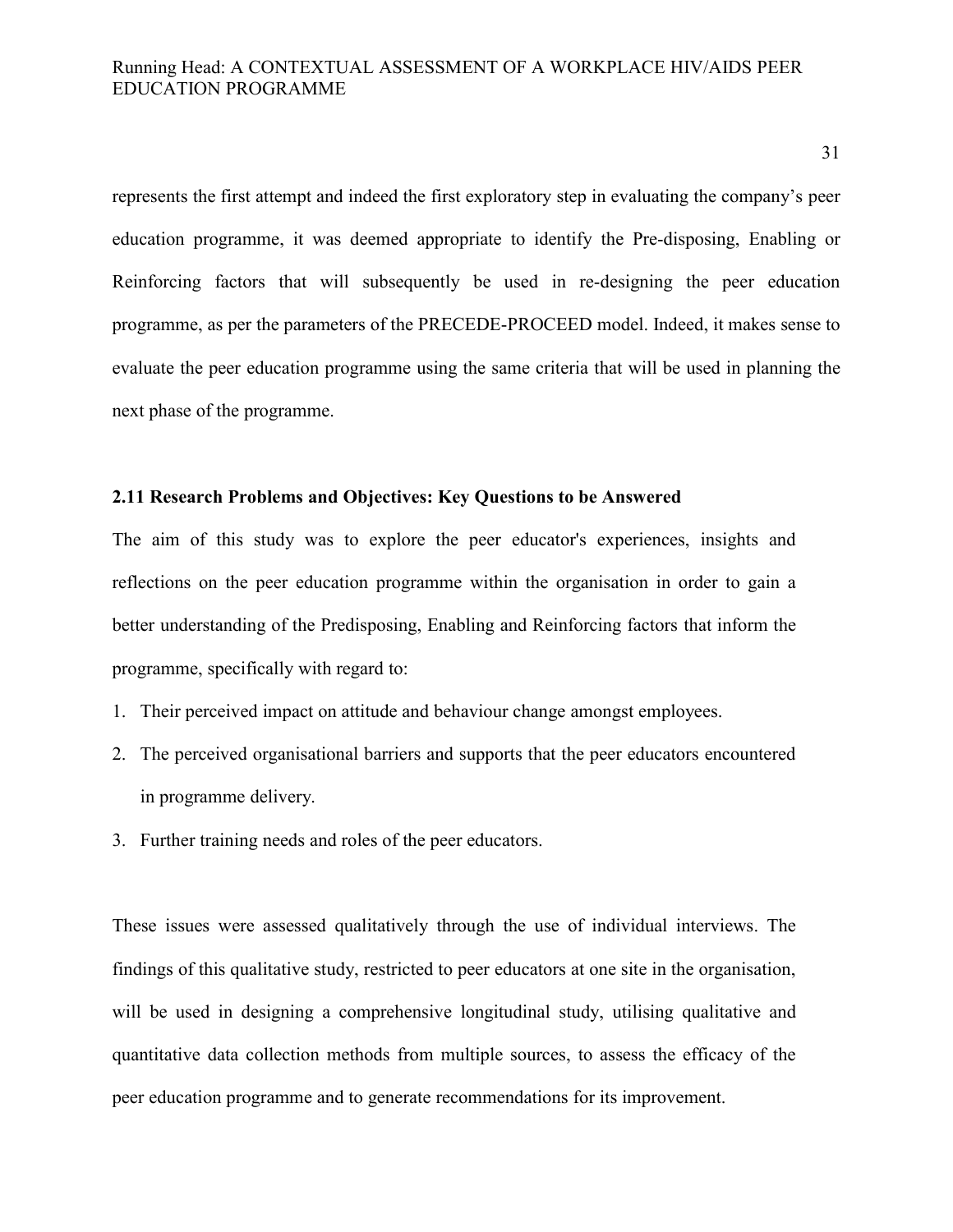#### **2.12 Significance of the Study**

It would appear from the literature review that peer education is a very popular methodology in workplace HIV/AIDS prevention programmes. This case study, conducted from an interpretivist stance, sheds light on what works, what doesn't and why and in so doing enables reflection on the theoretical and epistemological underpinnings of peer education as a methodology.

Despite the non-generalisability of the findings of this qualitative study, this research project has the potential to throw up generic issues which need to be taken into account in order to inform and improve workplace peer education programmes beyond the site of the study. Building effective peer education programmes with an optimal influence on attitude and behavior change of employees, carries the potential for profound impact on the reduction of risk behavior at the workplace and beyond.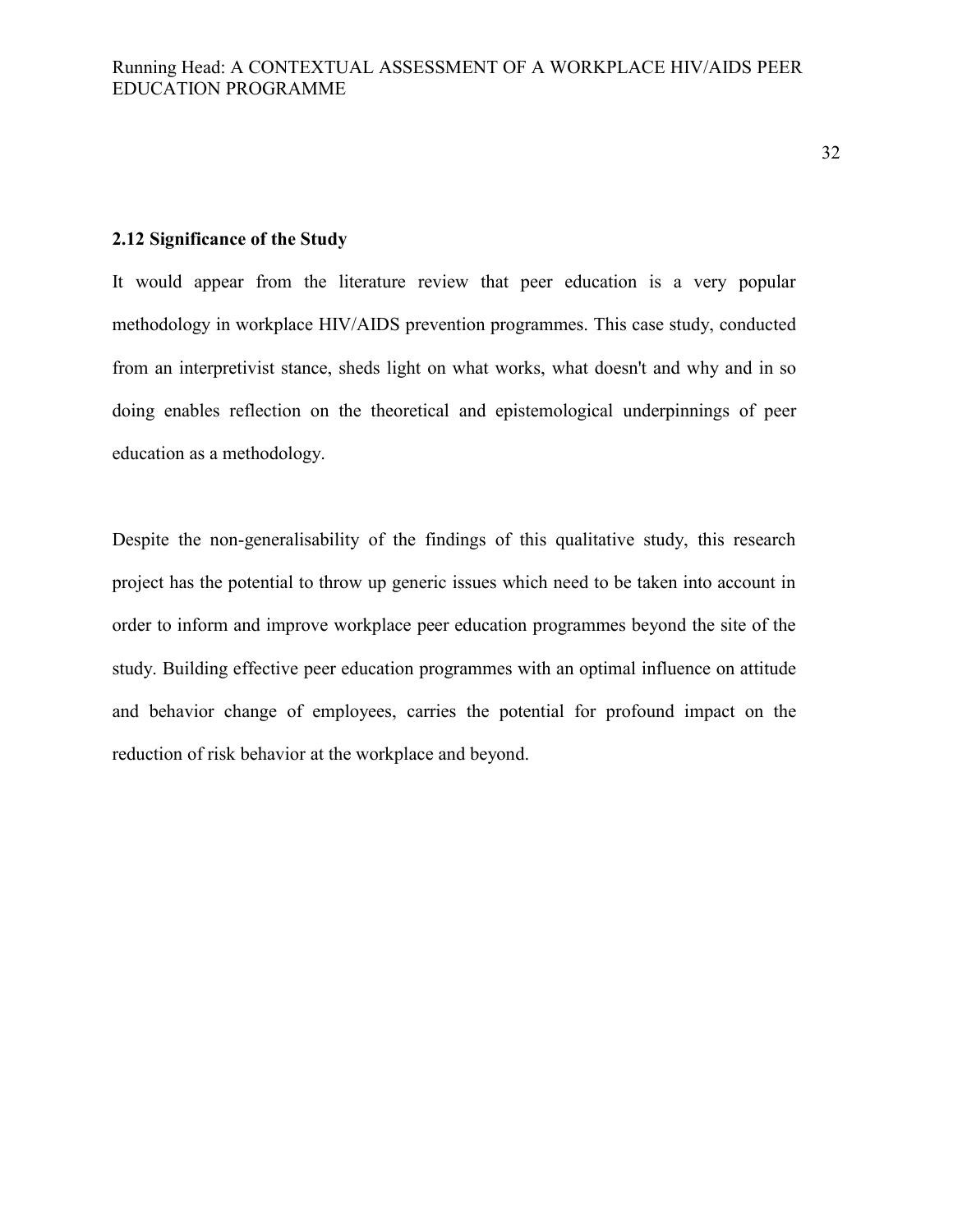33

#### **CHAPTER THREE: RESEARCH METHODOLOGY**

#### **3.1 Research Paradigm**

Using an interpretivist paradigm, this study explored the subjective experiences, insights and reflections of the peer educators with regard to their workplace peer education programme.

The interpretivist paradigm is concerned with describing and interpreting people's feelings and experiences with qualitative depth. The researcher aimed to listen and capture what people were saying in their everyday language and expression through direct interaction with them. The interpretive approach relies on first-hand accounts and describes emerging data in rich detail. Terre Blanche and Kelly (2002) stress the importance of using context to inform interpretation. Accordingly, the interviews in this study were scheduled in participants' workplaces in and around the Durban region, thereby enabling the researcher to understand the phenomenon in its natural setting. Thus, in keeping with the interpretivist paradigm, the researcher attempted to become a natural part of the context. To this end the researcher attended local Peer Educator meetings, joined a three-day training course for new Peer Educators and attended the organisations national peer educators' conference in Gauteng.

#### **3.2 Research Participants**

The study population comprised of adult peer educators who were employees in the Eastern Region of the Organisation (KwaZulu-Natal). The Organisation was chosen on the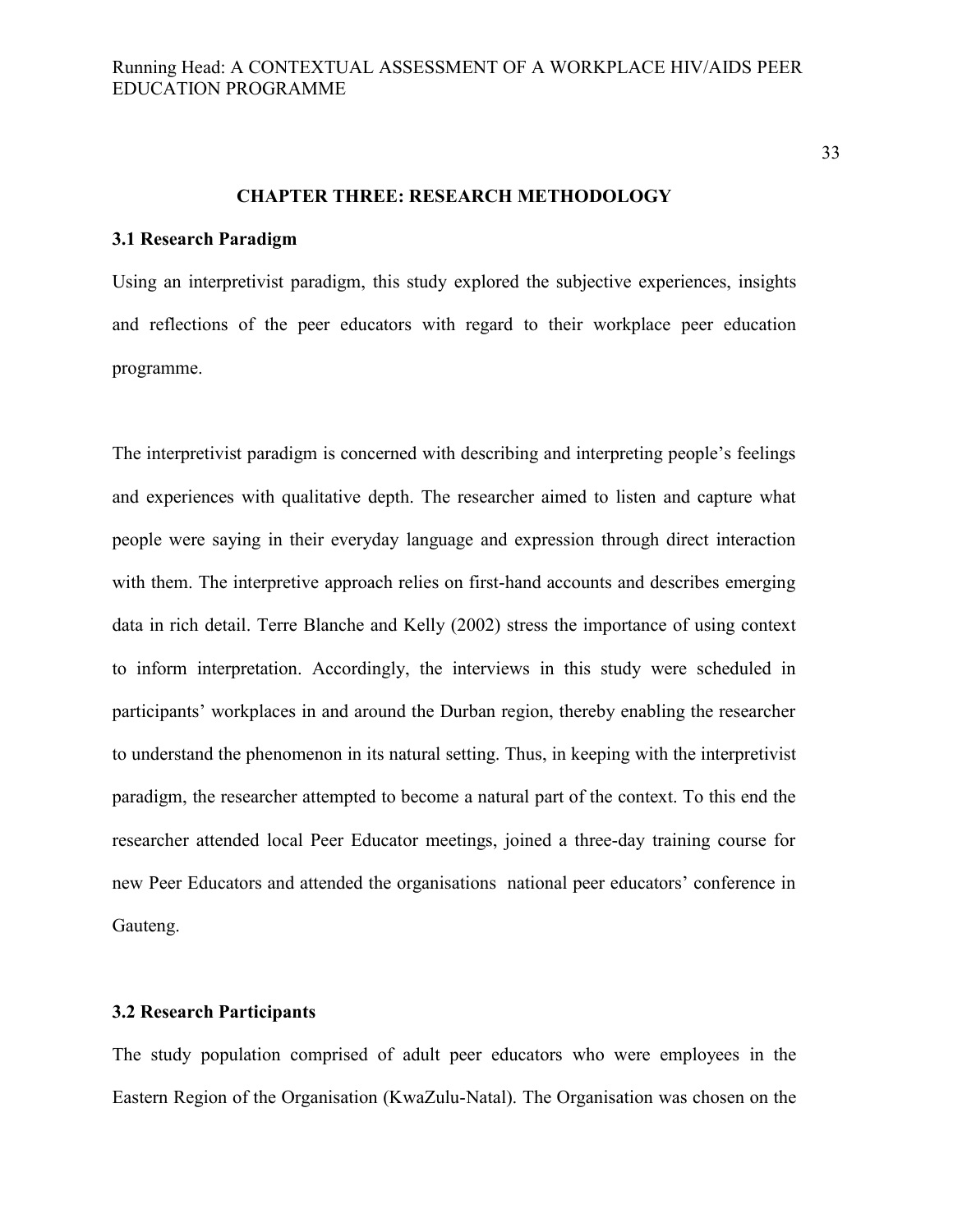basis of convenience in that it had a well established and comprehensive peer education programme. Further, the management and wellness staff were keen to support and participate in this study, and were thus likely to reflect on and implement the recommendations arising from the study. The peer education team in the Eastern Region of the Organisation was selected because of convenience for the researcher in terms of access to the sample and minimisation of study costs. A non-probability saturation sample of five current peer educators and one ex-peer educator comprised the study sample. In addition, semi-structured interviews were conducted with the Regional Manager and the Human Resource Manager (HRM) in order to validate and contextualise the findings, especially as they related to organisational barriers and supports for the peer education programme.

# **3.3 Research Measures and Procedure**

Interviews were used for data-collection as they allowed for a natural way of interacting with people and offered a good fit with the interpretivist approach. A semi-structured interview enabled the Peer Educators to talk freely and in depth about their experiences, their perceptions regarding their roles and training needs; and the perceived barriers and supports for the Peer Education programme. The semi-structured interview schedule (Appendix One) was derived from a close review of the empirical literature on peer education and was also informed by the theoretical framework for the study.

The settings for the interviews were private and uninterrupted. All interviews were recorded with the informed consent of participants. The researcher began the interviews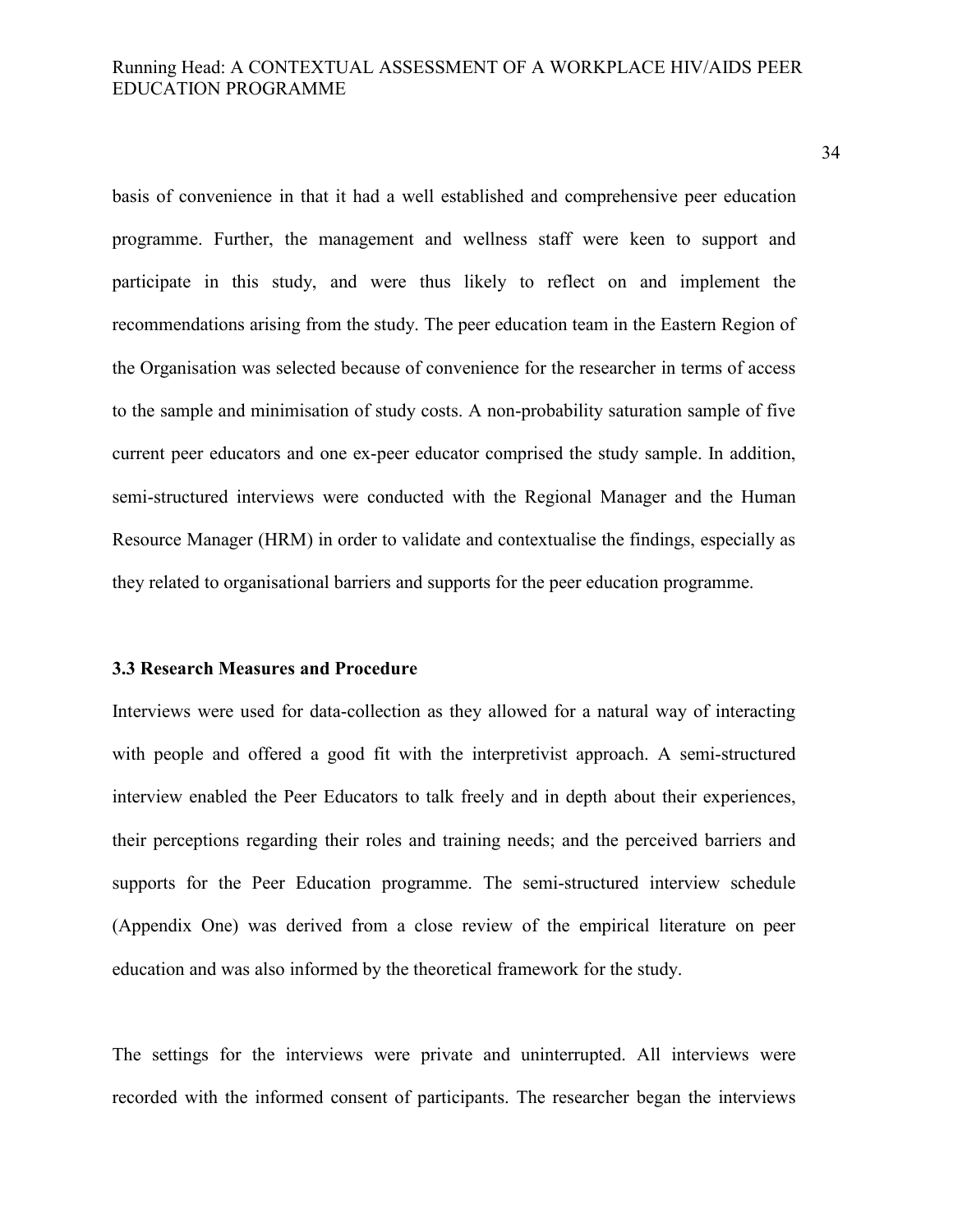with a question that was easy to answer and not of a sensitive nature, such as, '*How long have you been a Peer Educator?'* later moving on to more open-ended conversational questions such as, *'Please tell me about your experience as a Peer Educator.'* The researcher was very familiar with the semi-structured interview probes and so did not need to refer to the interview schedule. The approach used aimed to conduct the interviews in a conversational style where participant's experiences were privileged.

Through the process of conducting the semi-structured interviews, the researcher iteratively gained a better understanding of the peer educators experiences, insights and reflections associated with their roles, in addition to noting any new and interesting comments or perceptions (Terre Blanche & Kelly, 2002).

# **3.4 Data Analysis**

Throughout the interview session the researcher took progress notes. Following the interviews, the researcher transcribed each interview verbatim from the digital recording. Transcripts were re-read numerous times in order to ensure the immersion of the researcher in the research material. Following the technique described by Ulin, Robinson, Tolley  $\&$ Mc Neill (2002), the researcher analysed the transcripts, making notes of recurring themes or points of interest through the process of thematic analysis. Notes were made along the margins, using coloured pens to link similar ideas. The researcher made mind-maps to help make sense of the research material. Themes were induced using the bottom-up approach where the material was examined in order to determine what the "organising principles are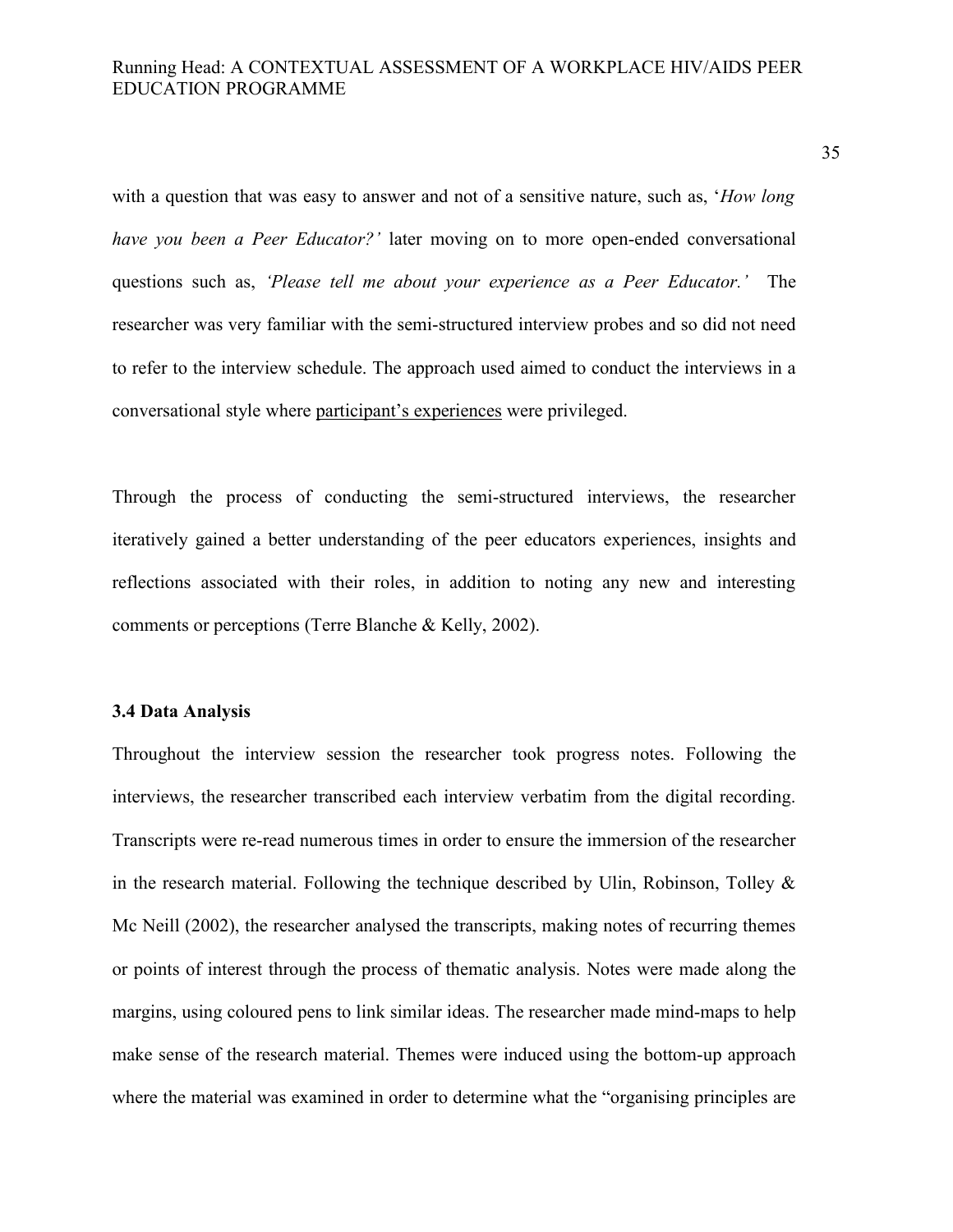that 'naturally' underlie the material" (Terre Blanche & Kelly, 2002, p. 141). The research material was coded according to relevant themes. Once coding had taken place the researcher was able to distinguish the material into thematic groups and was able to determine sub-themes from these groups (Terre Blanche & Kelly, 2002).

## **3.5 Ethical Considerations**

Approval for the study had been obtained from the Higher Degrees Committee of the Faculty of Humanities, Development and Social Sciences and ethical clearance was obtained from the ethics committee of the University of KwaZulu-Natal (Appendix Two). Permission for entry into the organisation had been formally obtained from management (Appendix Three), with further consultations with union shop stewards and peer educator representatives. In addition, informed consent was obtained from all interviewees (Appendix Four). All participants were briefed on the aims and objectives of the study, were fully informed of their right to withdraw from the study at any stage if they so desired and were assured of the absolute anonymity and confidentiality of their individual comments (Blaxter & Huges, 1998). Participants were interviewed in their relevant workplaces; appointments were made and clearance given by management for the employees to have time off from work in order to participate. Finally, the results of this study were reported back to management and peer educators in a dedicated workshop called for this purpose, so as to enable the Organisation to act on the findings and recommendations of this study.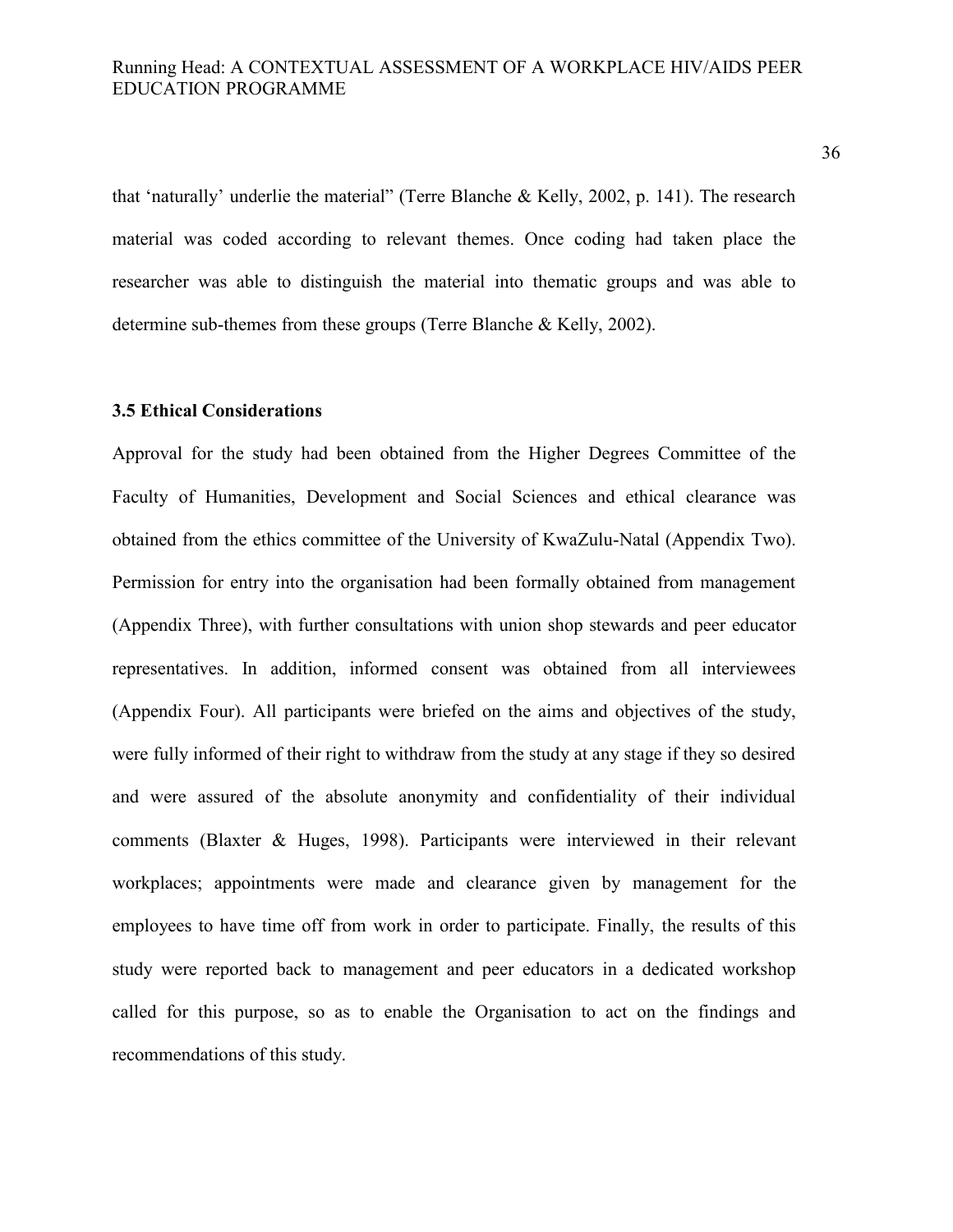#### **CHAPTER FOUR: FINDINGS**

The PRECEDE-PROCEED model was used as an a-priori organising framework to distil the peer educator's subjective experiences, insights and reflections on the peer education programme. As this study was located in Step Four of the model (the Educational and Organisational Diagnosis), this chapter presents a thematic analysis of the data, organised in terms of the predisposing, enabling and reinforcing factors that either supported or impeded programme delivery.

# **4.1 Predisposing Factors**

Predisposing factors refer to a person's knowledge, attitudes, beliefs, values and perceptions that impact on individual and organisational behavior (Green & Kreuter, 1991). These predisposing factors are presented thematically below in terms of their negative or positive influence on programme delivery, i.e. the extent to which they supported or hindered the peer education programme.

# **4.1.1 Predisposing factors that hindered peer education programme delivery**

#### *HIV/AIDS constructed as a product of apartheid*

Peer educators reported facing many initial obstacles to their work, arising primarily from employee's entrenched beliefs, attitudes and perceptions about the disease and its origins. In particular, peers demonstrated hardened beliefs that HIV was simply a construction of the apartheid system designed to frighten and control black people, and alternatively a view that,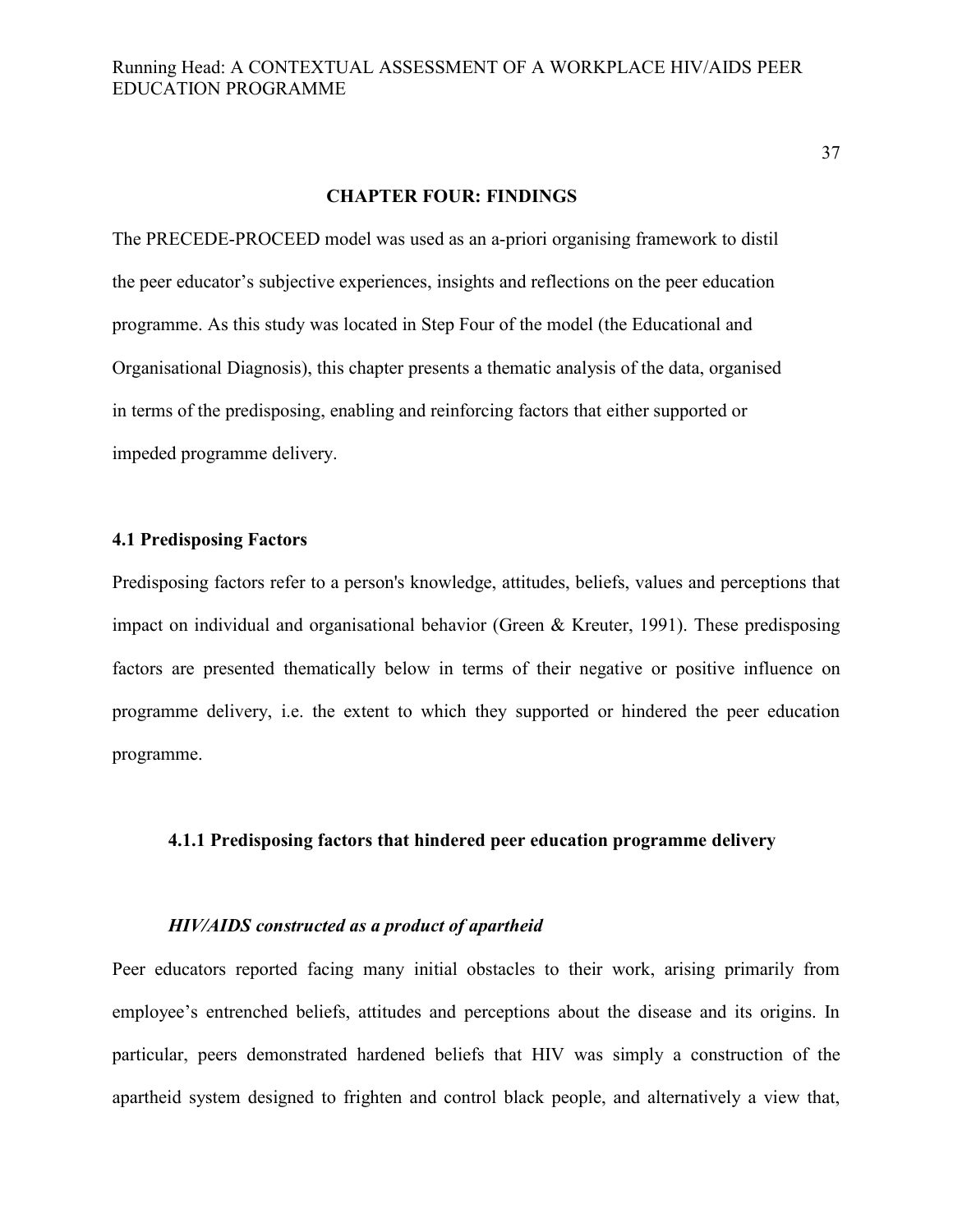even if real, HIV was deliberately transmitted by apartheid agents. In either case, this predisposed peers to be skeptical in their response to the scientific information that peer educators presented and undermined their perceptions of the severity and their personal susceptibility to HIV. Peer educators reported that this situation improved and peers became more receptive to HIV education over time.

*PE 3: When I started to talk about HIV no one was ready to listen. People said that I was talking nonsense because this thing comes from the government who is trying to frighten us. So I try to explain that HIV is really killing us guys- you must listen and you can help yourself. But they understand now.*

*PE 5: We are trying to win people here who are so deep in dark mindsets ….when I first started talking about HIV, they said it was from someone like Basson, who gave it to the people. So I explained to them, that no it is not from Apartheid, don't worry about that, it is a disease and then when they see it is killing their closest friends that is when they realise now this is serious.* 

#### *Employees negative mindsets towards HIV/AIDS*

Peer educators reported some peers distorting the information that was given, in that they referred to the immune booster tablets and porridge that all peers are given, free of charge, as 'AIDS tablets' and 'AIDS porridge' respectively.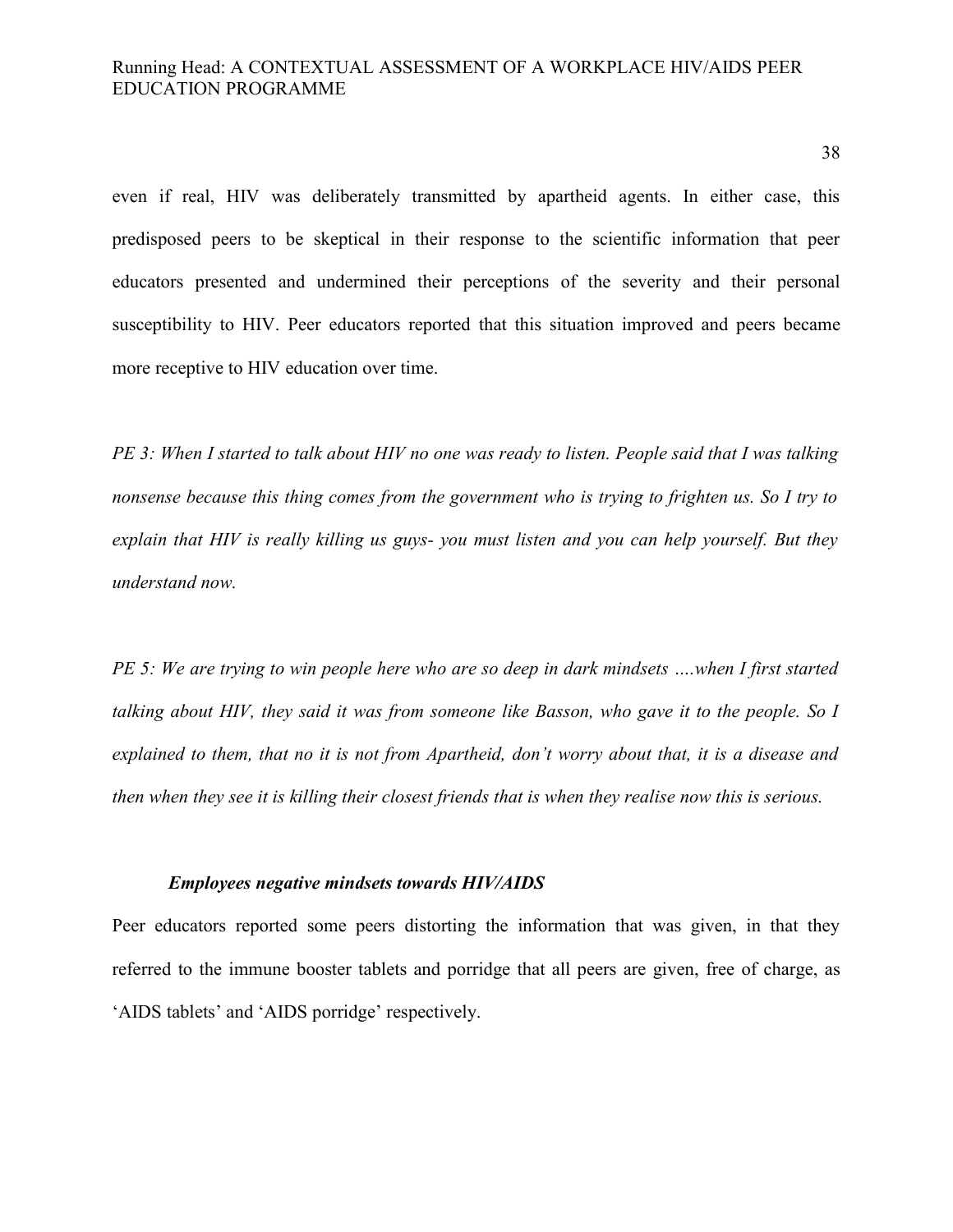*PE 1: They will sit down at lunch time and analyse my speech or lessons in a way that suits them....we get porridge from Human Resources, and you know what they call it- AIDS porridge.*

*PE1: We've got those bad fishes. So we must catch them. Every morning I have my porridge before I start my work, they see me eating my porridge,' Hey you got AIDS-why you eating that porridge?' I said no, you can see how fit I am, I never been to the doctors my friend. They say, 'Ah you mean it is good porridge?' I say I run 10km in 20 mins, Have some. Now they have started asking for the porridge again.* 

It appears from the interviews with peer educators that these mindsets and conspiracy theories receded as peer educators ironed out misconceptions, and dealt firmly with rumors at the source.

# **4.1.2 Predisposing factors that supported peer education programme delivery**

Peer educators reported that peers knowledge, attitudes, beliefs and emotional reactions with regard to HIV/AIDS started to change as a result of peers' personal experiences of seeing loved ones infected and dying, and employee's fears for their own children's safety.

*PE 3: They see how bad this thing is, they saw someone dying because of this and they start shivering. 'I want to know about these things; especially as I was worrying about my children.'*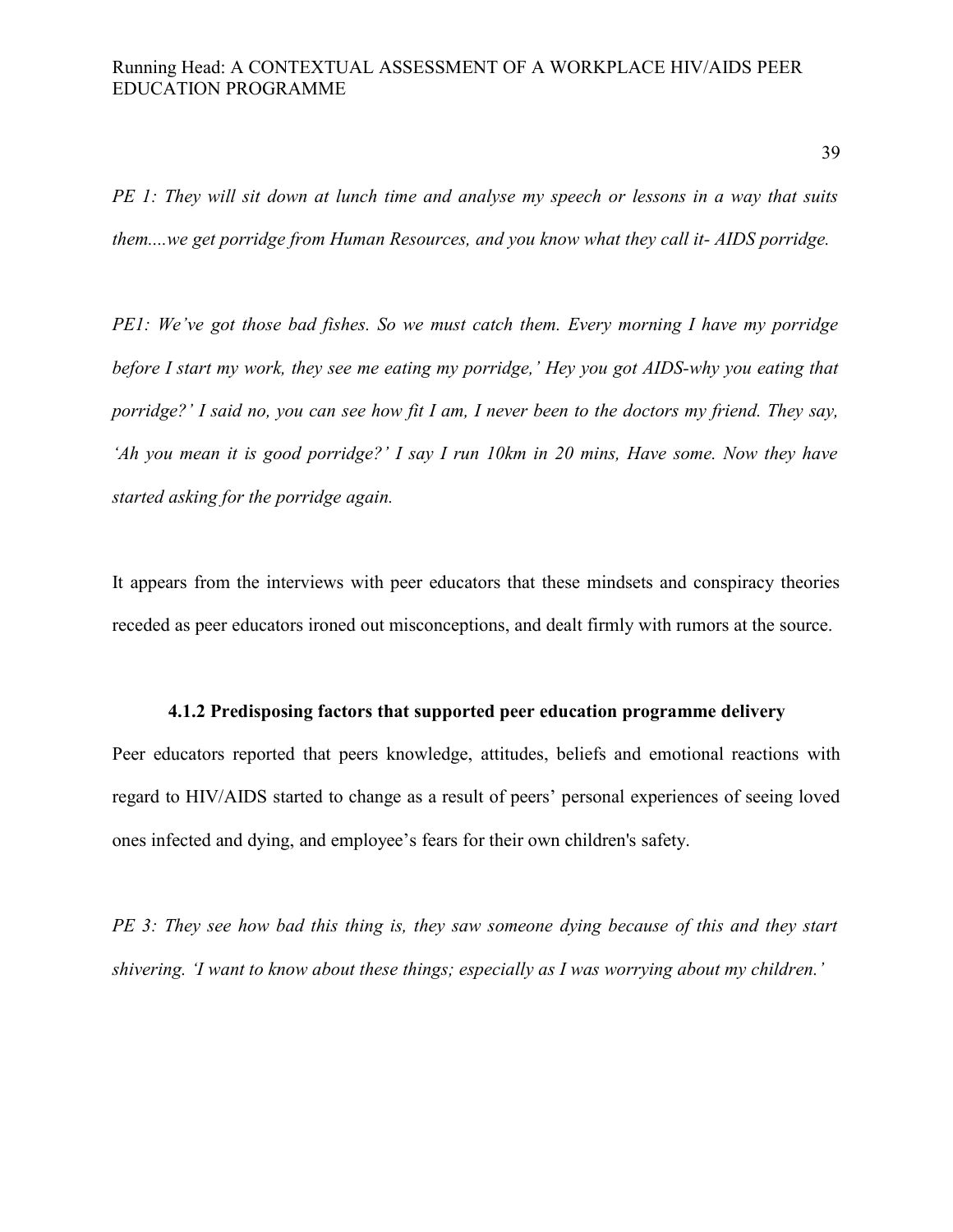*PE 5: Employees attitudes towards peer education has changed; whereas previously I had to remind them of our session, they now ask for the session and many people now attend, because they want to hear whether we have a cure or whatever, and they want some advice as well.* 

# **4.2 Enabling Factors**

Enabling factors refer to supports, resources and skills that determine the possibility of desired behavioral and environmental change (Green and Kreuter, 1991). Enabling factors also include the factors that hindered desired change.

# **4.2.1 Enabling factors that supported peer education programme delivery**

A range of environmental cues enabled programme delivery and success. These factors are presented thematically below.

# *4.2.1.1 Organisational systems pertaining to the HIV/AIDS programme*

Organisational systems in place pertaining to the company's HIV/AIDS programme reportedly had a positive impact on peers' attitudes and behaviours with regard to sexual risk practices. These included the peer education programme, VCT and free condom distribution. This combination of systems and resources, backed by positive environmental changes, appears to have helped to create an enabling environment in which the HIV/AIDS peer education programme operates.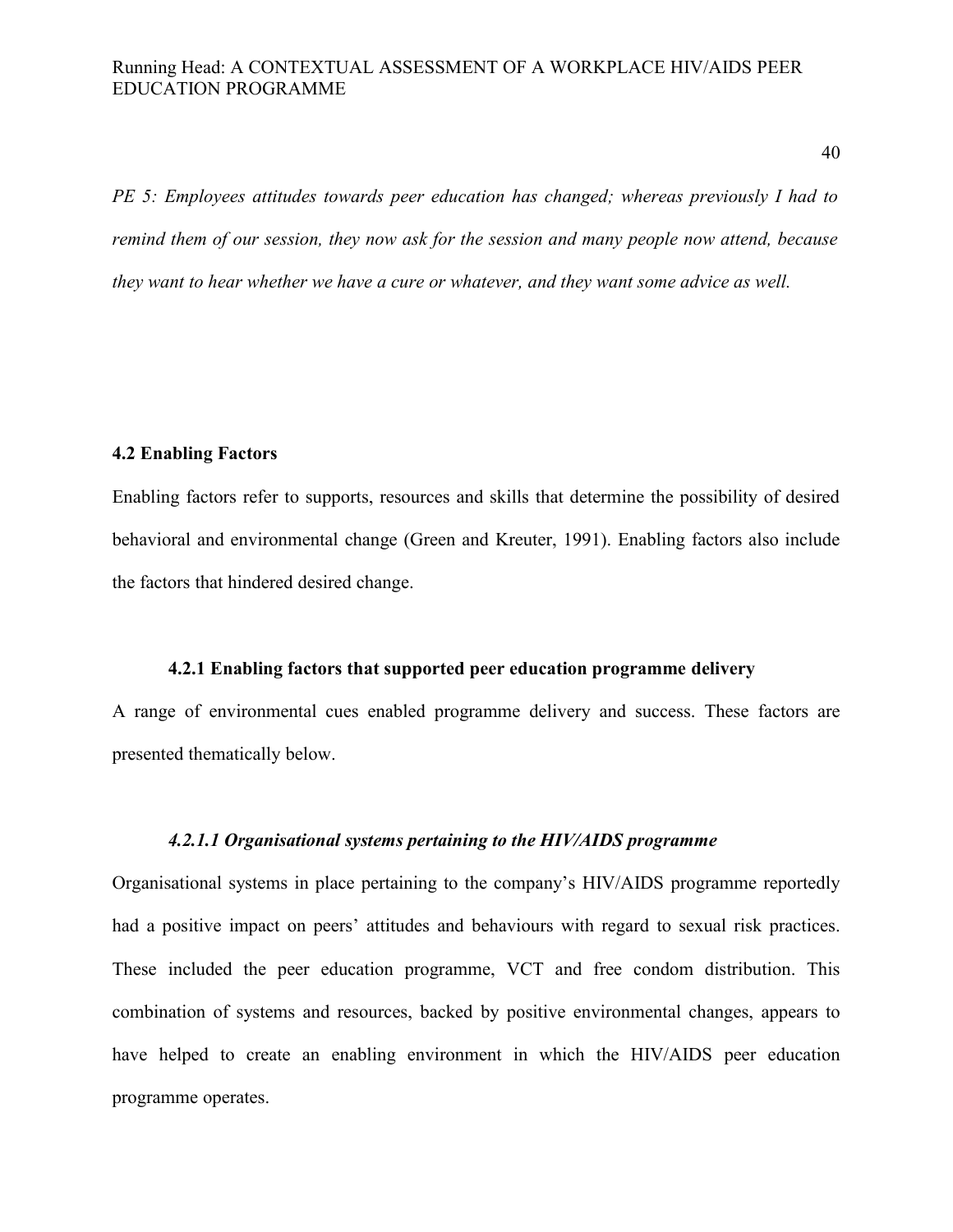41

#### *HIV/AIDS knowledge derived from the peer education programme*

The knowledge that peers gained from the peer education sessions facilitated a better understanding of HIV/AIDS, including transmission modes, the role of STI's, the importance of using condoms, the benefits of testing, and the mechanisms and beneficial consequences of treatment. It was clear from the interviews that much groundwork was done by the peer educators to get peers to believe that they were susceptible to HIV/AIDS, that the consequences of HIV/AIDS were serious, that the benefits of being tested were significant, and that treatment was necessary. This seems to have had a positive impact on peers.

*PE 5: Before they didn't understand (about HIV) but now because of the peer education programme they know exactly so they participate in our HIV/AIDS activities and more and more of them come forward for testing and their attitudes and behaviours are different.*

*PE 3: They want to know, I'm sure of that because even their cross questioning of me which they used to do has stopped now, they talk nice now. It is clear that they want to know now; they want to understand everything about HIV/AIDS now.*

# *Peer educators' support for HIV positive peers on treatment*

Peer educators were positive about their impact on supporting peers to access treatment services through the external treatment service provider.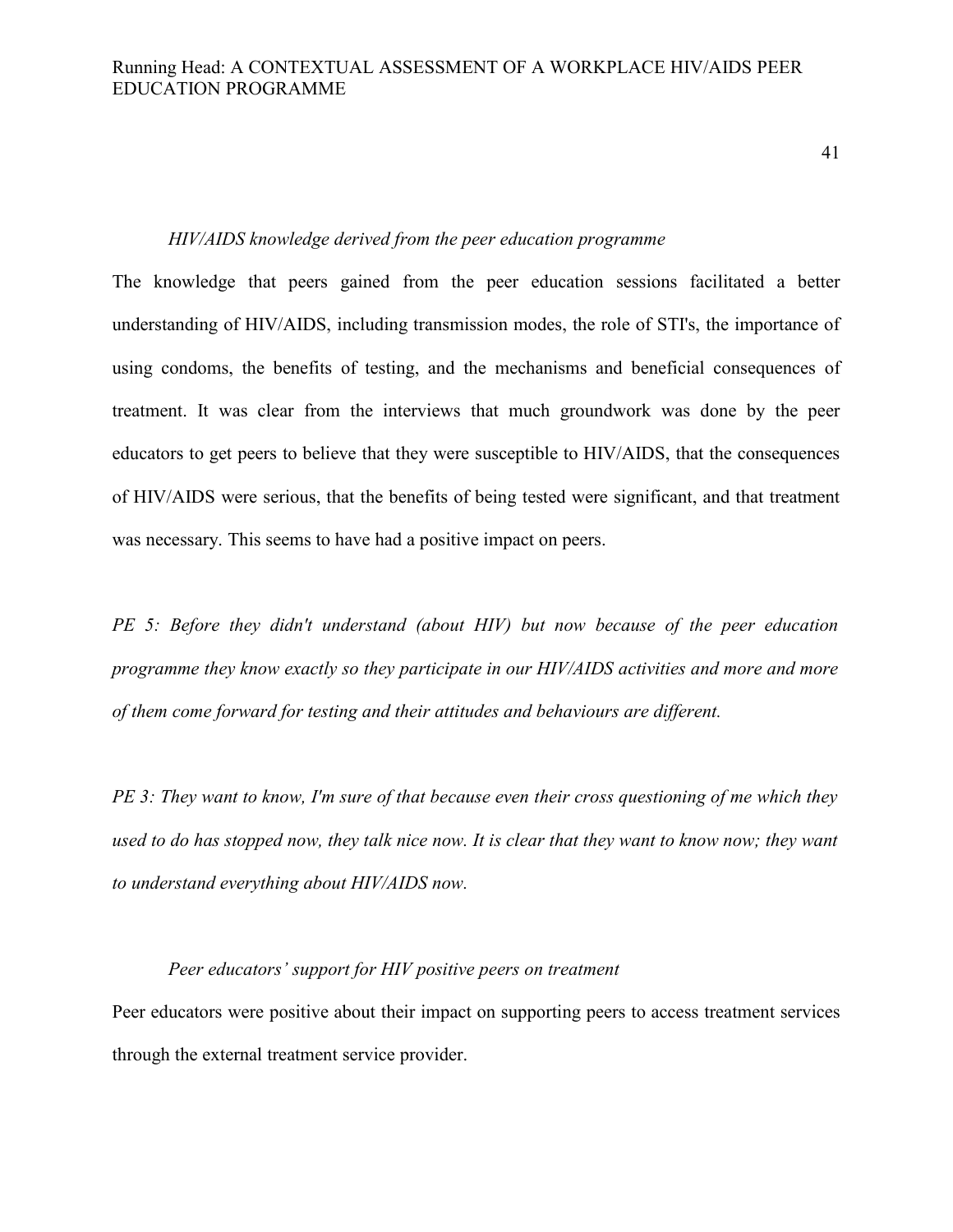*PE 5: I encourage them to just talk about the treatment, you know if you are going to get your tablets or whatever then we know how to help and try and make it easy for you.* 

*PE 4: When he wanted to speak to the external doctor about his treatment, he asked me to translate for him on the phone, and I assisted him. It is working very well; with me backing up the external company by listening to my peer and supporting him, he goes for his treatment and takes his tablets as they prescribed, so he is very well, you can't even see that he is sick.* 

# *Building an environment conducive to disclosure of one's HIV status*

Peer educators have worked hard to establish an environment where peers feel safe to disclose their HIV status. They have drawn on existing strengths such as inter-personal trust and personal vulnerability to secure close knit relationships where peers felt they were able to share their status with others.

*PE 1: Now I believe some of the guys from the plant trust me because they never heard me talking about anybody else, they do not know who is infected, who is not infected. This has really helped them to talk openly to me about their concerns.*

One of the peer educators is a manager and he said that this helped him as he was able to close his office door and talk in private with infected or affected peers.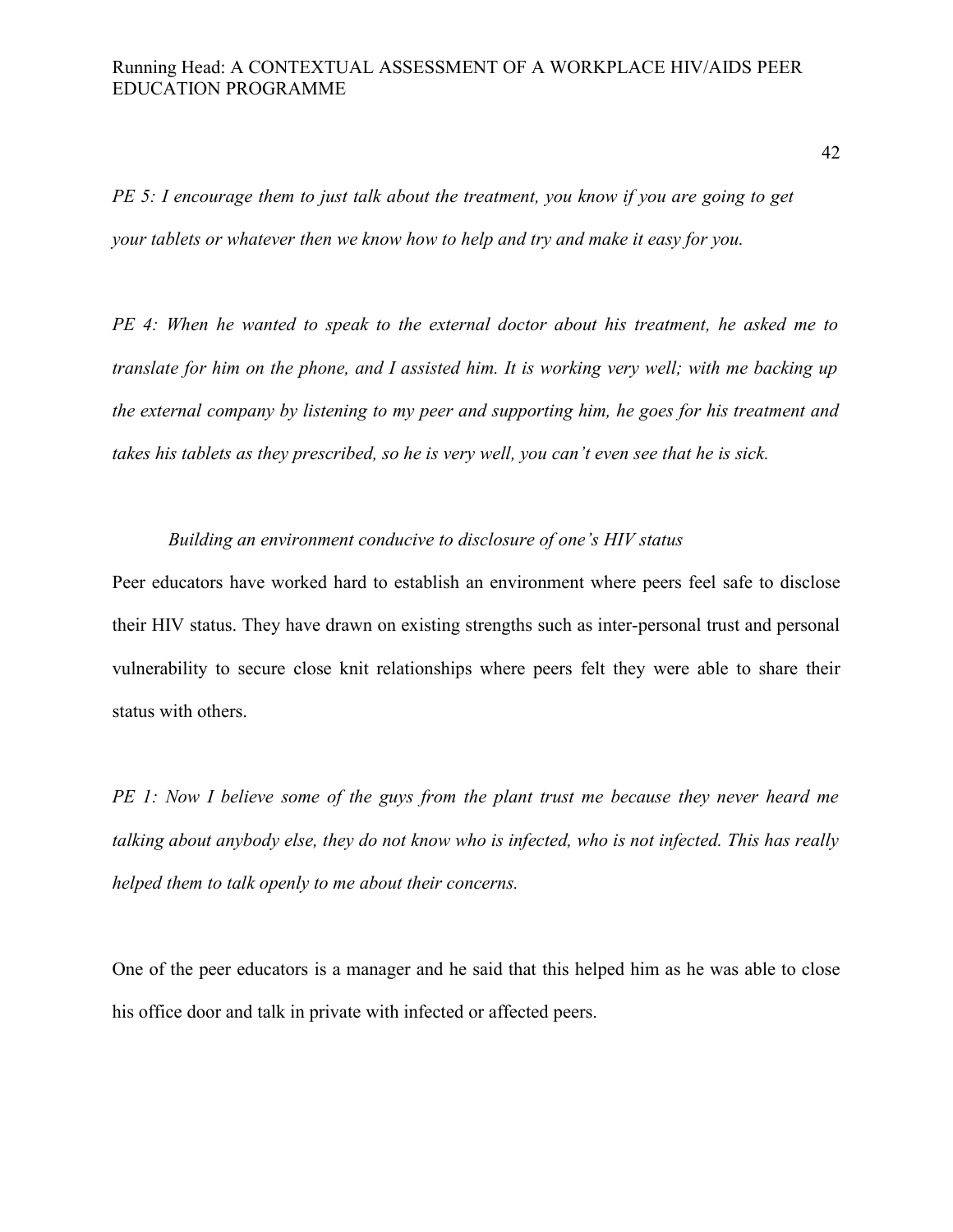*PE 5: Right from the start because the guys knew me, during the day if they want to talk I close my office door. There is one guy who is telling everyone, talking about his status. He is talking about it. He is helping other people do the same because some are scared, if he is free to talk about it, then they must be also.* 

This peer educator's managerial position also allowed him to negotiate time off for peers who needed to go to the doctor or attend to matters at home.

*PE 5: One of them came to me and said that he is all alone; he is infected; now he is all alone, there is no body at home, so I gave him some time off, just for him to look after the kids.*  It appears that peers sought peer educator's advice when it came to disclosing their positive status to partners.

*PE 5: 'How can I tell my family'; they ask me some things like that. So I help them go through the steps of disclosure to their partners and loved ones.*

#### *Ensuring condom availability and helping to bring about transformative learning*

A further role of the peer educators was to play an active role in ensuring that there were always condoms available in the organisation for peers, drivers and sub-contractors, thereby creating an environment in which safe sex practices were promoted.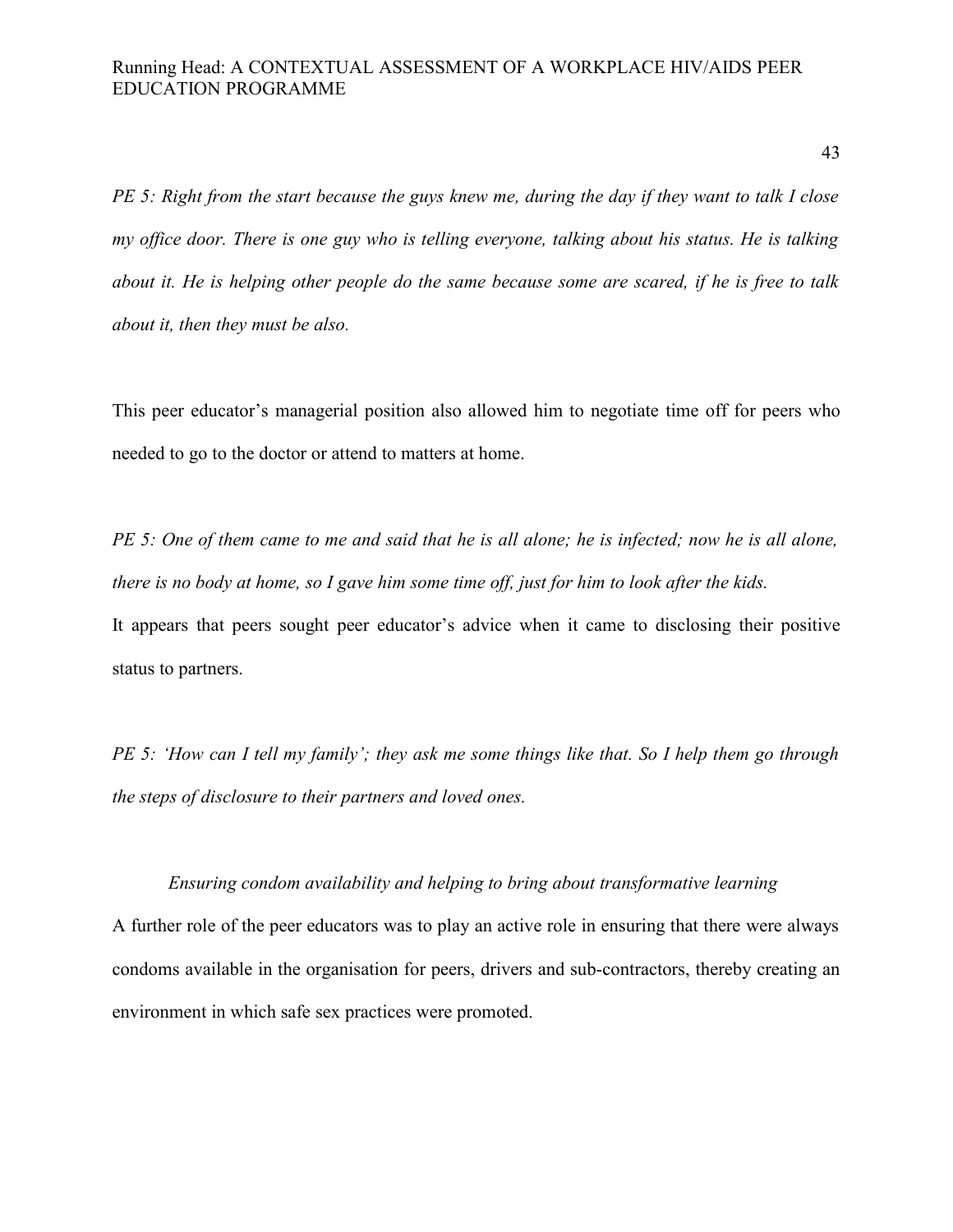*Human Resource Manager: I asked the Peer Educators at each plant firstly to monitor those condom dispenses, make sure there are always condoms there. If not go to the Mangers and ask for them, if they are not around, you can phone us.*

Peer educators appear to have made inroads in bringing about transformative learning in the organisation. For example one peer educator recounted his story of how he used transformative learning principles to change his peers' perceptions towards wearing condoms. The peers' existing frame of reference was that condoms broke easily.

*PE 6: The first time there was a big issue about condoms, telling me this and that, 'aish, I know how to do this', 'I use it everyday'…'ay, this thing it breaks off', and 'sometimes when I am busy it comes off.' And I say ok, maybe you have got to tell us how you use it. And then the moment he starts explaining to us that's when I realise he is using it the wrong way, because if you look at the condom, it has got two parts, what is it you call this thing, oil, the one part has got oil, the other part it is dry, so the way he was using it, he was putting the one that was oil inside and the one that was dry outside, so then the first time when he starts to use it, it comes out. So when I started telling him how to use it most of the guys they say hey, 'that's why I have a problem like this', then they start to use the condom frequently as I'm saying now if you go to the plant you won't find full box of condoms, because they are using it now and again, because they realise.* 

The peer educator gave his peers a chance to explain how they were using the condoms. The moment they started explaining how they used them he realised that they were using them inside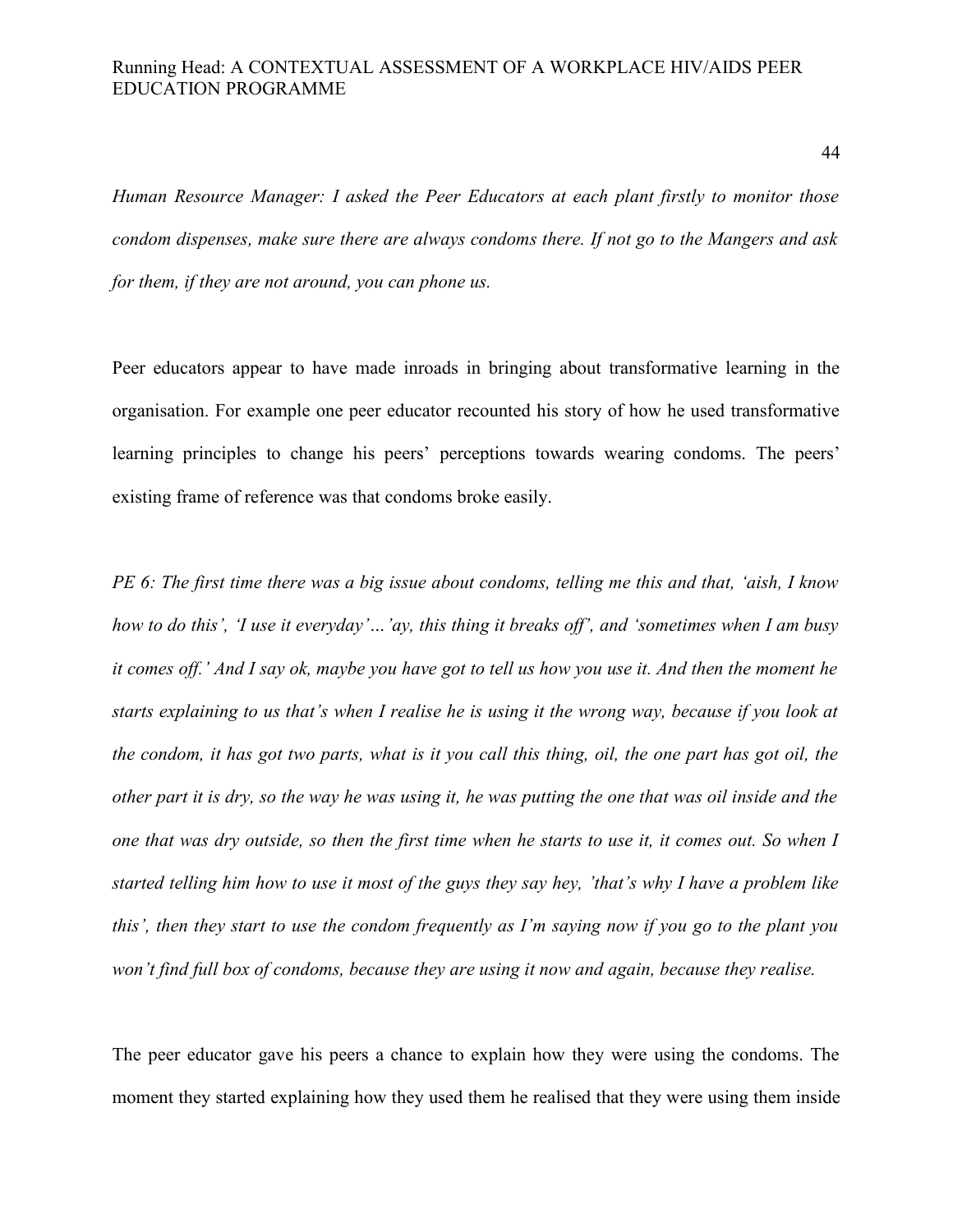out. He was able to get them to see that if they used the condoms the right way around that this would not be a problem. The point of view that condoms just 'break off' needed to be transformed if peers were going to start using them, and change their behavior. Through a process of the peers demonstrating the incorrect way and then later the correct way to use condoms this point of view was transformed and condoms were reportedly being used more frequently.

In addition to this particular peer educator's report of condoms being taken, there are other behavioral intention indicators that peer educators had noticed. For example: An increased uptake in VCT, a noted increase in the number of times male peers return to their rural homes, a noted decrease in the number of casual sexual partners male peers have and an increase in male peers talking to their children about HIV. Peer educators ascribed these changes to the impact of the peer education programme and these changes in turn supported and enabled the prevention programme to become more successful and operate to its optimum. Therefore further supportive enabling factors included:

#### *Increased VCT uptake*

The Peer Educators reported that there used to be much fear associated with testing and peers were reluctant to go forward for VCT. Peer educators have however reported an increase in testing numbers, which was confirmed by the company's statistical records. They felt the main reason for the increase in testing uptake was that peers had become aware of their need to be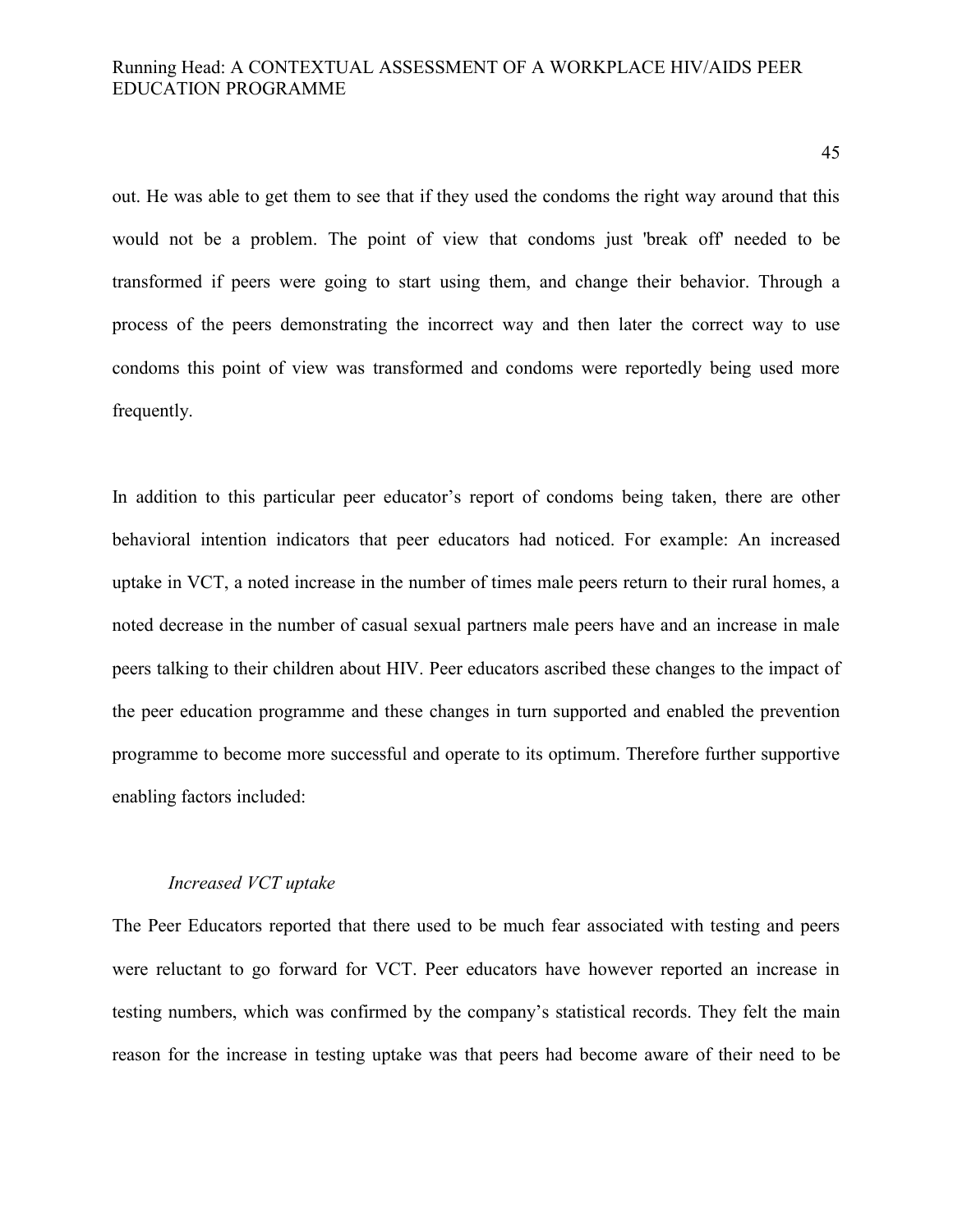tested and associated benefits of testing. They allegedly wanted to know their status, in order to take the relevant action steps to live longer.

*PE 3: But now they are going for VCT, they want to know their status.*

*PE 5: They want to find out, and we show them now, if you don't know you have got HIV your CD 4 will go right down, and if it goes right down then there is no chance for you to come back so they want to find out quickly so they can catch it.* 

*Increased visits to one's rural home and suspected decrease in casual partners*  One of the peer educators reported an increase in the number of times his male peers return to their rural homes thus spending more time with their families and less time with casual partners.

*PE 5: They have changed, they have changed so much now, because even the guys that never used to go home when they get paid, now they are going home to their family, because they are staying far away from their family, so when they get paid they used to just send the money, but now they are going home. They tell me they now know, I will be happy there, instead of sitting here, and then somebody else takes a chance with me.*

Peer educators reported that they perceived a difference in the number of casual sexual partners their male peers had.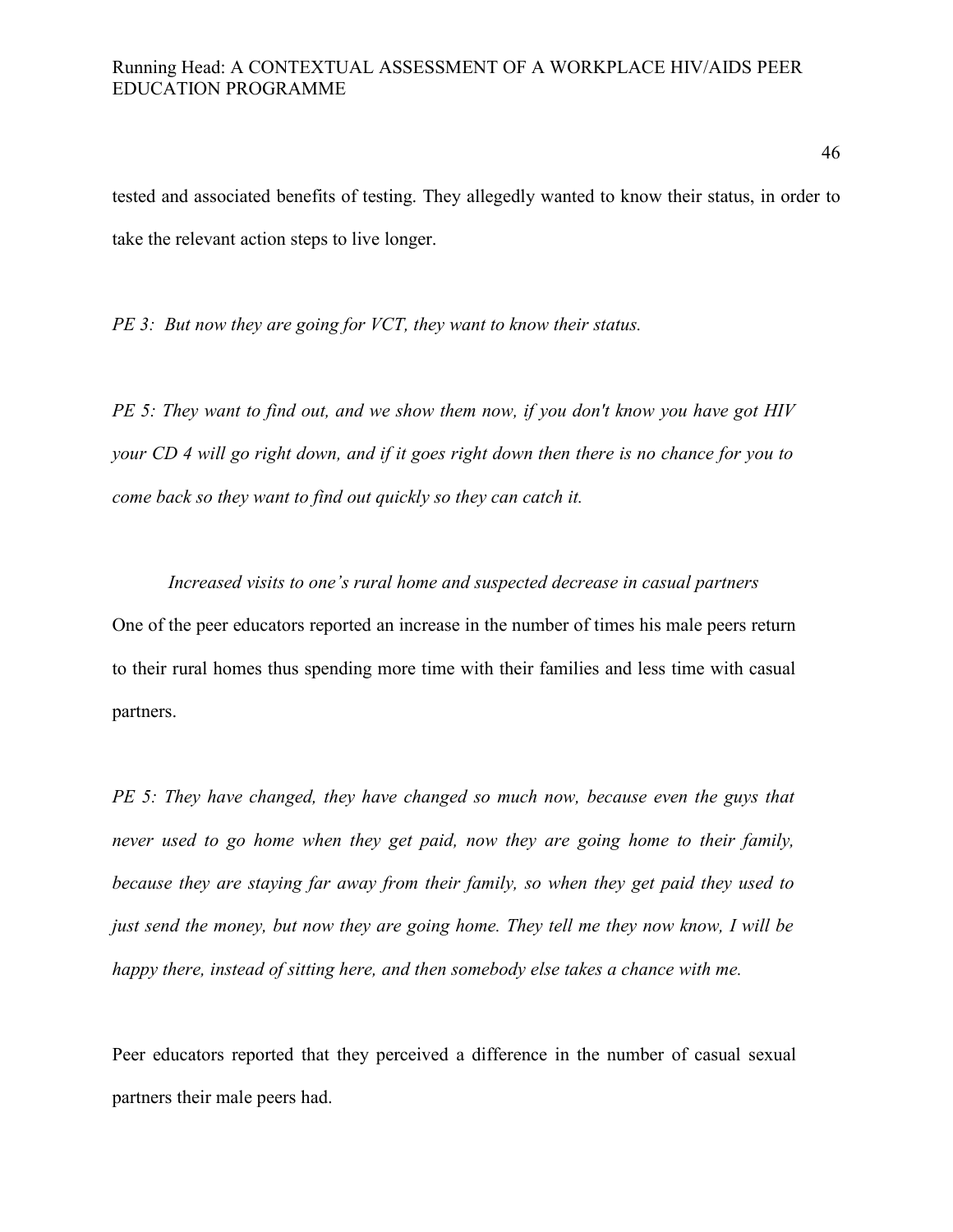*PE 3: The guys have many partners, casual ones. But after they saw and learnt how HIV is killing us, they changed their minds and their behaviour. They know now that when they see the ladies coming around, they need to think carefully before they act and stay away from these quick relationships- I know this because they tell me so.* 

One Peer Educator reported that older male peers were initially reluctant to hear about HIV and condoms - they thought themselves to be exempt from these precautions due to their age, until they were told and understood that their younger girlfriends might transmit the virus to them.

*PE 5: They say, 'not me, I am old,' I say I know you are old but you are still meeting these young ladies. I said you can never satisfy the young lady because you are old. She is coming to you maybe for money but she has still got someone else so she can give you the virus also.* 

Peer educators worked at encouraging peers to have trusted girlfriends that they can talk to about condoms. There seemed to be consensus that it was easier to negotiate safe sex with ones girlfriend than ones wife, since girlfriends were aware of HIV/AIDS and how it is transmitted.

*PE 3: That's what I told them, take her to the test, if you are ok you must protect yourself, don't get that thing (HIV), you must use condoms. But you can do that if you are both*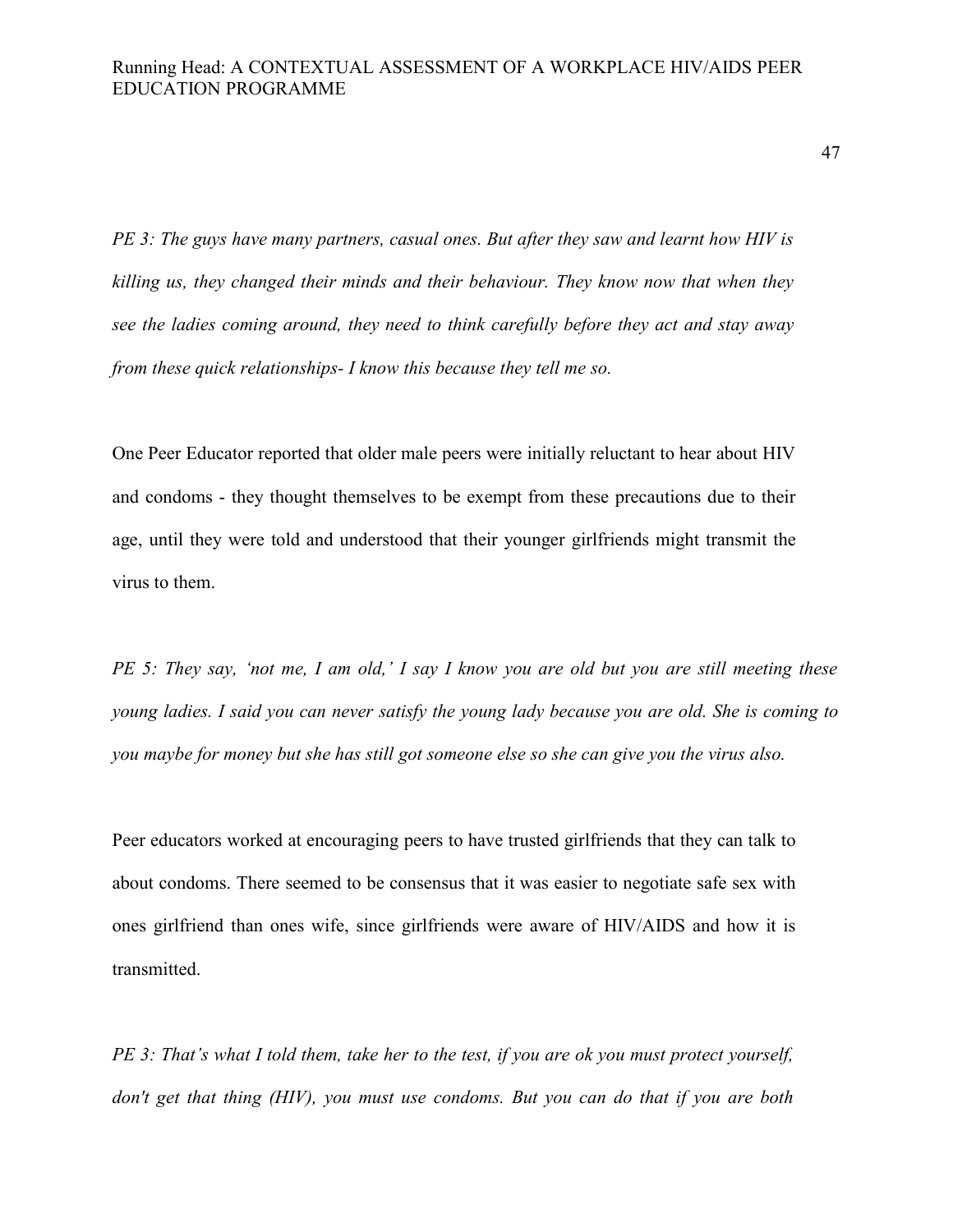*young, the ladies of this time they know about condoms and the need for protection and testing- you must support that and give them the right message.* 

#### *Reported increase in male peers talking to their children about HIV/AIDS*

There were also reports of male peers who, despite finding it difficult to talk to their wives about HIV, engaged their children in discussions about HIV and encouraged them to go for testing. This indicated that the HIV prevention programme was reaching not only employees themselves but also being diffused to their children.

*PE 5: Because of our culture, I will say it was surprising to hear that men are now talking to their daughters, to their kids about HIV/AIDS and safe sex. I think they feel guilty because they can not tell their wife exactly that they are having an affair with someone else. But they are telling their kids about safe sex, they are so open with them. Ja, so they are talking, although it is difficult to talk to the partner, but they are talking to the kids and that is a great thing.*

# *4.2.1.2 Peer educator's perceived supports in their role*

In examining enabling factors within the organisation it was important to look at the supports that are in place that enabled peer educators in their role as change agents. The participants reported positively on a number of interventions that had been put in place to empower the peer educators in their roles.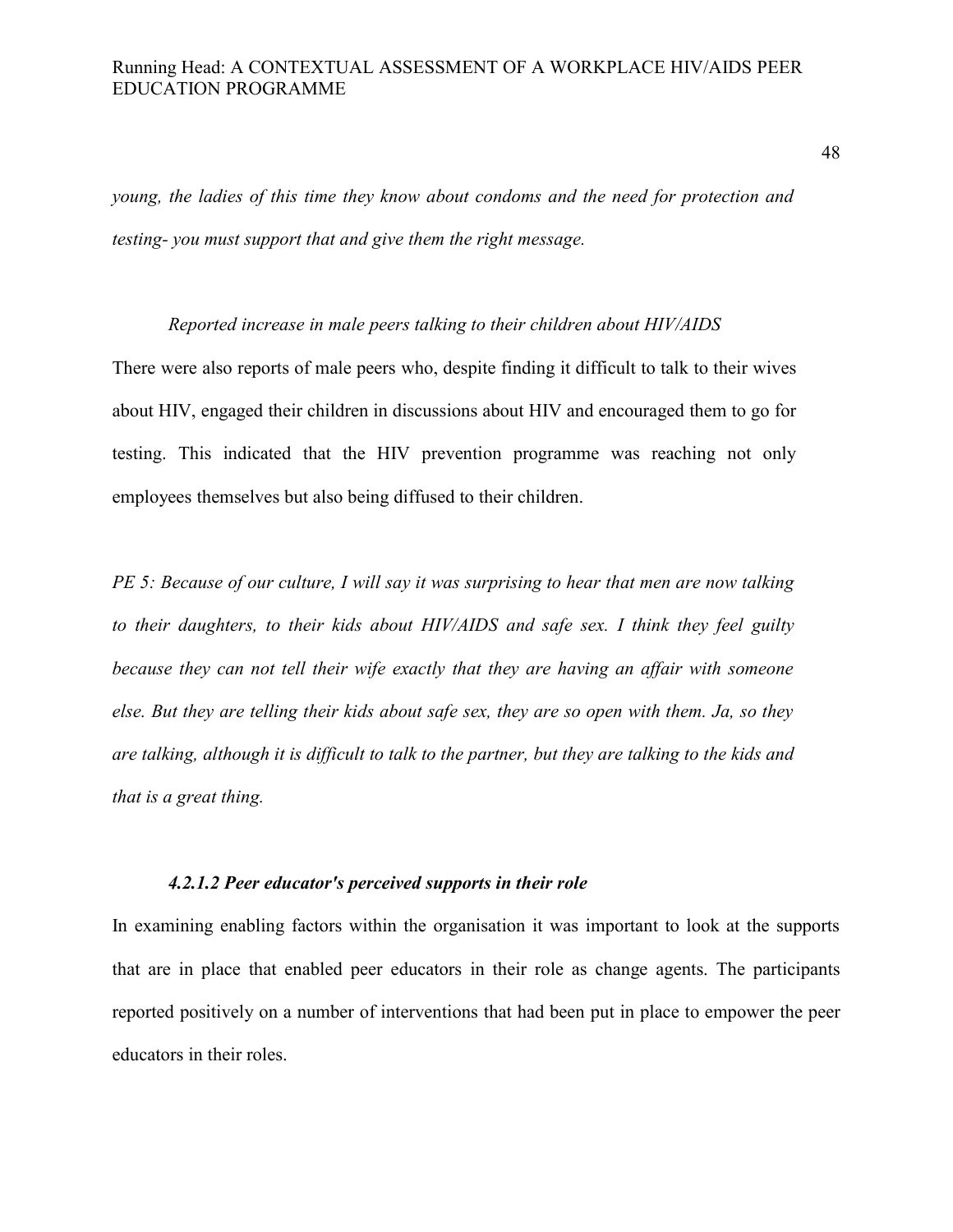#### *Peer educator's mutual support for one another*

It was clear that the first line of support for the peer educators was one another. In this regard, peer educators talked to one another, shared their concerns and brainstormed how to handle difficult or sensitive issues that they were confronted with.

*PE 2: We talk quite a lot, after every session, we just talk - how the session went, were people interested and what questions did she get and that. We also rely on one another to help out on advice in how to handle some questions and issues.*

*Human Resource Manager: We are introducing peer educator coordinators as there are certain sections in the peer education programme that you may find that the person battles to understand and you have been explaining it and you realise that you will need assistance from a senior peer educator.* 

#### *Support from the HR department*

Peer educators would contact the Human Resources department for anything that they needed in discharging their roles. They knew that they could rely on their support.

*Human Resource Manager: If you have got a problem you can bring it to our attention and we can also go and help.* 

*PE 1: Our HR department supports us…our managers were organised by the HR department (received HIV/AIDS training and de-briefed on the role of the peer educator).*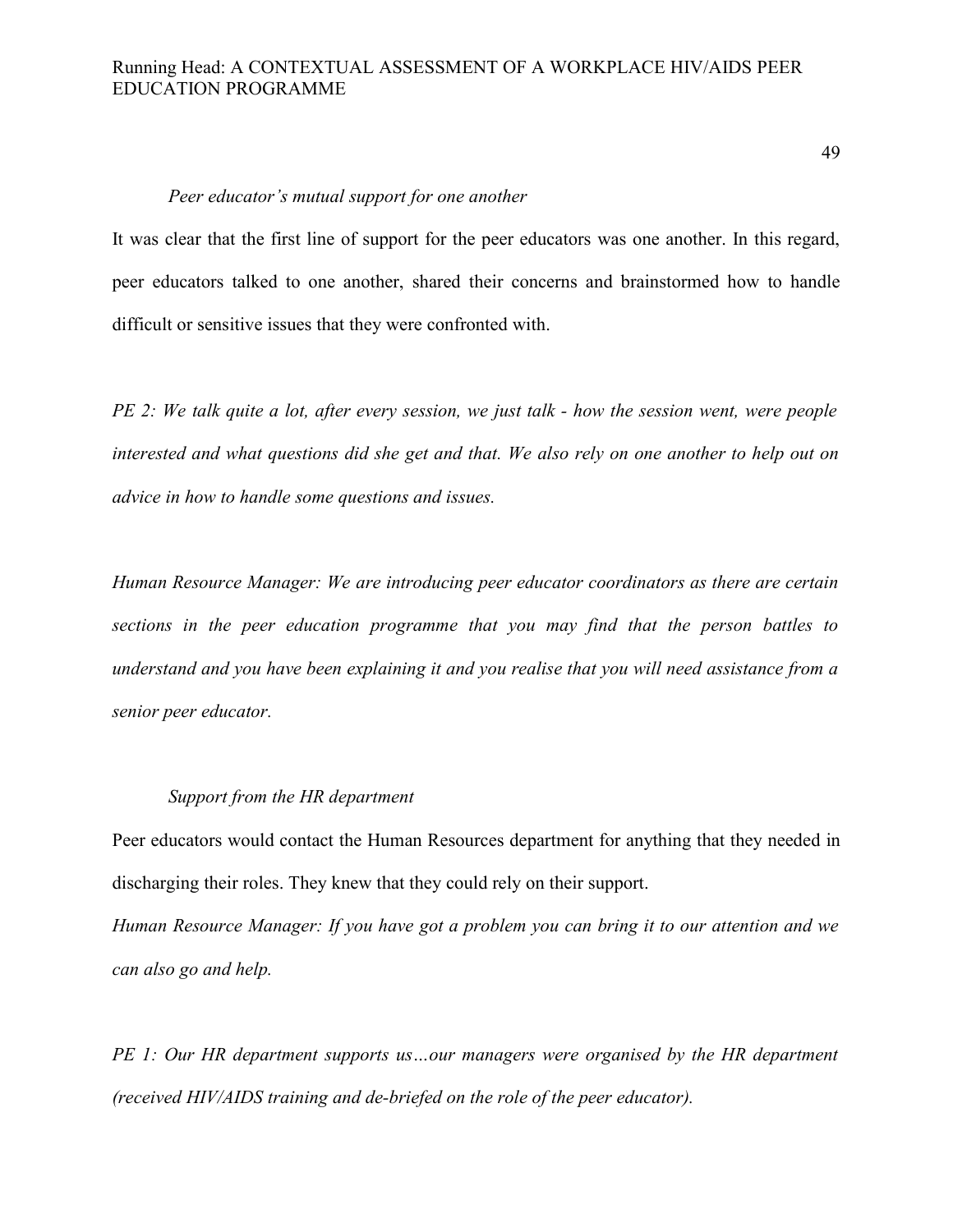50

*PE 6: Sometimes I used to phone the HR manager, she is so happy to help me.*

# **4.2.2 Enabling factors that hindered peer education programme delivery**

Environmental factors which were found to dis-enable peers and hinder change are discussed in this section, with particular attention to perceived organisational and societal barriers that peer educators encountered in programme delivery.

#### *4.2.2.1 Lack of VCT and treatment services for drivers and sub-contractors*

Peer Educators reported significant concern with regard to the fact that drivers and subcontractors at the organisation were excluded from the VCT and treatment services offered to full-time employees. This impacted negatively on the peer education programme and left some peer educators feeling helpless to assist these drivers and sub-contractors.

*PE 3: The Company can not help them if they are affected. I don't know if it can help to educate them about HIV/AIDS, and then if they have problems, we can't help them with these things. I don't know what to do about this - they work with us and this is not good.*

*PE 4: Most of the time the drivers are the people who are asking me to assist them if they need something, like condoms, but I can't really help them with treatment if they are infected.*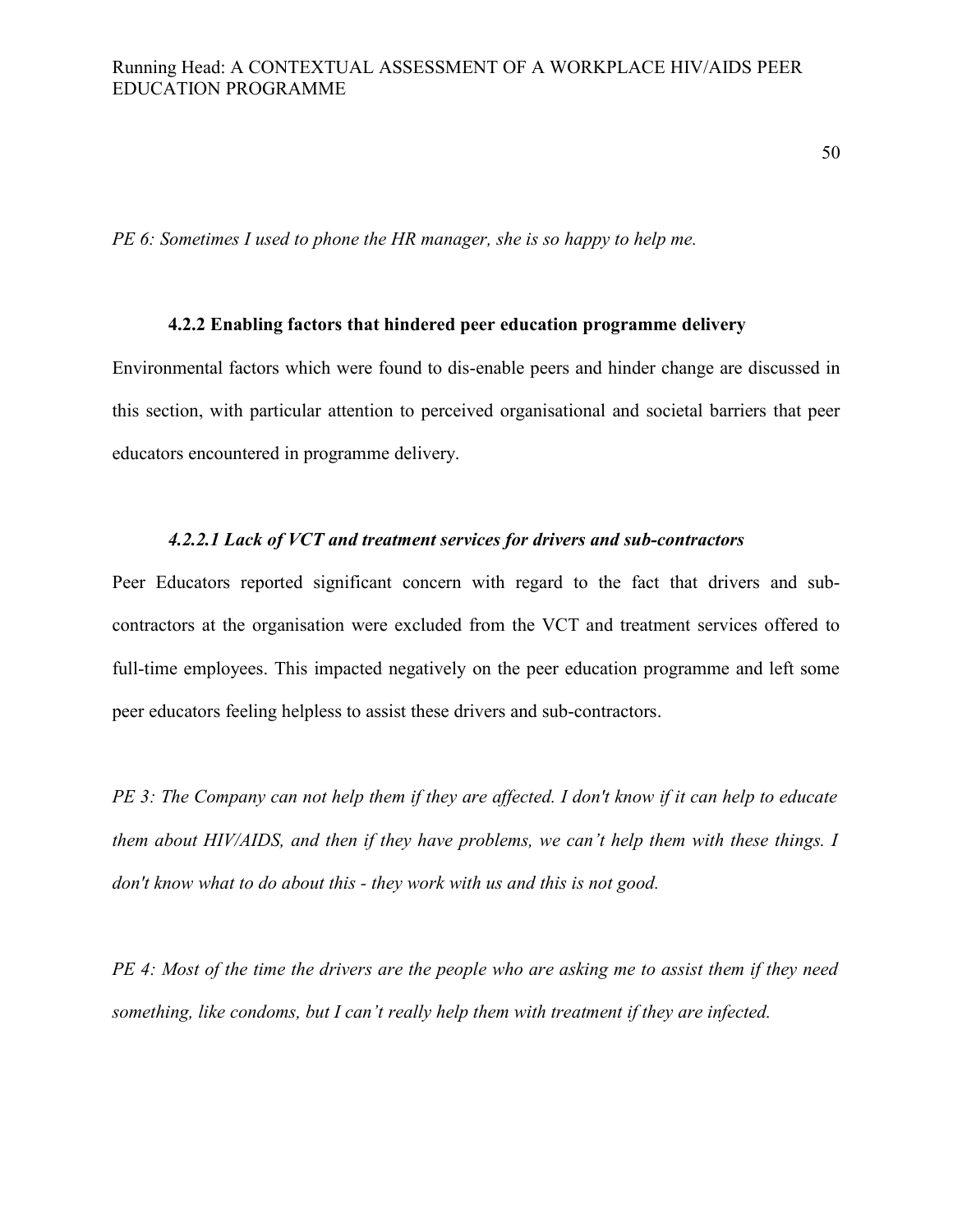51

However there were peer educators who realised that although they could not offer VCT and treatment to drivers and sub-contractors they could still share their learnt knowledge about HIV/ AIDS with them.

*PE 6: I had some drivers with me at that time so I involved them in my peer education session, so it was so easy, I trained them, but I never promised them anything, the only thing I gave them was knowledge.*

*PE1: What I would like to do with them is organise a day or some time during the month that I can talk to the drivers about HIV/AIDS because they also have problems. They come along with other sicknesses too and they ask me about them because they are worried and have nowhere else to turn to.* 

# *4.2.2.2 Operational barriers (Time)*

It was clear that the peer education training sessions were not happening in half day slots as planned, due to a lack of time.

*PE3: We are working flat out so trying to fit in Peer Education is a little difficult. Also, some people start work at 6 o'clock, others at 7 o'clock, so it is difficult to train them together. I didn't even get a chance to show them that DVD we were given.* 

The Regional Manager was asked in an interview if he thought time was a problem for peer education and he said that the managers knew that they needed to make the time for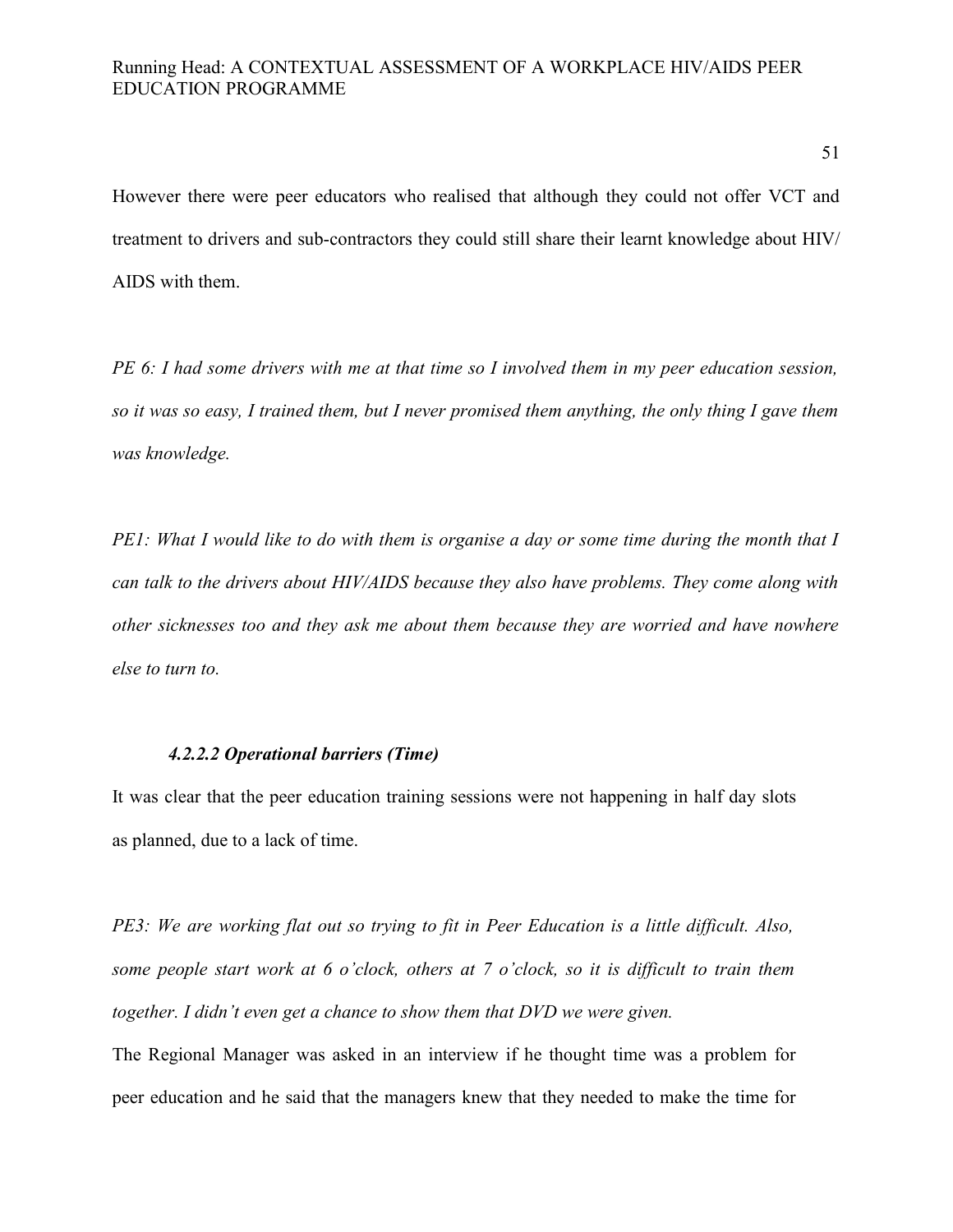peer education, since HIV/AIDS was part of the organisations vision and was therefore a priority.

# *4.2.2.3 The racialised context of HIV/AIDS*

Racial perceptions associated with HIV/AIDS in general and the HIV/AIDS programme in particular was mentioned in many of the conversations with the peer educators. For instance, when asked who attends the peer education sessions they facilitate:

*PE 2: The other guys do not attend, it is just the African guys that attend. The others don't. Because the other guys feel that HIV/AIDS is only directed to Africans. .*

*PE 5: There are managers who said to me when I am giving HIV talks or doing peer education - 'It is a lower class thing!'* 

#### *4.2.2.4 Peers fear of job loss and discrimination arising from confidentiality violations*

Many fears associated with the testing process were apparent. In particular, fear of a lack of confidentiality of testing was related to concerns about possible job loss because of a fear of discrimination based on HIV status.

*PE 3: When the external testing company used to come all of us in here used to run away, but I think the last time all of them they were in there for VCT, because they now all know about the need for testing because of the peer education sessions.*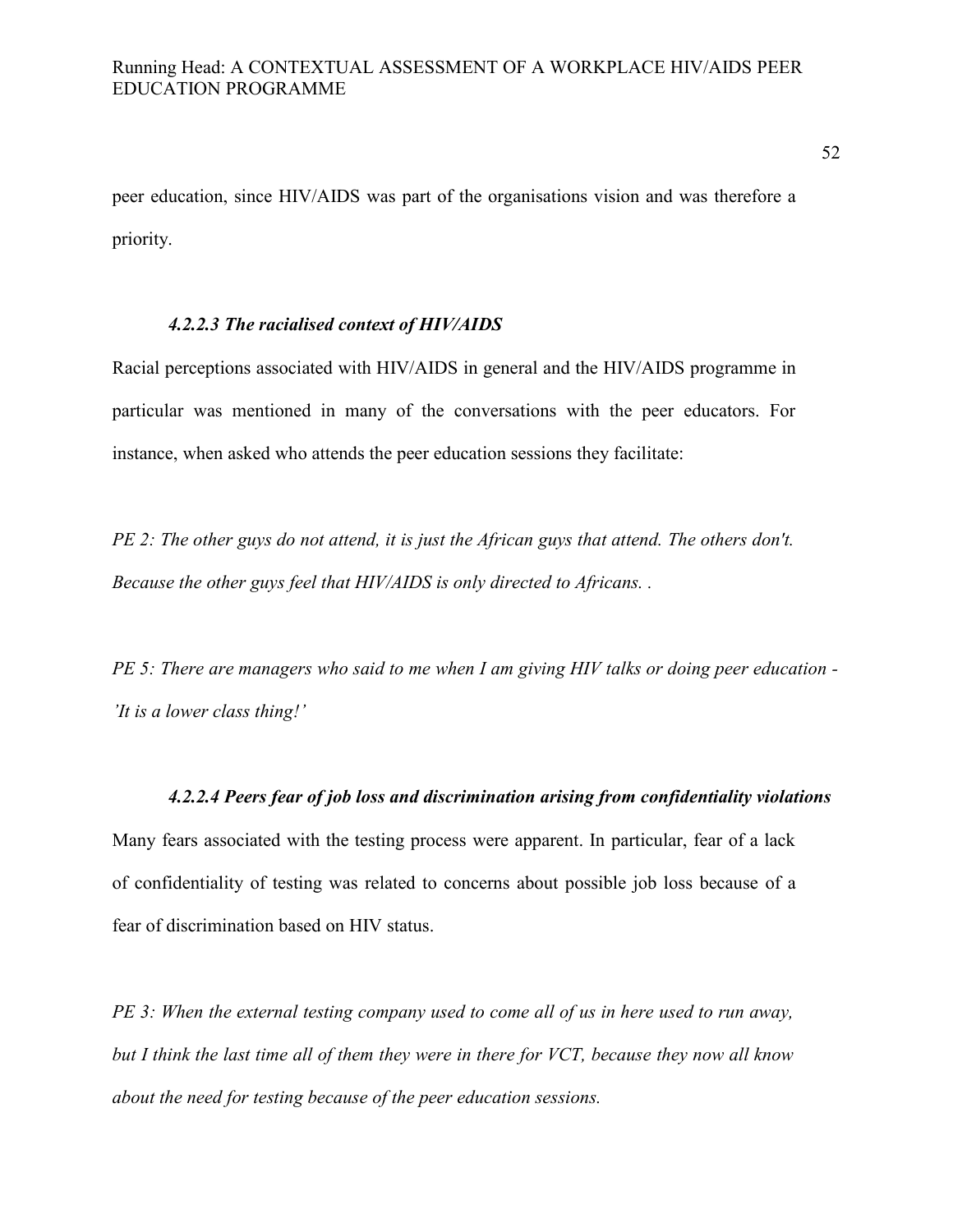53

It appeared that most peers now trusted the confidentiality of the testing process, however there were a few who were still somewhat skeptical about confidentiality and possible job loss linked to a positive HIV status.

*PE 2: Some people are still worried about confidentiality from the service provider.* 

*PE 5: I think the fear is because of the attitude of the managers. The real fear is that he is going to be treated different after he is tested and maybe even fired from his position if he tests positive.* 

# *4.2.2.5 Fidelity, trust and patriarchy*

The peer educators spoke of male peers who have girlfriends in the areas where they work, as well as wives in the rural areas where they come from. When enquiring about condom use with these two groups, the peer educators said that they felt their male peers were talking to their partners in their work areas about HIV/AIDS and condom usage. However when these male peers returned home they were unable to introduce condoms in their relationships with their wives, as this would mean having to admit to having been unfaithful.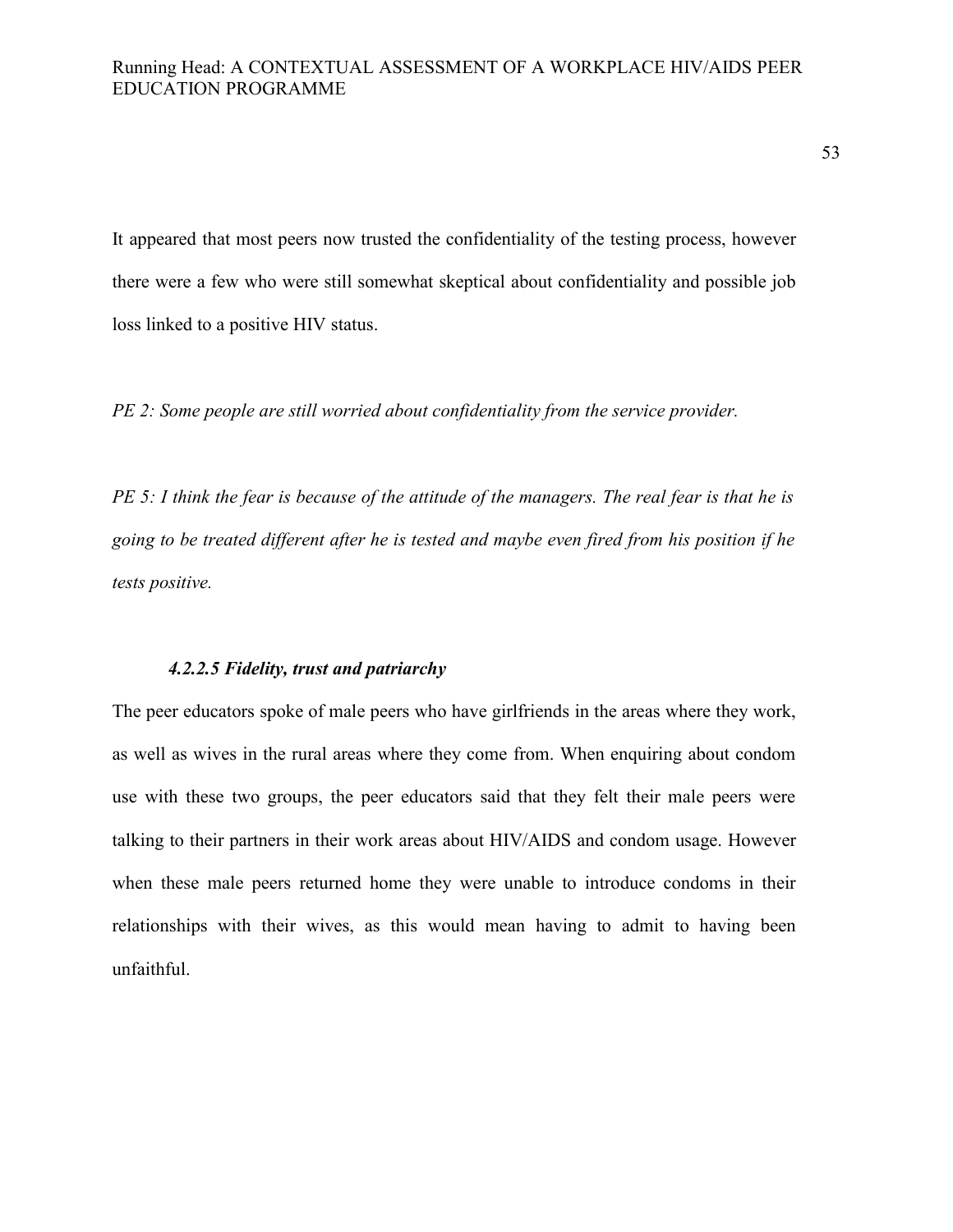*PE 5: Most of them do use condoms with their partners near their place of work or if you have got a girlfriend in town. I know because they talk to me and also because our condom dispensers get empty over the weekend.* 

*PE 3: You see, when you come from the farm, if you go back and tell your wife about condoms, she will ask you what you were doing there in Durban, or she will think that you don't trust her.* 

There was also a perception that women in the rural areas are older and do not understand HIV/AIDS.

*PE 5: When they go home and then they are free, they go to their wives in the rural areas. Although the disease is hitting so much there, the older women do not want their men to use a condom, because they trust their man. The older woman has only got one man, but she doesn't know that her man has got so many girlfriends. 'That is my man, and so I do not want to use a condom with him'. That is why many guys use condoms here to protect themselves, because they do not want to take the disease to their wives.* 

# *4.2.2.6 The impact of alcohol on safe sexual practices*

Based on their experiences, peer educators perceived a very direct negative relationship between alcohol and condom use, citing alcohol use as a dis-inhibiting factor with regard to engaging in risky sexual practices.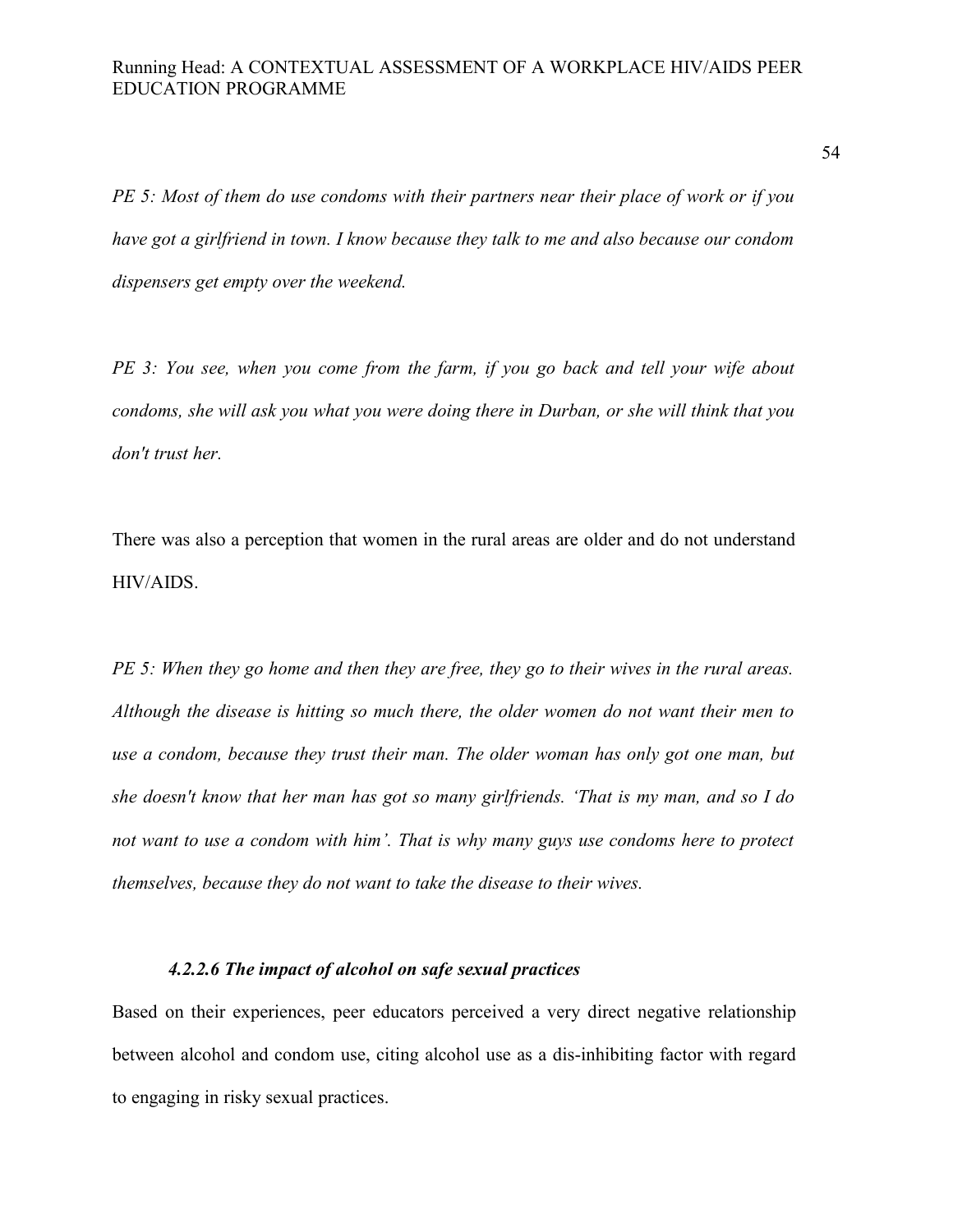*PE 3: Even though everybody knows about HIV /AIDS, and even if you are trying to be safe, the real problem is drinking. When people get drunk they do not think, you see some places the guys and ladies are together they're drinking, dancing and all those things, and no one can think now.*

*PE 5: I think those guys that stay sober all the time they can be consistent (in condom use), but those guys that are drinking are running a high risk because by having too much alcohol, he won't know what hit him, and he won't use condoms.*

#### **4.3 Reinforcing Factors**

Reinforcing factors refer to the feedback that the peers and peer educators received that led to either an encouragement or a discouragement in maintaining specific behaviors. Peer educators reported that peers were most likely to take up positive behaviour change because of specific reinforcements, as detailed below.

#### **4.3.1 The need for consistent messages**

There was an incident reported by one of the peer educators, where peers at the organisation received a talk by two HIV positive speakers. In particular, one of these speakers was a white, Afrikaans speaking man who is HIV positive. Hearing him talk changed peers perceptions of who may be infected and reinforced peer educators messages about the need for open dialogue about HIV/AIDS. However a peer educator reported that the message may have lost some of its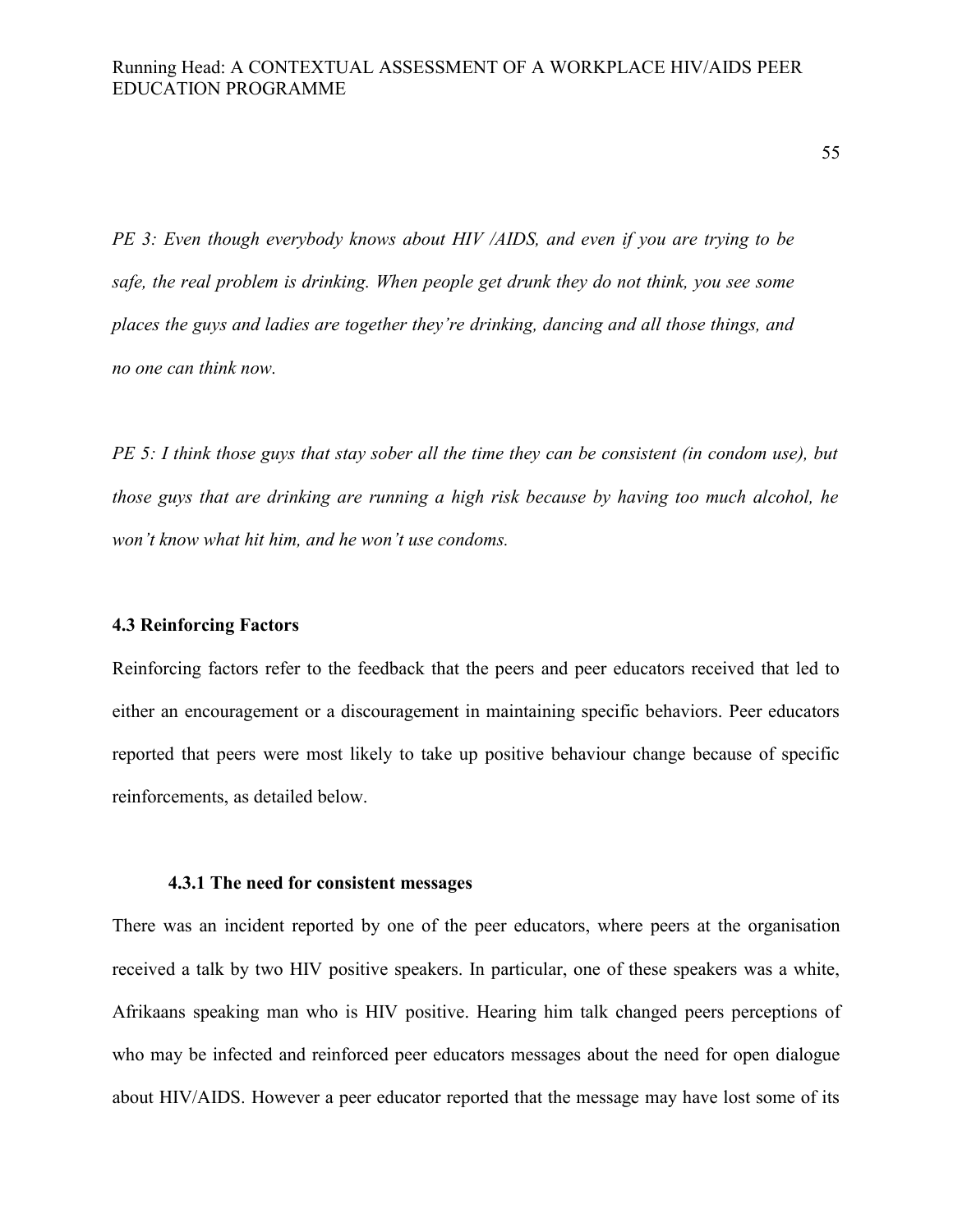impact when the peers returned to their own place of work and saw their white manager uninvolved and not speaking about HIV/AIDS at all.

*PE5*: *I mean there was a white guy and a black lady they gave us a show and at my session the people said that I was right, that anybody can get infected with HIV. They said 'Hey this is a big guy who is white and looks fit!' They started to see and understand what I had said, i.e. that nobody is safe from HIV.* 

# **4.3.2 VCT is encouraged, modeled and supported by peer educators**

A strong emphasis of the organisations HIV/AIDS initiative and the peer education programme was to get peers to know their HIV status. It was believed that testing was the key to either help the individual to remain HIV negative or, if the individual tested positive, to provide treatment and support in order to improve the persons quality of life and keep peers productive and employed for longer than they otherwise would be. With regard to testing, peer educators led the testing campaign and presented themselves publicly for testing in order to encourage peer uptake of the testing.

*PE 1: Remember that time when we were tested. People didn't want to come at first, but the minute I showed them my results, and brought it to the plant and circulated it, they started coming out for testing.*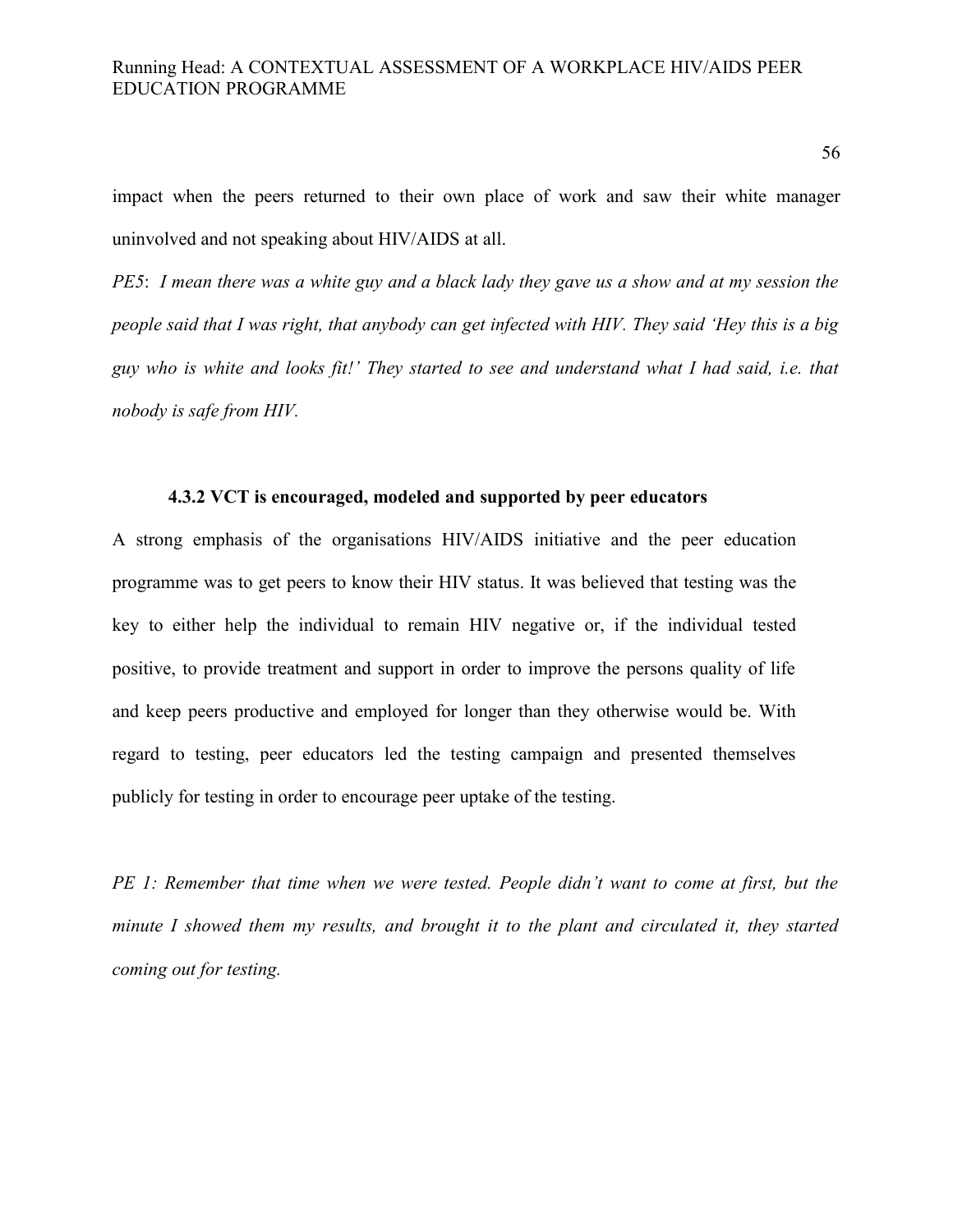*PE5: Now they are talking about it more and coming for testing, because they know that if you hide it you die quickly, because if nobody knows then nobody can help you, and most of all you cannot help yourself.* 

#### **4.3.3 Visible management support**

It is evident through the interviews that differences in success of the roll-out of the peer education programme, and in HIV/AIDS prevention, testing and treatment activities, pertained across the various plants/places of work in the region under study. A key factor influencing this related to the degree of managerial support, viz.:

*PE 5: I think that the main issue is management support. That is why some plants have high condom usage and nearly every employee goes for testing, whereas when management does not give enough support, we do not get these same results.* 

Peer educators emphasised the importance of management being visible and seen to be supportive of and partaking in HIV/AIDS testing. Peer educators said management's presence would increase the number of peers who went for testing, as it would dispel many of their fears. Peer educators reported that while some managers were going for testing, others were not.

57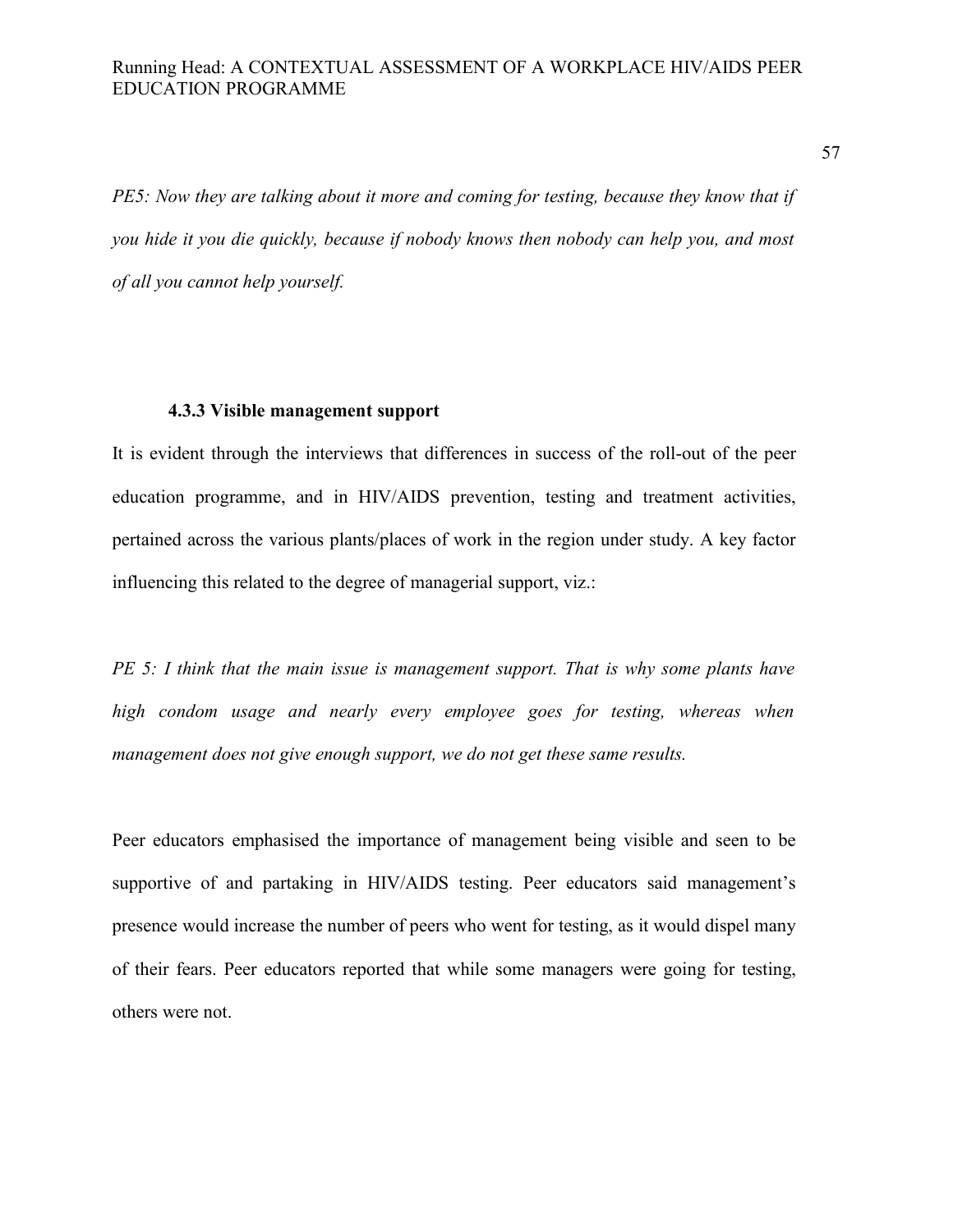*PE 2: Management needs to be on the forefront as well. Ok we are there as peer educators, but that doesn't take the responsibility away from them, they need to be seen to be supporting the programme.*

*PE 2: I know in the other plant they went, but here it is just me, our manager didn't even say anything about HIV/AIDS and the testing. Some of the guys they really need to hear about VCT from the manager, which will help reassure them that the testing is confidential.* 

There were varying perceptions among the peer educator's with regards to managerial support. Some felt that their managers supported them, allowed time for them to run their sessions and were available for peer educators to refer problems to them. Other peer educators lacked the necessary managerial support, and felt that they were seen as being the ones who dealt with HIV/AIDS in the organisation so that managers didn't have to worry about it. Some peer educators felt that they needed more than managements approval for a session but that having management at the sessions would show their concern for HIV/AIDS as an issue that the organisation was serious about.

*PE 2: Sometimes you just need your senior manager to be there and to say to the guys, this is very serious, and as management we are very concerned about this.*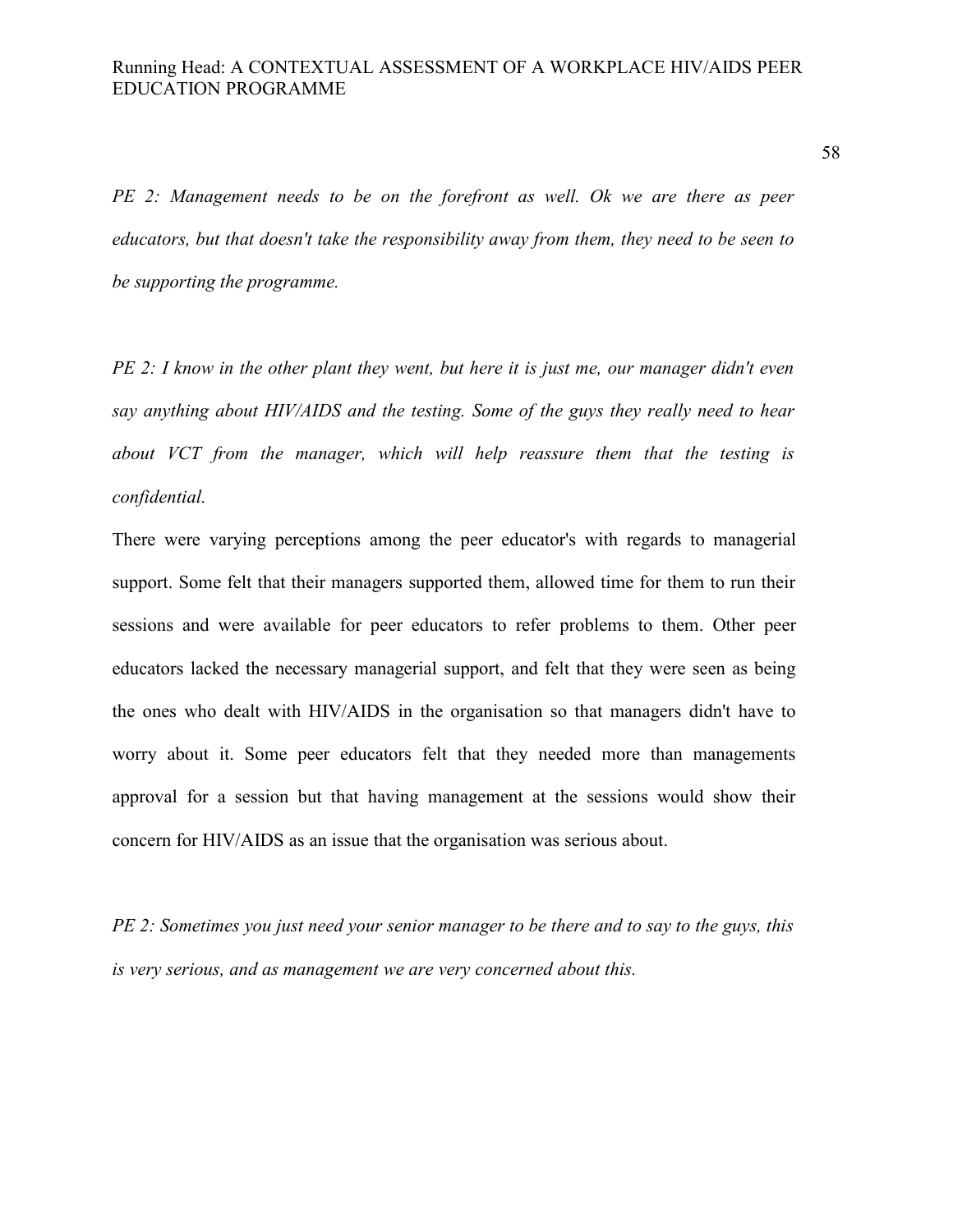59

*PE5: Management's commitment is important, because if the manager is openly talking about HIV/AIDS, who is going to hide it? If he is not hiding it and he is talking about it, why must I hide it?*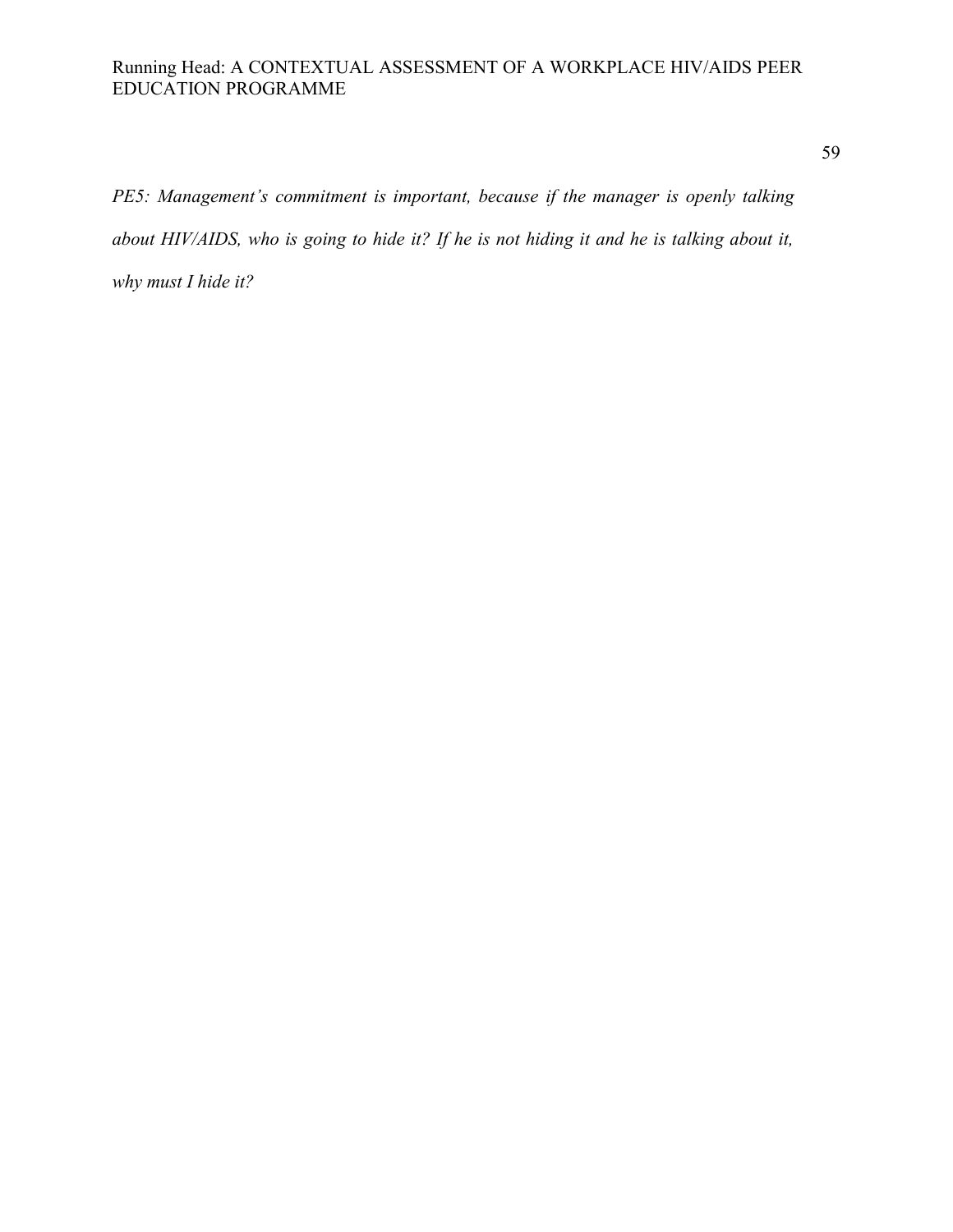60

#### **CHAPTER FIVE: INTEGRATION OF FINDINGS**

# **5.1- Predisposing Factors**

Predisposing factors refer to knowledge, attitudes, beliefs and values that either hindered or supported the peer education programme (Green & Kreuter, 1991). In this study, predisposing factors were found to both hinder and support the peer education programme.

With regard to predisposing factors that hindered the peer education programme, peer educators reported that some of their peers had taken the view that HIV/AIDS was a mythological social construction of the apartheid government. In particular, they believed that HIV/AIDS was construed as a myth circulated to get black people to wear condoms and thus control black population growth. Interestingly, Nicoll and Laukamm-Josten (1993) reported a similar finding in East Africa. A second and more specific nuance was that HIV/AIDS was deliberately introduced to black people by Apartheid agents, with a view to killing them and again aimed at controlling black population growth.

The existence of lay health beliefs about the causes and consequences of diseases in general (e.g. Kleinman, 1980) and HIV/AIDS specifically (e.g. Nicoll & Laukamm-Josten, 1993) is well documented. The concern, with regard to this study, is that an externalisation of attribution and cause apparently served to undermine employee's perceptions of being personally susceptible to HIV infection through their own behavior. The Health Belief Model (Nutbeam & Harris, 1999)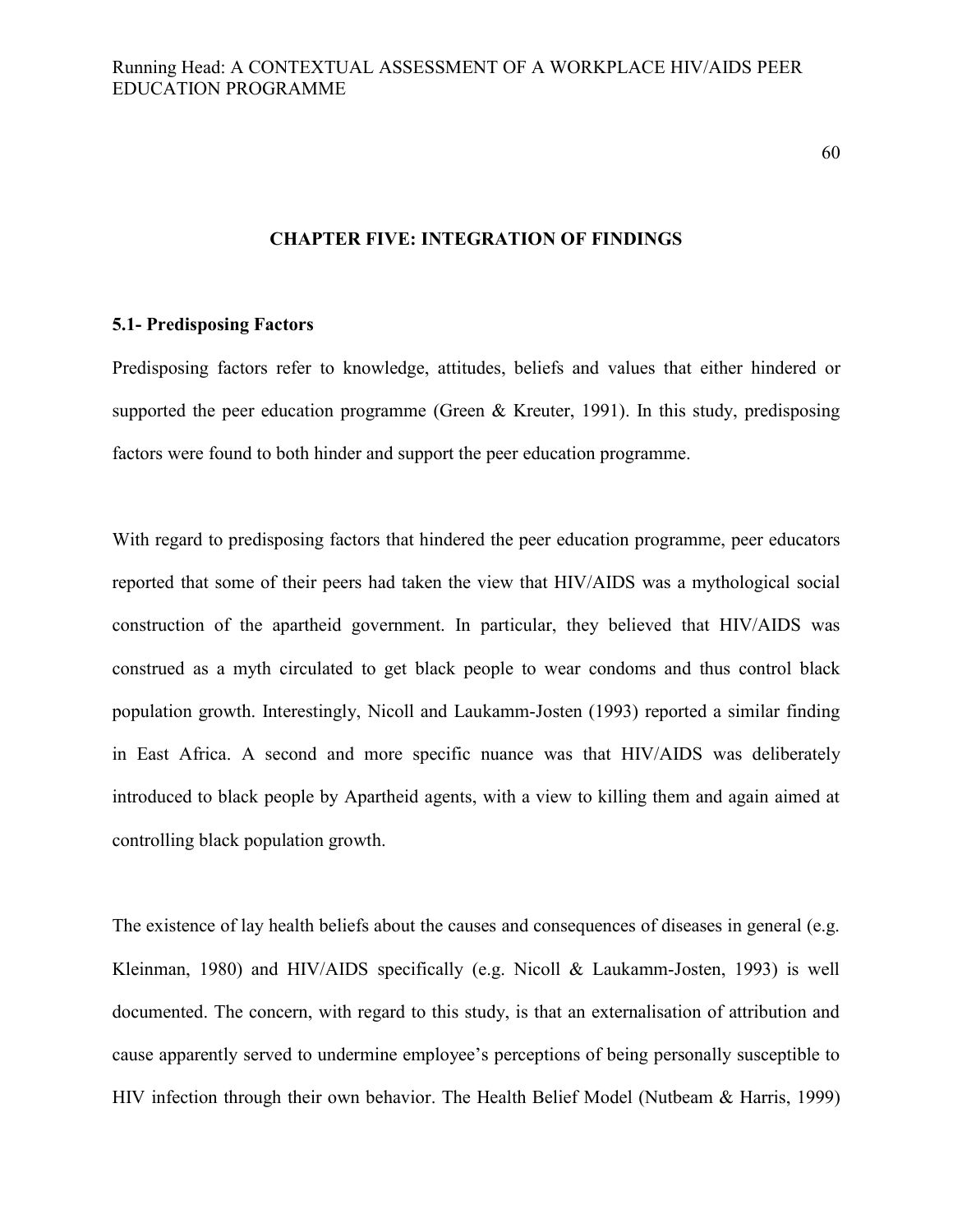61

states that people are only likely to modify their behavior if they believe, inter alia, that they are personally susceptible to infection and that the consequences of the disease in question is serious.

The belief that HIV was associated with Apartheid allowed employees to believe that contracting HIV/AIDS was not related to their own behavior and was therefore out of their span of control, implying that they did not have to modify their sexual behavior. It is well established that in order for people to change their behavior they would need to be believe that they are at risk for HIV infection in the first place (Lamptey, 2002; Molassiotis et al. 2004). This externalisation of cause and consequence thus appeared to serve as a barrier to the central messages transmitted via the peer education programme.

The peer educators reported playing a significant role in bringing about changes in these deeply rooted mindsets. This is similar to the findings of Wolf et al. (2000) in Ghana and Molassiotis et al. (2004) in Zambia, where peer educators were instrumental in shifting deeply rooted beliefs around HIV/AIDS. Peer education aims to educate people through giving them relevant prevention and medical information, aimed at increasing the likelihood of peers feeling as though they are in control of their health (Campbell & Mzaidume, 2002).

A second predisposing factor that hindered programme delivery was that of peer's negative mindsets towards HIV/AIDS. Peer educators reported that their peers undermined and distorted the information that they gave. Similar findings were reported by Nicoll and Laukamm-Josten (1993), where messages that contradicted and undermined that of the peer educators were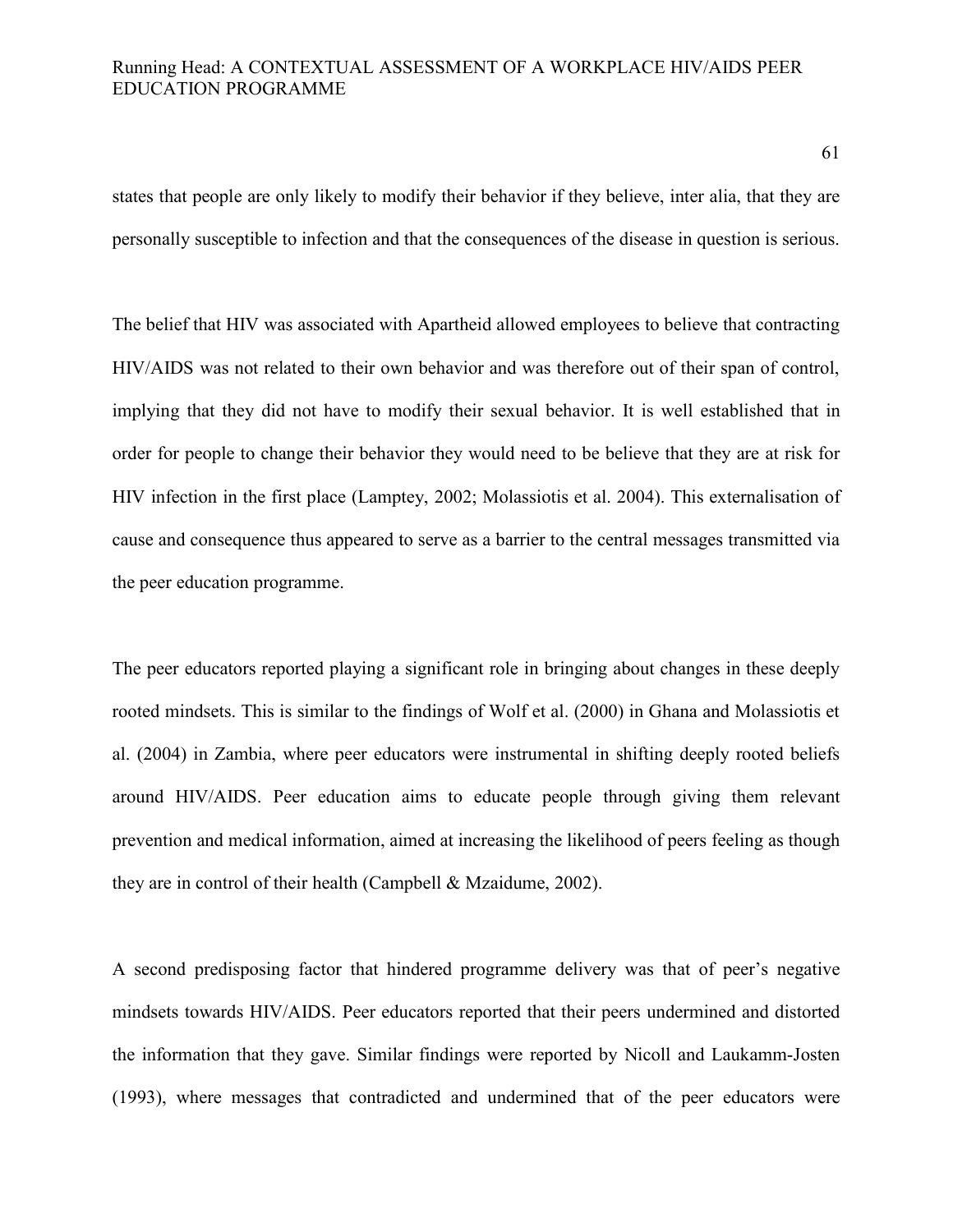expressed by peers. In this study peers taunted the peer educators by arguing that the latter's commitment to the programme suggested that they were HIV positive themselves. Similar stigma-related obstacles with regard to peer education amongst South African youth have been documented (Campbell & MacPhail, 2002). Peer educators reportedly challenged these stigma related beliefs of their peers and reported success in this regard over the lifespan of the programme.

With regard to predisposing factors that supported programme delivery, the data suggested that the subjective experiences of seeing loved ones dying of HIV/AIDS encouraged employees to take the peer educators prevention messages seriously. This finding is echoed in the Gregson et al. (1998) Zimbabwean study where nearly a quarter of the respondents felt in danger of HIV infection after seeing friends and family dying of AIDS. Molassiotis et al. (2004) similarly reported that their Zambian participants felt the need to fight HIV/AIDS as they had lost siblings to the disease and had began to fear for their own children's safety, turning to the peer educators for their wisdom and guidance.

#### **5.2 Enabling Factors**

The peer educators identified a number of enabling factors that either supported or hindered programme delivery and efficacy. Peer educators reported that organisational systems in place with regard to the HIV/AIDS programme were helpful. These included the peer education programme itself, supported by other interventions, including in particular the VCT service and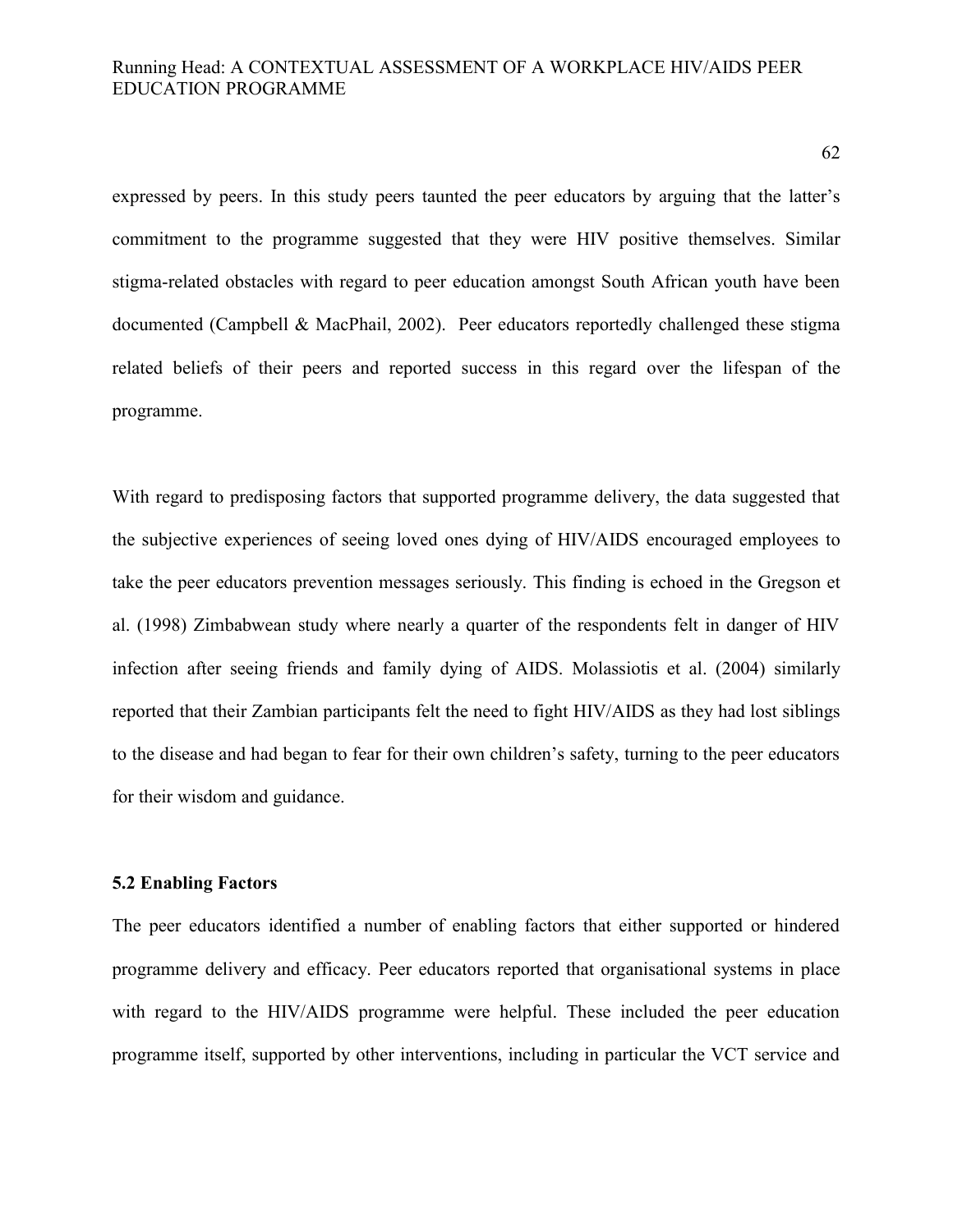the distribution of condoms. Nair and Campbell (2008) confirm the importance of organisational infrastructure and systems and the impact they have on programme delivery.

Peer educators indicated that through the information that they had imparted in their workshop sessions, their peers had been empowered with factual, biological knowledge of transmission and infection and they now believed that they were personally susceptible to the disease. Basic information is a pre-requisite to a shift in attitudes and practices (Nutbeam & Harris, 1999; Dickinson, 2006) and a vital component of successful peer education programmes (Molassiotis et al. 2004). Once peers had internalised their own susceptibility to HIV, they wanted to understand more about the disease. In this regard, peer educators felt as though they were recognised as being competent and supportive. The importance of peer educators providing support for their peers is highlighted by Molassiotis et al. (2004) and Lamptey (2002), who state that in order for behavior changes to take place, people need to view their environment as being supportive of such behavioral change.

Peer educators had clearly built a setting where some peers felt safe to disclose their HIV status. Through this disclosure the peer was able to confide in the peer educator about issues such as how to disclose their positive status to their family or how to negotiate time off to go to the clinic. In instances where peer educators and their peers were friends prior to the peer education programme, communication between the two was easier. Peer education often depends on already existing channels and modes of communication such as friendships between colleagues,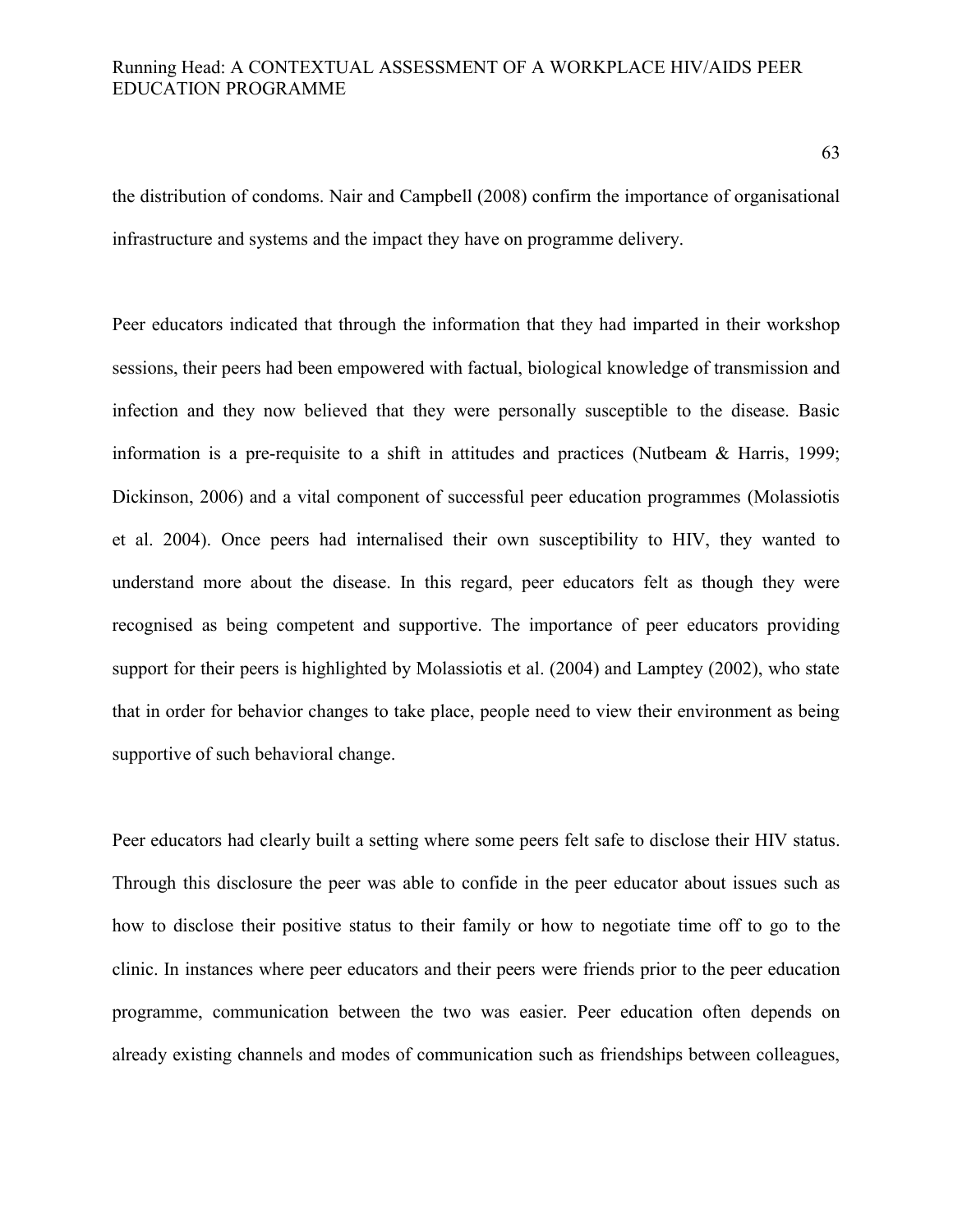with ongoing communication reinforcing learning and thereby being more effective than attending a once-off seminar (Naidoo & Wills, 2000; Turner & Shepherd, 1999).

One of the peer educators reported that her peers trusted her because she had built up a reputation for honoring the confidentiality of employee's HIV status. Turner and Shepherd (1999) found that it was important for peer educators to have credibility with their peers in order for them to be influential. A Mozambiquan study found that peer educators gained credibility by sharing aspects of their own sexual testimonies with their peers (Vaz et al.1996). Similarly, a peer educator in this study reported that she followed through with her call for HIV testing by showing her peers her own test results. She felt this role modeling encouraged her peers to take her message of VCT participation seriously.

Lamptey (2002) states that in order for changes in behavior to take place, prevention messages must be supported by ready access to condoms. With this in mind peer educators were tasked with ensuring that condoms were always available in the various plants. Condom availability is important as research has shows that safer sexual practices, including consistent correct condom use, decreases the risk of HIV transmission (Lamptey, 2002). Peer educators have thus helped transform employee's perceptions about wearing condoms. One particular peer educator used the transformative learning methods outlined by Mezirow (1999) to bring about change. His peers held the view that 'condoms always break off'. He asked his peers to demonstrate how they put a condom on and then challenged this erroneous view by demonstrating the correct way to use a condom. This particular peer educator went on to say that he was assured in his sessions that his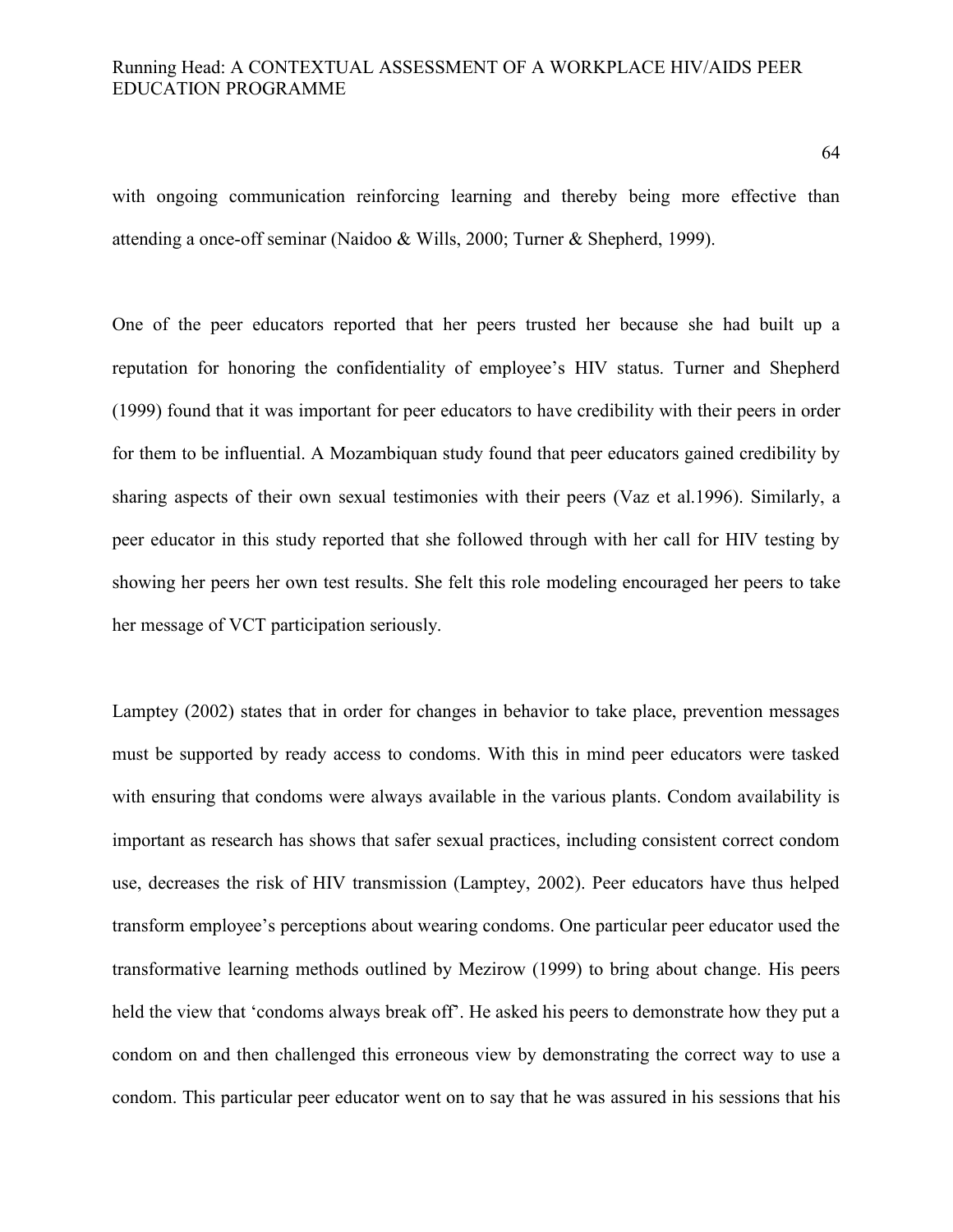peers were using condoms more frequently now and he also sees that the condom dispensers are never full. Speizer, Oleko-Tambashe and Tegan (2001) reported similar findings and found contact with a peer educator to be positively correlated with increased condom use.

With sexual behavior taking place in private, peer educators had to rely on behavioral intention indicators to give them feedback as to whether their peers were taking their messages about the severity of HIV seriously. In addition to the already mentioned increase in the number of condoms being taken from the dispensers, there are other behavior indicators that peer educators have noted. These indicators included an increase in VCT uptake, a noted increase in the number of times male peers return to their rural homes, a reported decrease in the number of casual sexual partners of male peers and finally, peer educators noted that the male peers were talking to their children about HIV/AIDS. These indicators were an encouragement to the peer educators that their messages were being taken seriously.

Peer educators felt that they had created awareness of the need to be tested and the resulting benefits of knowing one's status. It was felt that peers recognised the importance of knowing ones status, so that if positive, appropriate treatment could commence. They also noticed an increase in the number of times male peers returned to their rural homes on days off, thus spending less time with casual partners and more time with their wives. One peer educator said that the men were now talking about HIV as a 'killer disease' and thus expressed the need to stay away from the sex workers around the hostels. Older male peers felt that they did not have to wear condoms as they thought that HIV infects younger people. Peer educators worked at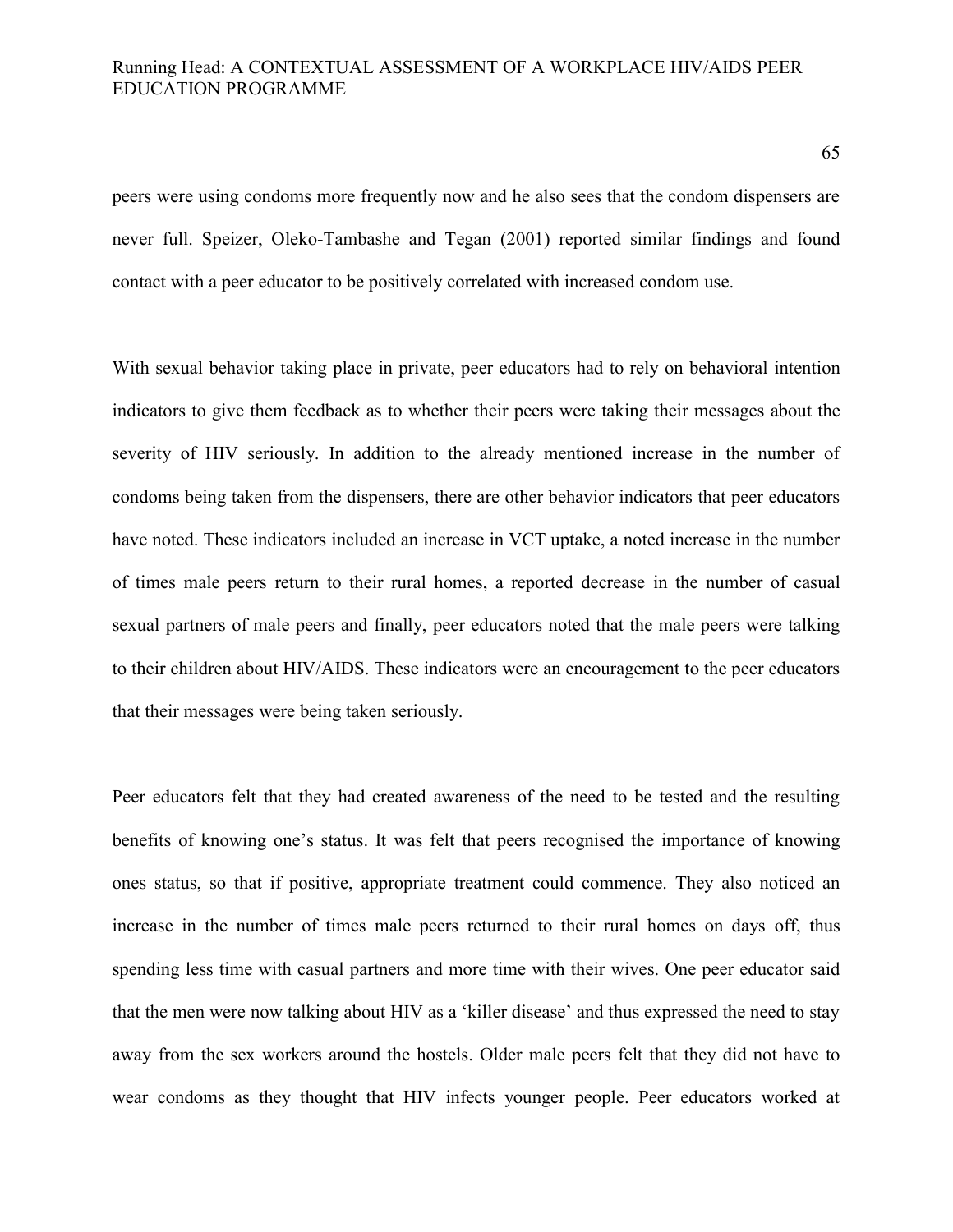correcting these erroneous mindsets by reminding these men that they had younger girlfriends who may infect them.

There were a number of dis-enabling factors that peer educators found to hinder peer education from operating optimally. These hindering factors included a lack of VCT and ART treatment for drivers and sub-contractors in the organisation; limited time in which to conduct peer education sessions; the perception that peer education was exclusively for black employees; peers fears of job loss and discrimination should they test HIV positive; broader family issues concerning condom negotiation and patriarchy; and finally the negative impact that alcohol had on consistent condom use. These hindering factors are discussed in more detail below.

One peer educator stated that truck drivers repeatedly asked her questions about HIV and had many concerns surrounding the disease. Luakmann-Josten et al. (2000) supports our peer educators concern, reporting that Transport Company Managers claimed that they were losing their most experienced drivers to AIDS. Further studies have shown that mobile populations such as long distance truck drivers are among those groups of people who are at highest risk of contracting HIV (Lamptey, 2002).

Against this backdrop, it is of concern that while truck drivers and sub-contractors were included in the peer education and prevention programme and had access to condoms, they were excluded from the company's VCT and treatment programme. Thus, while peer educators interacted with them in terms of prevention and awareness activities, they felt frustrated and somewhat helpless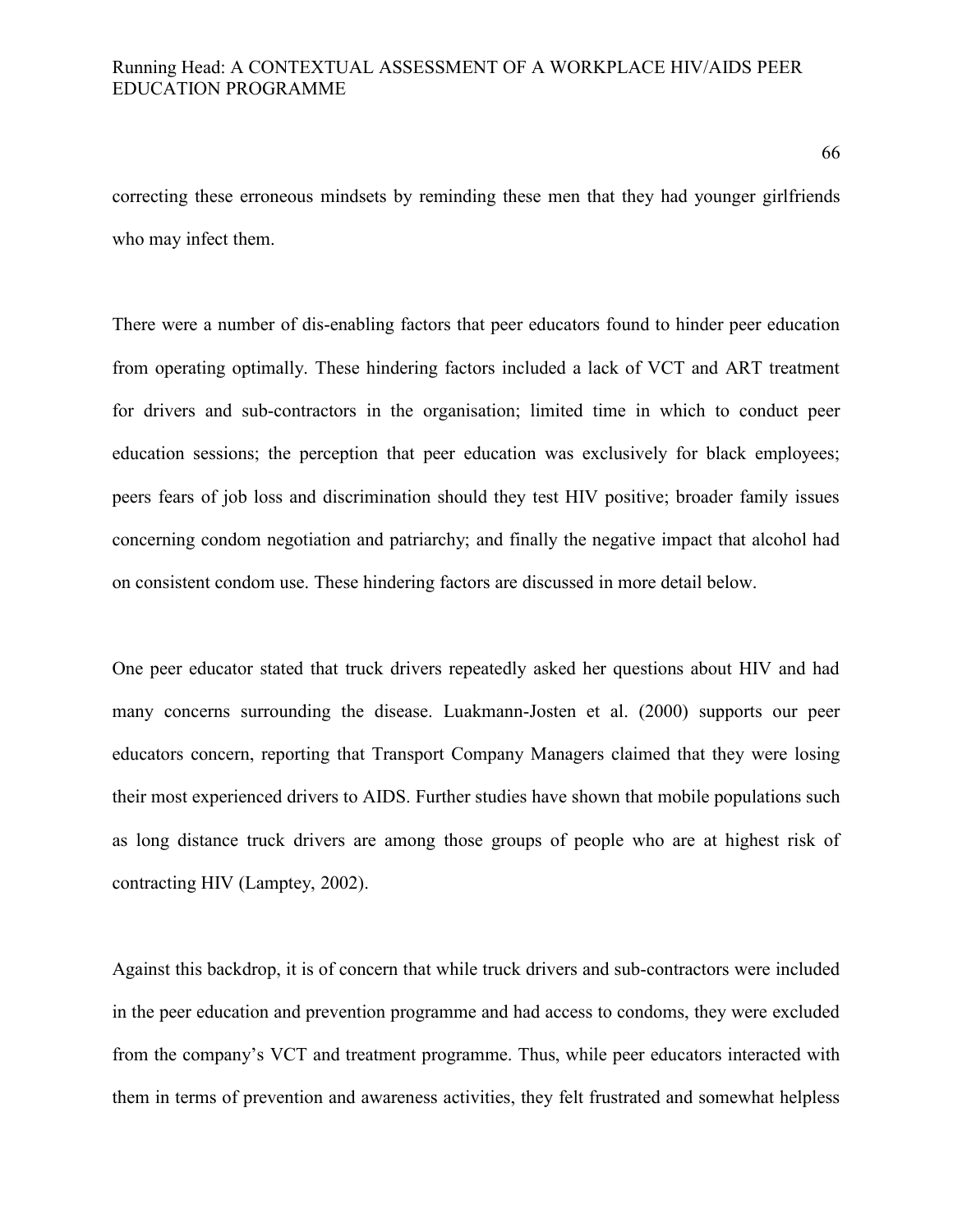67

that they could not help these colleagues with regard to testing or treatment interventions. VCT is considered to be an essential component of an effective HIV prevention programme (Lamptey, 2002), with evidence suggesting that the inclusion of VCT makes for a more comprehensive and successful prevention programme (Sloan & Myers, 2005). In reviewing evidence from studies conducted in Kenya, Tanzania and Trinidad, Coates et al. (2000) concludes that VCT significantly reduces risky sexual behavior and should be included as part of any HIV prevention programme in less developed countries. Peer educators who participated in this study supported these contentions. In contrast, however, Laukamm- Josten et al. (2000) found that peer education and condom provision (without VCT) had been effective in increasing knowledge and promoting behavior change among truck drivers in Tanzania.

Most peer educators struggled to find the time to get their peers together for half day peer education sessions, as this meant down time in terms of productivity. Instead of having the half day sessions as were originally planned by management, peer educators spoke informally with peers whenever there was time or when specific need or issues arose.

Even though the organisation's managers had been trained to support peer education activities and created time for the half day sessions, some peer educators found managers to be disinterested and to be making comments that implied that the HIV/AIDS programme was only directed at the black employees. These managers were also less likely to support and embrace other components of the organisations HIV/AIDS programme, including open support for VCT, and thereby appeared to attach a race stigma to HIV. This made the role of the peer educators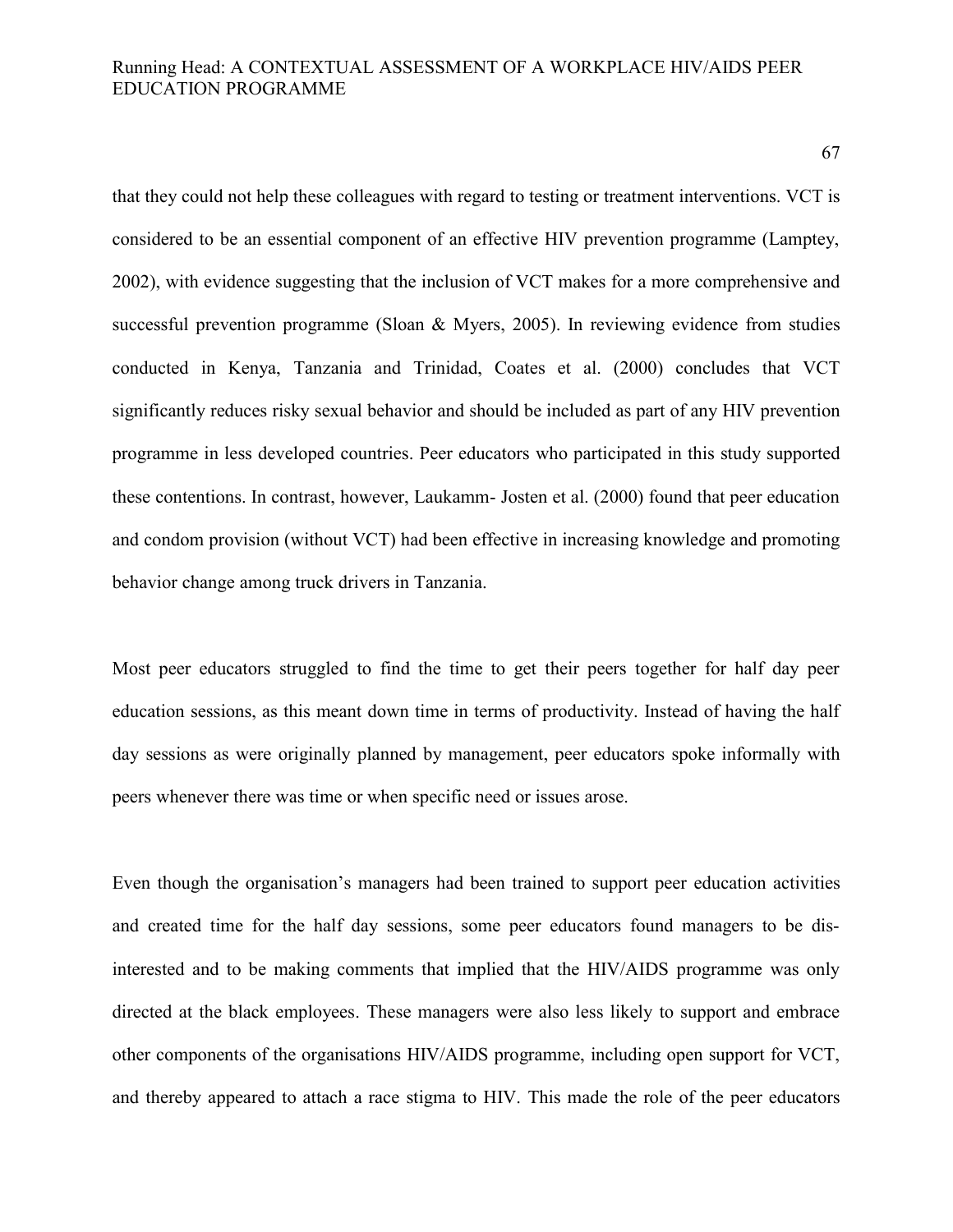difficult as this lack of commitment from some managers severely undermined the central transmission, prevention and treatment messages conveyed by the peer educators.

A further stigma attached to HIV was that of job loss. Peer educators found that one of their biggest challenges in getting their peers to participate in VCT was that employees feared that management may find out their HIV status. They feared that if they were HIV positive, they may lose their job or be discriminated against. Similar fears have been reported in other studies on VCT in the mining sector (Bhagwanjee, Akintola, Petersen & George, 2008). There was no evidence to suggest that this was the case in this company and peer educators have been instrumental in assuring peers of the confidentiality of the testing process and the absolute commitment of management to non-discrimination on the basis of HIV status.

Regarding condom negotiation and patriarchy issues, peer educators felt that their peers were not using condoms on a consistent basis. They reported that even those employees who used condoms consistently with their casual 'town' partners, would not do the same with their wives when they returned home to their rural areas. Peer educators said male peers felt that older rural women did not understand much about HIV and would take offense or be suspicious if their husbands insisted on condom use. Campbell and MacPhail (2002) reported similar findings, where participants who raised the issue of condom use with their partners were seen by the partner as being insulting and questioning their faithfulness. In a study conducted in Zimbabwe, Gregson et al. (1998) reported that 45% of married female respondents felt in danger of contracting HIV, with 57% of these women attributing this to their husbands having other sexual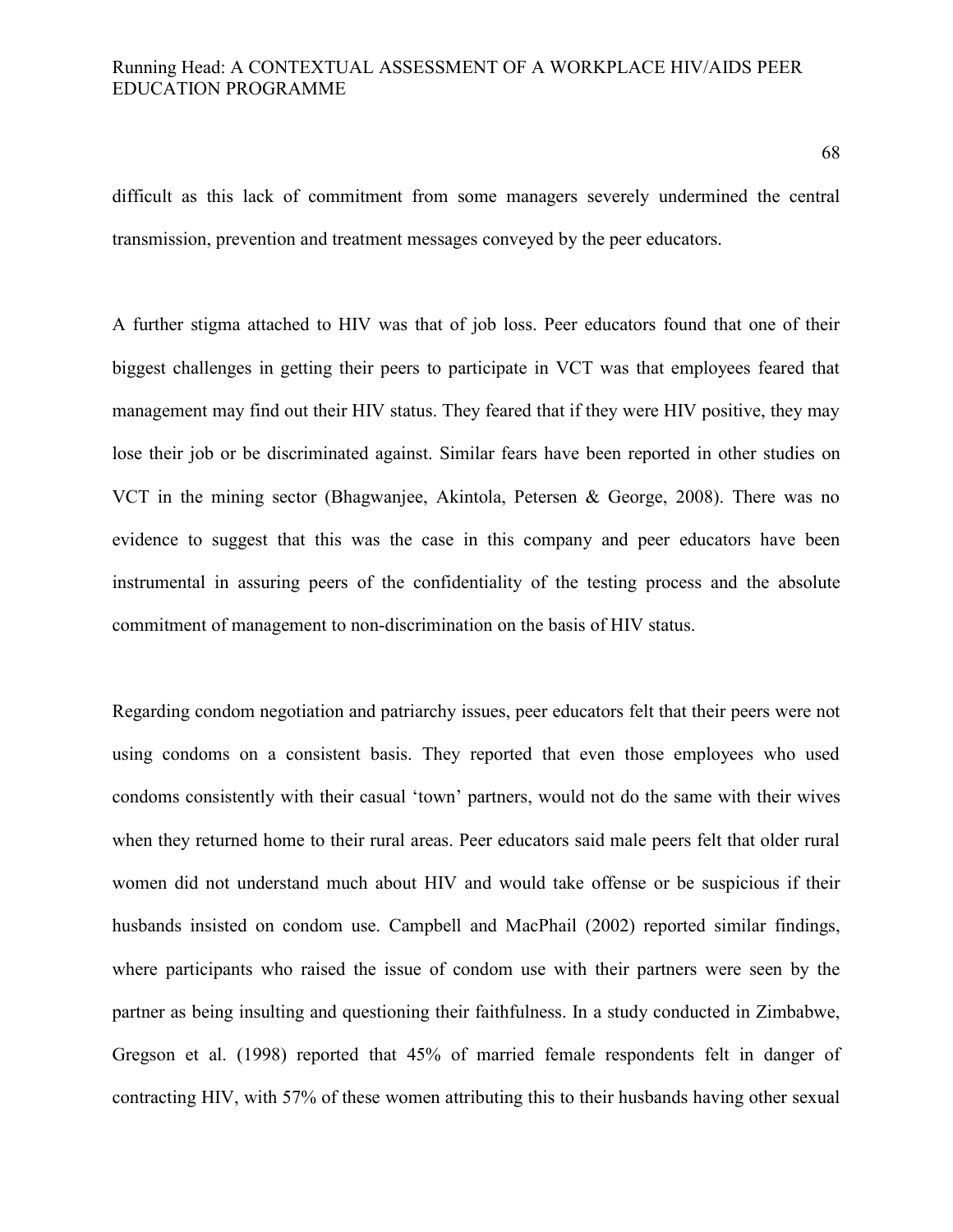partners. Empirical evidence suggests that migration for work purposes, and the cultural norm of men having multiple partners outside the home, are independent risk factors for HIV infection among men (Lurie et al. 2003; Moses et al. 1994).

Peer educators were under the impression that male peers wanted to keep their wives safe and therefore used condoms with their casual 'town' partners to prevent them from contracting HIV. It is unlikely, given the proven negative correlation between alcohol and condom use (Gregson et al. 1998), that this was always the case and that condom use was consistent. The peer educators have helped peers with skills they can use to negotiate condom use and skills to disclose their positive status to family members. Research has shown that people are more likely to put the behavior they have learnt into practice if they are given appropriate social skills to do so, in particular assertiveness training (Turner & Shepherd, 1999). Greater involvement of employees' wives in an organisation's HIV/AIDS programme could lead to men being more likely to discuss their HIV status with their wives (Bhagwanjee et al. 2008).

Coates et al. (2000) argues that it is women who need negotiation skills to enable them to discuss sexual issues with their partners. The role of women in African societies, including low levels of female autonomy accruing from a patriarchal value system, has been noted as a major barrier to HIV prevention initiatives as it a primary reason for people not modifying potentially high risk sexual behaviors (Campbell & Mzaidume, 2002; Colvin, 2000; Greene & Biddlecom, 1997; Gregson et al.1998; Molassiotis et al. 2004).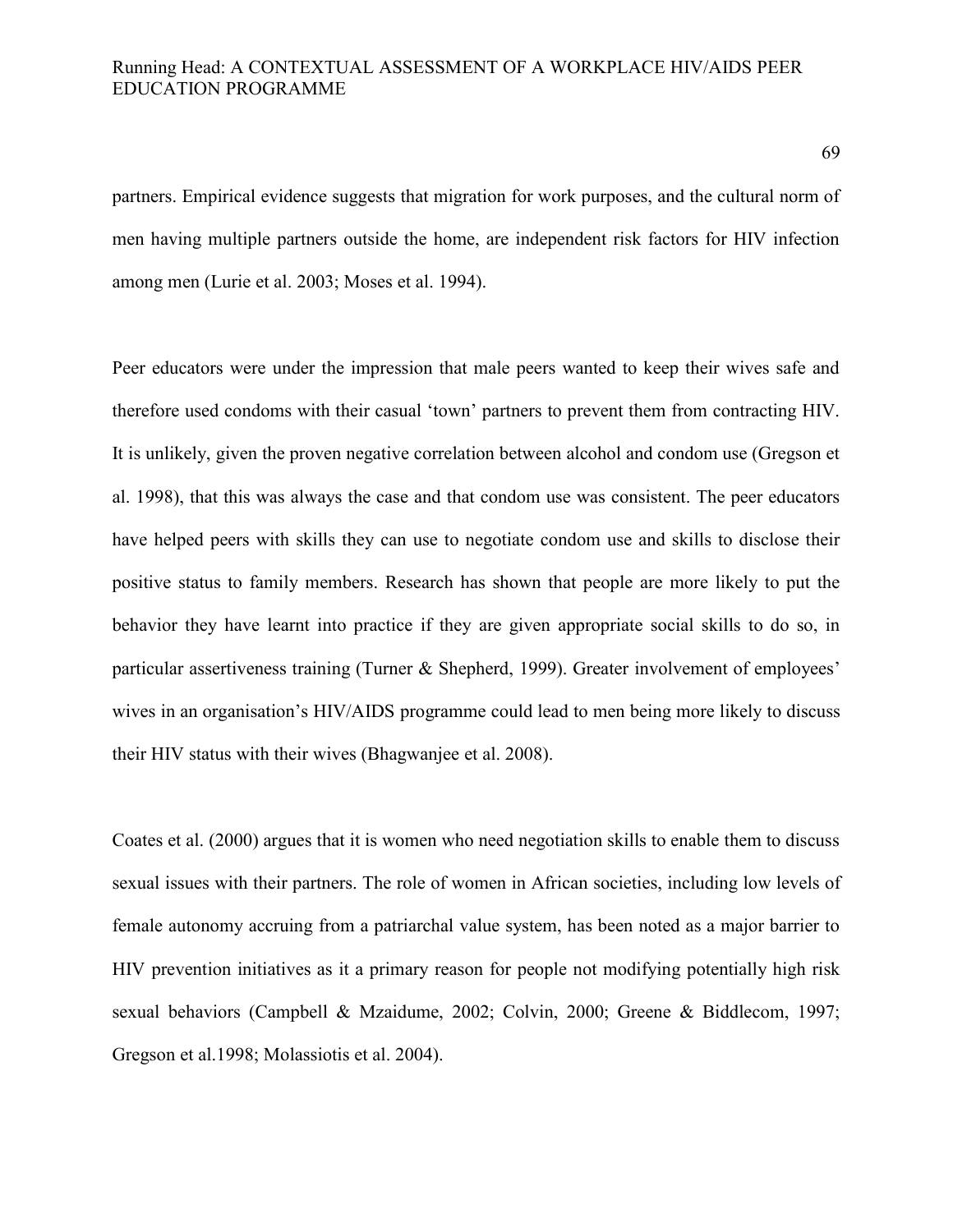Based on their interactions with their peers, peer educators made a case for a very direct negative relationship between alcohol intake and condom use, with peers being inconsistent in their use of a condom when they were intoxicated. This contention is supported by empirical findings that suggest that good intentions to be faithful and to use condoms were altered when participants were under the influence of alcohol (Gregson et al. 1998).

# **5.3 Reinforcing Factors**

Consistent messages about HIV/AIDS acted to reinforce peers understanding of the severity of HIV and their personal susceptibility to it. One of the peer educators highlighted the importance of consistent messages to help reinforce the peer educator's teachings. He referred to the recent company road-show comprising two HIV positive speakers, one being a black woman and the other a white male who addressed employees at all sites. The peer educator said that his interactions with his peers revealed that this disclosure was crucial in supporting and entrenching the peer educators message that all people were susceptible to HIV infection, not only blacks. This must be juxtaposed against contradictory messages (such as comments or actions from some managers implying that HIV afflicts black people exclusively) which hampers peer education and the HIV/AIDS programme as a whole. Molassiotis et al. (2004) reported similar findings and cites confusing messages as a shortcoming in some HIV peer education programmes.

It appears that peer educators have been very instrumental and credible role models. This is critical, as a primary criterion for the selection of peer educators was their ability to serve as

70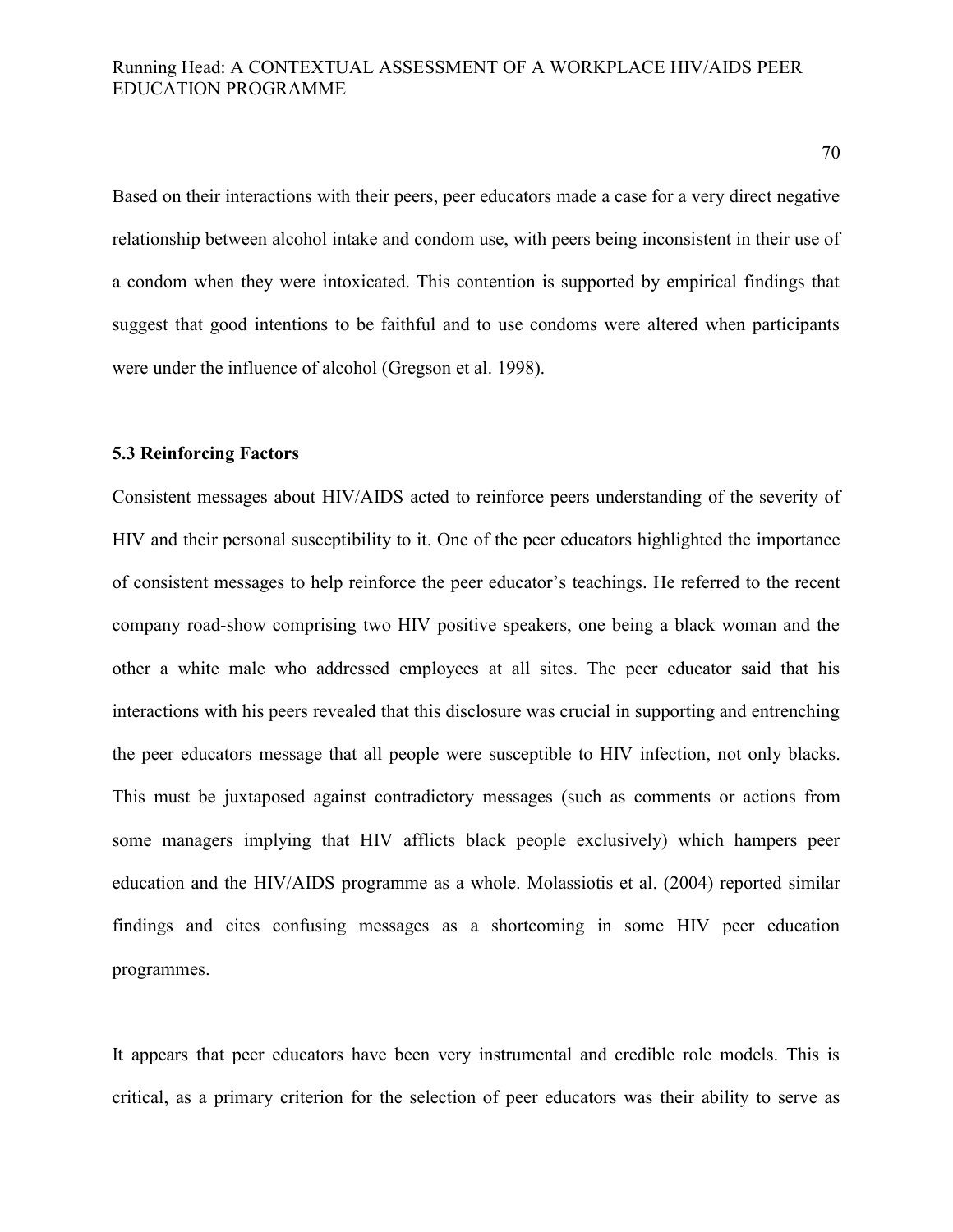71

credible role models, thereby promoting vicarious learning, in line with Social Learning Theory (Bandura, 1969). One peer educator even went as far as to bring her VCT test results to the plant for distribution and ate her immune booster porridge in full view of her peers. Turner and Shepherd (1999) state that peers need to observe their peer educators acting in a healthy manner. Numerous authors comment on role-model peer educators as being crucial to a successful peer education initiative, in that peer educators seek to bring about a change in norms and behavior, not simply through their educational messages but also through their actions, which their peers are expected to emulate (Campbell & MacPhail, 2002; Molassiotis et al. 2004; Shen et al. 2008; Turner & Shepherd, 1999; Wolf & Bond, 2002; Wolf et al. 2000). It was evident from this study that the peer educators were acutely aware of the need to serve as positive role models and did so in several ways, including leading employee participation in the annual VCT campaigns, disclosing their HIV status and speaking openly about the disease. In these ways the peer educators were able to reinforce their educational messages through their own actions.

Peer educators reported varying levels of VCT uptake at the different plants. They ascribed these different levels of VCT uptake to the varying degrees of management commitment and support at the various plants towards the HIV programme. Some peer educators felt that they received adequate support from their managers, whereas others felt that their managers shifted the burden of HIV onto the peer educators and had little to do with it. These peer educators felt that when it came time for VCT testing, managers did not participate or show any interest. Peer educators felt that it would really have helped the credibility of their message if management also took the disease seriously. They felt that it would be beneficial if managers were committed to lead by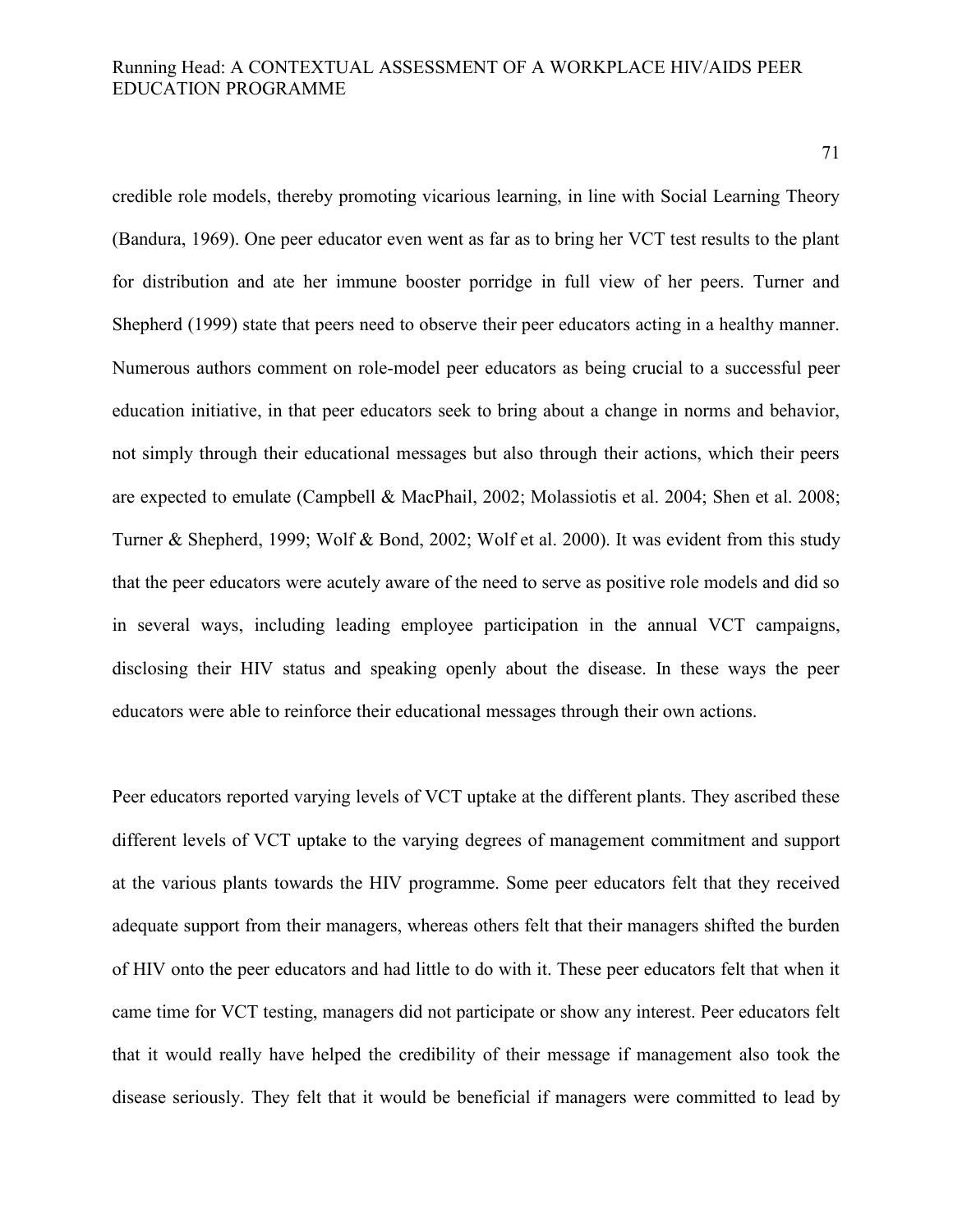example, participated in VCT and communicated with employees around the issue of HIV/AIDS. One peer educator on his way to conduct peer education was shocked to be asked by a manger why he was attending 'such a lower class thing'.

Perhaps for this particular population of managers to be reached, peer educators would need to be appointed and trained from this group, which is actually a fundamental motivation for peer education (Wolf et al. 2000). Nair et al. (2008) suggest that a possible way of getting people to work together on HIV may be to include it in their job description, and this recommendation might be most appropriate for managers in this company. The collaboration of diverse stakeholders is a critical for the success of peer education (Campbell and Mzaidume 2002), with a lack of commitment by any stakeholder being found to be an equally critical shortcoming in HIV peer education prevention programmes (Molassiotis et al. 2004).

# **CHAPTER SIX: CONCLUSIONS**

#### **6.1 Conclusions**

# **6.1.1 Predisposing factors**

**Peer educators have been instrumental in shifting peers deeply rooted mindsets with** regards to HIV/AIDS. Peers who initially believed that HIV/AIDS was a construct of apartheid have come to recognise their personal susceptibility to the disease.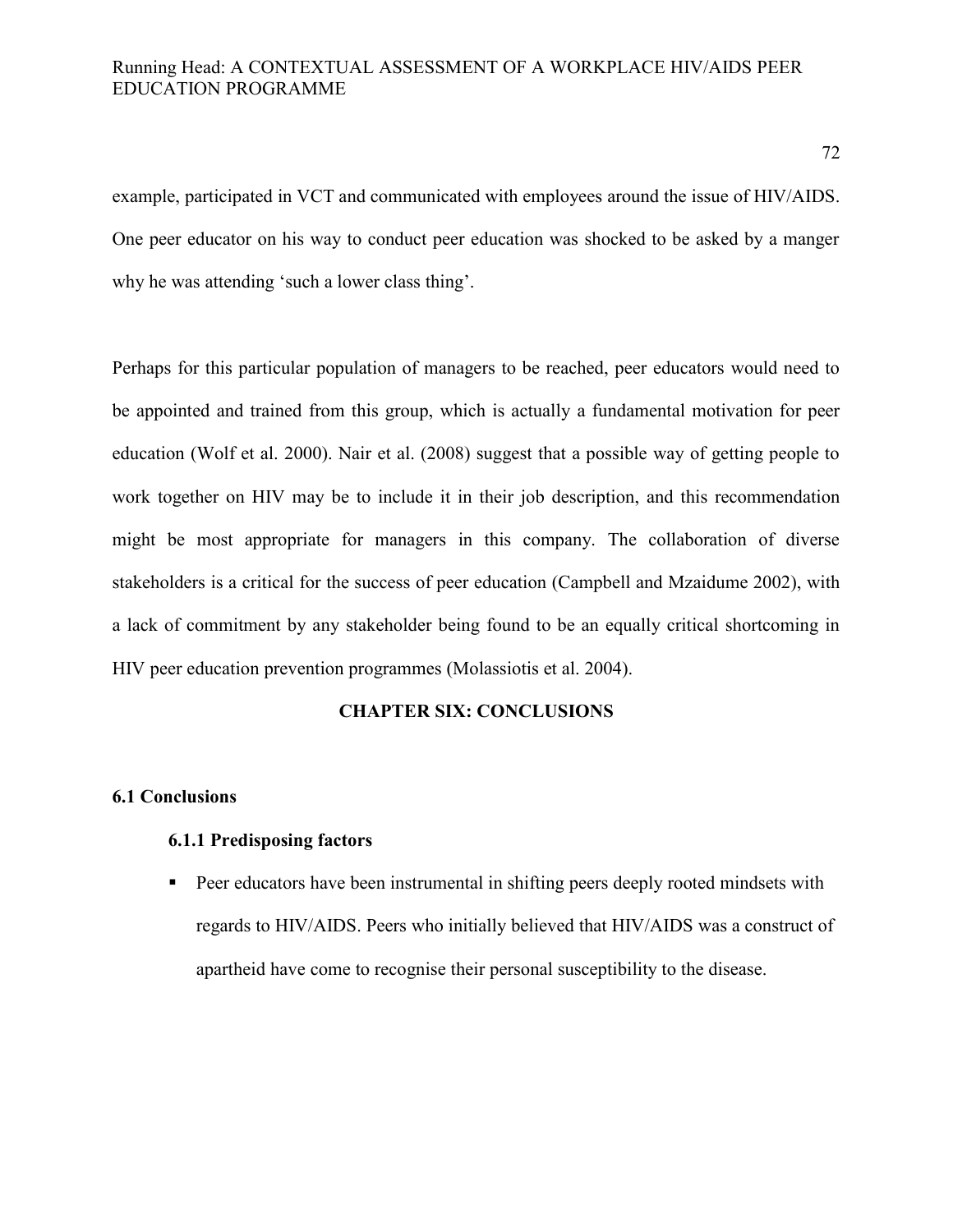- Peers seeing loved ones dying have bought about an awareness of the severity of HIV/AIDS. Peers who were initially reluctant to listen to the peer educators have now turned to the peer educators for information, guidance and advice.

### **6.1.2 Enabling factors**

## *6.1.2.1 Supportive enabling factors*

- Organisational systems in place, including access to free condoms at the workplace, VCT services and treatment provision have supported and enabled the peer education programme and helped peers to adopt a proactive stance towards HIV prevention, testing and treatment.
- - Peer educators have built an enabling environment to the extent that some peers felt safe and comfortable enough to disclose their HIV status to other employees. Peer educators helped their HIV positive peers to disclose their status to their families and to seek help from the external VCT and treatment service providers.
- - Peer educators reported using transformative learning to change their peer's views, for instance transforming employee's views toward wearing condoms. In this regard, peer educators felt encouraged by the increased uplifting of condoms from the workplace condom dispensers.
- - Peer educators reported that their male peers were going home more regularly on weekends and had noted, through personal interaction, a decrease in the number of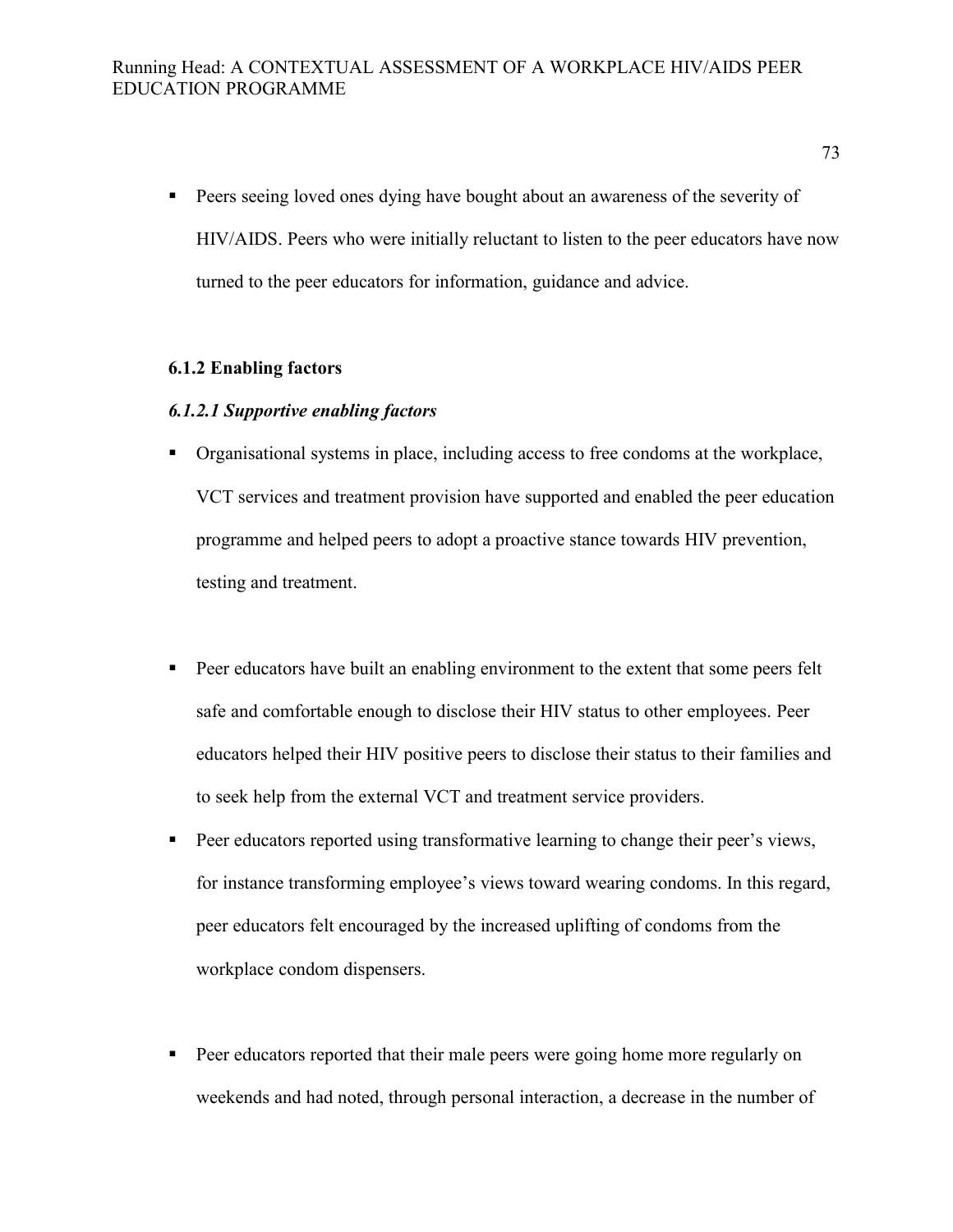casual sexual partners amongst their peers. They felt that this was due to peers having a better understanding of the severity and ones own susceptibility to the disease.

- In light of the above perceived severity of HIV, peers were also reportedly talking to their children about HIV/AIDS. This suggested a wide social impact of the peer education programme.
- - It was apparent that peer educators perceptions of support from the HR department, management and their fellow peer educators was instrumental to the success of the peer education programme.

## *6.1.2.2 Hindering enabling factors*

- - The scope of VCT and treatment at the organisation was limited to permanent employees and did not extend to truck drivers and sub-contractors. Peer educators felt that this undermined their efforts to provide comprehensive support to these cohorts who were in desperate need of testing and treatment services.
- - Time restraints have restricted the peer educators from conducting their planned half day peer education sessions with employees. Peer educators adapted by running education sessions at departmental and safety meetings and through interpersonal consultations with employees.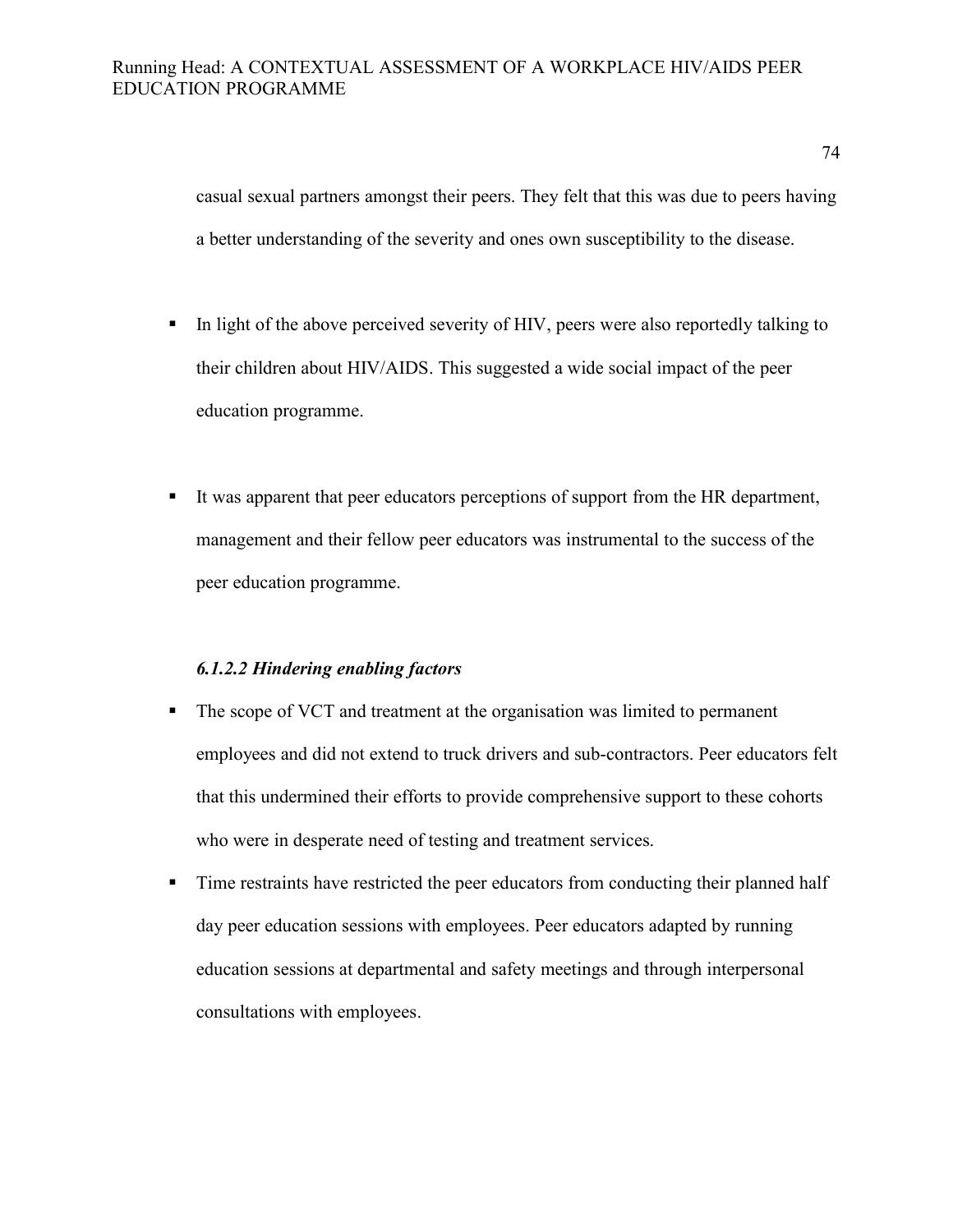- Given that few white employees volunteered to serve as peer educators, and given the behaviour of some managers, some employees viewed the peer education programme as being aimed at black employees only. This was counter productive to the peer educator's message of HIV being a disease that anyone could contract.
- - Potential job loss and discrimination by management pursuant to a positive test result served as a barrier to employee participation in the VCT campaign. This also undermined the anti-stigma assurances conveyed by peer educators.
- - Peer educators reported that their male peers reported struggling to introduce condom use with their wives. This was of concern as it meant that men were not practicing safe sex consistently. This demands further attention in the peer education programme.
- - Peer educators expressed concern that alcohol consumption appeared to be negatively related to condom use.

#### **6.1.3 Reinforcing factors**

- Consistent messages about HIV to peers reinforced their beliefs about the severity, personal susceptibility and the benefits of knowing ones status.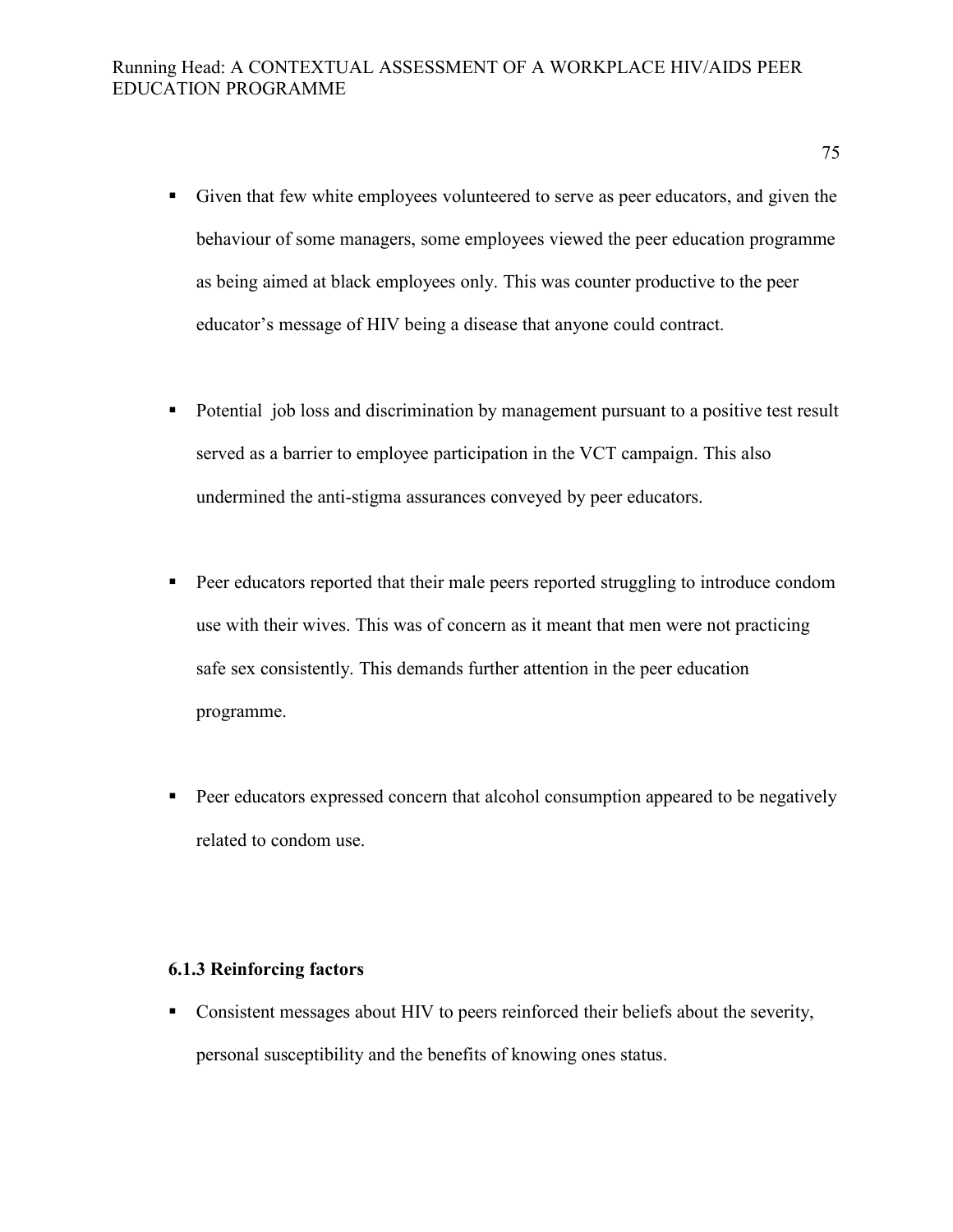- **Peer educators acted as role models for their peers by being forerunners of VCT. Peer** educators have modeled the importance of attending VCT and some have disclosed their test result to employees. This was seen to have a positive influence, resulting in an increase in VCT uptake, which has in turn encouraged the peer educators and reinforced their efforts.
- - The commitment of management is crucial to programme success. In this regard, it is of concern that managers have apparently demonstrated equivocal commitment to the peer education programme, which demands urgent redress.

## **6.2 Recommendations**

#### **6.2.1 Programme Delivery and Evaluation**

- The peer education programme was designed for delivery in a half day workshop format to every employee in the organisation. Productivity demands precluded this from happening, and even though the peer educators have adapted delivery to the environment, it is of concern that this was not a programme decision and requires further review and consideration.
- - Five minutes of every staff or departmental meeting should be dedicated to talking about HIV/AIDS. Peer educators could address the staff each week on a different topic, for instance, confidentiality, stigma, condom use, disclosure of HIV status, etc.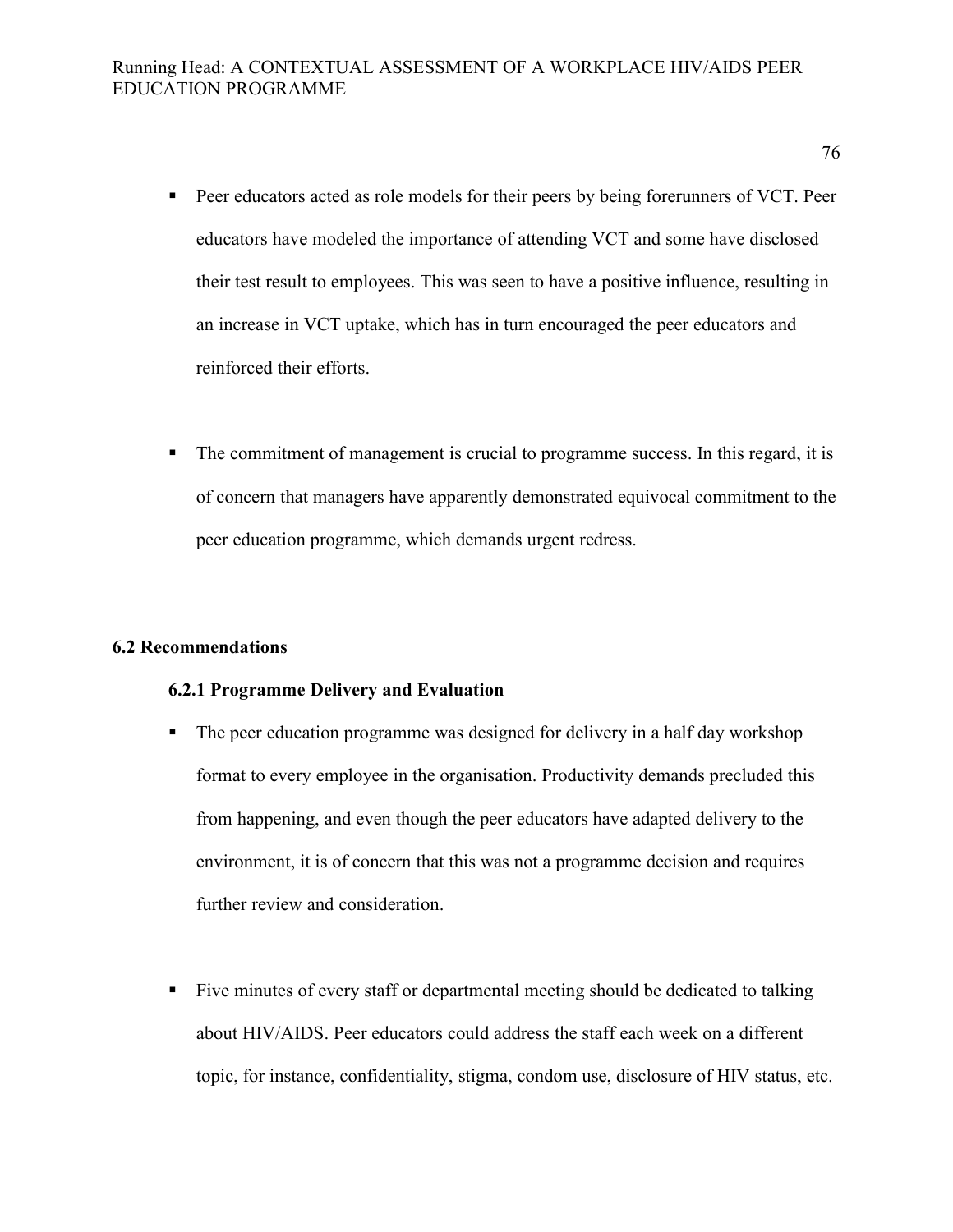HIV/AIDS needs to become part of the organisations tapestry, it cannot be a programme attached to the side if it is to work as intended.

- A further KAP study should be conducted to benchmark and continuously access the knowledge, attitudes, and sexual practices of employees. This will serve to point to areas that warrant specific attention from peer educators in an ongoing fashion. Monitoring of VCT and treatment statistics from the relevant external service providers also offer a useful means of monitoring programme efficacy.

## **6.2.2 Further training for peer educators**

- - Peer educators raised a number of issues which they obviously struggled with in their prevention-education role. These include: transformation of patriarchic attitudes and practices, condom use negotiation (especially with wives), counselling peers about the risks of combining alcohol use and sexual relations, strategies to reduce the number of casual partners and enabling managerial support for programme delivery. It is recommended that refresher training for peer educators be held, focusing on specific issues worthy of detailed attention.
- - It is vital that stakeholder support, including in particular that of managers and shop stewards, be mobilised as part of the next phase of the peer education programme.
- - Given the organic shift in the role of peer educators to one-on-one interaction with employees, training of peer educators in lay-counselling skills should be considered.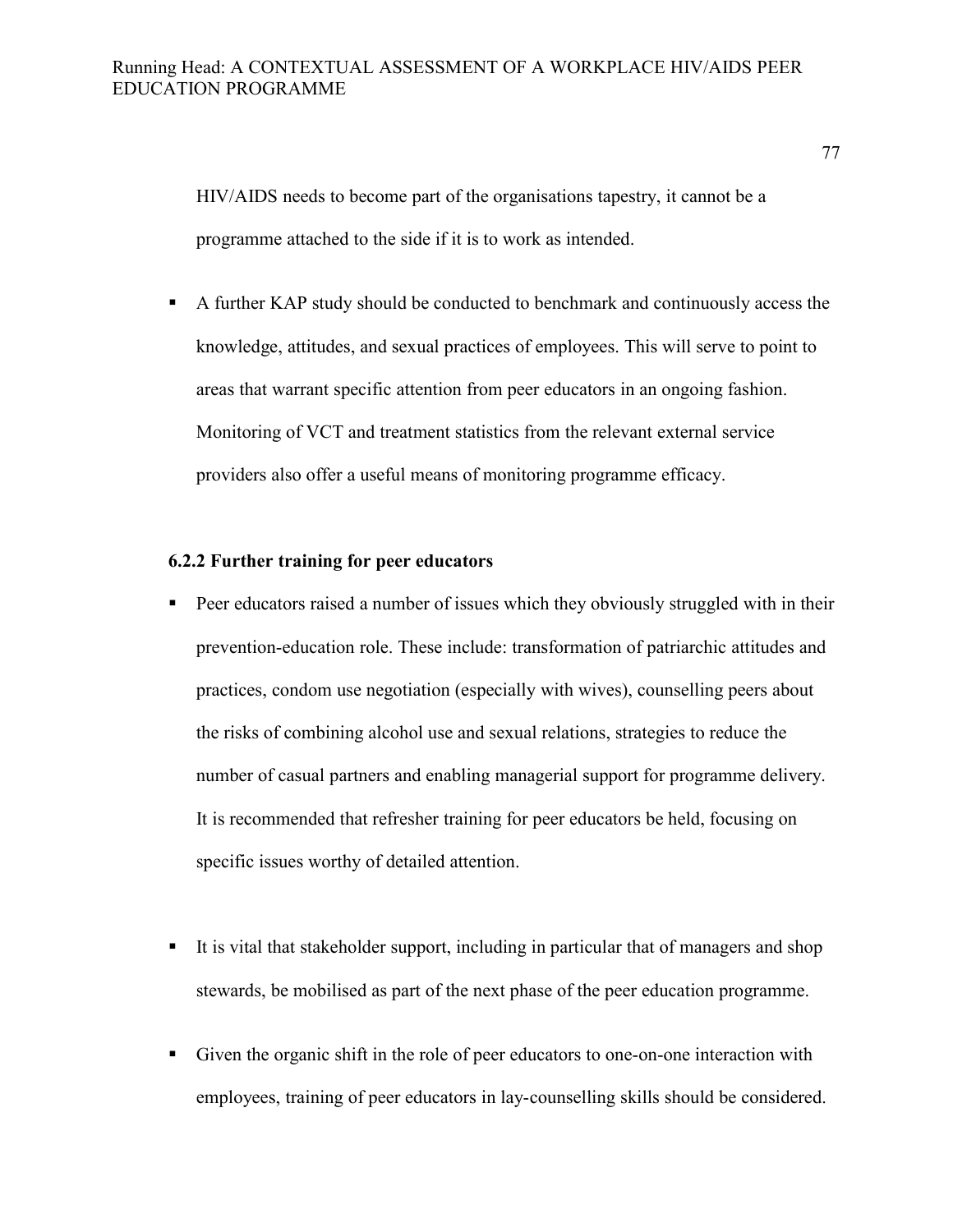#### **6.2.3 Transformation of the organisational climate**

- - It is vital that management training be repeated annually. One component of this training should focus on information on modes of transmission, prevention, testing and treatment. A second component should focus on confidentiality, stigma, legal and organisational issues, including managements role in supporting all components of the organisations HIV/AIDS programme, including in particular peer education.
- - Specific strategies and actions need to be devised to include management more fully in the organisations HIV/AIDS programme. Specific issues requiring consideration include: managers roles as champions of the VCT campaign; managers role in ensuring that confidentiality of an employees HIV status is sacrosanct and that no employee will be discriminated against on the basis of her HIV status, and managers roles in supporting the peer education programme. Consideration should also be given to including agreed HIV/AIDS objectives and actions in management's performance appraisals through their Key Performance Indicators (KPI's).

### **6.3 Limitations of the Study**

- A larger number of peer educators should have to be included in the study in order to have a more thorough understanding into the Eastern Region peer education programme. Further, it would have been beneficial to have interviewed more ex- peer educators to have a better understanding of the barriers they faced or reason/s for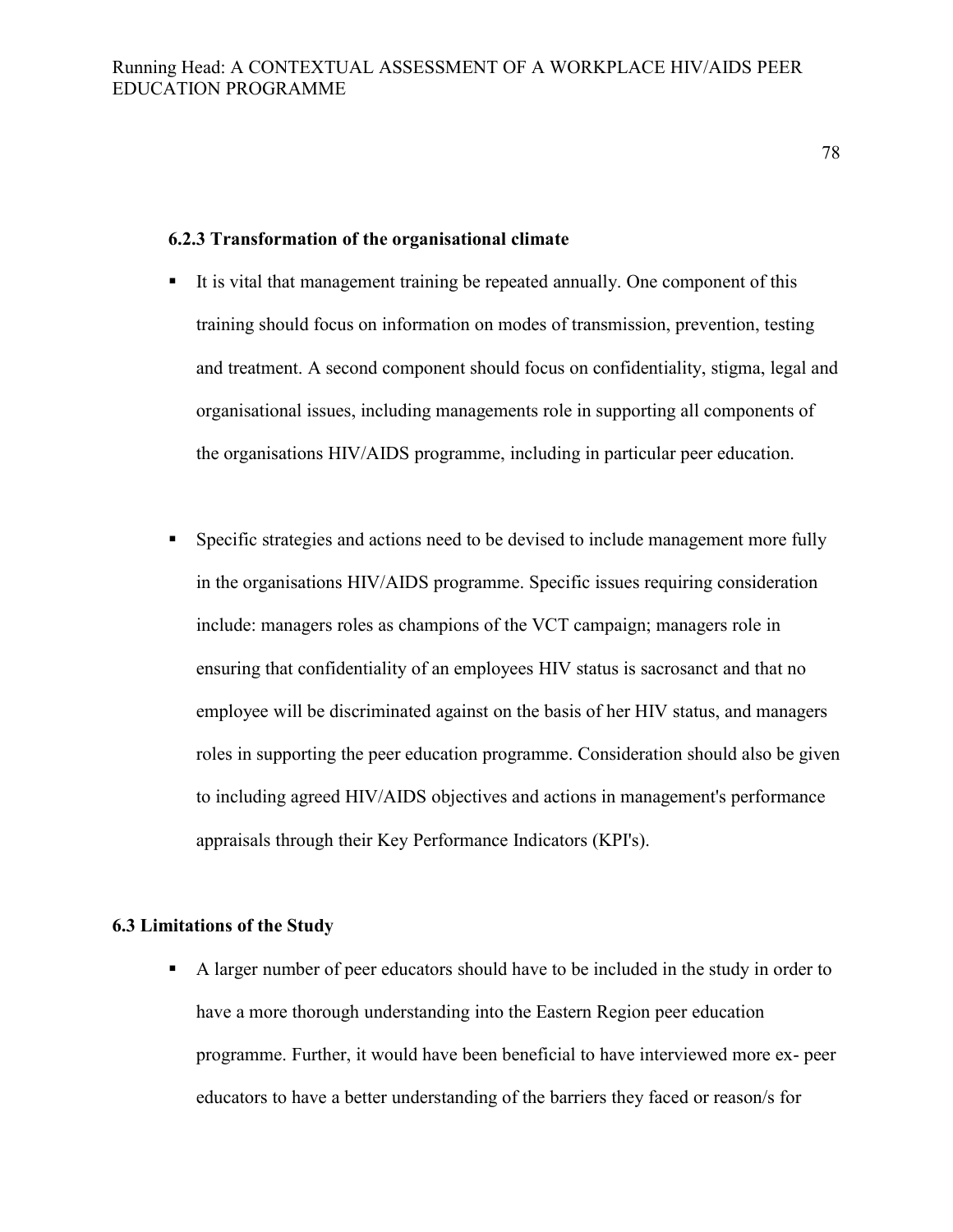leaving the programme.

- This study was not a comprehensive assessment of the organisations peer education programme, in that only the views of the peer educators were solicited. The next phase of this evaluation should therefore include the perspectives of all relevant stakeholders, including managers, shop stewards and employees themselves, rendered through multiple data channels.

## **6.3.1 Personal limitations**

- As a believer in abstinence until marriage, I personally wrestled with the idea of promoting condom use. However, having learnt some of the medical and social side of HIV/AIDS, I have been able to recognise that condoms are crucial, even for married couples to prevent re-infection and the increasing of ones viral load.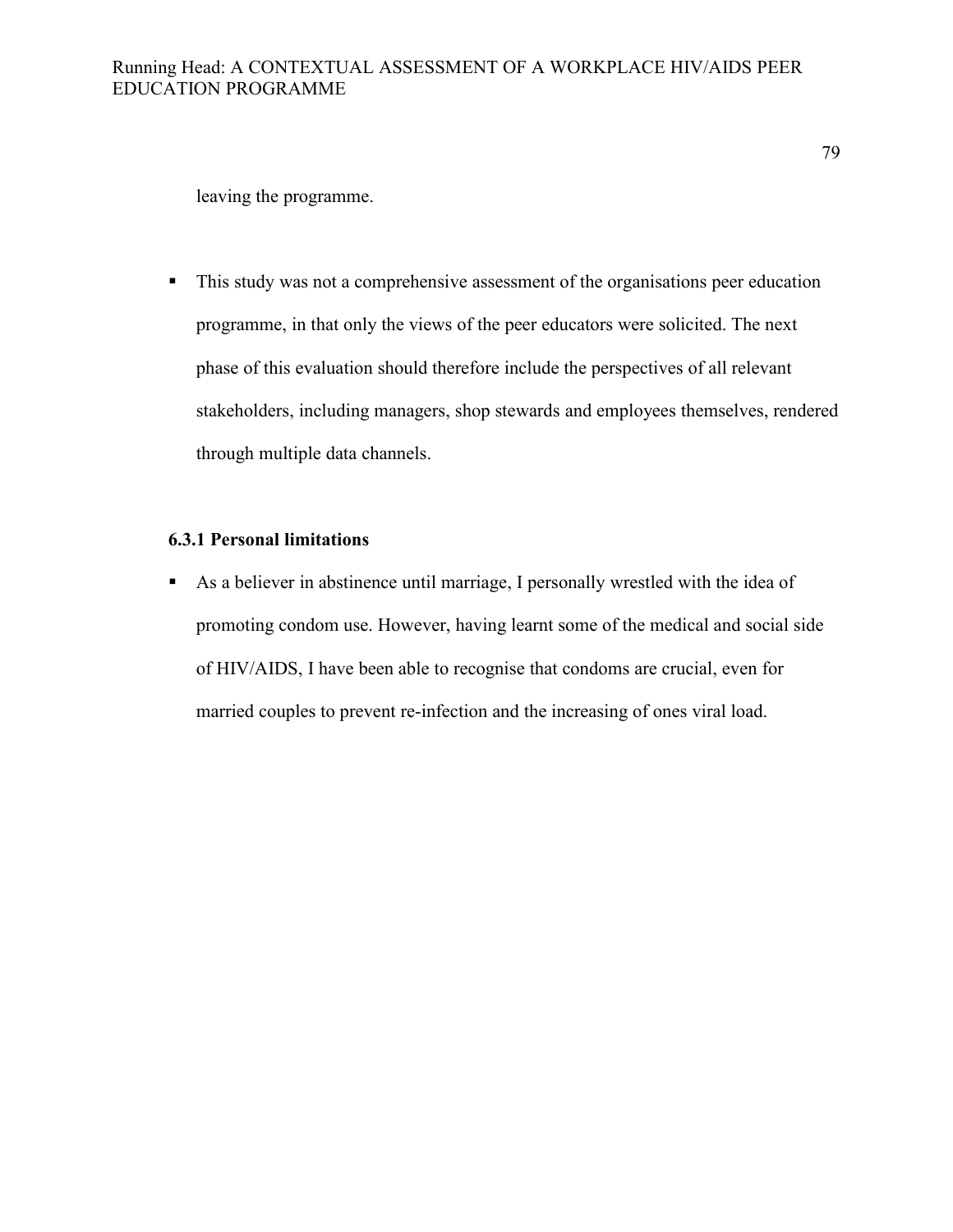#### **REFERENCES**

Actuarial Society of South Africa. (2008). *The Actuarial Society of South Africa sets the record straight on HIV statistics,* [Press release].Cape Town, South Africa: Dorrington, R. Retrieved November 5, 2009, from http://aids.actuarialsociety.org.za/News-3139.htm

Bandura, A. (1969). *Principles of Behavior Modification* New York: Holt, Rinehart and Winston, Inc.

- Bhagwanjee, A., Petersen, I., Akintola, O., & George, G. (2008). Bridging the gap between VCT and HIV/AIDS treatment uptake: perspectives from a mining-sector workplace in South *Africa. African Journal of AIDS Research, 7(3)*, 271-279.
- Blaxter, L., & Huges, C. (1998). *How to Research*. Buckingham: Open University Press.
- Booysen, F. (2004). Social Grants as Safety Nets for HIV/AIDS- affected households in South Africa. *Journal of Social Aspects of HIV/AIDS Research Alliance*, *1(1)*, 45-56. Retrieved November 5, 2009, from Sabinet database.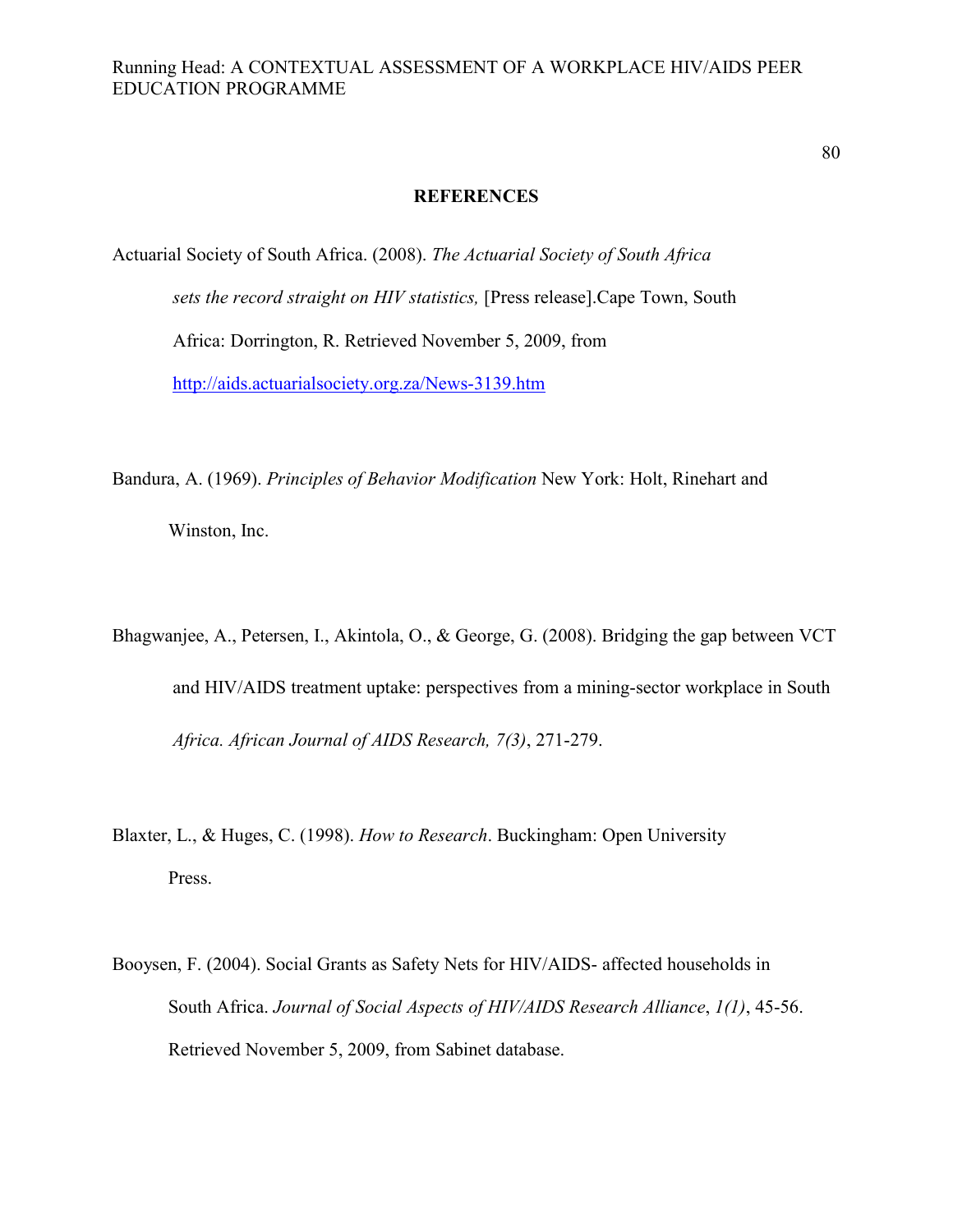Booysen, F., & Summerton, J. (2002). Poverty, Risky Sexual Behaviour, and Vulnerability to HIV Infection: Evidence from South Africa. *J Health Popul Nutr.*, *20(4):*285-288. Retrieved November 5, 2009, from http://www.icddrb.org/pub/publication.

Campbell, C., & MacPhail, C. (2002). Peer education, gender and the development of critical consciousness: participatory HIV prevention by South African youth *Social Science & Medicine, 55*, 331–345. Retrieved October 16, 2009, from Sciencedirect database

Campbell, C., & Mzaidume, Y. (2002). How can HIV be prevented in South Africa? A social Perspective. *British Medical Journal, 324*, 229-232. Retrieved October 16, 2009, from http://www.bmj.com/cgi/reprint/324/7331/229

- Coates, T. J., Grinstead,O.A., Gregorich,S.E., Heilbron,D.C., Wolf,W.P., & Choi, K-H. (2000) Efficacy of voluntary HIV-1 counselling and testing in individuals and couples in Kenya, Tanzania, and Trinidad: A randomised trial The Voluntary HIV-1 Counseling and Testing Efficacy Study Group. *The Lancet, 356*, 103-112. Retrieved October 16, 2009, from Ebscohost database.
- Colvin, M. (2000). Sexually Transmitted Infections in Southern Africa: A Public Health Crisis. *South African Journal of Science, 96*, 335-338.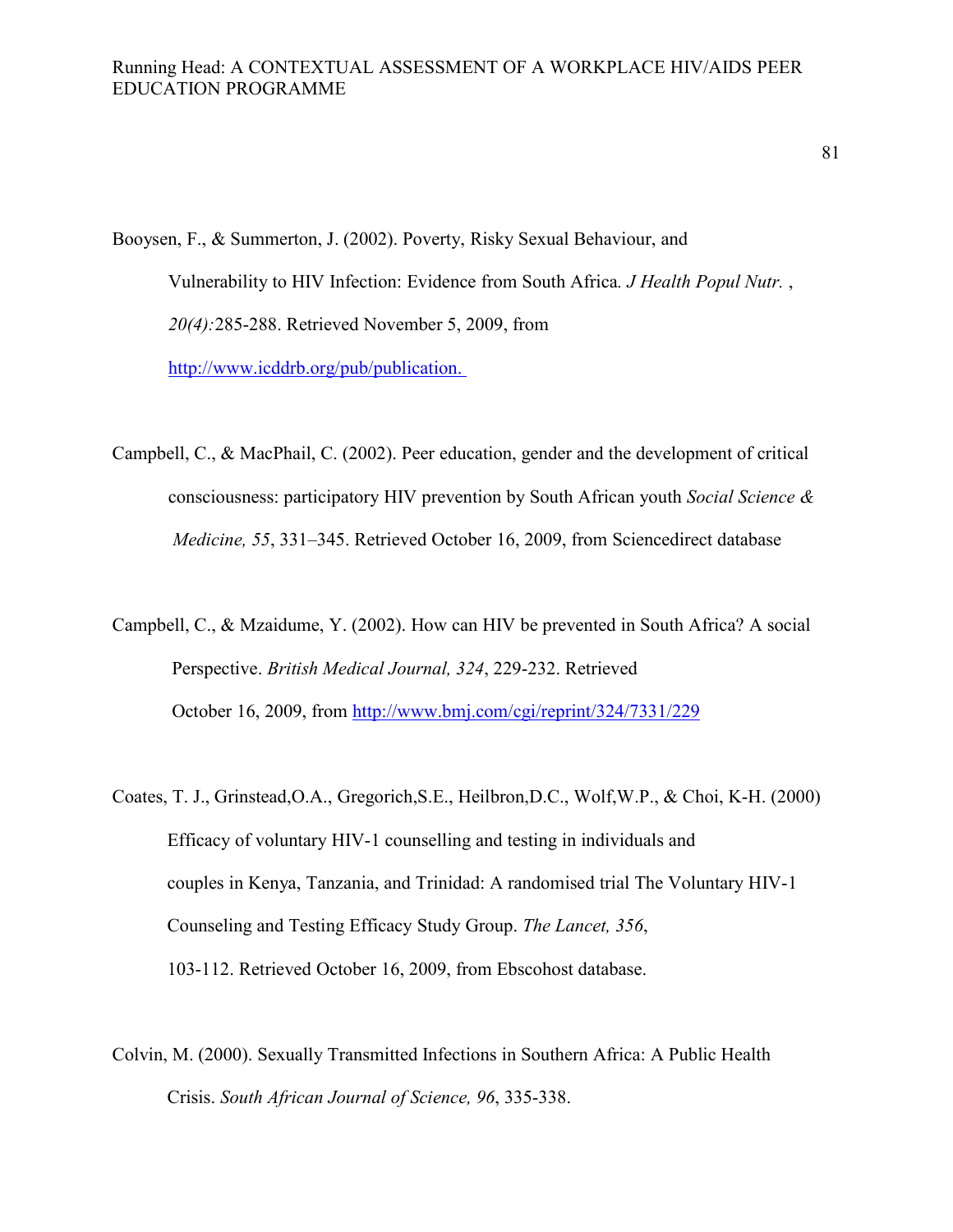Dickinson, D. (2006). Smokescreen or Opening a Can of Worms? Workplace HIV/AIDS Peer Education and Social Protection in South Africa. *African Studies, 65*, 321-342.

Ellis, L., & Terwin, J. (2004). *The Impact of HIV/AIDS on Selected Business Sectors in South Africa. A survey conducted by the Bureau for Economic Research, funded by the South African Business Coalition on HIV/AIDS.* Retrieved April 10, 2006, from http://www.redribbon.co.za/documentsv2/business/BER2004.pdf

- Elwy, R. A., Hart, G. J., Hawkes, S., & Petticrew, M. (2002). Effectiveness of Interventions to Prevent Sexually Transmitted Infections and Human Immunodeficiency Virus in Heterosexual Men. *American Medical Association*, *162,* 1818-1830.
- Green, L. W., and Kreuter, M. W. (1991). Health Promotion Today. A Framework for Planning. In L. W. Green & M.W. Kreuter (Eds.), *Health Promotion Planning: An Educational and Environment Approach.* (4<sup>th</sup> Ed). Mountain View: Mayfield Publishing Company.

Greene, M.E., & Biddlecom, A.E. (1997). *Absent and Problematic Men:Demographic*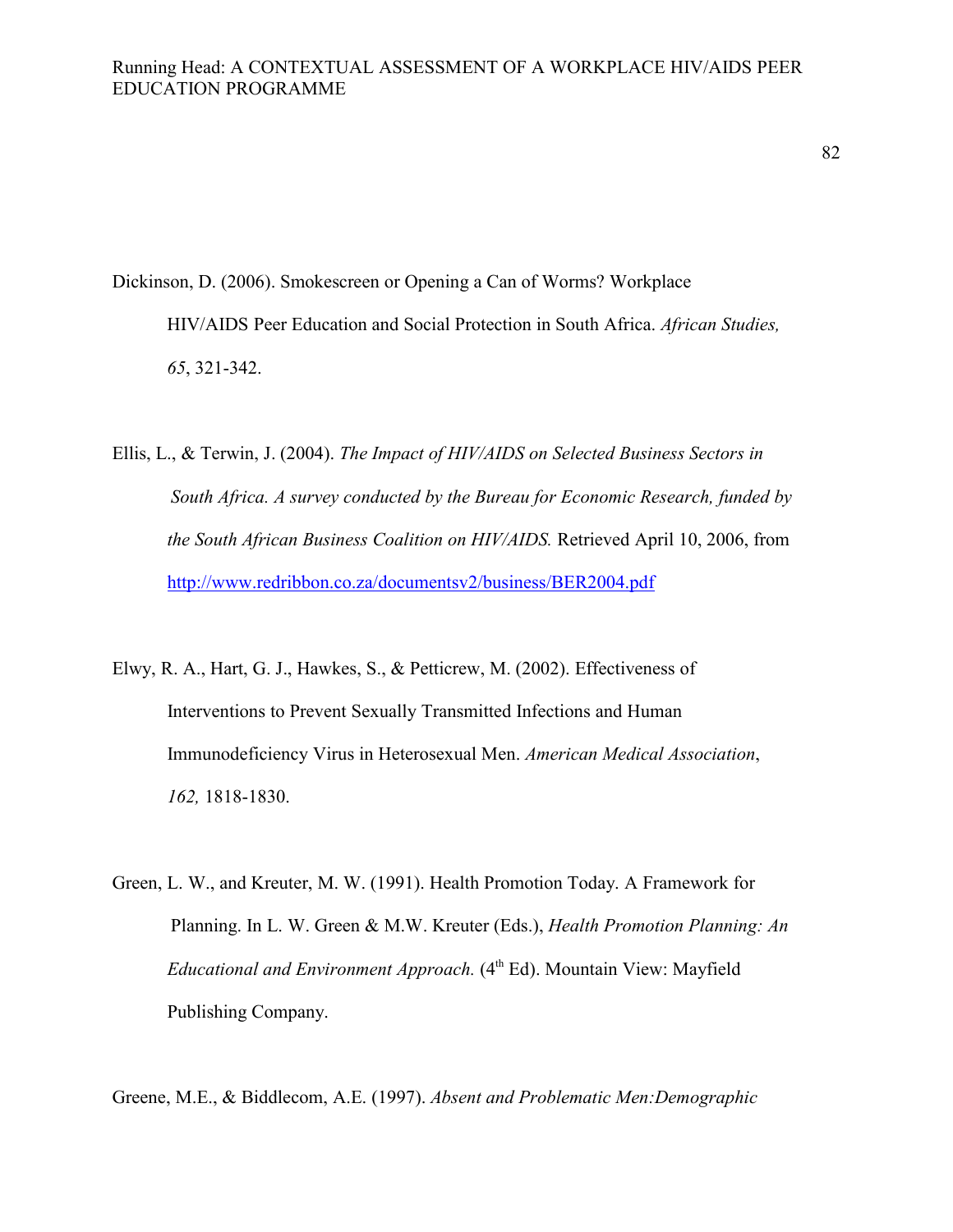*Accounts of Male Reproductive Roles*. New York: Population Council.

- Gregson, S., Zhuwau, T., Anderson, R., & Chandiwana, K. (1998). Is There Evidence For Behavior Change In Response To AIDS In Rural Zimbabwe? *Social Science & Medicine*, *46(3),* 321-330. Retrieved October 16, 2009, from Sciencedirect database
- Harrison, A., Smit, J. A., & Myer, L. (2000). Prevention of HIV/AIDS in South Africa: A Review of Behavior Change Interventions, Evidence and Options for the Future. *South African Journal of Science*, *96*, 285-290.
- Hope, K.R. (2003). Promoting Behavior Change in Botswana: An Assessment of the Peer Education HIV/AIDS Prevention Programme at the Workplace. *Journal of Health Communication, 8*, 267-281.
- Hughes-d'Aeth, A. (2002). Evaluation of HIV/AIDS peer education projects in Zambia *Evaluation and Program Planning*, *25*, 397–407. Retrieved October 16, 2009, from Sciencedirect database.
- Kleinman, A. (1980). Patients and healers in the context of culture. Berkeley: University of California Press.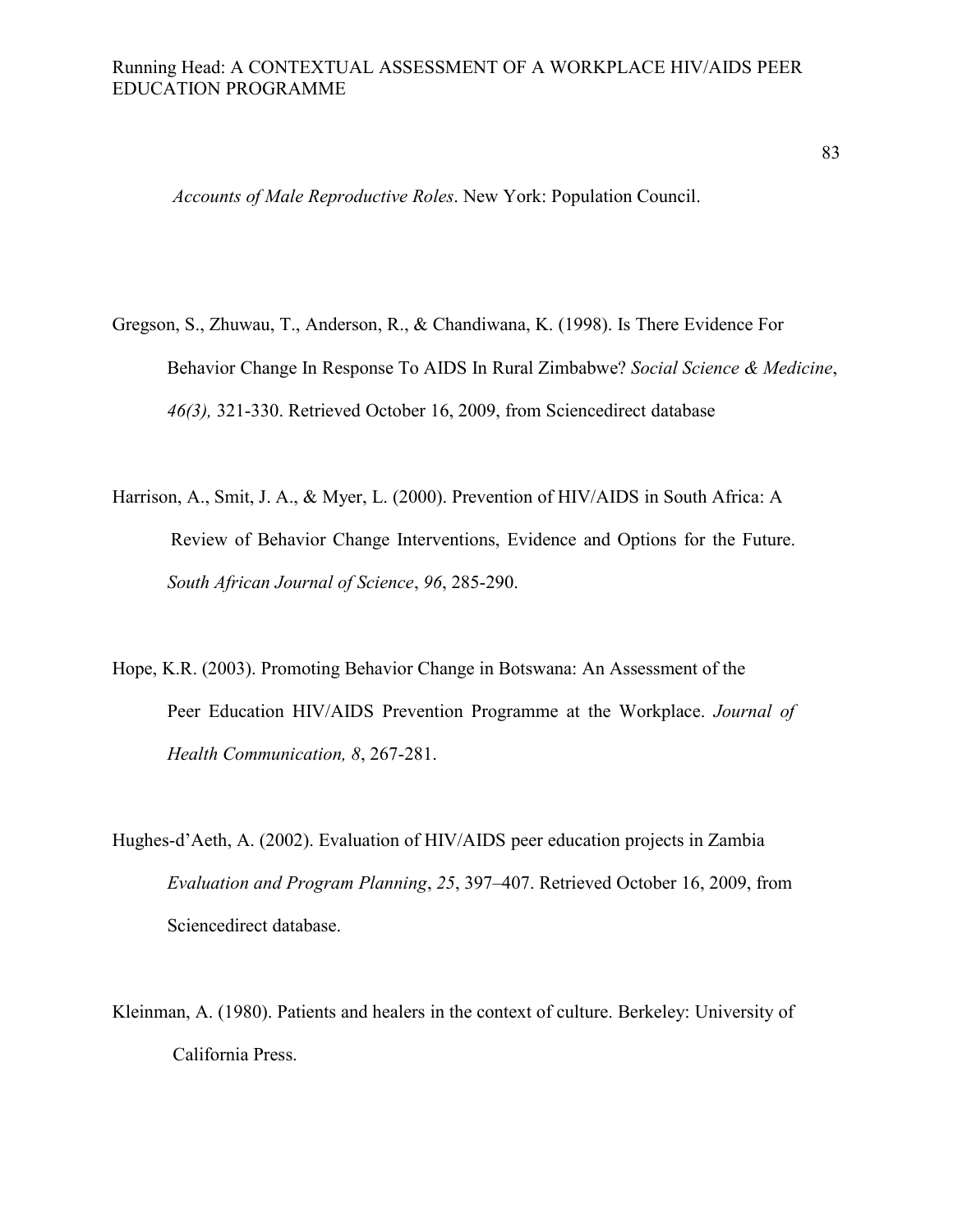Lamptey, P. R., (2002). Reducing heterosexual transmission of HIV in poor Countries. *British Medical Journal*, *234*, 207-211. Retrieved October 16, 2009, from http://www.bmj.com/cgi/reprint/324/7331/207

- Luakamm- Josten, U., Mwizandi, B. K., Outwater, A., Mwaijonga, C.L., Valadez, J.J., Nyamwaya, D., Swai, R., Saidel, T., & Nyamuryekung'e, K. (2000). Preventing HIV infection through peer education and condom promotion among truck drivers and their sexual partners in Tanzania. *AIDS Care*, *12(1),* 27-40. Retrieved October 16, 2009, from Ebscohost database.
- Lurie, M., Williams, B., Zuma, K., Mkaya-Mwamburi, D., Garnett, G., Strurm, A., Sweat, M., Gittelsohn, J., & Abdool Karim, S. (2003). The impact of Migration on HIV-1 Transmission in South Africa: A study of Migrant and Nonmigrant Men and Their Partners. *Journal of the American Sexually Transmitted Disease Association, 30*, 149-156.
- Maloon, D., Crous, F., & Crafford, A. (2004). Work Related Concerns of South Africans Living with HIV and AIDS. *SA Journal of Industrial Psychology, 30(2)*, 96-105.
- Mezirow, J. (1997). Transformative Learning: Theory to Practice. *New directions for Adult Learning & Continuing Education*, *74*, 5-12.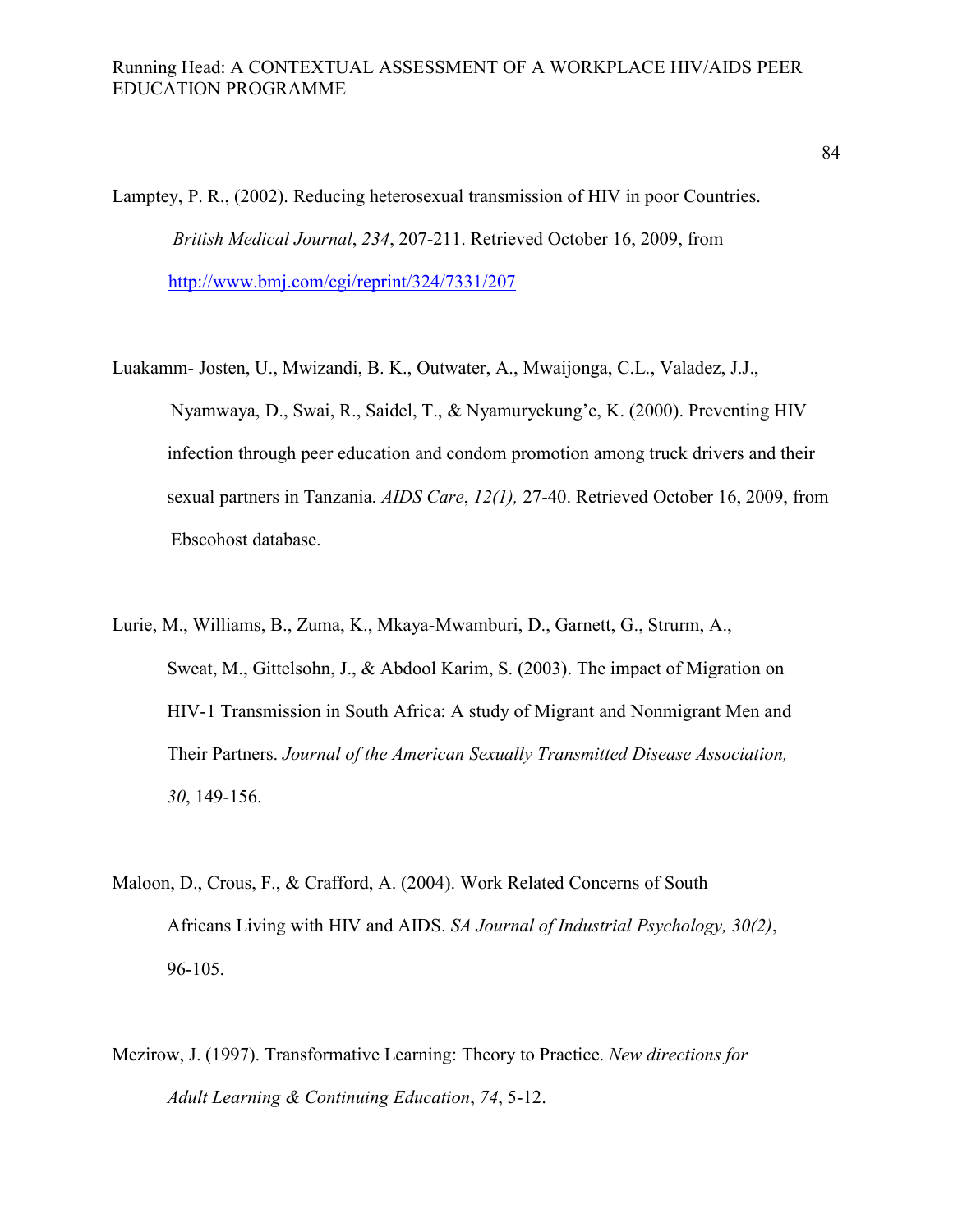- Molassiotis, A., Saralis-Avis, I., Nyirenda, W., & Atkins, N. (2004). The Simalelo Peer Education Programme for HIV prevention: a qualitative process evaluation of a project in Zambia. *African Journal of AIDS Research. 3(2)*, 183-190.
- Moses, S., Muia, E., & Bradley, J. E. (1994). Sexual Behavior in Kenya: Implications for Sexually Transmitted Disease Transmission and Control. *Social Science and Medicine, 39*, 1649-656.
- Naidoo, J. & Wills, J. (2000). *Health Promotion: Foundations for Practice*. New York: Bailliere Tindall.
- Nair, Y., & Campbell, C. (2008). Building partnerships to support community-led HIV/AIDS management: a case study from rural South Africa*. African Journal of AIDS Research.7(1),* 45-53. Retrieved October 16, 2009, from Ebscohost database.
- Nattrass, N., Neilson, T., Bery, P., Mistry, N., & Sievers, S. (2004). Discussion Paper: *Opportunities for Business in the Fight against HIV/AIDS*.
- Nicoll, A., & Laukmann-Josten, U. (1993). Lay Health beliefs concerning HIV and AIDS- a barrier for control programmes*. AIDS Care*, *5(2)*, 231-241. Retrieved October 16, 2009, from Ebscohost database.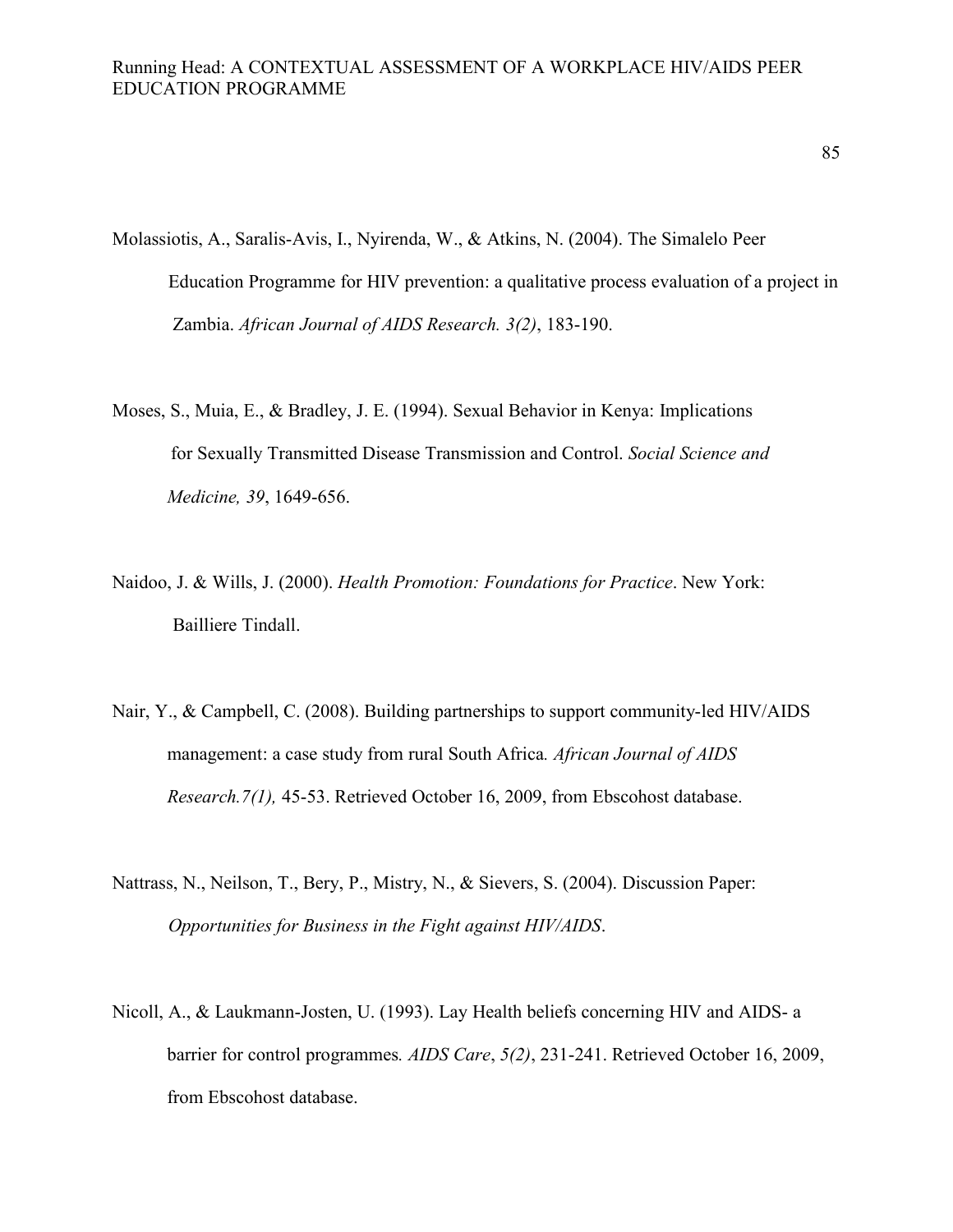Nutbeam, D. & Harris, E. (1999). *Theory in a Nutshell. A guide to Health Promotion Theory*. New South Wales: McGraw Hill Australia.

Quinn, T. (1996). Global Burden of HIV Pandemic. *Lancet,* 348*(9020)*. Retrieved November 5, 2009, from Ebscohost database.

- Rimer, B., & Glanz, K. (2005). *Theory at a Glance: A guide for health promotion practice (2nd ed)*. US Department of Health and Human Services: National Institutes of Health.
- Rosen, S., Feeley, F., Connelly, P., & Simon, J. (2007). The Private Sector and HIV/AIDS in Africa: taking stock of 6 years of applied research. *AIDS*, *21(3)*, 41-51.Retrieved November 5, 2009, from http://ovidsp.tx.ovid.com/spa/ovidweb.
- Rosen, S., Vincent, J. R., MacLeod, W., Fox, M., Thea, D. M., & Simon, J. L. (2004). The Cost of HIV/AIDS to Businesses in Southern Africa. *AIDS*, *18*, 317-324.
- Shen, L. X., Hong, H., Cai, Y., Jin, X. M, &Shi, R. (2008) Effectiveness of peer education in HIV/STD prevention at different types of senior high schools in Shanghai, People's Republic of China. *International Journal of STD & AIDS, 19*,761-767. Retrieved October 16, 2009, from http://ejournals.ebsco.com/Article.asp?ContributionID=17084119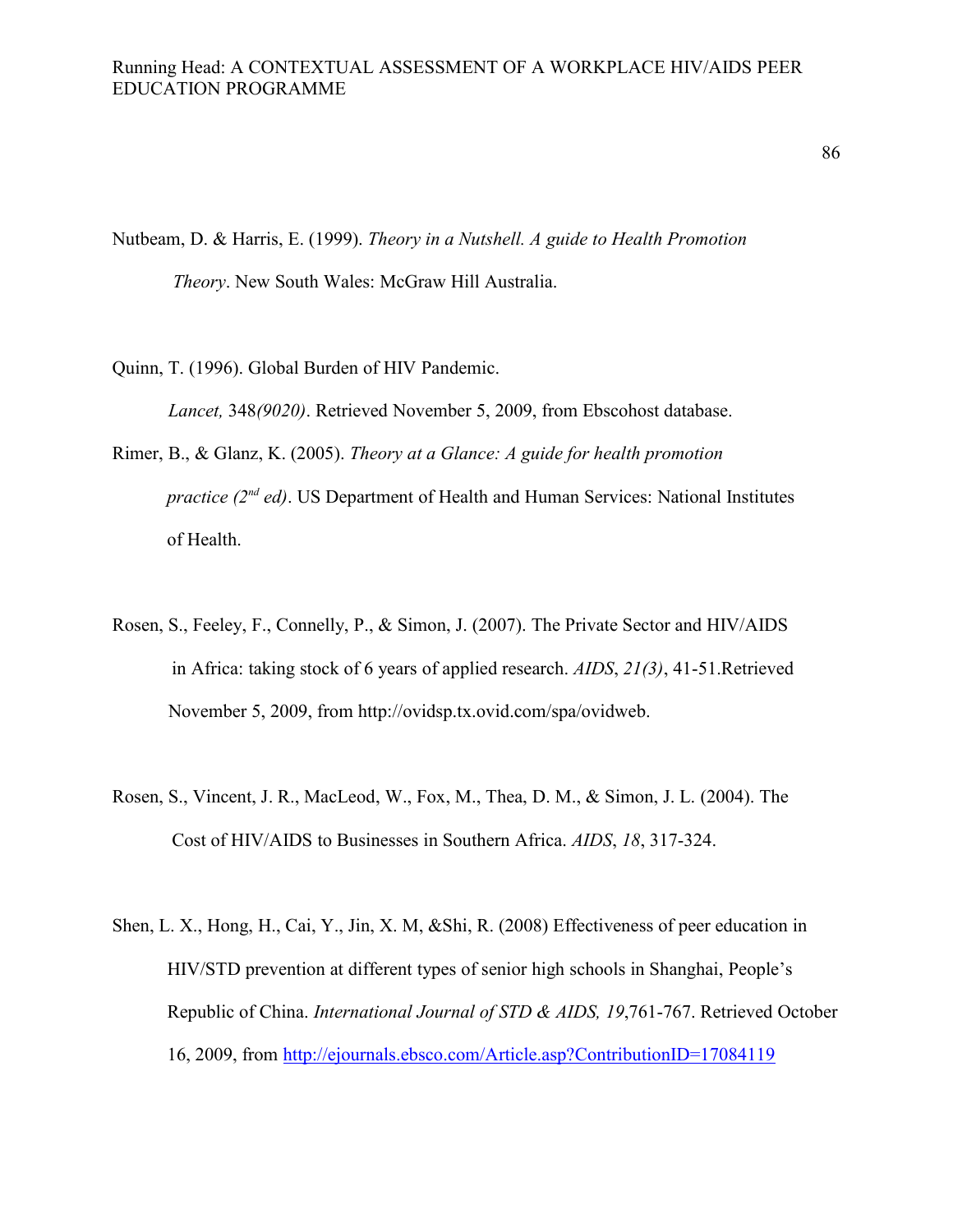Sloan, N.M., & Myers, J. E. (2005). Evaluation of an HIV/AIDS Workplace Peer Education Programme in a South African Workplace. *South African Medical Journal*, *95(4)*, 261-264.

- Speizer, I. S., Oleko-Tambashe, B., & Tegan, S.P. (2001). An Evaluation of the "Entre Nous Jeunes" Peer-Educator Programme for Adolescents in Cameroon. *Studies in Family Planning*, *32(4)*, 339-351. Retrieved October 16, 2009, from http://www3.interscience.wiley.com
- Terre Blanche, M., & Kelly, K. (2002). Interpretive Methods. In M. Terre Blanche & K. Durrheim (Eds.), *Research in Practice. Applied Methods for the Social Sciences*. Cape Town: University of Cape Town Press.
- Turner, G., & Shepherd, J. (1999). A method in search of a theory: peer education and health promotion. *Health Education Research, 1(2)*, 235-247*.* Retrieved October 16, 2009, from Oxford Journals database.
- Ulin, P.R., Robinson, E.T., Tolley, E.E., & Mc Neill, E.T. (2002). *Qualitative Methods: A field Guide for Applied Research in Sexual and Reproduction Health.* North Carolina: Family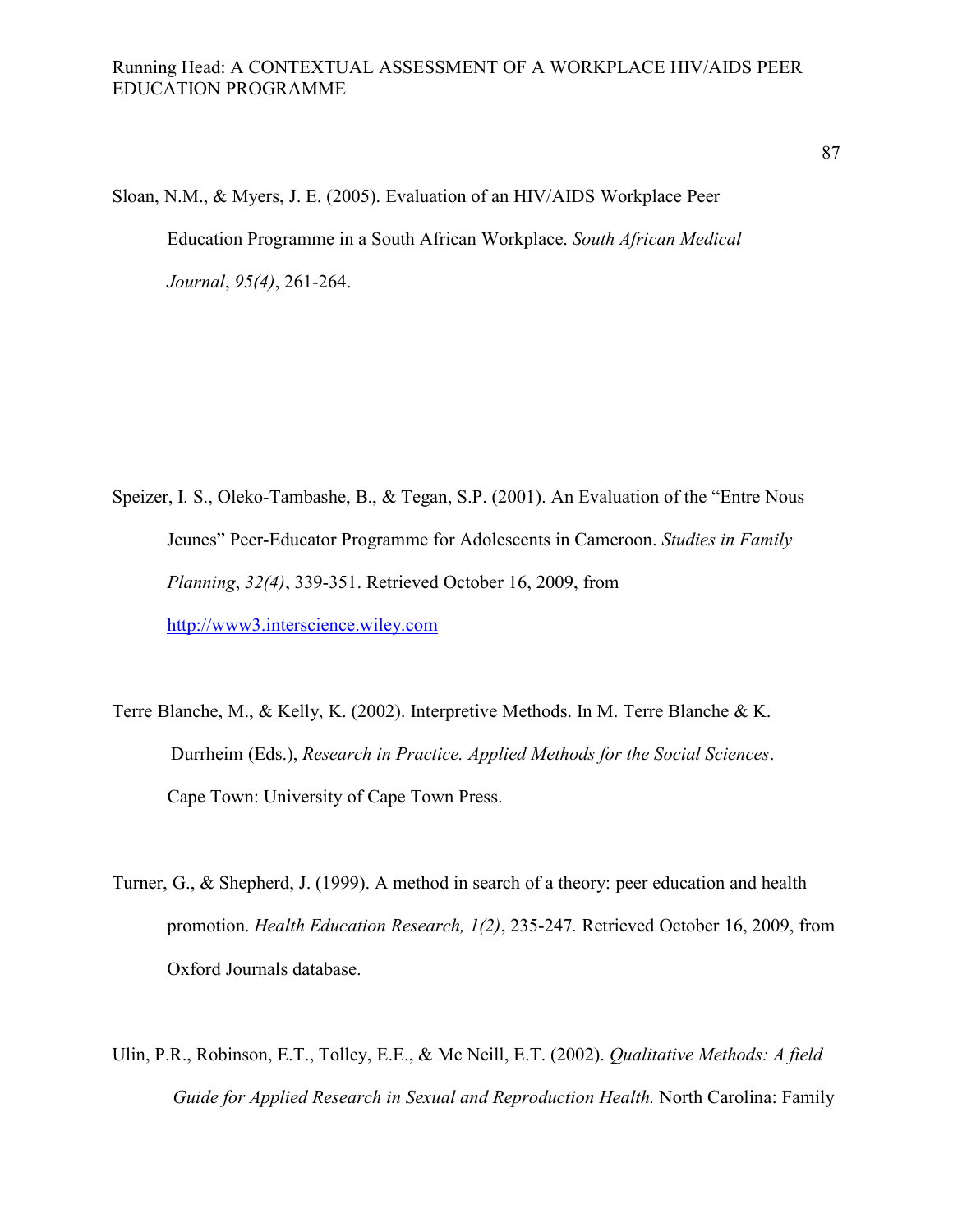88

Health International.

- UNAIDS. (2008). *Status of the Global HIV Epidemic: 2008 Report on the Global Epidemic*. Retrieved January 8, 2009, from UNAIDS database.
- Vaz, G. R.,Gloyd, S., & Trindade, R. (1996). The effects of peer education on STD and AIDS knowledge among prisoners in Mozambique*. International Journal of STD and AIDS*, *7*, 51-54. Retrieved October 16, 2009, from http://ejscontent.ebsco.com

Veenstra, N., & Whiteside, A. (2005). Economic Impact of HIV. *Best Practice & Research Clinical Obstetrics and Gynecology*, *19(2),* 197-210. Retrieved November 5, 2009, from Sciencedirect database.

Whiteside, A. (2001). Demography and Economics of HIV/AIDS.

*British Medical Journal, 58*, 73-88. Retrieved November 5, 2009, from Oxford Journals database.

WHO Regional Office for the Western Pacific. (1999). Regional Guidelines for the Development of Healthy Workplaces. Retrieved April 18, 2006, from http://www.who.int/pub/en/

Williams, B.G., Gouws, E., Colvin, M., Sitas, F., Ramjee, G., & Abdool Karim, S. S.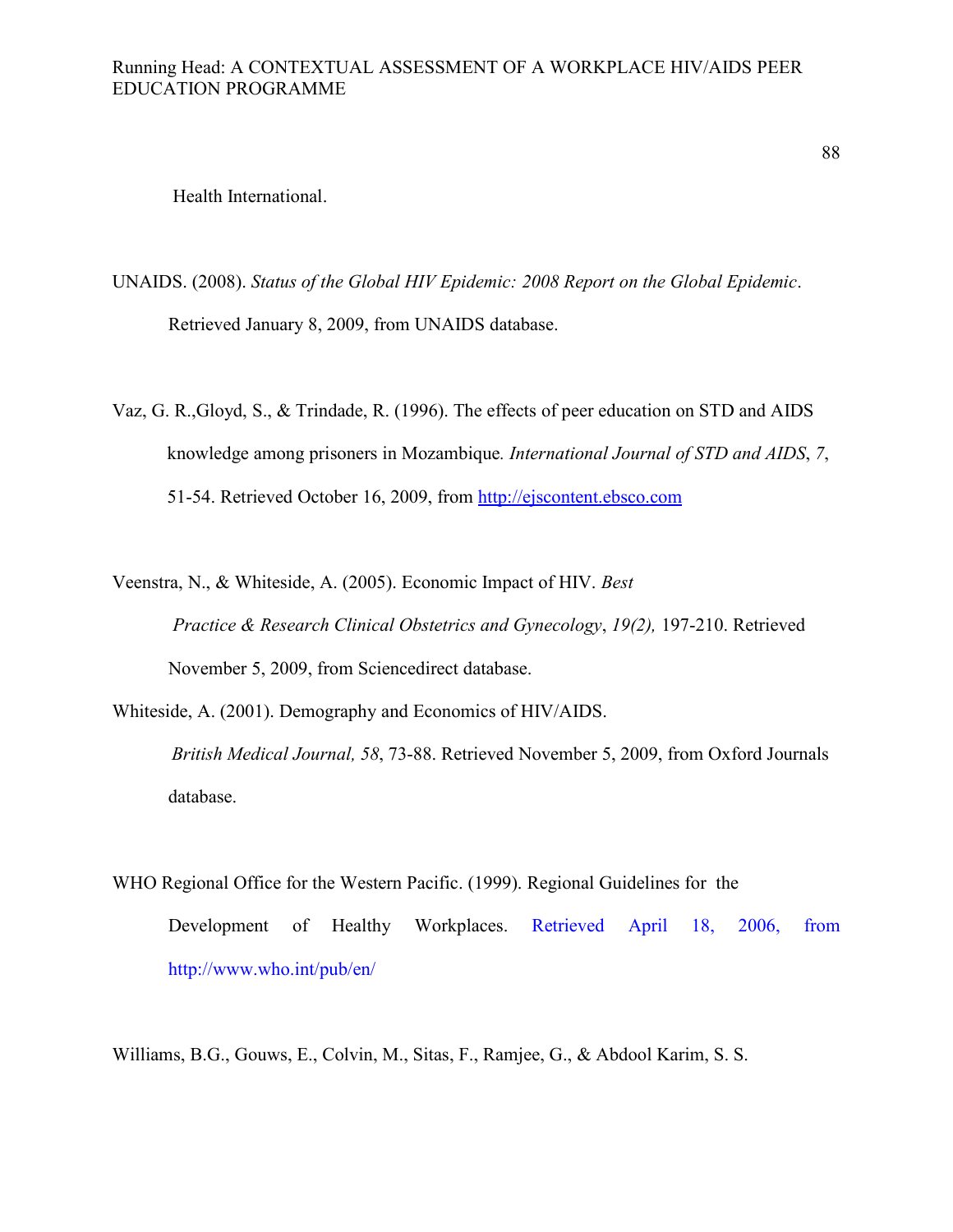(2000). Patterns of Infection: Using Age prevalence Data to Understand the Epidemic of HIV in South Africa. *South African Journal of Science, 96*, 305-312.

- Wolf, C.R., & Bond, K. C. (2002). Exploring Similarity Between Peer Educators and Their Contacts and AIDS-Protective Behaviors in Reproductive Health Programmes for Adolescents and Young Adults in Ghana. *AIDS CARE*, *14(3),* 361- 373.
- Wolf, R. C., Tawfik, L. A., & Bond, K. C. (2000). Peer Promotion Programs and Social Networks in Ghana: Methods for Monitoring and Evaluating AIDS Prevention and Reproductive Health Programs among Adolescents and Young Adults. *Journal of Health Communication*. *5*, 61-80. Retrieved October 16, 2009, from Ebscohost database.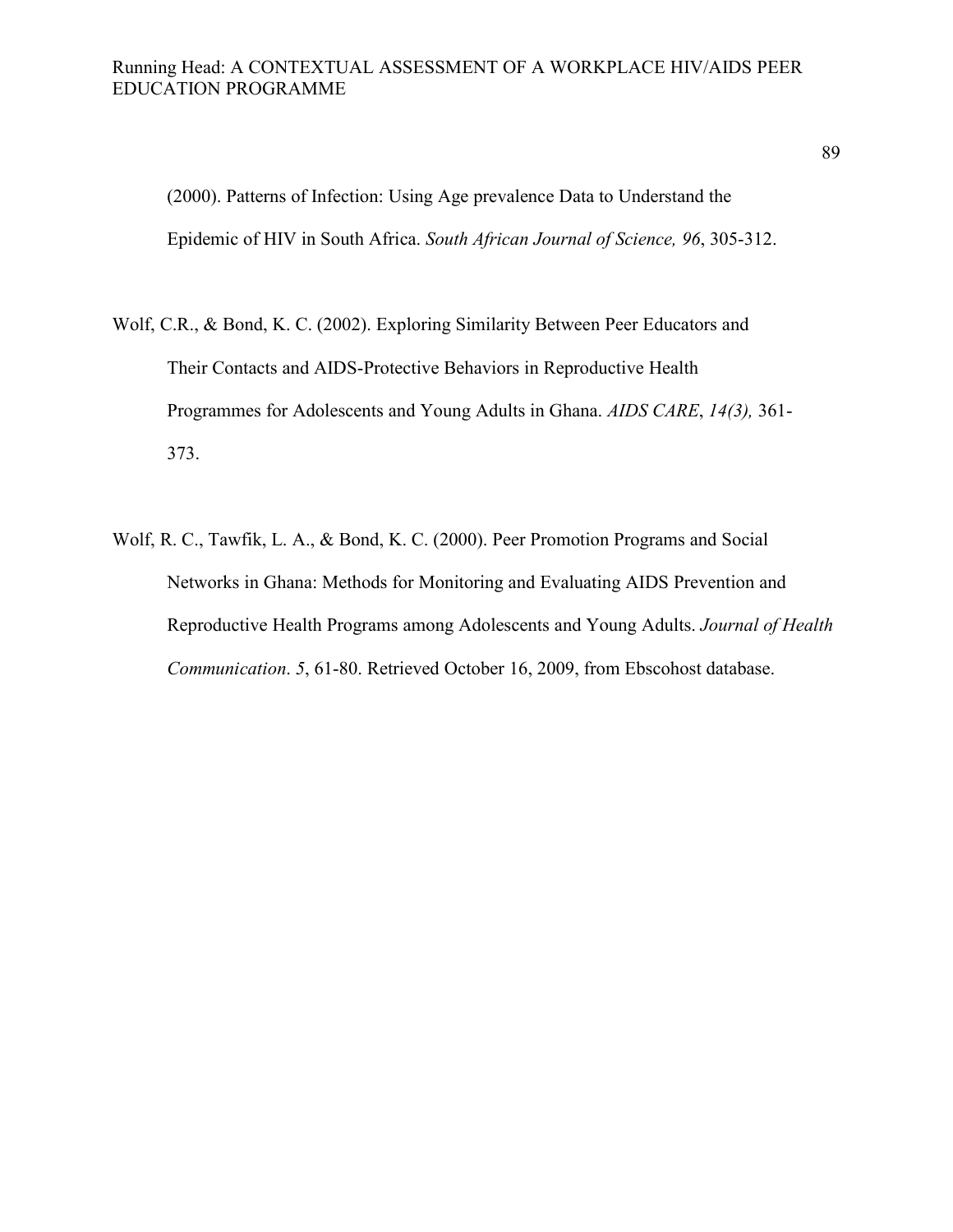## **Appendix One: Semi-Structured Interview Schedule**

Personal details:

| Age: years                                          |                                                      | Gender: |       |       |        |
|-----------------------------------------------------|------------------------------------------------------|---------|-------|-------|--------|
|                                                     | How long have you been working in this organisation: |         |       | Years | Months |
|                                                     | When did you train as a peer educator: Year          |         | Month |       |        |
| Number of peer education sessions conducted by you: |                                                      |         |       |       |        |
|                                                     | Dates of these sessions:                             |         |       |       |        |

I would like to gain a better understanding into your personal experience of being a peer educator. Inform of confidentiality, and anonymity of individual responses and who will have access to findings.

### **A- Training course evaluation and competencies gained.**

1-How were you selected to be a peer educator? (e.g.: volunteered, nominated, persuaded, etc)

2-How did you feel about being chosen to be a peer educator?

Probe:

- anxieties
- **n** insecurities
- **Excitements**
- $\blacksquare$  motivation
- **Perceived barriers**
- **Perceived supports**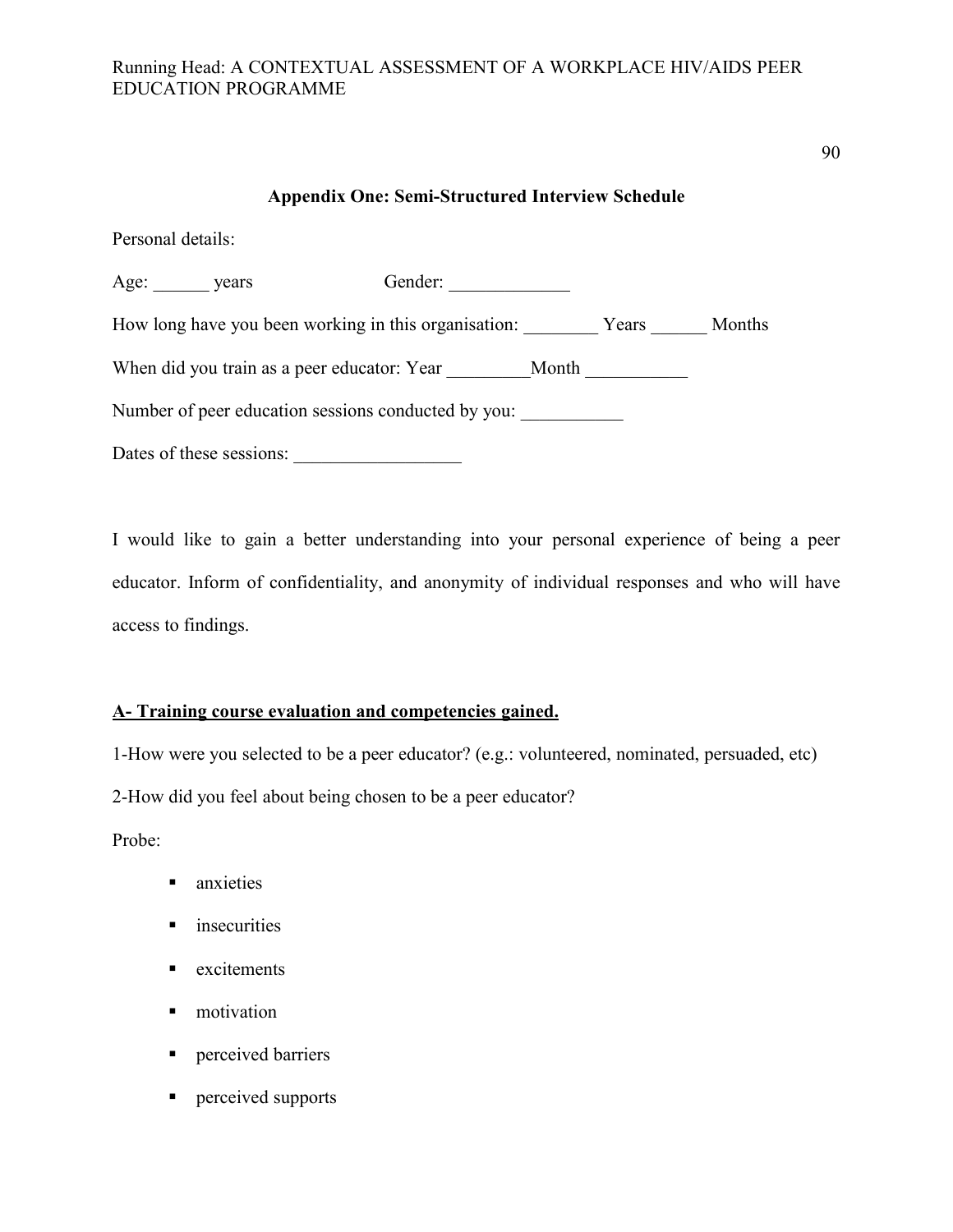- **•** others reactions
- 3- What part of your training course stands out in your mind?

4-What parts of the training course did you find easy to understand?

5-What parts of the training course did you find difficult to understand?

6- Were there certain aspects of the HIV/AIDS that you felt more confident facilitating than others? What were they? Why?

7- Were there certain aspects of HIV/AIDS that you felt less confident facilitating than others?

What were they? Why?

Probe:

- **-** feelings of self efficacy
- support
- **-** feelings of being equipped
- **Exercise** feelings of capability
- **a** areas of anxiety/confusion

# **B- Session evaluation , barriers and support.**

1-Tell me about the attendance at your sessions?

2-What was the best part of your sessions/ talking to others for you?

3-Did you encounter any frustrations in planning, organising or talking about HIV/AIDS?

4- If so what, and what did you do when this happened?

Probe:

barriers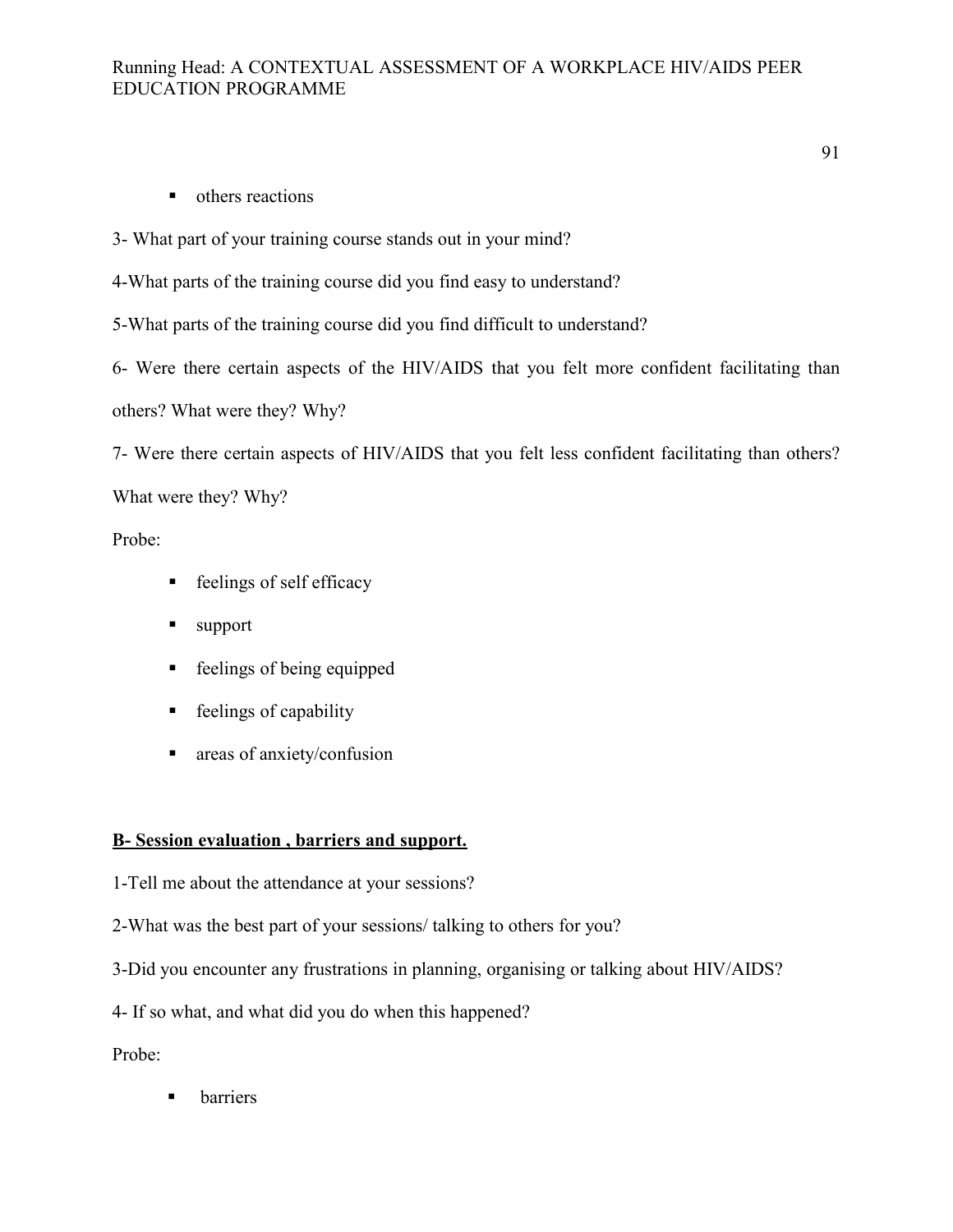92

- support
- frustrations
- complaints
- **-** coping techniques

5-Tell me about who supported you in being a peer educator and how?

Probe:

- Role of HR in supporting your work (venues, ensuring attendance, debrief, etc.)
- Role of Management in supporting your work

6-Tell me about your relationship with the other peer educators?

Probe:

- **-** Groups run jointly
- **-** Discussions
- **-** Debrief afterwards
- Support
- **Communication**
- Trust
- **Dynamics**

# **C- Personal role perceptions.**

1-Do you think that employee's sexual risk behavior has changed as a result of your session/s?

As a result of the peer education program as a whole?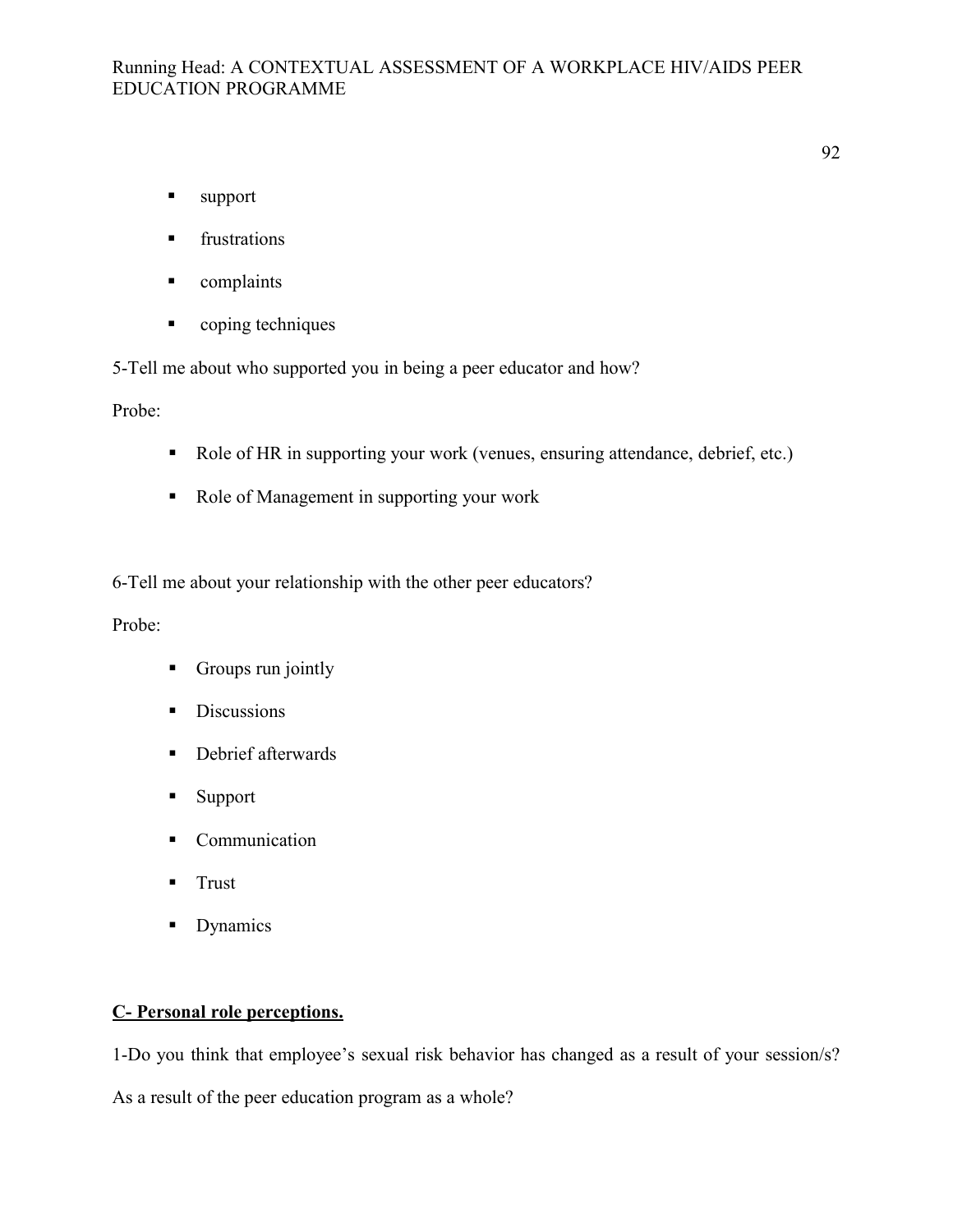Probe:

- Condom use:
- Number of sexual partners:
- Faithfulness
- VCT:
- **Treatment:**

2-Has your own personal behavior changed now that you are a peer educator? If so, in what ways has your behavior changed?

3-How do you think that your own personal behavior impacts on your role as a peer educator?

4-Do employees come to you individually with problems?

5-What types of issues or problems do these include?

6-Do you feel competent to deal with these issues/ problems/people?

7-How do you see the role of peer educators in the future?

8-How do others in the organisation view peer educators?

Probe:

- -Respect
- Trust
- **Seriousness**

9-What has been the most rewarding part of being a peer educator for you?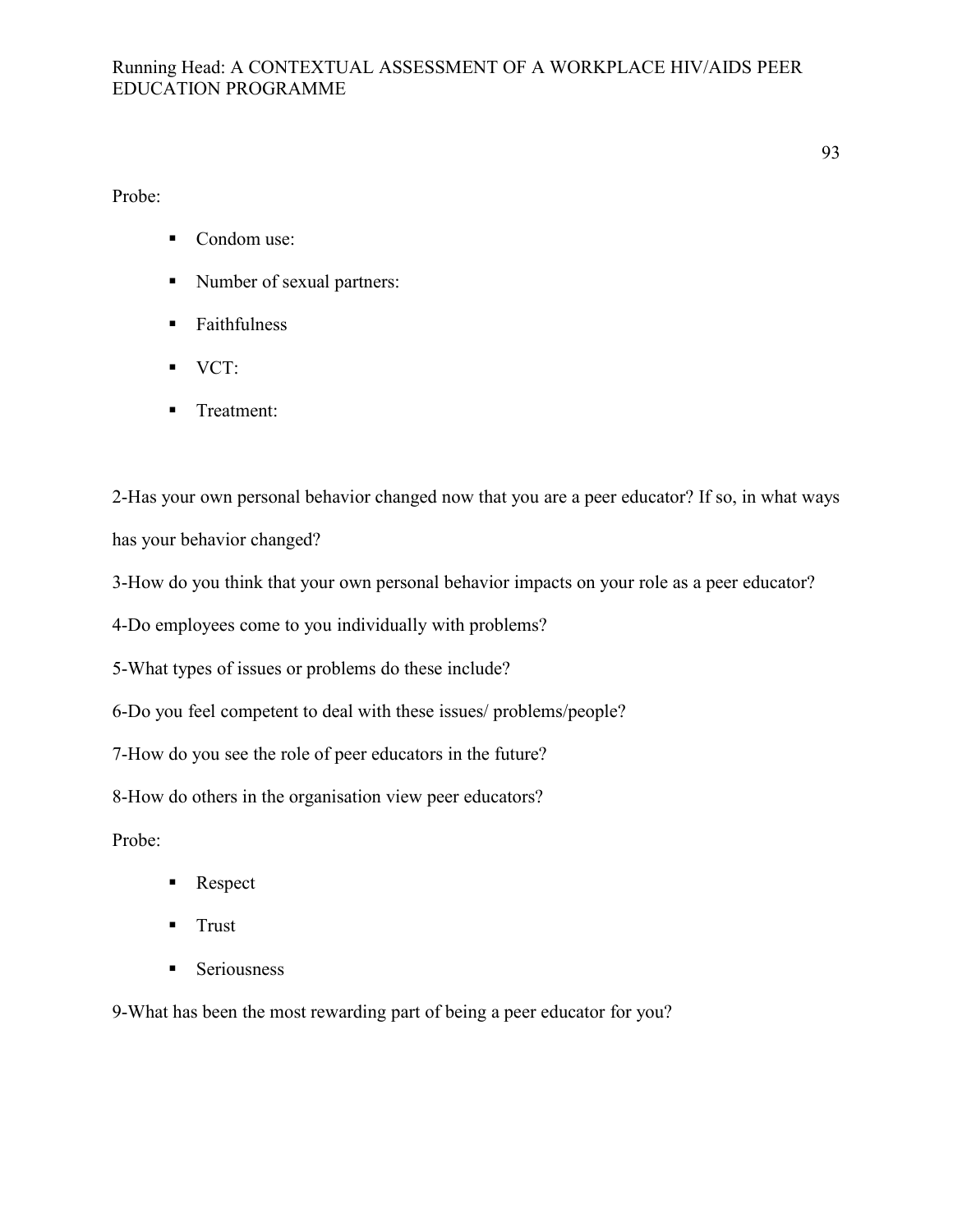94

Thank you for your time.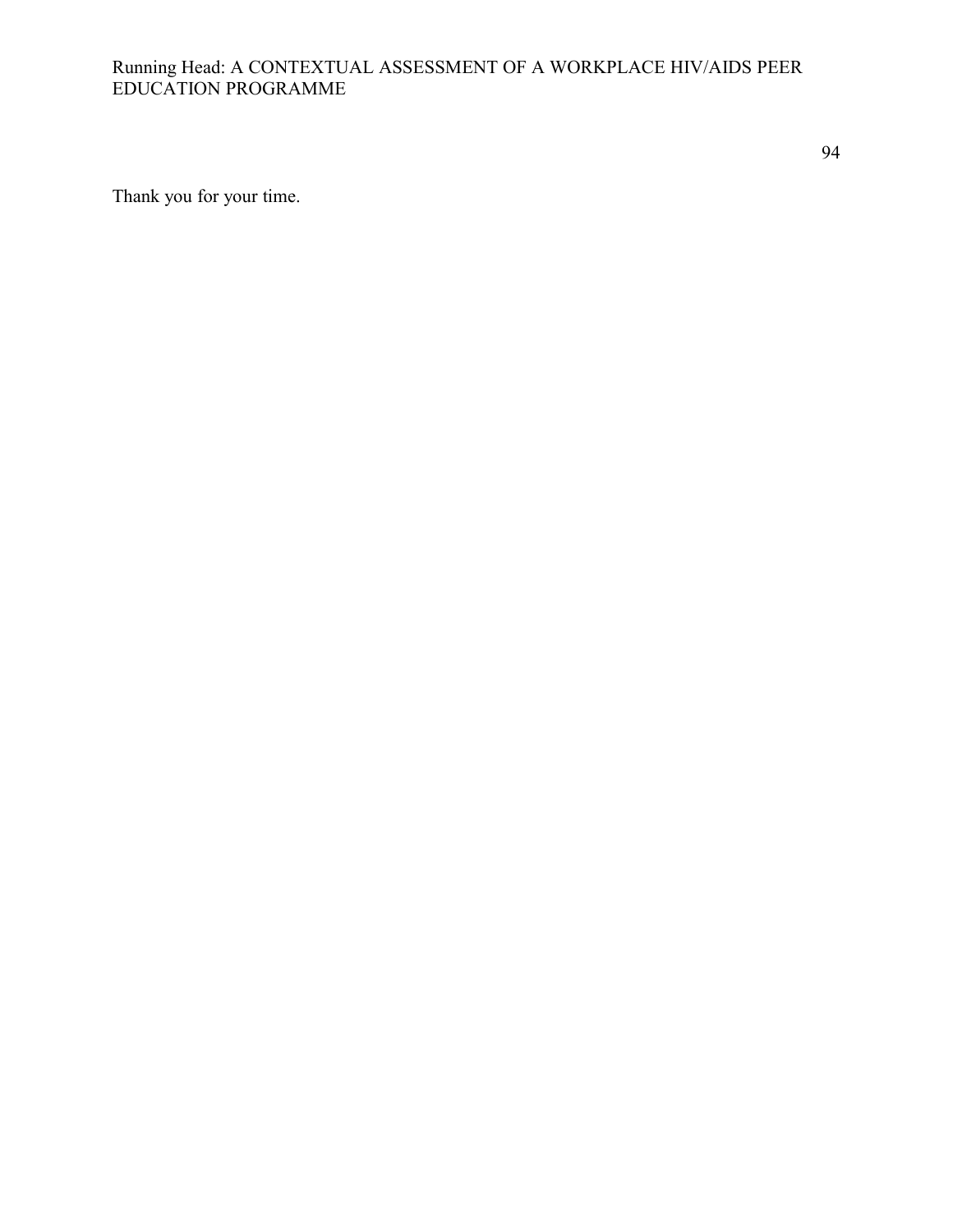#### **Appendix Two: Ethical Clearance Form**

**UNIVERSITY OF** RESEARCH OFFICE (GOVAN MBEKI CENTRE)<br>WESTVILLE CAMPUS KWAZULU-NATAL TELEPHONE NO.: 031 - 2603587 EMAIL : ximbap@ukzn.ac.za 15 NOVEMBER 2007 MS. RF DENT (203500936) **PSYCHOLOGY** Dear Ms. Dent ETHICAL CLEARANCE APPROVAL NUMBER: HSS/0697/07M I wish to confirm that ethical clearance has been granted for the following project: "A contextual assessment of a workplace HIVIAIDS peer education programme in the South African Mining Sector" PLEASE NOTE: Research data should be securely stored in the school/department for a period of 5 years Yours faithfully Polinton **MS. PHUMELELE XIMBA**<br>RESEARCH OFFICE oc. Post-Graduate Office (Lyn Marriott)<br>oc. Supervisor (Anil Bhagwanjee)<br>oc. Praveen Rajbansi **Founding Compuses: MA** Edgewood Roward College Medical School **MM** Picturmoritzburg westville.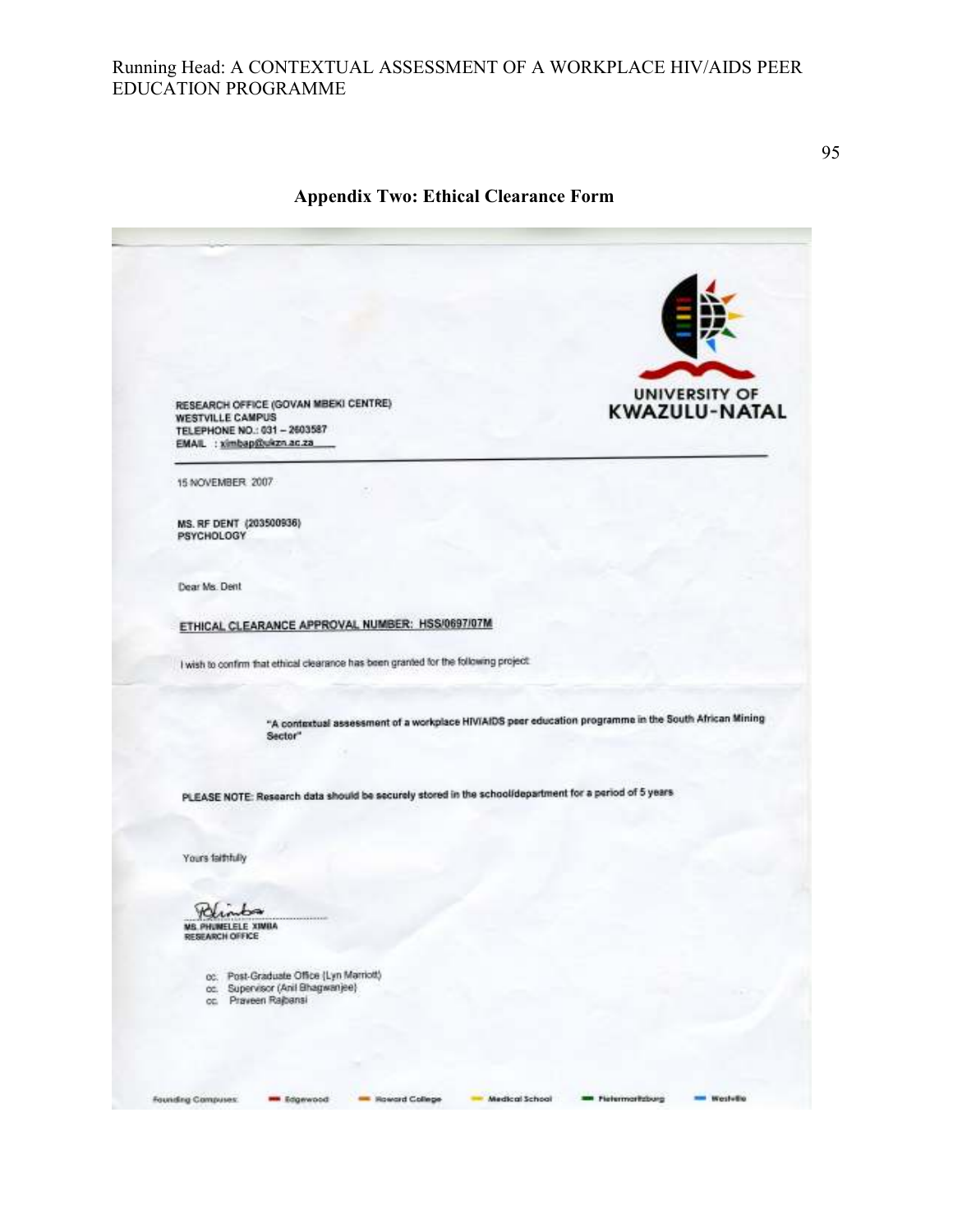96

**Appendix Three: Company Letter of Consent for the Study**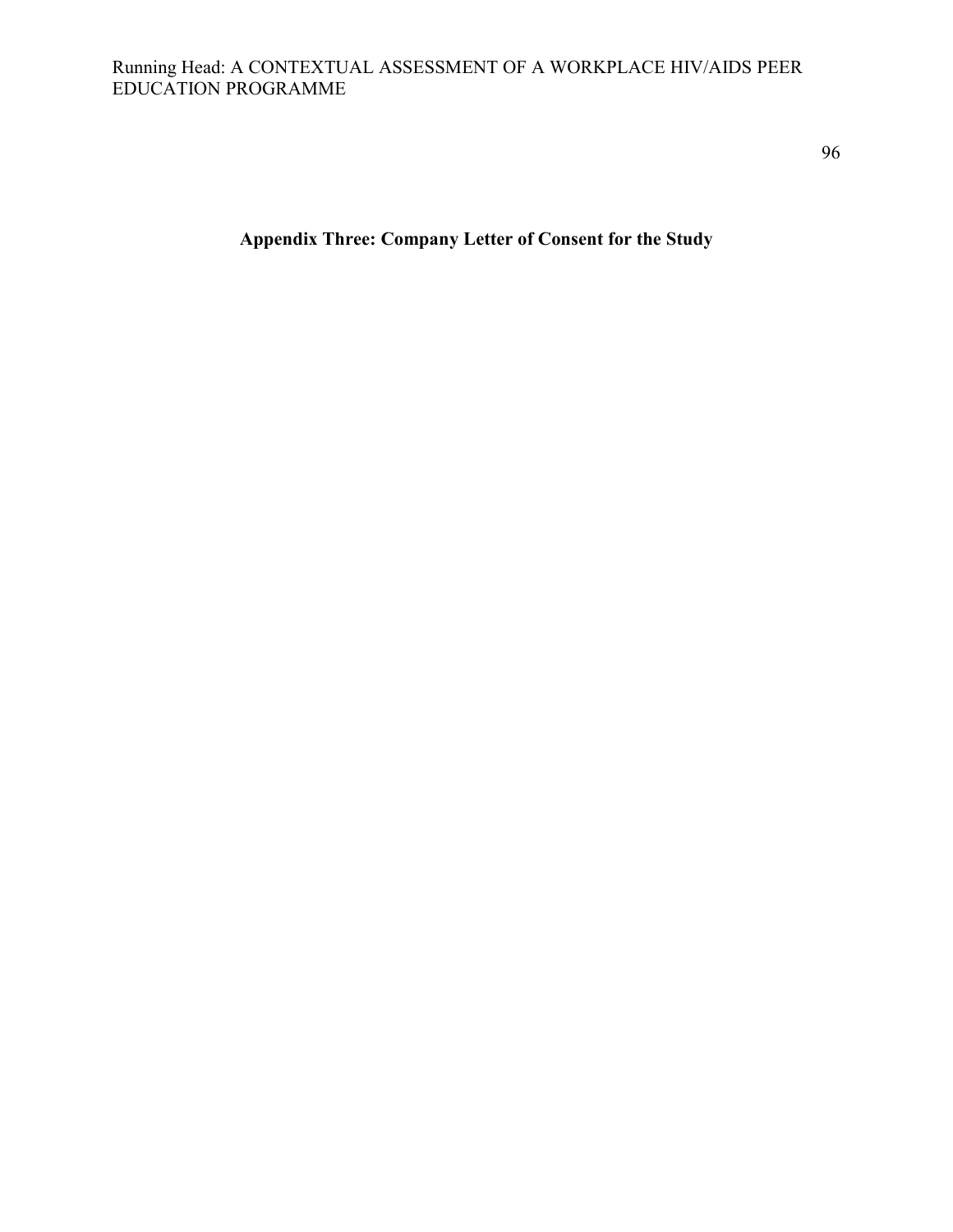97

#### **Appendix Four: Informed Consent Form**

School of Psychology

University of KwaZulu-Natal

I, \_\_\_\_\_\_\_\_\_\_\_\_\_\_\_\_\_\_\_\_\_\_\_\_\_\_\_\_\_\_\_\_\_\_\_\_\_\_\_\_\_, state that I agree to participate in a research project conducted by Roslyn Dent who is an Industrial Psychology Masters student at the University of KwaZulu- Natal Durban. I understand that the research being conducted will provide insight into my experience and role as a peer educator. Such information will be used to improve the company's HIV/AIDS program. I agree to participate in an individual interview.

I acknowledge that Roslyn Dent has explained the task to me fully; has informed me that I may withdraw my participation at any time without prejudice or penalty; has offered to answer any questions that I might have concerning the research procedure; has assured me that information obtained will be reported collectively, without identifying me personally and that the results of this study will be reported to the organisation and may take the form of published outputs. I understand that I am free to call either the student or her supervisor in the event that I have any questions or concerns.

Signature of Participant

 $\overline{\mathcal{L}}$  , which is a set of the set of the set of the set of the set of the set of the set of the set of the set of the set of the set of the set of the set of the set of the set of the set of the set of the set of th